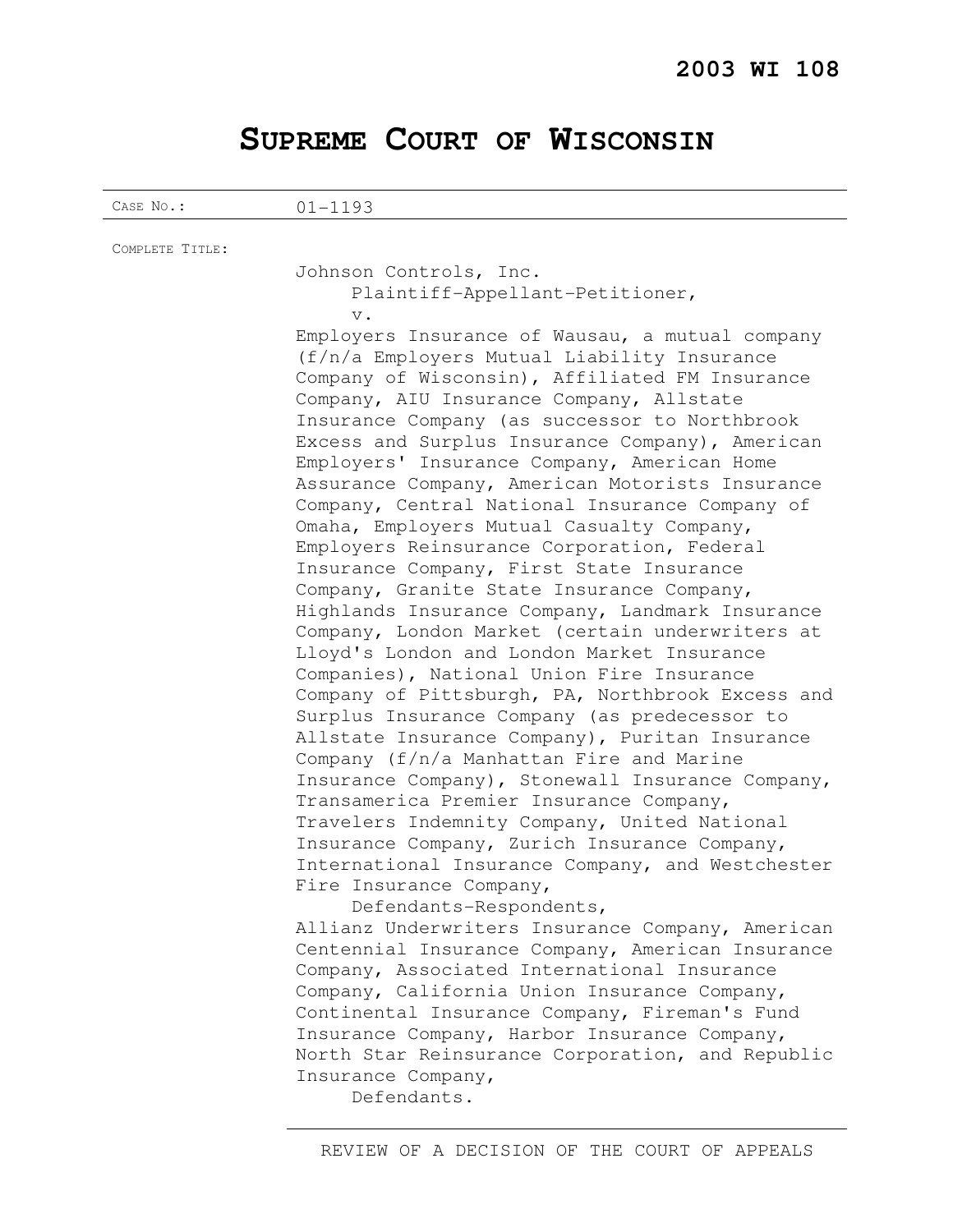2002 WI App 30 Reported at: 250 Wis. 2d 319, 640 N.W.2d 205 (Ct. App. 2001-Published) OPINION FILED: July 11, 2003 SUBMITTED ON BRIEFS: ORAL ARGUMENT: 0ctober 8, 2002 SOURCE OF APPEAL: COURT: Circuit COUNTY: Milwaukee JUDGE: Michael P. Sullivan JUSTICES: CONCURRED: CROOKS, J., concurs (opinion filed). DISSENTED: WILCOX, J., dissents (opinion filed). BRADLEY, J., joins dissent. NOT PARTICIPATING:

#### ATTORNEYS:

For plaintiff-appellant-petitioner there were briefs by Matthew J. Flynn, Jeffrey O. Davis, Rachel A. Schneider, Keith A. Bruett, and Quarles & Brady LLP, Milwaukee, and John P. Kennedy, General Counsel, Johnson Controls, Inc., Milwaukee, and oral argument by Matthew J. Flynn.

For defendant-respondent, Travelers Indemnity Company, there was a brief by Barry R. Ostrager, David W. Woll, Jonathan K. Youngwood, and Simpson Thacher & Bartlett, New York, and Janice A. Rhodes and Kravit, Gass, Hovel & Leitner, S.C., Milwaukee, and oral argument by David W. Woll.

For defendant-respondent, Employers Insurance of Wausau, there was a brief by Keith A. Dotseth, Scott J. Ryskoski, Patrick J. Boley, and Larson King, LLP, St. Paul, Minnesota; and Timothy J. Muldowney, Todd G. Smith, and LaFollette Godfrey & Kahn, Madison, and Michael J. Cohen and Meissner, Tierney Fisher & Nichols, S.C., Mlwaukee, and oral argument by Scott J. Ryskoski.

For defendant-respondent, Transamerica Premier Insurance Company, there was a brief by George N. Kotsonis, Gregory A. Kotsonis and Law Offices of George Kotsonis, Milwaukee, and Edwin J. Hull III, David P. Cutler and Cutler & Hull, Chicago, Illinois.

An amicus curiae brief was filed by Eric J. Nystrom and Lindquist & Vennum, PLLP, Minneapolis, Minnesota; Eugene R. Anderson, William G. Passannante, Gail Eckstein and Anderson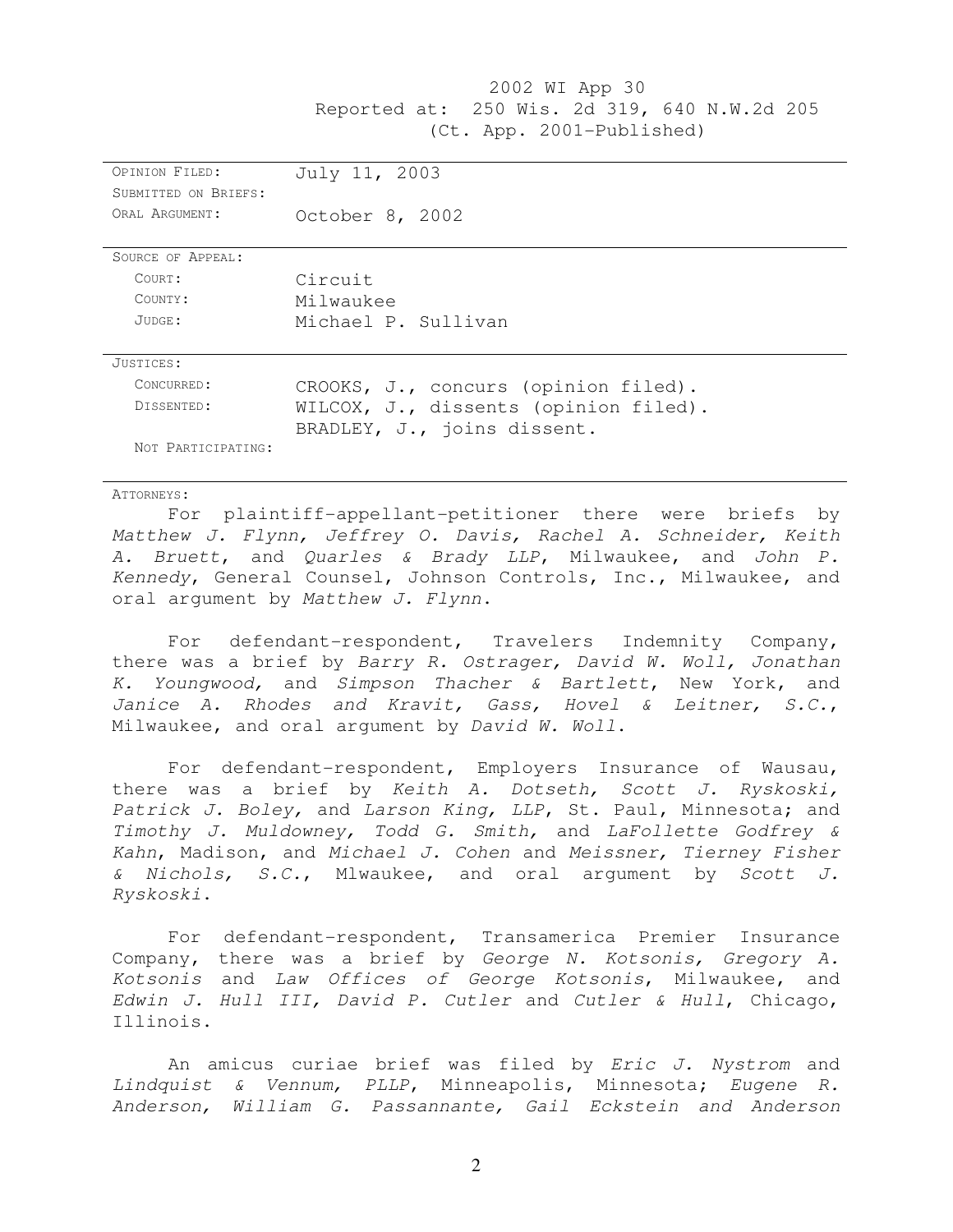Kill & Olick, P.C., New York, New York; and Amy Bach, Mill Valley, California, on behalf of United Policyholders.

An amicus curiae brief was filed by Eric Englund, Madison, on behalf of the Wisconsin Insurance Alliance.

An amicus curiae brief was filed by Heidi L. Vogt and Cook & Franke, S.C., Milwaukee, and Laura A. Foggan, John C. Yang, Thomas S. Garrett and Wiley Rein & Fielding LLP, Washington, D.C., on behalf of the Complex Insurance Claims Litigation Association.

An amicus curiae brief was filed by William J. Mulligan, Michael A. Dodge, Amy B. Tutwiler and Davis & Kuelthau, S.C., Milwaukee, and John D. Shugrue, Daniel J. Struck and Zevnik Horton, Chicago, Illinois, on behalf of Kraft Foods North America, Inc., and Kohler Company.

An amicus curiae brief was filed by Robert H. Friebert, Shannon A. Allen and Friebert, Finerty & St. John, S.C., Milwaukee, and Mark J. Plumer, Stephen T. Raptis and Swidler Berlin Shereff Friedman, LLP, Washington, D.C., on behalf of the Wisconsin Utilities Association.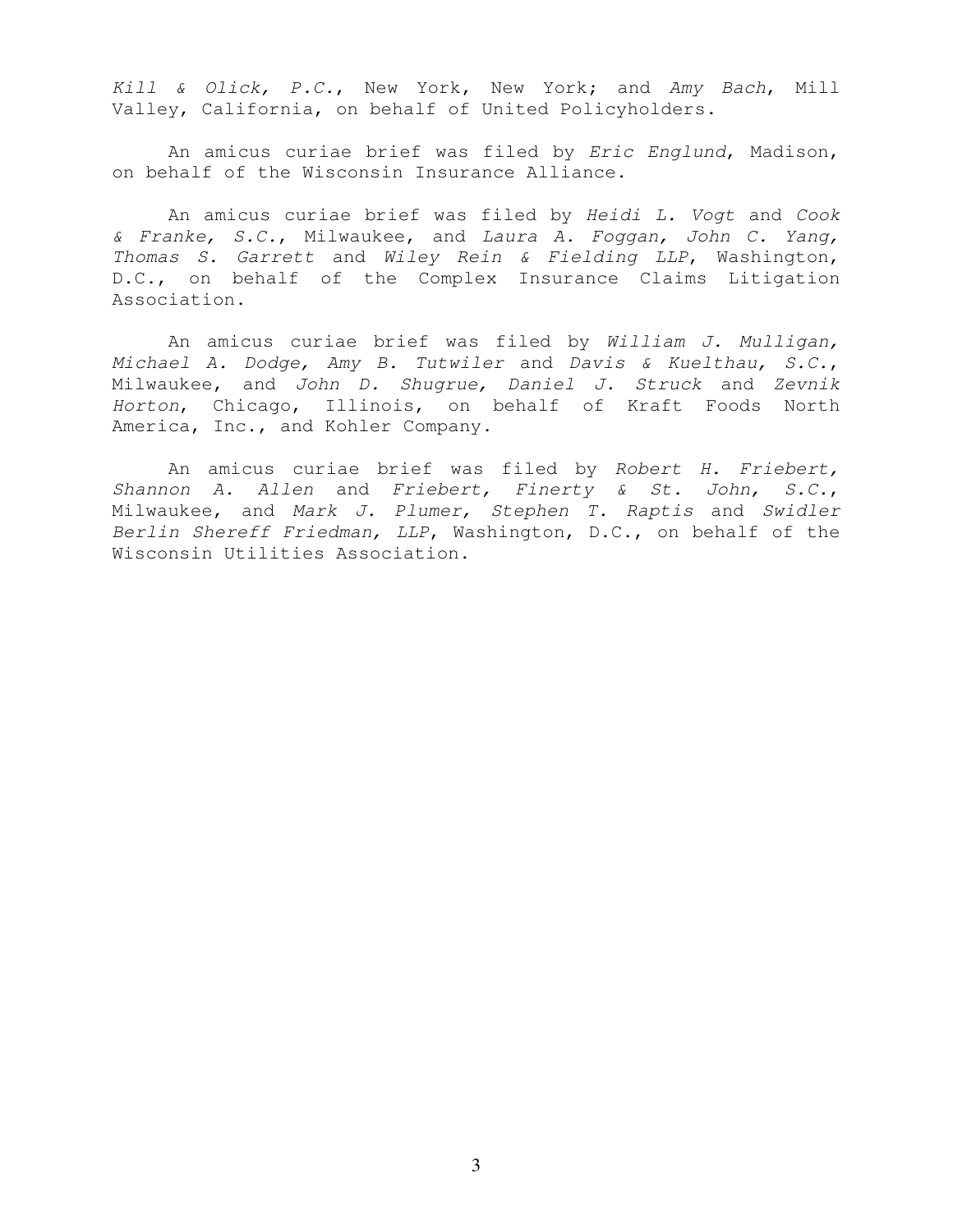# **2003 WI 108**

NOTICE

**This opinion is subject to further editing and modification. The final version will appear in the bound volume of the official reports.** 

No. 01-1193 (L.C. No. 89 CV 16174)

STATE OF WISCONSIN  $\qquad \qquad : \qquad \qquad$  IN SUPREME COURT

**Johnson Controls, Inc.** 

 **Plaintiff-Appellant-Petitioner,** 

 **v.** 

**Employers Insurance of Wausau, a mutual company (f/n/a Employers Mutual Liability Insurance Company of Wisconsin), Affiliated FM Insurance Company, AIU Insurance Company, Allstate Insurance Company (as successor to Northbrook Excess and Surplus Insurance Company), American Employers' Insurance Company, American Home Assurance Company, American Motorists Insurance Company, Central National Insurance Company of Omaha, Employers Mutual Casualty Company, Employers Reinsurance Corporation, Federal Insurance Company, First State Insurance Company, Granite State Insurance Company, Highlands Insurance Company, Landmark Insurance Company, London Market (certain underwriters at Lloyd's London and London Market Insurance Companies), National Union Fire Insurance Company of Pittsburgh, PA, Northbrook Excess and Surplus Insurance Company (as predecessor to Allstate Insurance Company), Puritan Insurance Company (f/n/a Manhattan Fire and Marine Insurance Company), Stonewall Insurance Company, Transamerica Premier Insurance Company, Travelers Indemnity Company, United National Insurance Company, Zurich Insurance Company, International** 

# **FILED**

## **JUL 11, 2003**

Cornelia G. Clark Clerk of Supreme Court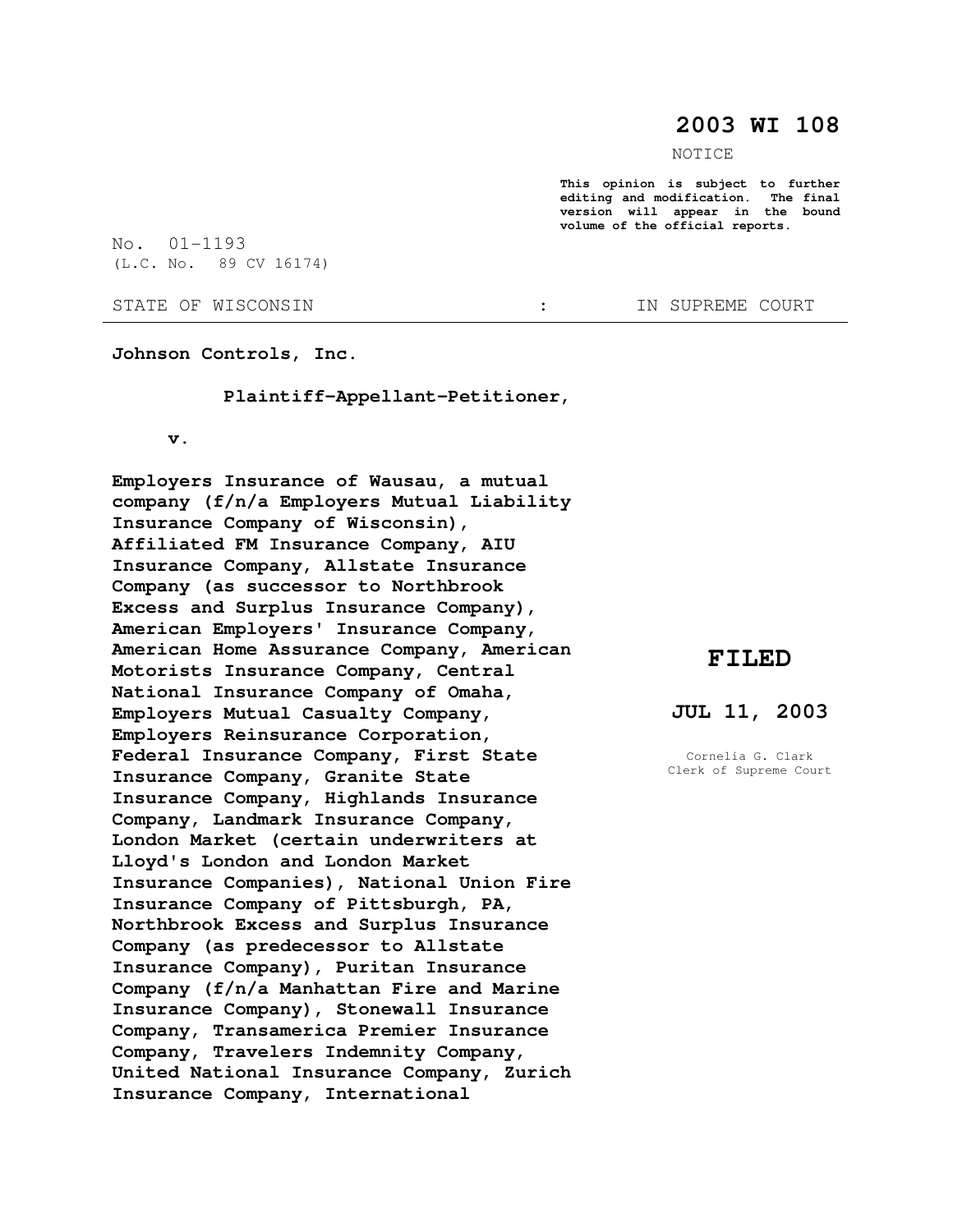**Insurance Company, and Westchester Fire Insurance Company,** 

 **Defendants-Respondents,** 

**Allianz Underwriters Insurance Company, American Centennial Insurance Company, American Insurance Company, Associated International Insurance Company, California Union Insurance Company, Continental Insurance Company, Fireman's Fund Insurance Company, Harbor Insurance Company, North Star Reinsurance Corporation, and Republic Insurance Company,** 

 **Defendants.** 

REVIEW of a decision of the Court of Appeals. Reversed and cause remanded.

¶1 DAVID T. PROSSER, J. In 1980 Congress adopted the Comprehensive Environmental Response, Compensation, and Liability Act (CERCLA), popularly known as "Superfund," to promote the cleanup of hazardous waste. The Act empowered the federal government, through the Environmental Protection Agency (EPA), to identify hazardous waste sites and pursue remedial activities. As part of the remedial process, the government was authorized to clean up properties and seek compensation from responsible parties or to require polluters and other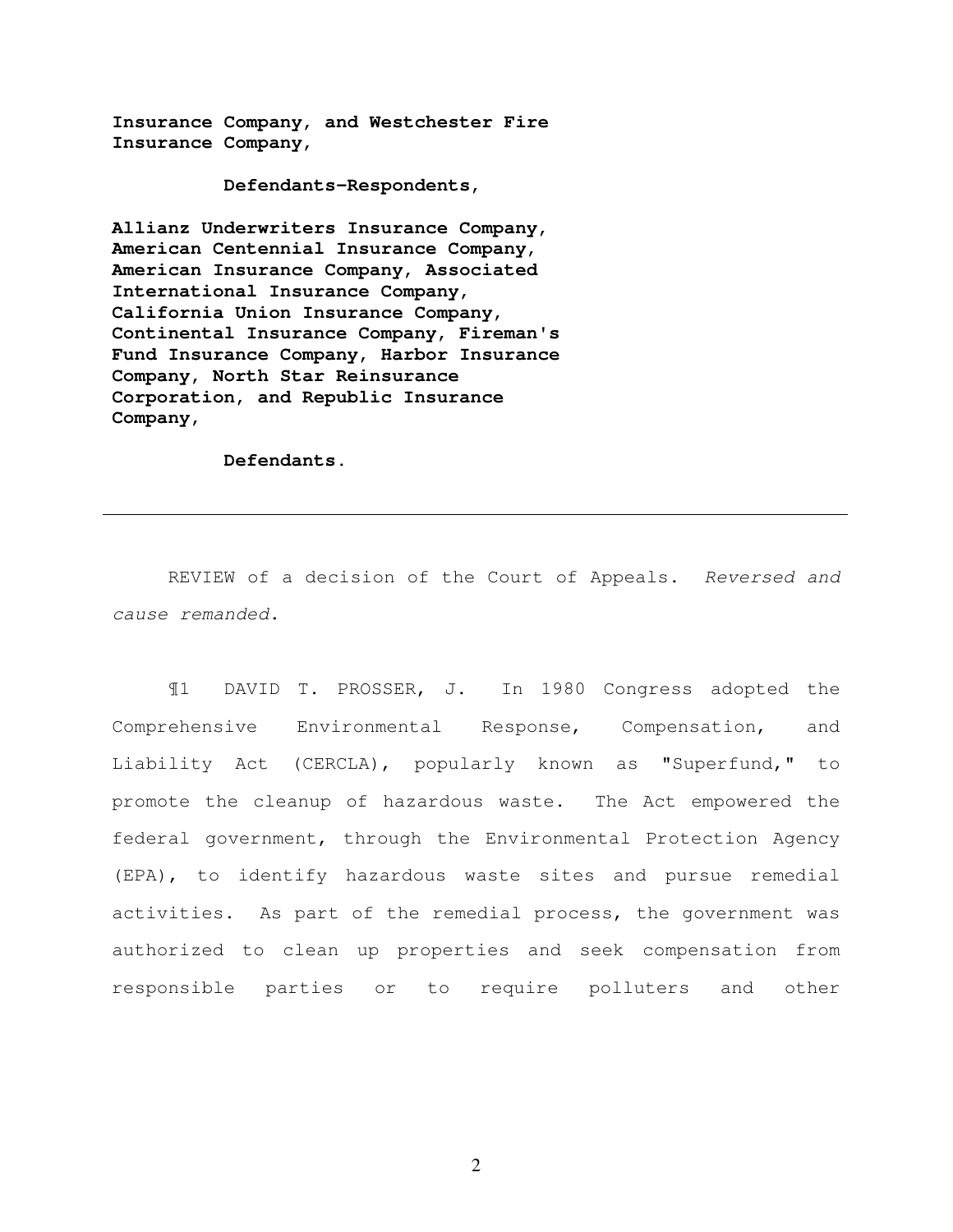responsible parties to perform the cleanup themselves. 42 U.S.C.  $\frac{1}{5}$  9601-9675 (2000).<sup>1</sup>

¶2 CERCLA outlines a range of remedial procedures, beginning with requests to furnish information or documents, and ending with stringent enforcement actions to impose fines for noncompliance with orders or costs to recover the government's own expenditures. 42 U.S.C.  $\S$ \$ 9606, 9607.<sup>2</sup> For responsible parties, there is strict liability.

¶3 Nine years ago, this court considered its first case dealing with the insurance issues raised by CERCLA. In City of Edgerton v. General Casualty Co. of Wisconsin, 184 Wis. 2d 750, 517 N.W.2d 463 (1994), cert. denied, 514 U.S. 1017 (1995), we were asked to interpret key terms in the standard Comprehensive General Liability (CGL) policy in relation to CERCLA environmental damage claims. $3$  A divided court decided that the

l.

For purposes of simplicity, some references to CERCLA in this opinion are intended to include similar state legislative enactments.

 $3$  The provision at issue in the Edgerton case reads in part:

<sup>&</sup>lt;sup>1</sup> All subsequent references to the United States Code are to the 2000 volumes unless otherwise indicated.

 $2$  Following the implementation of CERCLA, state legislatures enacted similar legislation that would apply to hazardous waste identified under the federal program as well as other substances that other states saw the need to control. See City of Edgerton v. Gen. Cas. Co. of Wis., 184 Wis. 2d 750, 756 n.2, 517 N.W.2d 463 (1994) (citing Howell A. Burkhalter, Comment, Liability for CERCLA Cleanup Costs——Are Insurers the Victims of Judicial Activism?, 26 Wake Forest L. Rev. 221, 222 n.8 (1991)).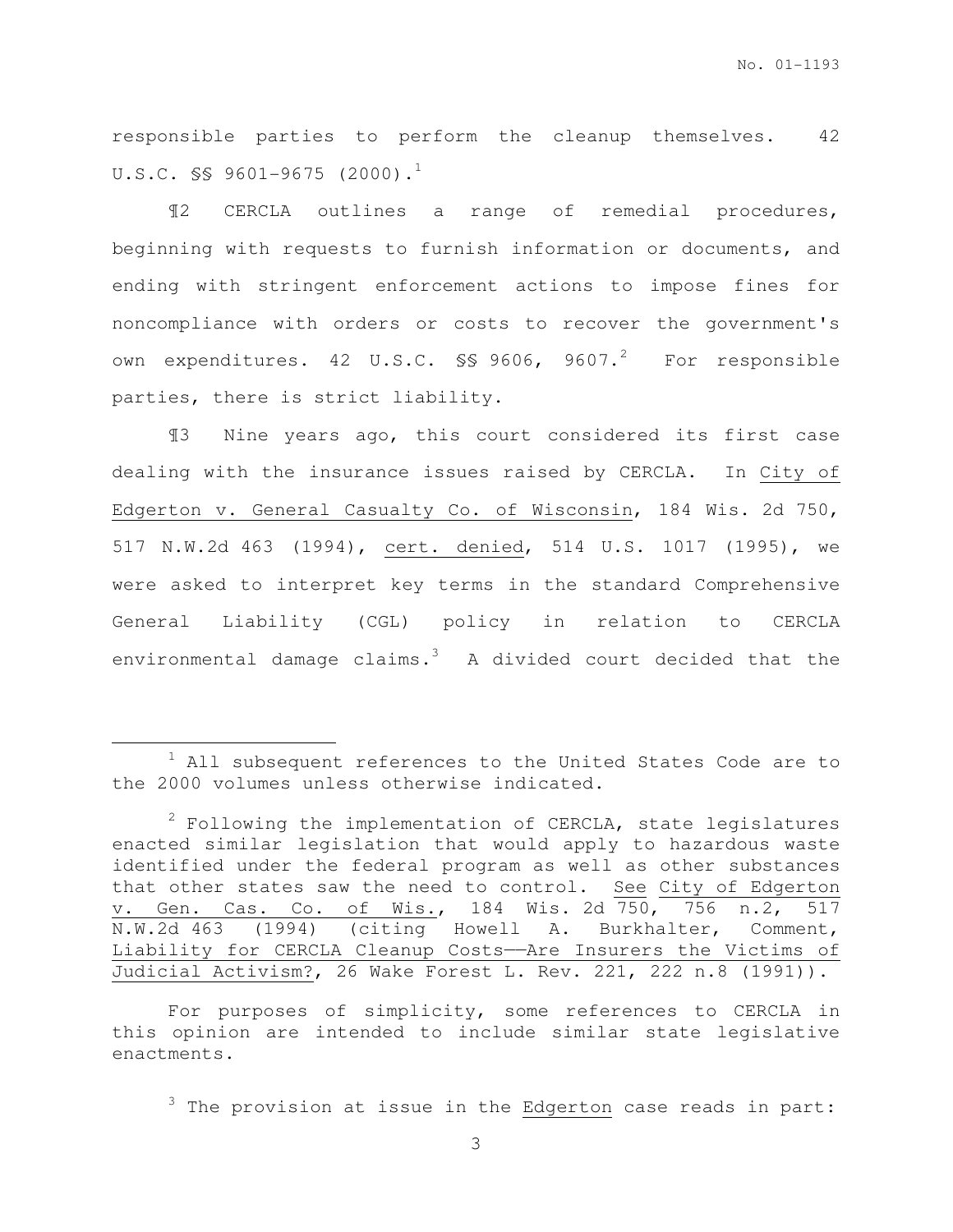issuance of letters by the EPA or the Wisconsin Department of Natural Resources (DNR), which either requested or directed an insured to participate in the environmental cleanup of contaminated property, did not constitute a "suit" sufficient to trigger the insurer's duty to defend. Id. at 771. We also held that cleanup and remediation costs under CERCLA did not constitute "sums that the insured may become legally obligated to pay as damages" within the indemnification provisions of CGL policies. Id. at 782.

¶4 Today the problems created by the Edgerton decision have become so obvious and so acute that they cannot be ignored. The court is convinced that we did not correctly analyze the term "damages" in the standard CGL policy in relation to environmental cleanup costs under CERCLA. We relied too heavily on a previous decision of this court involving very different

The company will pay on behalf of the insured all sums which the insured shall become legally obligated to pay as damages because of

. . . .

l.

## B. property damage

to which this insurance applies, caused by an occurrence, and the company shall have the right and duty to defend any suit against the insured seeking damages on account of such . . . property damage, even if any of the allegations of the suit are groundless, false, or fraudulent, and may make such investigation and settlement of any claim or suit as it deems expedient . . . .

Edgerton, 184 Wis. 2d at 769.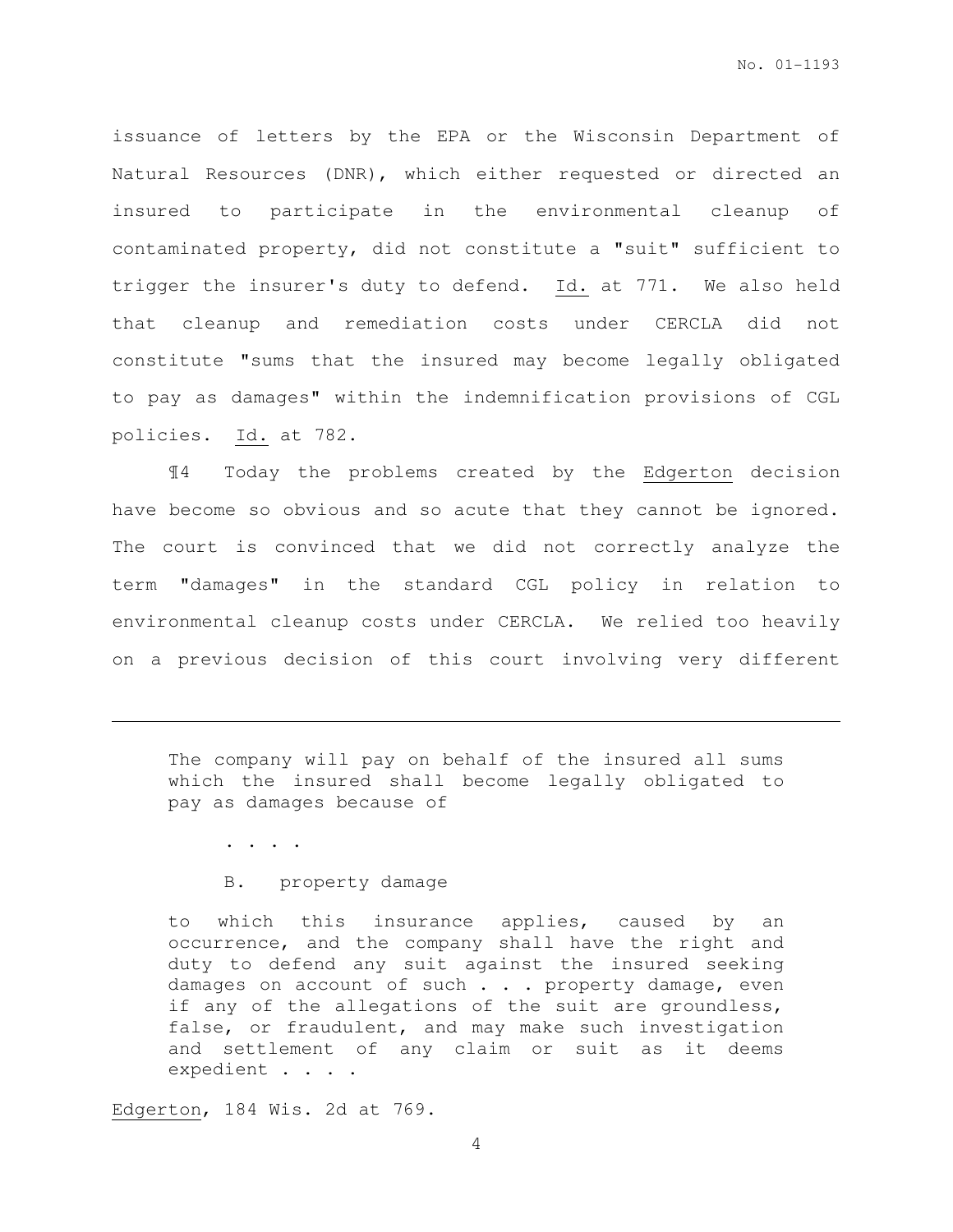facts and laws. We also created an unworkable interpretation of the insurer's duty to defend in the specialized context of CERCLA letters and orders. The process of restoring consistency and coherence to the law must begin by overruling the Edgerton decision.

¶5 We hold that an insured's costs of restoring and remediating damaged property, whether the costs are based on remediation efforts by a third party (including the government) or are incurred directly by the insured, are covered damages under applicable CGL policies, provided that other policy exclusions do not apply. We also conclude that receipt of a potentially responsible party (PRP) letter<sup>4</sup> from the EPA or an equivalent state agency, in the CERCLA context, marks the beginning of adversarial administrative legal proceedings that seek to impose liability upon an insured. A PRP letter significantly affects legal interests of the insured. Therefore, a reasonable insured would expect this letter to trigger its CGL insurer's duty to defend.

I

 $\overline{a}$ 

<sup>4</sup> A potentially responsible party letter (PRP letter) is a letter issued by the EPA notifying the recipient that the EPA considers it to be a potentially responsible party for contamination at a given site. 42 U.S.C. § 9622(e). Under CERCLA, potentially responsible parties (PRPs) are expected to conduct cleanup or pay for the cleanup performed by others. See Prof'l Rental v. Shelby Ins., 599 N.E.2d 423, 430-31 (Ohio Ct. App. 1991). The EPA identifies the PRPs at each site, negotiates with PRPs to do the cleanup, and recovers from PRPs the cleanup costs spent by the EPA. 42 U.S.C. §§ 9606, 9607, 9622.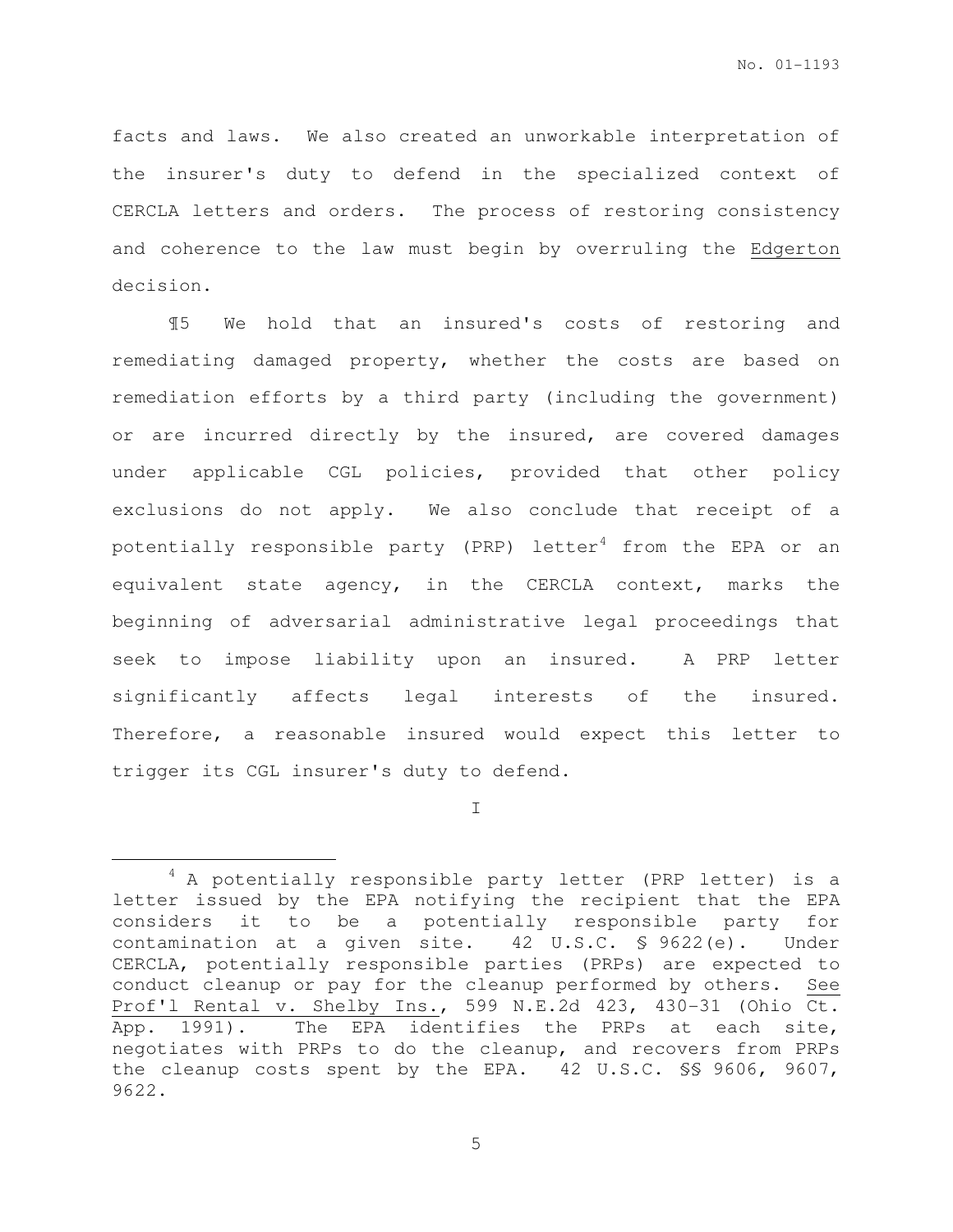¶6 This case involves a CGL policy coverage dispute between Johnson Controls, Inc.,  $5$  the plaintiff-insured, and more than 30 of its general liability insurance carriers (the insurers). The case has a long history. It began almost three years before this court decided School District of Shorewood v. Wausau Insurance Cos., 170 Wis. 2d 347, 488 N.W.2d 82 (1992), and it has been buffeted ever since by a succession of contentious, inconsistent appellate decisions.

¶7 In November 1989 Johnson Controls brought suit in the Milwaukee County Circuit Court against its liability insurers seeking a declaratory judgment and coverage for various costs relating to the environmental cleanup of 21 property sites. These sites are located in 16 different states where Johnson

 $\overline{a}$ 

<sup>5</sup> Johnson Controls is a Milwaukee-based manufacturer of products and services that manage the use of energy, control, comfort, and that protect life and property in commercial buildings. In 1978 Johnson Controls acquired Globe Union, Inc. (Globe Union), a manufacturer of automotive batteries, and the two companies eventually merged as Johnson Controls, Inc. For purposes of this opinion, references to "Johnson Controls" also include Globe Union, unless otherwise indicated.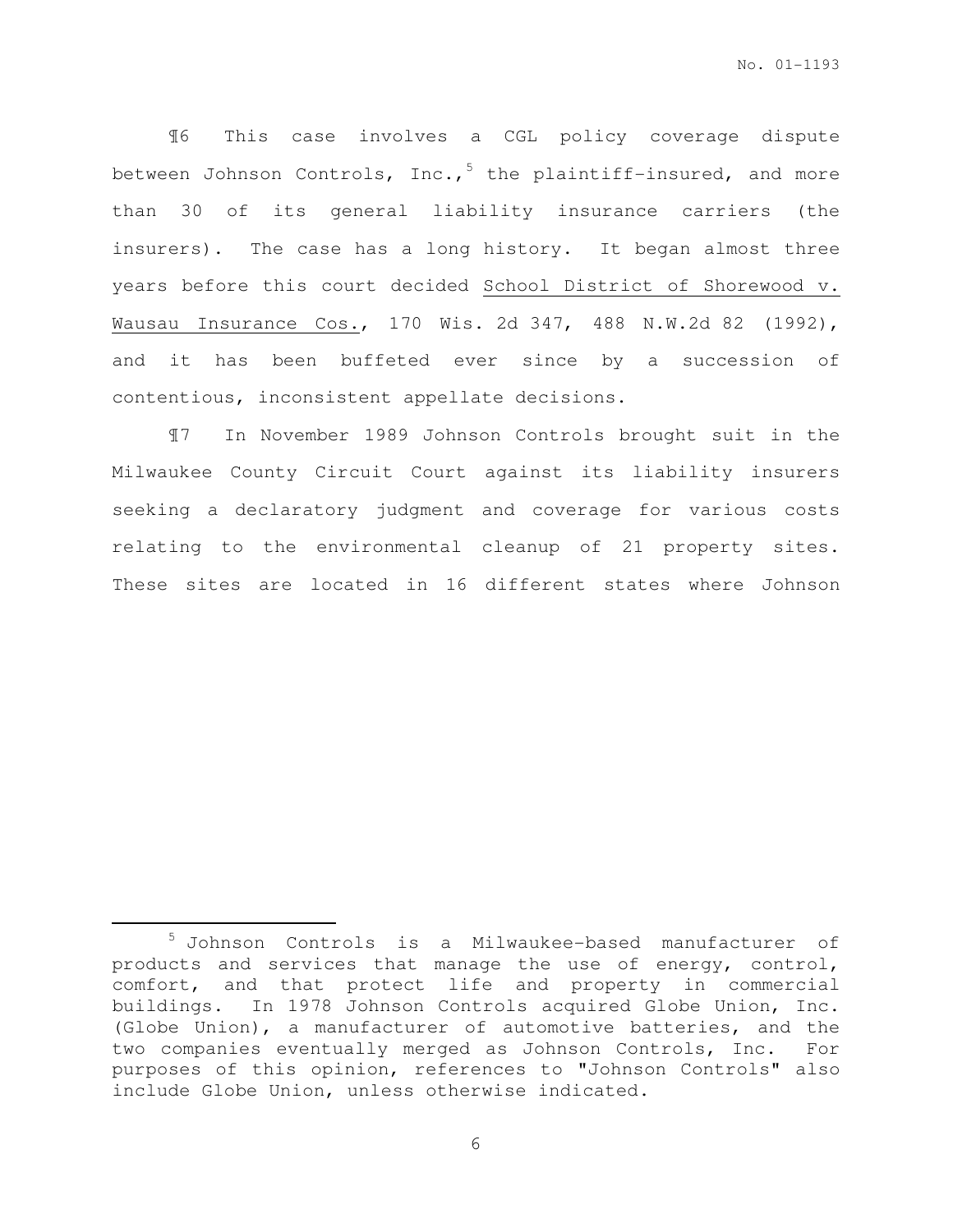Controls and/or Globe Union faced liability under CERCLA.<sup>6</sup> Most of the sites are lead smelting plants to which Johnson Controls and/or Globe Union delivered spent lead acid batteries and plant scrap for recycling. Some are contaminated landfills. Three of the 21 sites were owned and operated by Johnson Controls.<sup>7</sup> At 2 of the 21 sites, the coverage issues became moot because Johnson Controls ultimately incurred no costs or liability.

l.

Congress amended CERCLA in 1986 in the Superfund Amendments and Reauthorization Act (SARA), Pub. L. No. 99-499, 100 Stat. 1613 (1986). This amendment served to strengthen the original legislation. Of note, SARA created a statutory right of contribution for responsible parties, allowing them to seek reimbursement of response costs from other parties responsible for contaminating the site. See 42 U.S.C. § 9613(f)(1).

Unless otherwise specified, references to CERCLA in this opinion refer to the statute as amended and codified at 42 U.S.C. §§ 9601-9675 (2000).

 $7$  TCI-Atlanta, JCI-Owosso, and JCI-Goshen.

<sup>6</sup> CERCLA, the Comprehensive Environmental Response, Compensation and Liability Act, Pub. L. No. 96-510, 94 Stat. 2767 (1980), empowers the executive branch of the federal government to identify and administer the cleanup of hazardous waste sites. 42 U.S.C. § 9604(a)(1). Response actions may include both removal and cleanup of spilled substances, along with other remedial actions. 42 U.S.C. § 9601(23)-(25). CERCLA established the Superfund as a source of expeditious payment for response actions, although ultimately the liability for response costs is placed on specified classes of responsible parties, which include: past and present owners and operators of the sites; waste generators or other persons who arranged for disposal, treatment or transport of hazardous substances; and transporters of hazardous substances. 42 U.S.C. §§ 9611(a)(1), 9607(a). Responsible parties may be required to perform the cleanup under the mandate of a federal injunction, or the EPA will perform the cleanup itself and then sue responsible parties for reimbursement of costs it incurred. 42 U.S.C. §§ 9606(a),  $9607(a)(A) - (B)$ .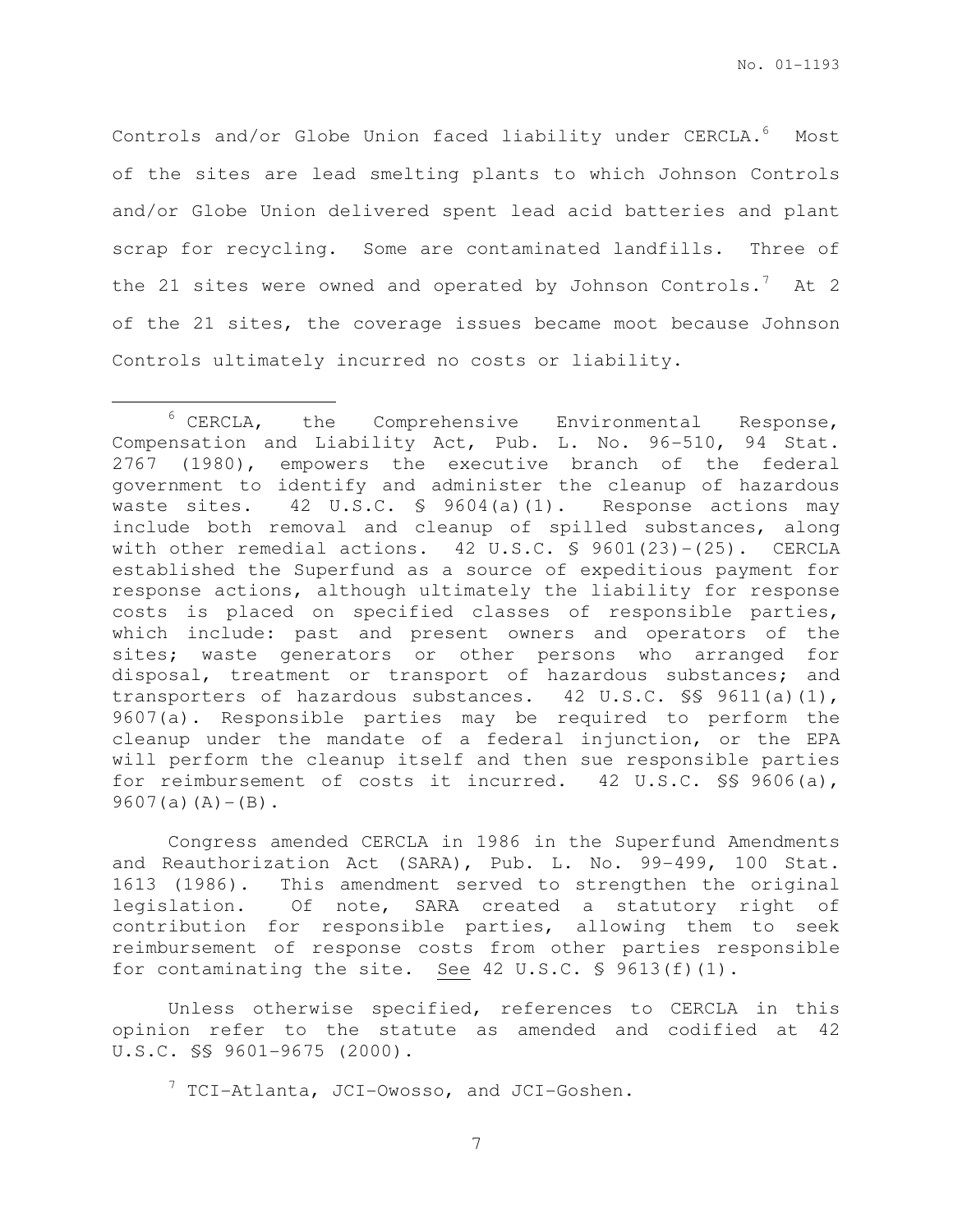¶8 For 8 sites, Johnson Controls is seeking coverage for cleanup costs that it incurred in complying with a pre-suit demand from a federal agency, a state agency, or a nongovernment third-party to remediate the sites in accord with CERCLA.<sup>8</sup> These include the 3 sites that Johnson Controls owned.

¶9 For the remaining 11 sites, Johnson Controls was either sued or settled prior to suit for part of the costs of cleanup performed by another party. In some of these cases, the party seeking reimbursement for cleanup was a government agency. In the others, one or more private parties sought a contribution from Johnson Controls for contamination cleanup. Johnson Controls claims that in 6 of these 11 cases, its first awareness of any environmental problem was a lawsuit or demand from a government agency for money to pay costs for cleanup activities that had already been performed by other parties.<sup>9</sup>

 $\overline{a}$ 

 $8$  These 8 sites are: National Steel & Tube Distributors, Lakeland Disposal, JCI-Atlanta, National Smelting & Refining (NL-Atlanta), Maxey Flats, JCI-Owosso, USS Lead Refinery Inc., and JCI-Goshen.

 $9$  These sites, according to Johnson Controls, are: Bennington Landfill, NL Pedricktown, NL-Granite City, Auto Ion, Union Scrap Iron & Metal Company, Inc., and Delaware Sand & Gravel. The latter 2 sites, according to Johnson Controls, involved suits by the government for past cleanup costs already incurred, without any previous government directive having been issued to JCI. At the remaining 5 sites, Johnson Controls claims that a private party suit followed some prior directive from the government requesting that Johnson Controls remediate the site. These sites are: Bay Drums, Keefe Environmental Services, Inc., Hunt's Disposal, NL-Portland (Gould), and Tonolli.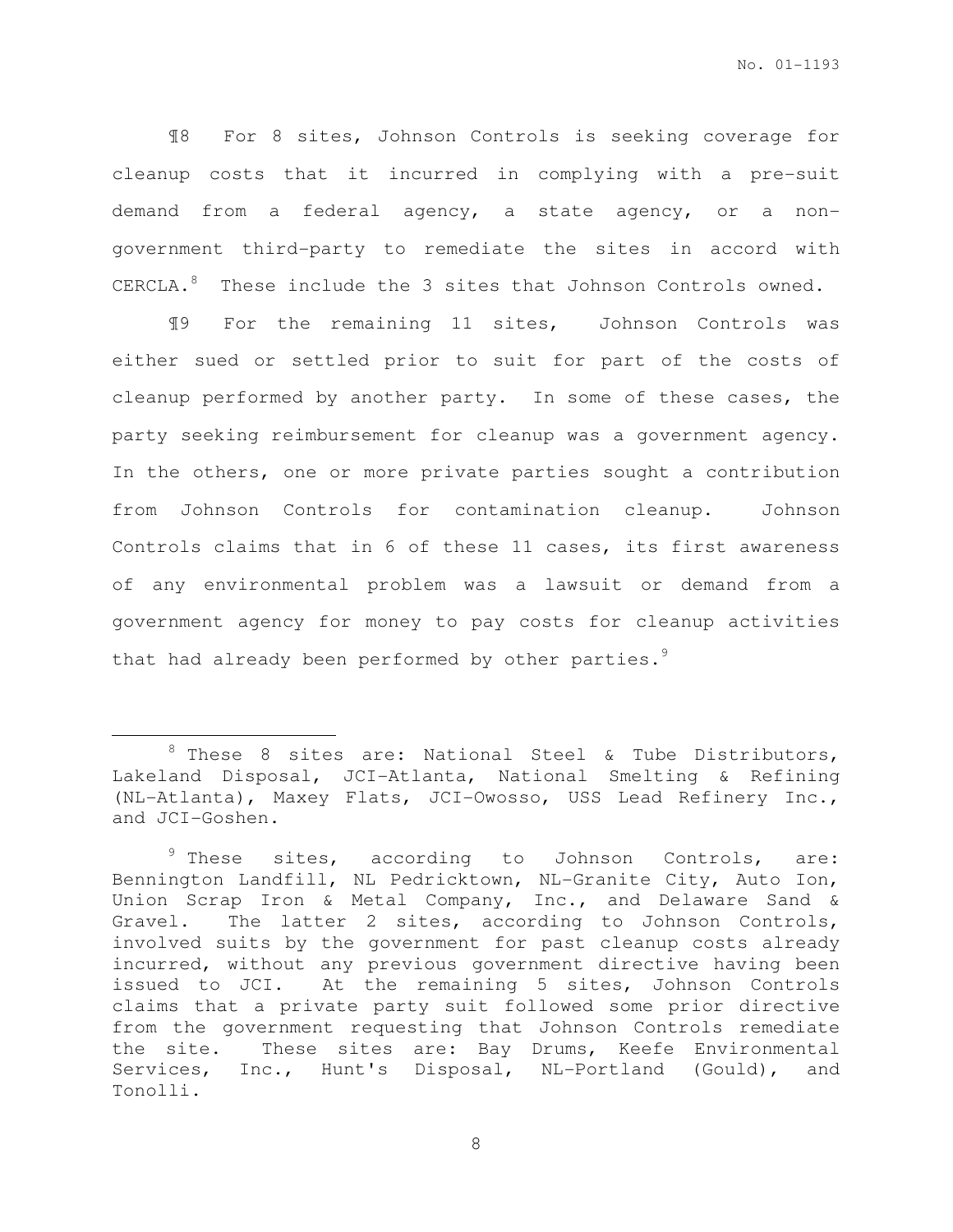¶10 Johnson Controls avers that in every instance it promptly notified its applicable CGL insurer or insurers of the CERCLA liability claims being made. In every instance the insurers refused to defend Johnson Controls or to indemnify it for any cleanup costs flowing from CERCLA or CERCLA-type claims. The insurers justified their refusal on grounds that the CGL policies did not cover the costs imposed under CERCLA.

¶11 The Johnson Controls CGL policies were issued at various times between the years of 1954 and 1985, and they are either primary, excess, or umbrella comprehensive general liability policies. These policies provide that:

The company will pay on behalf of the insured all sums which the insured shall become legally obligated to pay as damages because of bodily [or personal] injury or property damage to which the policy applies, caused by an occurrence, and the company shall have the right and duty to defend any suit against the insured seeking damages on account of such bodily injury or property damage  $\cdots$ .<sup>10</sup>

¶12 Johnson Controls' complaint asserted that this language required its insurers to reimburse Johnson Controls for its costs in complying with its liabilities at the 21 sites, and it sought a declaratory judgment to that effect.

¶13 The complexity of the case led to an extended period of discovery. On May 20, 1992, before the case could go to trial, this court decided Shorewood, by a 4-3 vote, in a manner

 $\overline{a}$ 

<sup>&</sup>lt;sup>10</sup> Although there is some minor deviation from this language in some of the policies at issue, for purposes of this appeal we view the language in the contested policies as substantively similar to the language presented.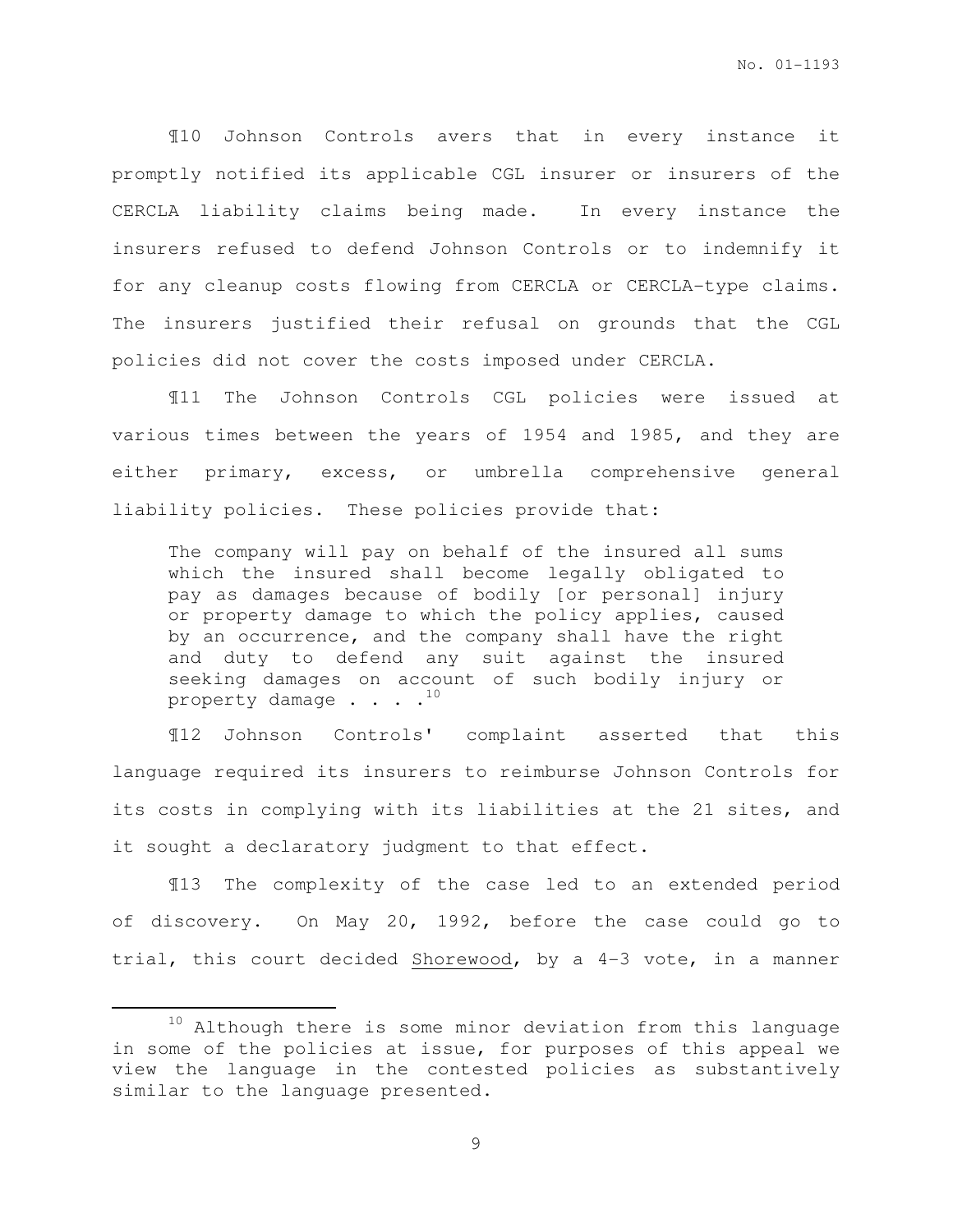that would have helped Johnson Controls. See Sch. Dist. of Shorewood v. Wausau Ins. Cos., 168 Wis. 2d 390, 484 N.W.2d 314 (1992) (Shorewood I). Three months later, after a motion for reconsideration, the court withdrew its mandated opinion and a new 6-1 majority issued an opinion with a contrary analysis and an opposite result. Sch. Dist. of Shorewood v. Wausau Ins. Cos., 170 Wis. 2d 347, 488 N.W.2d 82 (1992) (Shorewood).

¶14 In November 1992 the court of appeals issued a unanimous decision in City of Edgerton v. General Casualty Co. of Wisconsin, 172 Wis. 2d 518, 493 N.W.2d 768 (Ct. App. 1992). This decision distinguished the Shorewood case and was helpful by implication to Johnson Controls. Nineteen months later, as the present case was awaiting trial, this court reversed and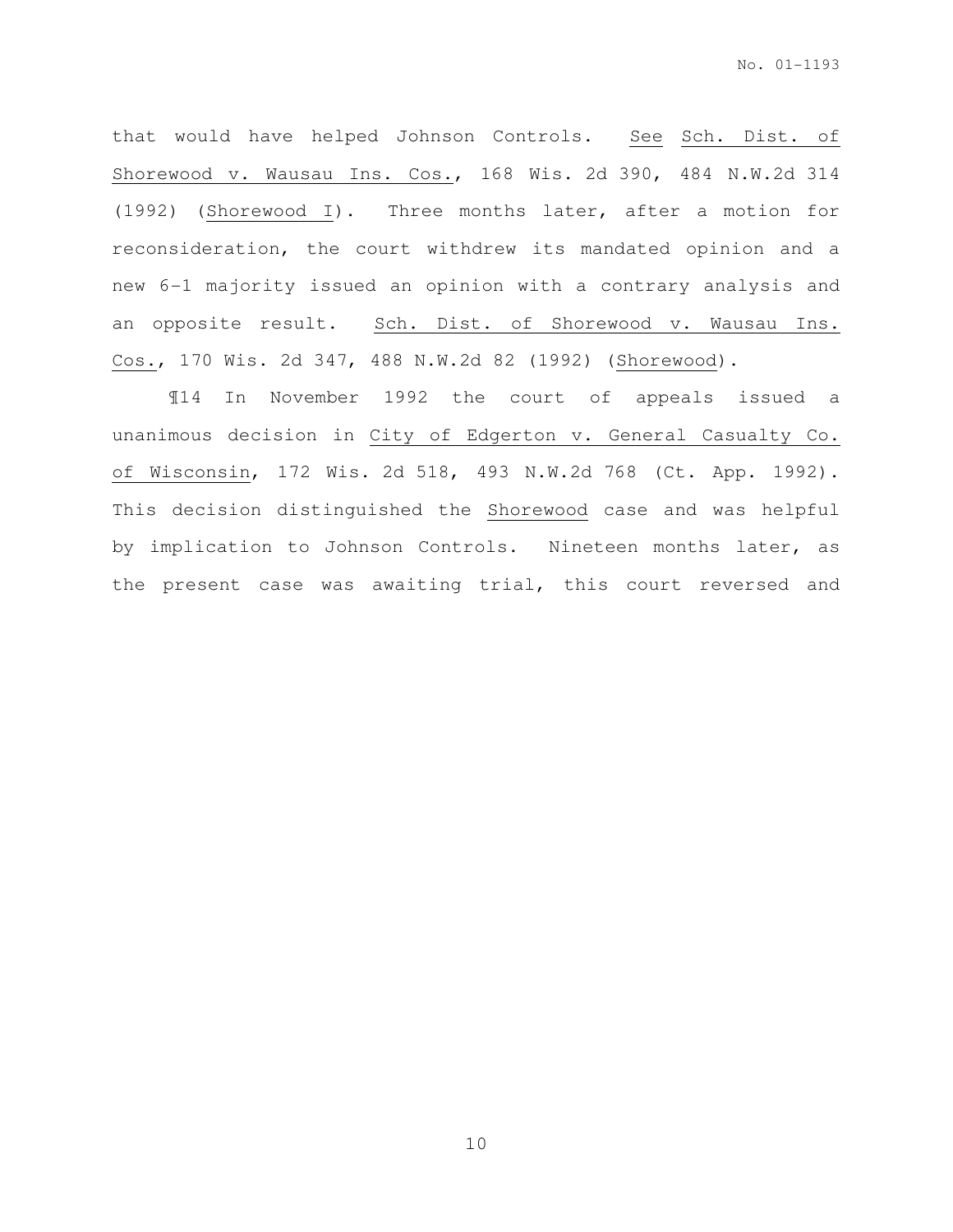issued its own Edgerton opinion. City of Edgerton v. Gen. Cas. Co. of. Wis., 184 Wis. 2d 750, 517 N.W.2d 463 (1994).<sup>11</sup>

 $\overline{a}$ 

 $11$  Edgerton involved the owner of a landfill site, Edgerton Sand and Gravel, Inc. (ES&G), and the City of Edgerton, the latter of which leased the site for use as the city landfill from 1968 to 1984. City of Edgerton v. Gen. Cas. Co. of Wis., 184 Wis. 2d 750, 758-59, 517 N.W.2d 463 (1994). By 1978 the DNR had informed ES&G by letter that it suspected groundwater contamination at the site, and the DNR recommended that the landfill be closed and capped. Id. at 759. In 1984 volatile organic compounds were detected in the groundwater underneath and in the vicinity of the site. Id. ES&G closed the landfill in 1984 and, during the next year, the site was capped. Id. Though the site was closed, groundwater contamination remained, which compelled the DNR to recommend the landfill for placement on the EPA's list of contaminated sites for priority cleanup. Id. In June 1989 the EPA notified both ES&G and the City by certified letter that the EPA was investigating the site and the circumstances surrounding the presence of hazardous substances in and around the landfill. Id. at 750-60. The EPA then requested that the insureds respond to the DNR's request for information regarding the disposal of hazardous substances at the landfill from 1950 to 1984. Id. at 760.

In July 1989 the insureds forwarded the letters received from the EPA to their primary insurance carrier, General Casualty. Id. Each insured separately requested defense coverage, with ES&G specifically requesting that General Casualty pay any costs that it may have incurred regarding the site. Id. In February 1990 the DNR sent certified letters to both insureds, giving each 30 days to propose a plan for remediation of the site. Id. The DNR also indicated that failure to respond would result in the listing of the site on CERCLA's National Priorities List or the taking of immediate state action. Id. at 760-62. In response, ES&G notified its excess insurer of its receipt of the EPA information request letter and the DNR enforcement letter, requesting coverage of defense costs as well as any liability resulting from EPA or DNR claims. Id. at 762. The insurers denied liability coverage and refused to provide a defense for both the City and ES&G, prompting the insureds to seek a declaratory judgment defining the obligations of the insurance companies under their policies. Id.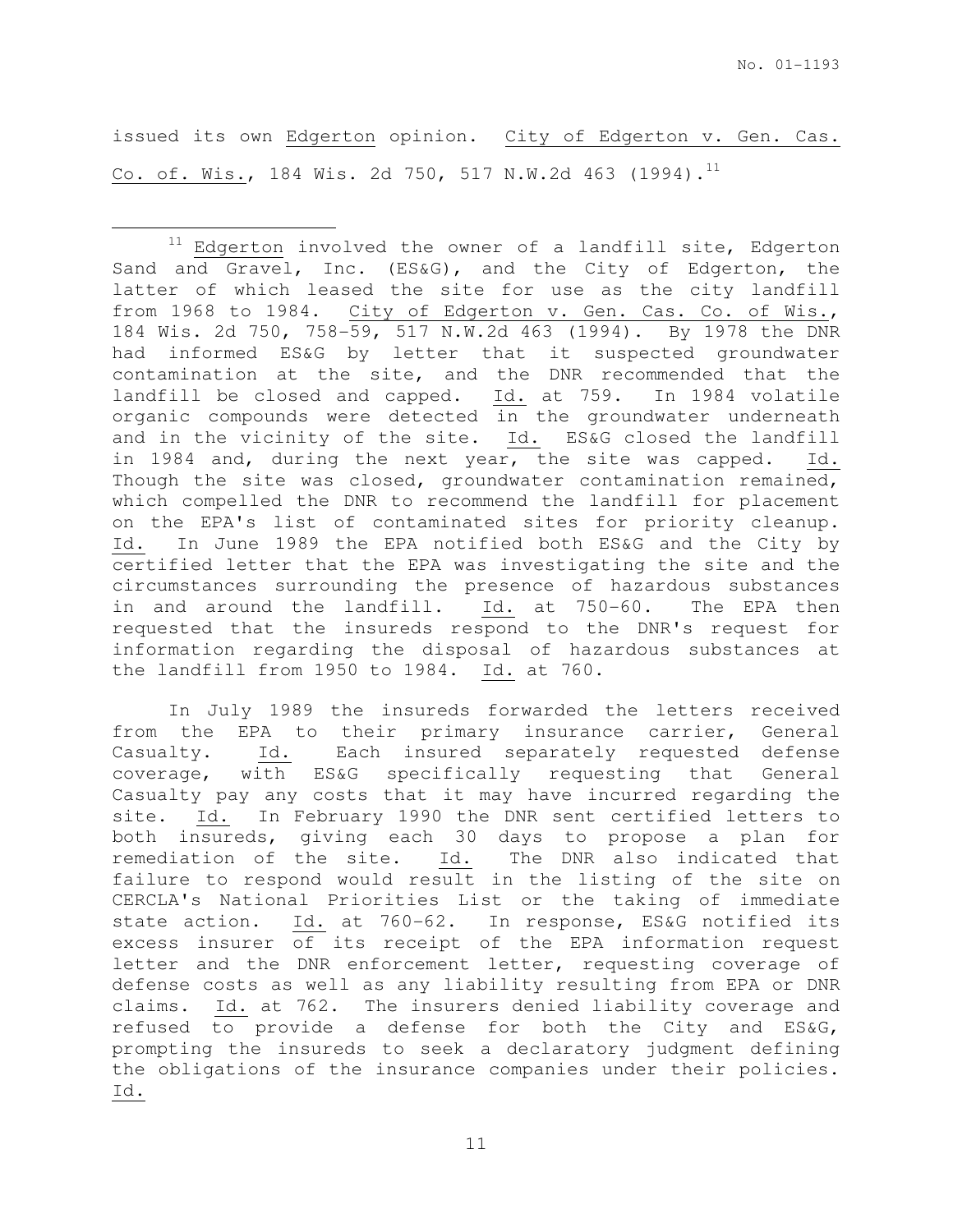¶15 In Edgerton, we concluded that standard CGL policies do not provide indemnification coverage for an insured who cleans up an environmentally contaminated site, regardless of whether or not the insured owns the property, when the remediation is done pursuant to a government directive or request under CERCLA. Id. at 782-86. This holding was based on a conclusion that environmental response costs under CERCLA<sup>12</sup> constitute equitable relief, not legal damages, under the policy, and, thus, the insurer had no duty to indemnify its insured for these expenditures. Id. at 782. The majority also held that neither a potentially responsible party (PRP) letter nor a comparable notification letter from a state agency constituted a "suit" triggering the insurers' duty to defend. Id. at 771, 775. The court concluded that the primary attribute of a suit——that the parties are involved in "actual court proceedings"——was not present where an insured merely receives notification of potential liability from the EPA or the DNR. Id. at 775.

¶16 Following the Edgerton decision, the insurers in this case moved for summary judgment, arguing that Edgerton established that no liability insurance coverage is provided for any insured who cleans up contaminated property pursuant to a government directive or request under CERCLA or similar state laws. On February 24, 1995, the Circuit Court for Milwaukee

 $\overline{a}$ 

 $12$  CERCLA defines "response costs" to include the costs of removing hazardous substances from the environment and the costs of other remedial work. See 42 U.S.C. § 9601(25).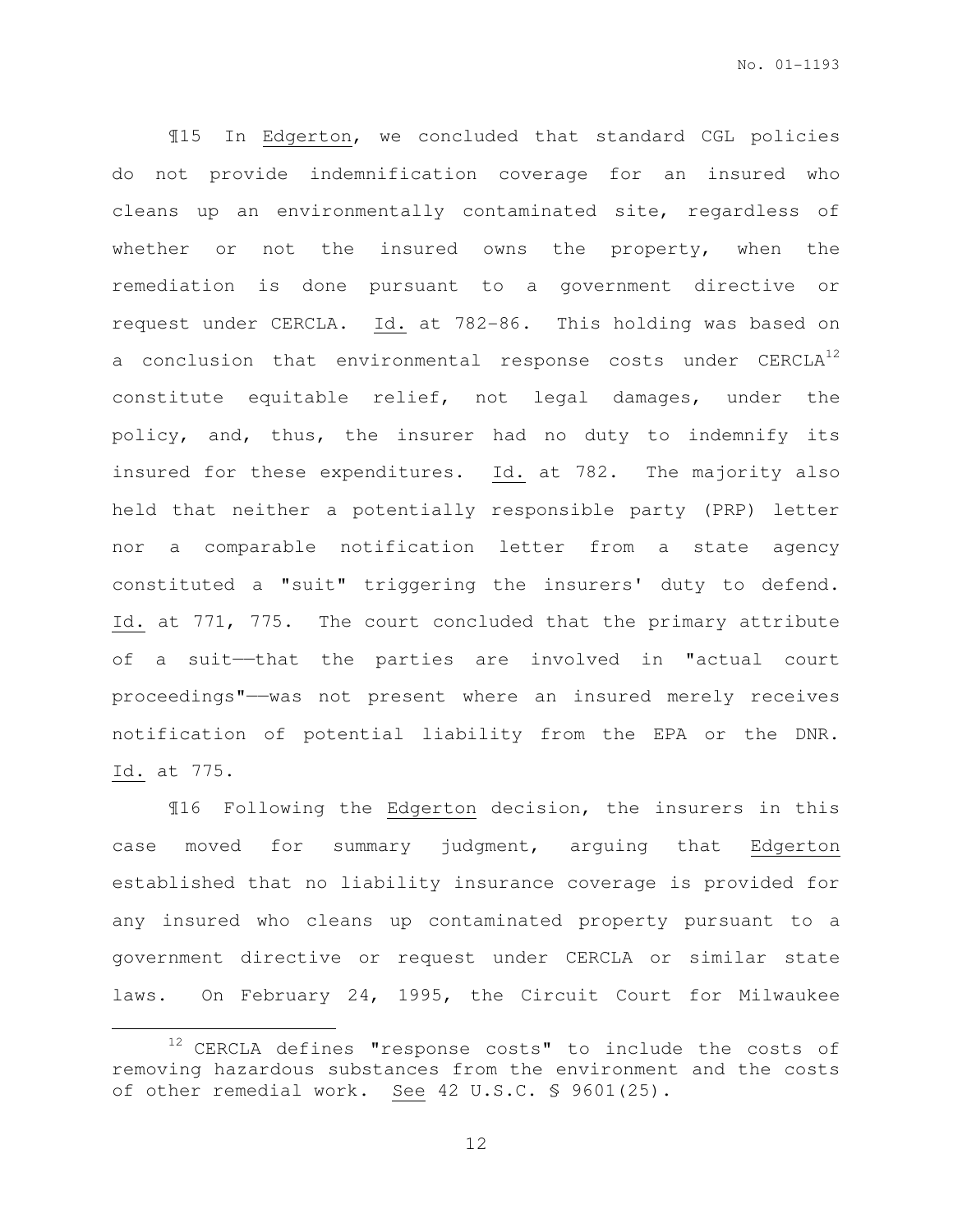County, George A. Burns, Jr., Judge, granted summary judgment to the insurers and the case was dismissed as to all sites. Johnson Controls then appealed the various judgments and orders.<sup>13</sup>

¶17 Before the appeal was heard, this court decided another case bearing on legal issues at play in both Edgerton and the Johnson Controls appeal. In General Casualty Co. of Wisconsin v. Hills, 209 Wis. 2d 167, 561 N.W.2d 718 (1997), the insured, a service station owner, sought liability insurance coverage for a claim brought against him by a waste oil recycler seeking recovery of environmental response costs associated with a contaminated recycling site. Id. at 171-172. The EPA had placed the recycling site on the National Priorities  $List^{14}$  and the United States had brought suit against the recycler and other defendants, but not against the service station owner. Id. No government agency had ever notified the insured service station owner of potential liability under CERCLA or requested that he develop a remediation plan or incur remediation and

 $\overline{a}$ 

 $13$  At this time, one of Johnson Controls' insurers filed a cross-appeal to address the circuit court's dismissal of its counterclaim against Johnson Controls. The court of appeals ultimately reversed this decision. Johnson Controls, Inc. v. Employers Ins. of Wausau, Nos. 95-1796 & 95-2591, unpublished slip op. at 15-16 (Wis. Ct. App. Oct. 13, 1998).

 $14$  The National Priorities List is a list of polluted sites compiled by the EPA, as required by CERCLA. 42 U.S.C. § 9605. A site's placement on the list makes it eligible to be cleaned up through CERCLA-related means. See Blasland, Bouck & Lee, Inc. v. City of N. Miami, 283 F.3d 1286, 1289 n.1 (11th Cir. 2002) (citing 42 U.S.C. § 9605).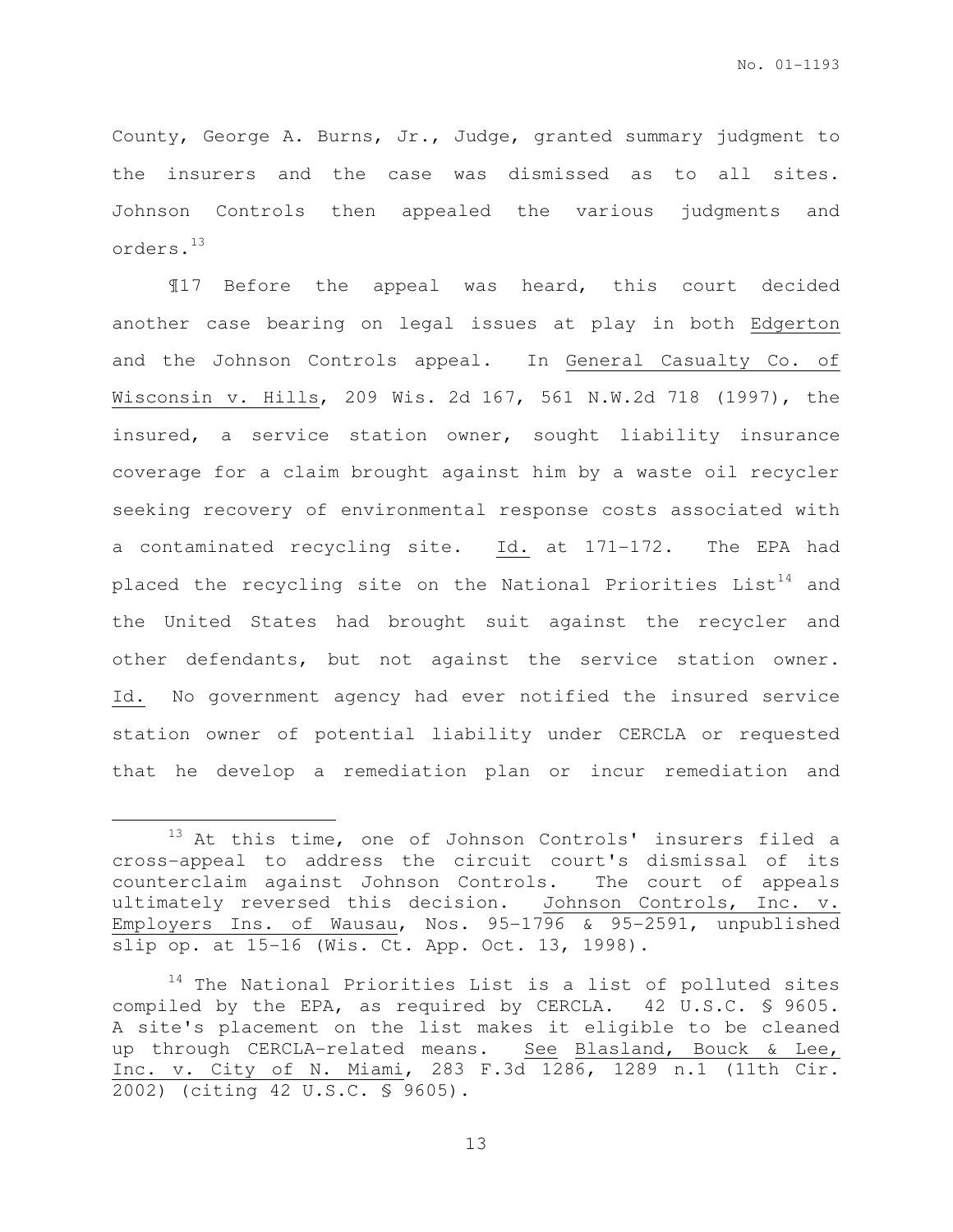response costs. Id. at 180. This court held that, so long as there was no request or directive by the government, the insured was covered under his CGL policy for compensatory, monetary relief sought by third parties for losses they incurred due to the insured's alleged past contamination of the property. Id. at 185.

¶18 After Hills was decided in April 1997, the court of appeals addressed Johnson Controls' appeal. In an unpublished decision dated October 13, 1998, the court of appeals attempted to apply the holdings of Edgerton and Hills in assessing whether response and remediation costs incurred by Johnson Controls qualified as "damages" under Johnson Controls' CGL policies. Johnson Controls, Inc. v. Employers Ins. of Wausau, Nos. 95-1796 & 95-2591, unpublished slip op. (Wis. Ct. App. Oct. 13, 1998) (Johnson Controls I). The court developed four categories to determine whether the various sites would or would not be covered.

¶19 The first category consists of Edgerton-type sites. These involve situations where the insured is responsible for cleaning up the contamination at a site pursuant to a government directive under CERCLA, or a state counterpart, and the insured performs the cleanup. Citing Edgerton and Amcast Industrial Corp. v. Affiliated FM Insurance Co., 221 Wis. 2d 145, 584 N.W.2d 218 (Ct. App. 1998), the court said that the costs of this type of remediation are not "damages" and, therefore, no insurance coverage is required in connection with the remediation of these sites.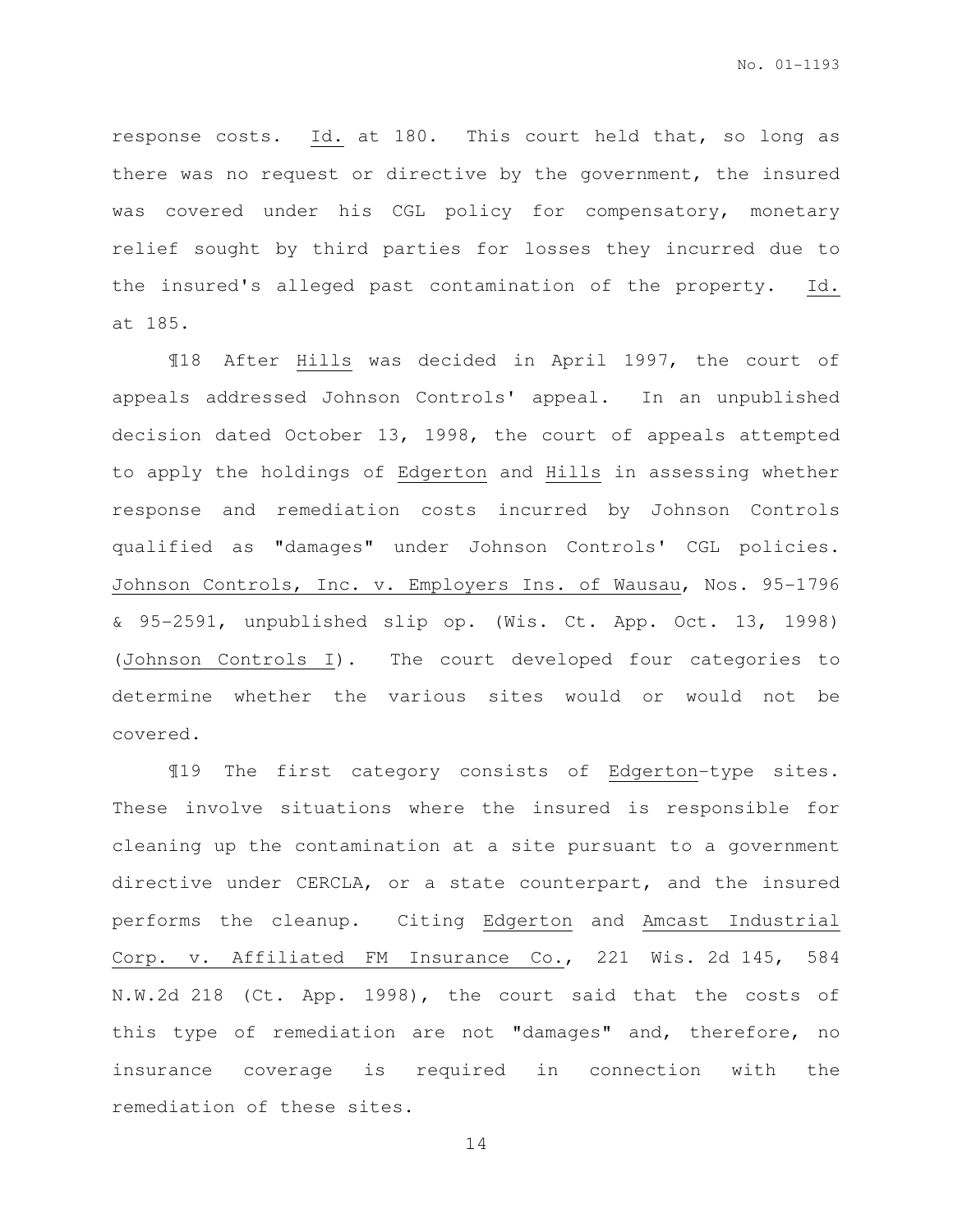¶20 The second category consists of situations governed by Hills. An insured is responsible for at least part of the contamination of a site that it does not own. The insured is not contacted by the government in any manner regarding cleanup of the property. Instead, a government agency has directed others responsible for the contamination to remediate the site and they, in turn, file suit against the insured to recover the cleanup costs attributable to the insured. Pursuant to the Hills holding, CGL coverage is given to an insured for remediation at these sites. Id.

¶21 The court of appeals then devised two new categories that it said were the logical extensions of the Edgerton and Hills decisions. Johnson Control I, Nos. 95-1796 & 95-2591, unpublished slip op. at 7-10.

¶22 The third category consists of situations in which the insured is at least partially responsible for contaminating a site that it does not own. It is then directed by a governmental entity to remediate the site, but fails to do so. The insured in category three, like the insured in Regent Insurance Co. v. City of Manitowoc, 205 Wis. 2d 450, 463, 556 N.W.2d 405 (Ct. App. 1996), is sued by the government to recover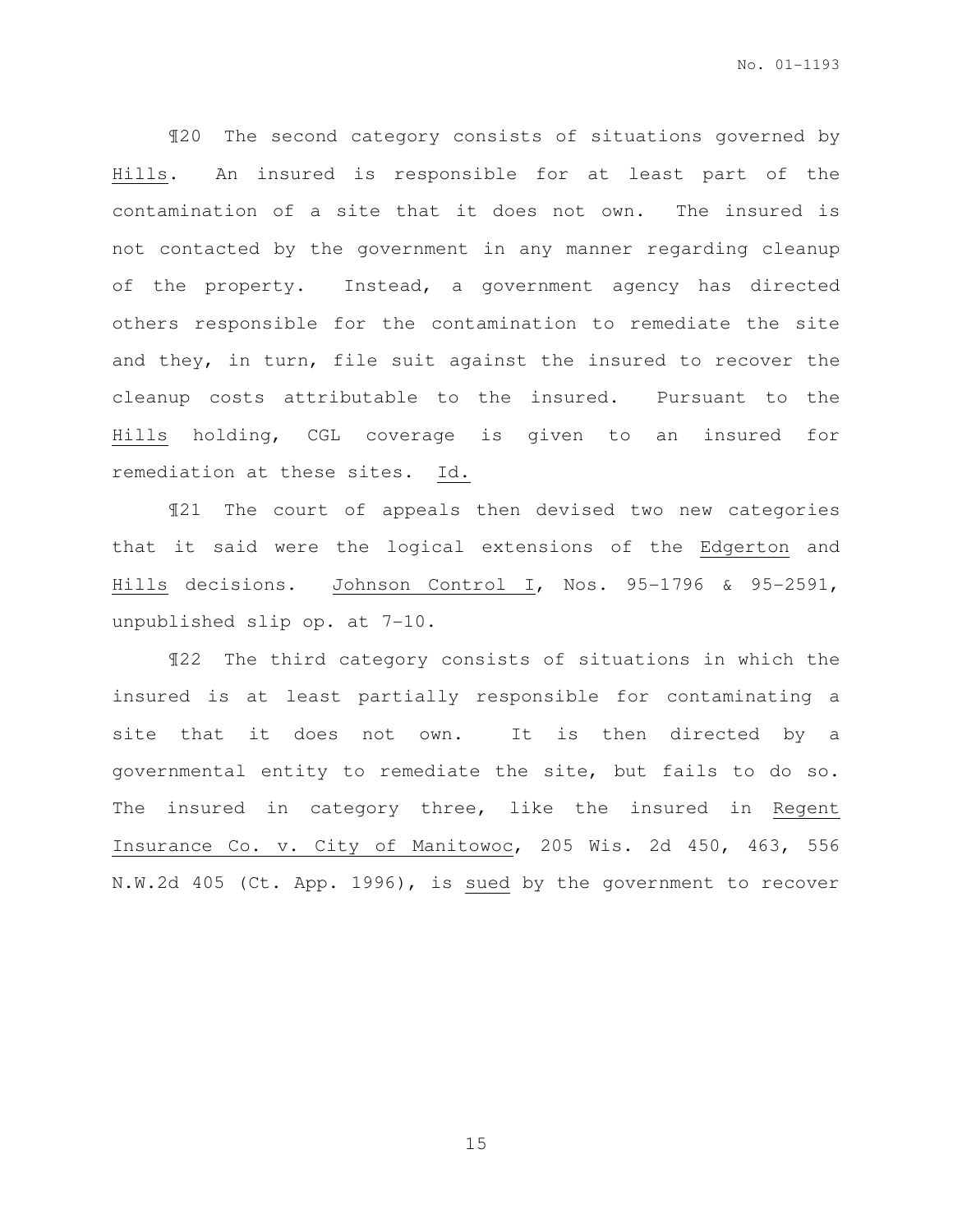money that the government spent to remediate the site.<sup>15</sup> According to the court of appeals' analysis, the recovery sought by the government remains equitable in nature and, therefore, no insurance coverage is obtained in the situations encompassed by category three. Johnson Control I, Nos. 95-1796 & 95-2591, unpublished slip op. at 11.

¶23 A fourth category consists of situations similar to category three, except that the insured is sued by the site's owner or by other third parties who are also responsible for the contamination, any of whom cleaned up the site at the government's direction. The government is not involved in the suit against the insured. As with categories one and three, the court of appeals concluded that there is no insurance coverage for sites in this category. Id.

¶24 The court of appeals indicated that categories three and four are subsumed under the rationale of Edgerton, since neither the government nor the third party in these cost recovery actions is seeking "legal damages" for injury to

 $\overline{a}$ 

<sup>&</sup>lt;sup>15</sup> Regent Insurance Co. v. City of Manitowoc, 205 Wis. 2d 450, 556 N.W.2d 405 (Ct. App. 1996), held that where the government sues "an insured to recover incurred cleanup costs under § 107(a)(4)(A) of [CERCLA] . . . or to impose a plan for remediation, that action is not a 'suit for damages' but is, rather, a suit for 'equitable monetary relief.'" Id. at 463. Johnson Controls argued before the court of appeals that our decision in Hills overruled Regent. The court of appeals disagreed, noting that the vitality of Regent was reaffirmed post-Hills by Hydrite Chemical Co. v. Aetna Casualty & Surety Co., 220 Wis. 2d 26, 39 n.5, 582 N.W.2d 423 (Ct. App. 1998).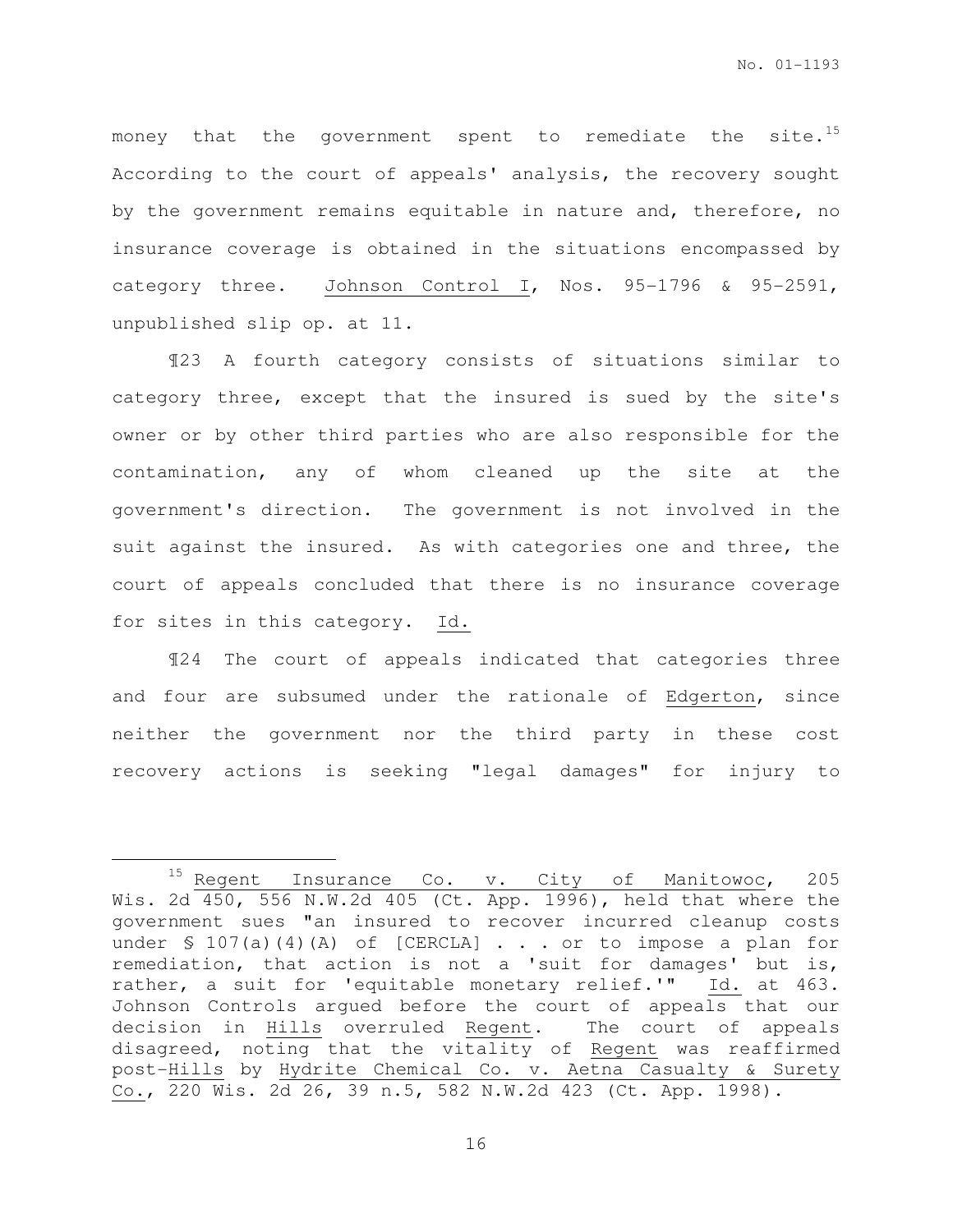property caused by an insured. The rationale for non-recovery was later explained as follows:

Rather, the government and property owners forced by the government to clean up contamination allegedly caused by Johnson Controls are seeking what Edgerton noted was "equitable monetary relief," that is, recompense for monies spent in complying with the nation's environmental-protection laws——money that would have been spent by Johnson Controls if it had complied with the government's cleanup directives.

Johnson Controls v. Employers Ins. of Wausau, 2002 WI App 30, ¶9, 250 Wis. 2d 319, 640 N.W.2d 205 (Johnson Controls II), (citing Edgerton, 184 Wis. 2d at 784).

¶25 Having articulated the preceding categories, the court of appeals remanded the matter for the entry of a global judgment, instructing the circuit court to break down its decision into subparts reciting: "(1) the property involved; (2) the insurance company or companies and the relevant dates of their policies that relate to the property; and (3) the result required by this opinion." Johnson Controls I, Nos. 95-1796 & 95-2591, unpublished slip op. at 12.

¶26 On remand, the Milwaukee County Circuit Court, Michael P. Sullivan, Judge, determined that all 21 sites at issue fell into categories one, three, or four, meaning that the costs incurred by Johnson Controls at these sites were not "legal damages" entitled to insurance coverage under its CGL policies. Johnson Controls appealed once again. After concluding that the circuit court's findings of fact were not clearly erroneous, the court of appeals affirmed the circuit court's finding that no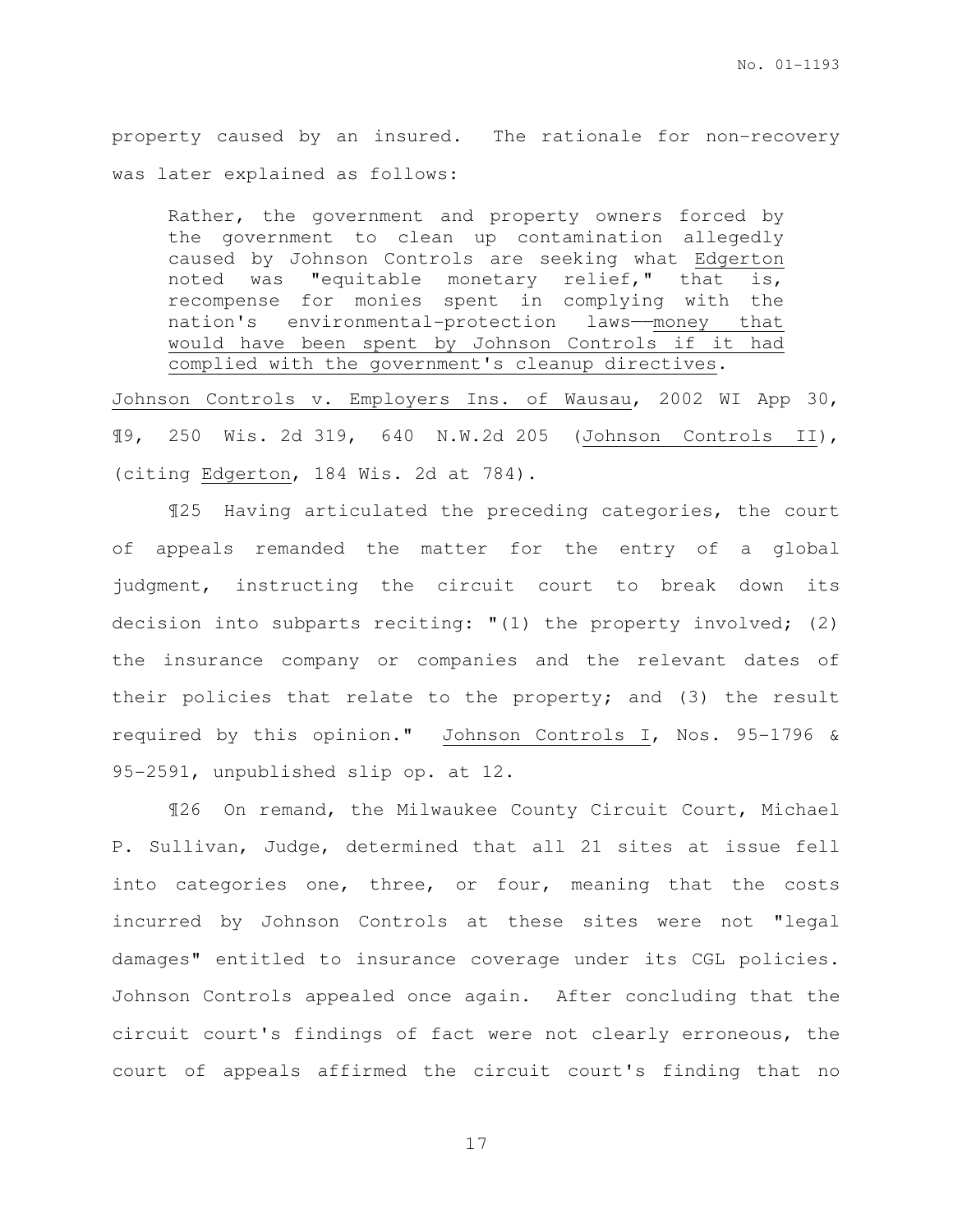coverage was afforded to Johnson Controls. Johnson Controls II, 250 Wis. 2d 319, ¶26. Johnson Controls petitioned this court for review, which we granted.

### II

¶27 The core of this matter is the continuing vitality of Edgerton. While Johnson Controls maintains that, even if Edgerton is upheld, the insurers must provide coverage in situations governed by categories three and four of the Johnson Controls I schema, it nonetheless launches an overt assault on Edgerton's holdings. Johnson Controls asks this court to overrule Edgerton because the decision was a misapplication of Wisconsin law, it created an arbitrary and unworkable system for resolving issues that arise in the context of insurance coverage for environmental damage, and the legal rationales for the decision have completely eroded. Conversely, the insurers beseech this court to uphold its precedent, adhere to the rationale of Edgerton, and, upon doing so, recognize that categories three and four must necessarily be denied coverage consonant with Edgerton.

¶28 In determining whether Edgerton should survive, we engage in two levels of analysis. First, we must assess whether the conclusions of Edgerton were incorrect as a matter of law. If we determine that the opinion was fundamentally wrong, then we must grapple with Edgerton's standing as controlling legal precedent in Wisconsin. In other words, even if this court determines conclusively that Edgerton misapplied principles of Wisconsin insurance law and misconstrued the nature of the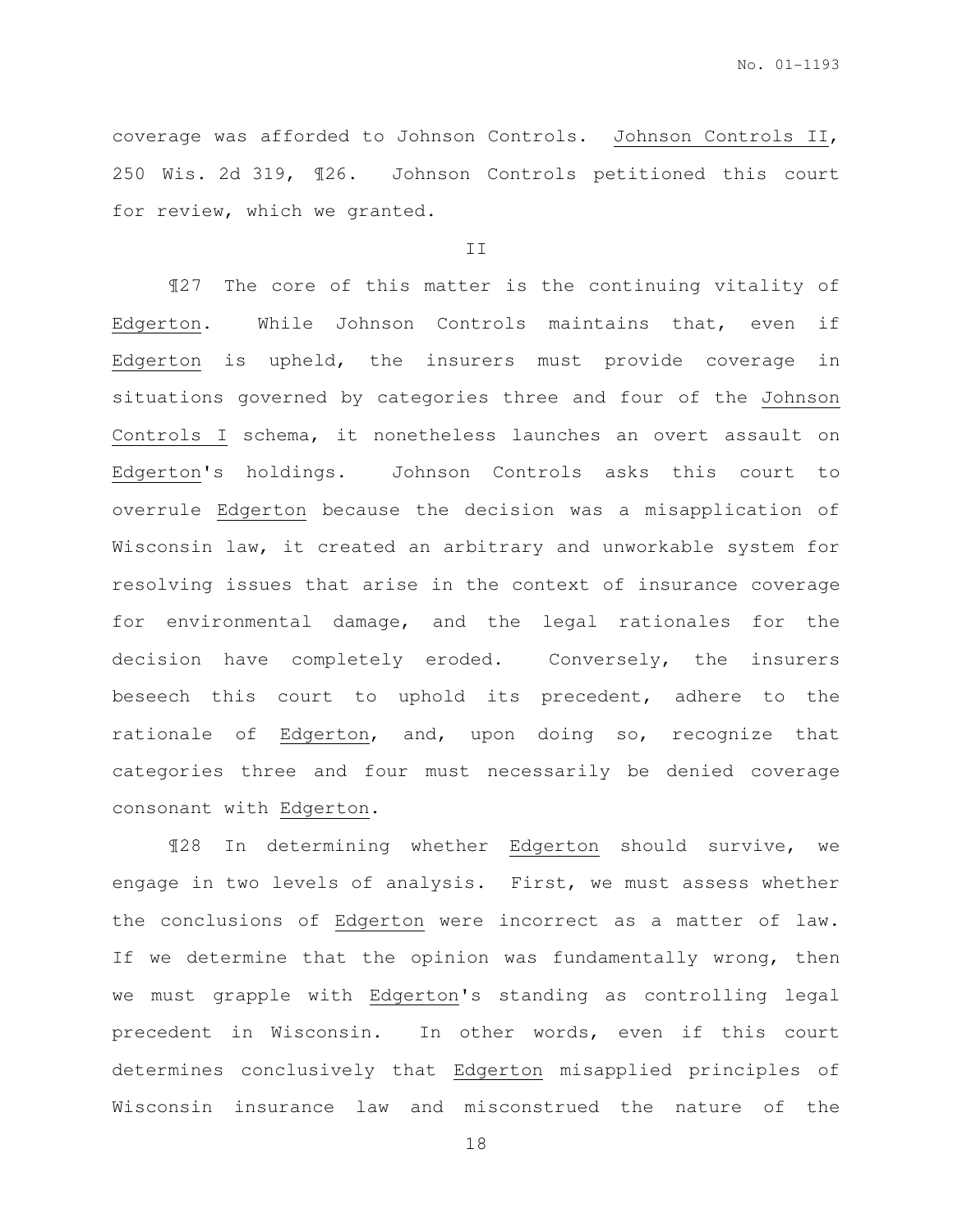relief sought in CERCLA cost recovery actions, we still must decide whether these errors require the court to overrule its recent precedent and deviate from the doctrine of stare decisis.

III

¶29 Johnson Controls seeks coverage under its various CGL policies. With regard to the insurers' duty to indemnify, the policies provide: "The [insurer] will pay on behalf of the insured all sums which the insured shall become legally obligated to pay as damages because of  $\cdot$  . . property damage to which the policy applies, caused by an occurrence." As for the insurers' duty to defend, the policies provide that the insurer "shall have the right and duty to defend any suit against the insured seeking damages on account of such . . . property damage." All policies at issue have language either identical or substantially similar to the preceding terms.

¶30 The interpretation of words or clauses in an insurance contract is a question of law that we review de novo. See Just v. Land Reclamation, Ltd., 155 Wis. 2d 737, 744, 456 N.W.2d 570 (1990). As we explained in Hills, the method by which Wisconsin courts determine whether an insurance contract requires coverage of a particular claim is familiar:

In general, the interpretation of an insurance contract is controlled by principles of contract construction. See, e.g., Kuhn v. Allstate Ins. Co., 193 Wis. 2d 50, 60, 532 N.W.2d 124 (1995); Maas [v. Ziegler], 172 Wis. 2d [70], 79, 492 N.W.2d 621 [(1992)]. The primary objective in interpreting a contract is to ascertain and carry out the intentions of the parties. See, e.g., Maas, 172 Wis. 2d at 79; Kremers-Urban Co. v. American Employers Ins. Co., 119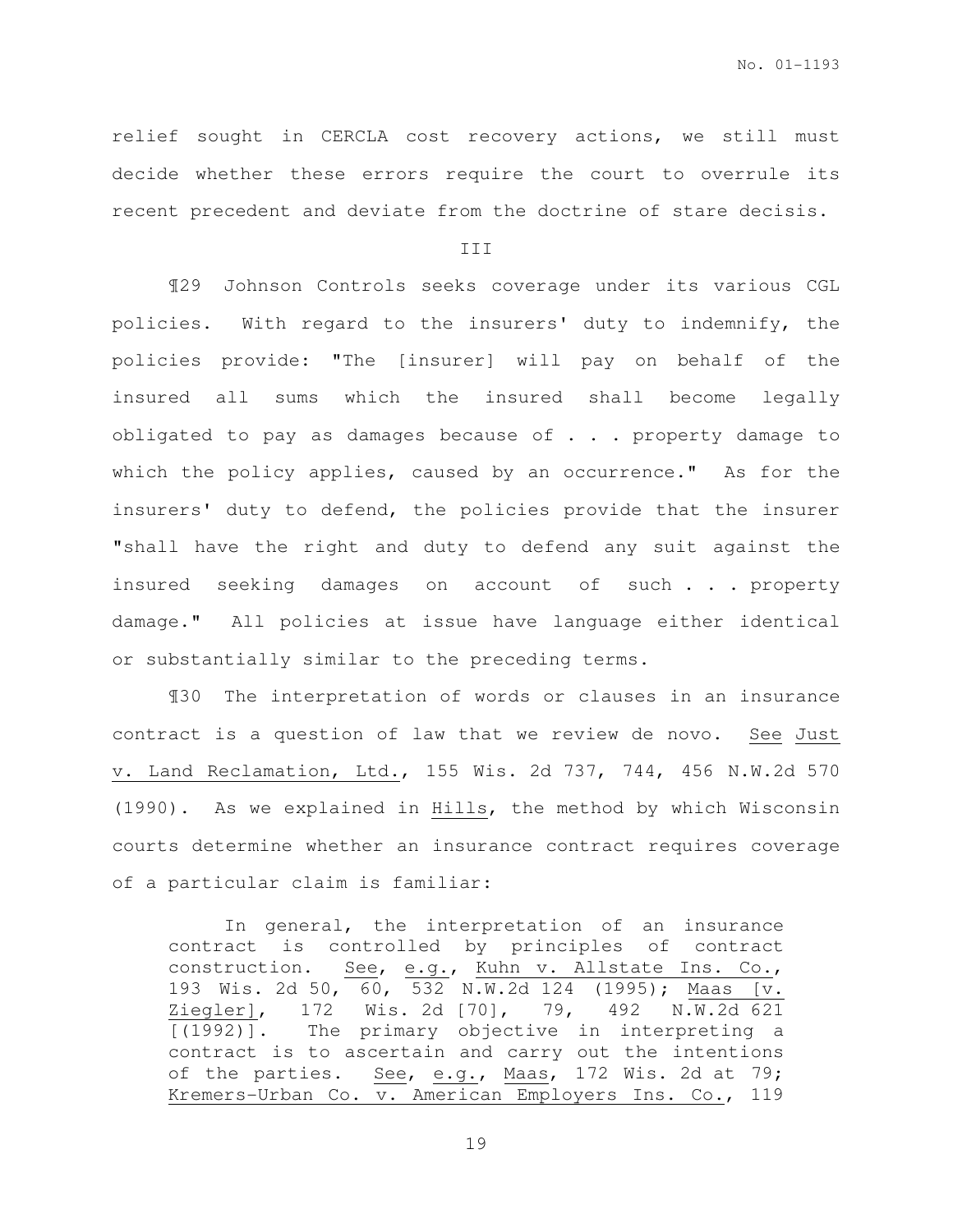Wis. 2d 722, 735, 351 N.W.2d 156 (1984). "Of primary importance is that the language of an insurance policy should be interpreted to mean what a reasonable person in the position of the insured would have understood the words to mean." Sprangers, 182 Wis. 2d at 536; accord, e.g., Kuhn, 193 Wis. 2d at 60; Kremers-Urban Co., 119 Wis. 2d at 735.

Hills, 209 Wis. 2d at 175. These principles guide our interpretation of the policy language at issue in this case. A. Are CERCLA Response Costs Damages?

¶31 We first address whether CERCLA response costs are "sums which the insured shall become legally obligated to pay as damages." To answer this question, we must comprehend the nature of environmental response costs as understood by a reasonable insured faced with CERCLA liability.<sup>16</sup>

¶32 The insurers contend that, when the government seeks cleanup costs under the authority of CERCLA (or similar state regulation), the government is seeking relief in the form of (a) restitution through a cost-recovery action,  $17$  or (b) injunction

 $17$  42 U.S.C. § 9607(a)(4)(A).

l.

<sup>&</sup>lt;sup>16</sup> As we stated in Hills, the focus of our analysis in this case is on interpretation of the insurance policies and not on environmental law. General Casualty Co. of Wisconsin v. Hills, 209 Wis. 2d 167, 175, 561 N.W.2d 718 (1997). The parties and amici curiae have extensively argued, in varying forms, how competing interpretations of the CGL policy will impact on the efficient and effective remediation of pollution. While we are sensitive to these issues, these discussions are not probative of whether coverage obtains under Johnson Controls' policies.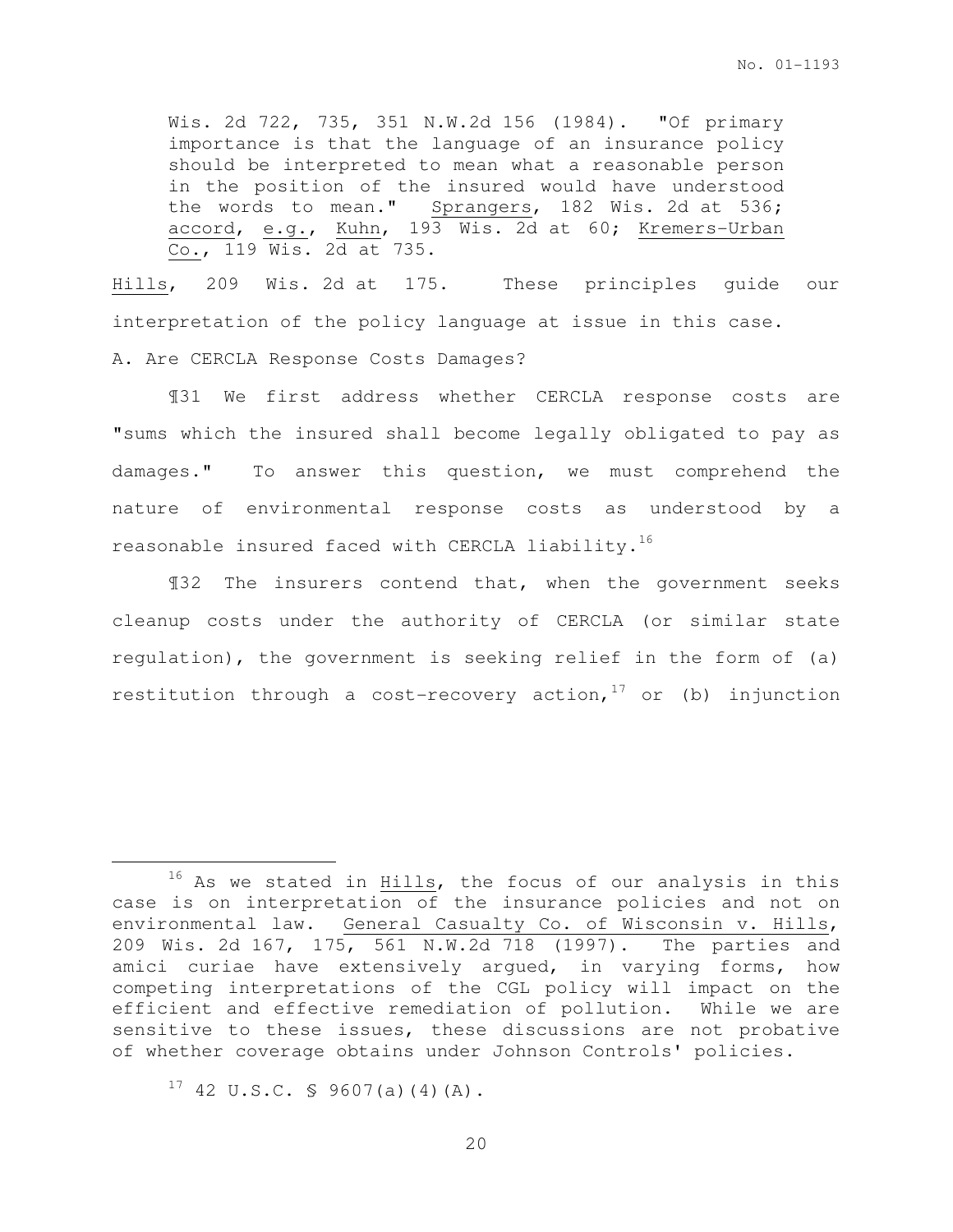through administrative order.<sup>18</sup> Because the insurers argue that both forms of relief are "equitable," that is, not "legal damages," coverage is excluded.

 $18$  Section 107(a)(4) of CERCLA, codified as 42 U.S.C. § 9607(a)(4), establishes the right of a cost recovery action of parties against other parties responsible for contamination at a site remediated under CERCLA. It provides that all responsible parties

shall be liable for-

 $\overline{a}$ 

(A) all costs of removal or remedial action incurred by the United States Government or a State or an Indian tribe not inconsistent with the national contingency plan;

(B) any other necessary costs of response incurred by any other person consistent with the national contingency plan;

(C) damages for injury to, destruction of, or loss of natural resources, including the reasonable costs of assessing such injury, destruction, or loss resulting from such a release[.]

42 U.S.C. § 9607(a)(4). In the alternative, the government can seek, under certain circumstances, a court order to require responsible parties to perform remedial actions through a Unilateral Administrative Order. This authority is granted under Section 106 of CERCLA, which provides in part:

In addition to any other action taken by a State or local government, when the President determines that there may be an imminent and substantial endangerment to the public health or welfare or the environment because of an actual or threatened release of a hazardous substance from a facility, he may require the Attorney General of the United States to secure such relief as may be necessary to abate such danger or threat, and the district court of the United States in the district in which the threat occurs shall have jurisdiction to grant such relief as the public interest and the equities of the case may require. The President may also, after notice to the affected State, take other action under this section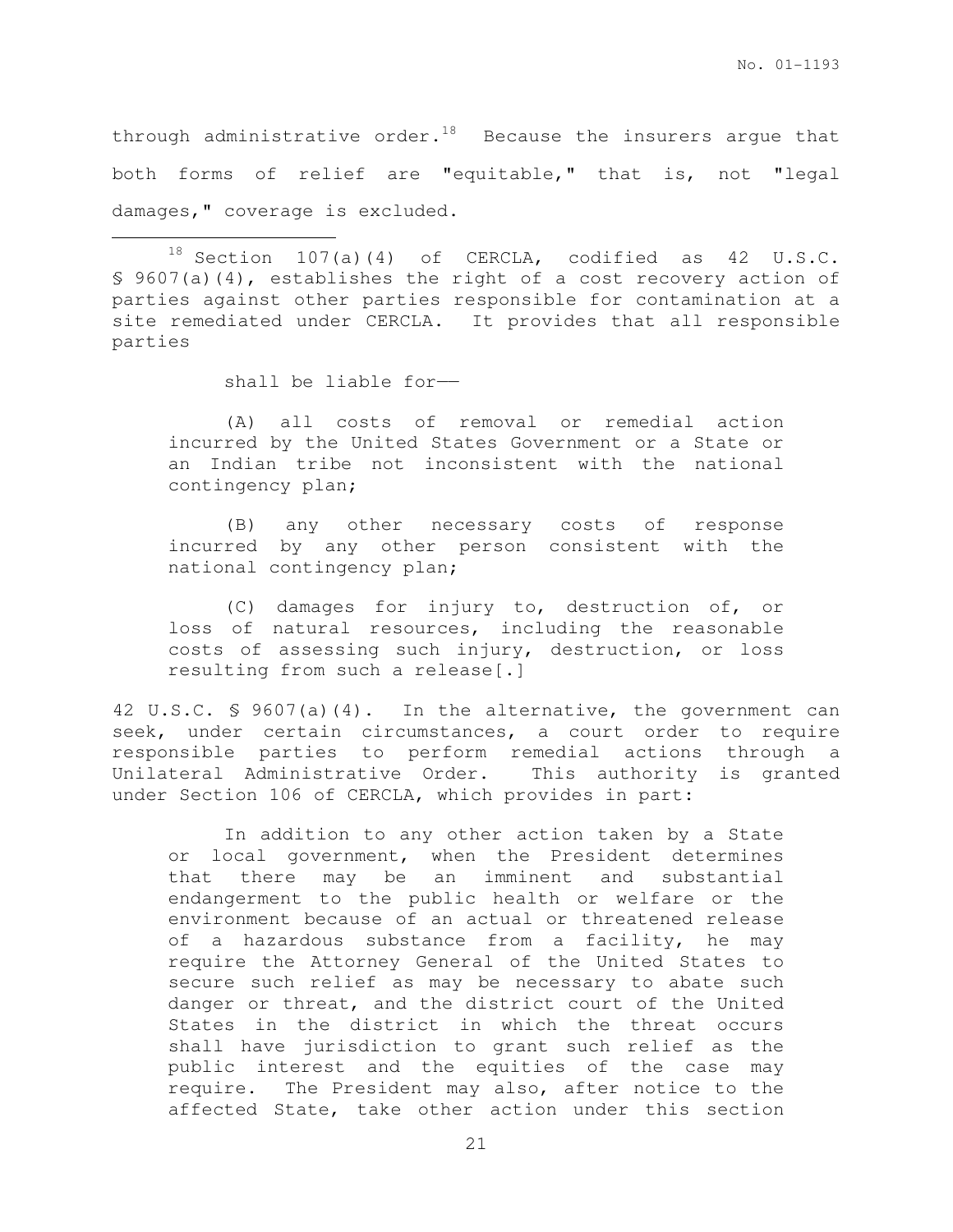¶33 Johnson Controls takes the opposite position. It contends that response costs are "damages" from the perspective of an ordinary insured because the law imposes costs on the insured to remediate property that the insured previously damaged. These response costs should thus be covered.

¶34 When this issue was first addressed in Edgerton, a majority of the court concluded that CERCLA response costs do not constitute "damages" under standard CGL policies. Edgerton, 184 Wis. 2d at 782. The Edgerton majority looked primarily to School District of Shorewood, 170 Wis. 2d 347, for guidance in interpreting the "as damages" language in the insureds' CGL policies.

¶35 In Shorewood, two school districts sought liability insurance coverage under their CGL policies for their costs in defending an action for declaratory and injunctive relief and their costs in complying with the terms of a subsequent settlement to correct alleged practices of illegal segregation and racial discrimination in education. Id. at  $356-62.^{19}$  The court noted that:

including, but not limited to, issuing such orders as may be necessary to protect public health and welfare and the environment.

42 U.S.C. § 9606(a).

l.

 $19$  As in this case and in Edgerton, the policies at issue in Shorewood qualified the insurer's duty of indemnification to only those sums which the insured is "legally obligated to pay as damages." Sch. Dist. of Shorewood v. Wausau Ins. Cos., 170 Wis. 2d 347, 358 n.1, 488 N.W.2d 82 (1992).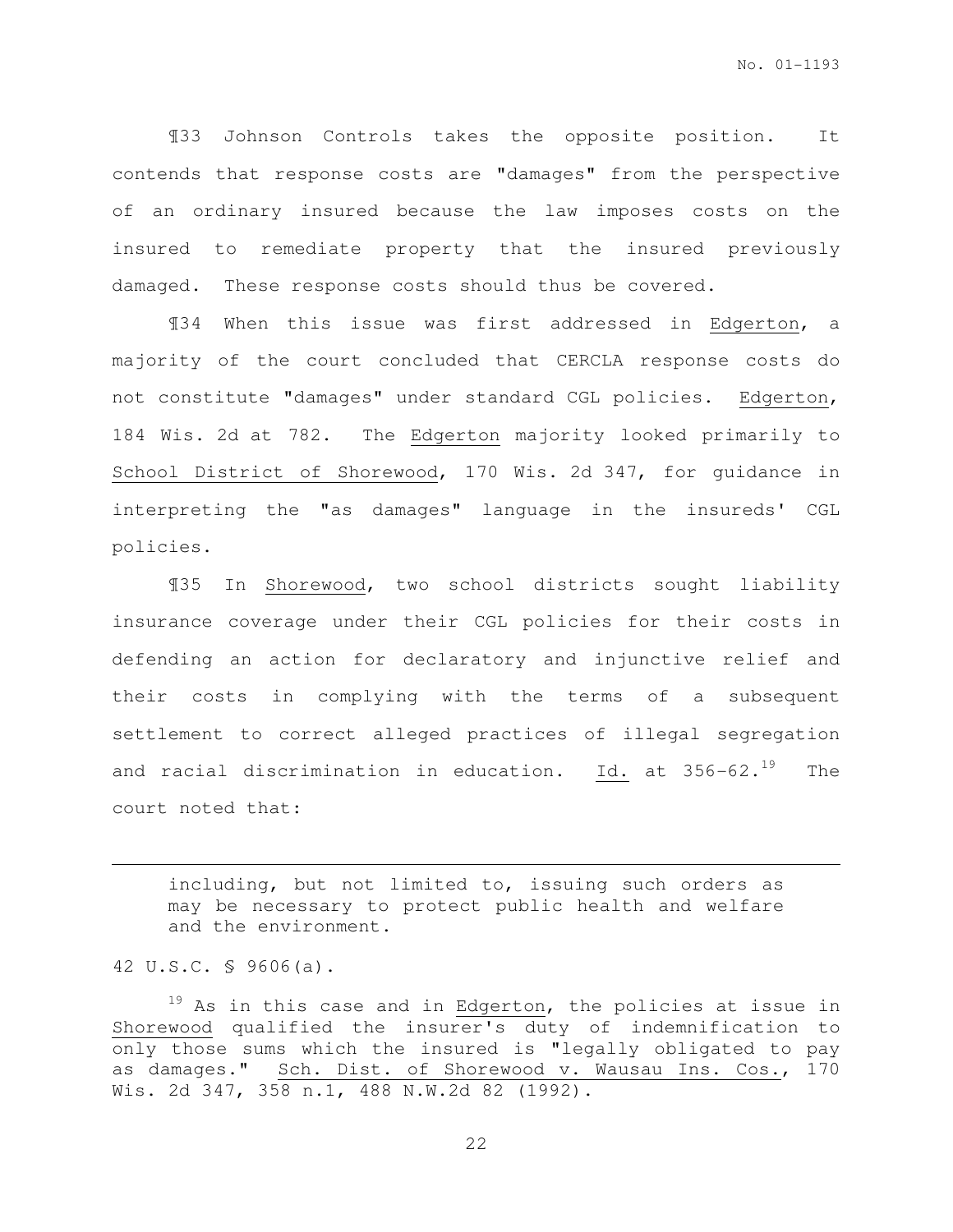The apparent goal of the plaintiffs in the underlying action was the desegregation of the Milwaukee area school system. The amended complaint sought only declaratory and injunctive relief whose purpose was "to eliminate the remaining vestiges of segregation in the school districts and schools in the Milwaukee metropolitan area." The amended complaint did not seek to presently compensate the victims of past discrimination. Therefore, no "damages" were sought in the underlying action.

#### Id. at 371.

¶36 The Shorewood court recognized that the types of costs being sought were largely to indemnify the school district for future public expenditures. To explain why such costs did not fall within our traditional concept of "damages," the court concluded that the term "damages," when used in CGL insurance policies, unambiguously means "legal damages"——that is, "legal compensation for past wrongs or injuries"——which are generally pecuniary in nature. Id. at 368. Then the court added: "The term 'damages' does not encompass the cost of complying with an injunctive decree." Id.

¶37 This last sentence was critical. Citing Black's Law Dictionary, Professor Dan Dobbs' Handbook on the Law of Remedies (1973), Pure Milk Products Cooperative v. National Farmers Organization (Pure Milk II), 90 Wis. 2d 781, 280 N.W.2d 691 (1979), and Milliken v. Bradley (Milliken II), 433 U.S. 267 (1977), the court hammered the distinction between compensation for past wrongs and injunctive relief that looks to the future.

An injunction looks to the future conduct of the parties and is preventive in nature. Damages, on the other hand, are remedial in nature, not preventive. The remedy of injunction is only available if the plaintiff can establish that a continuing or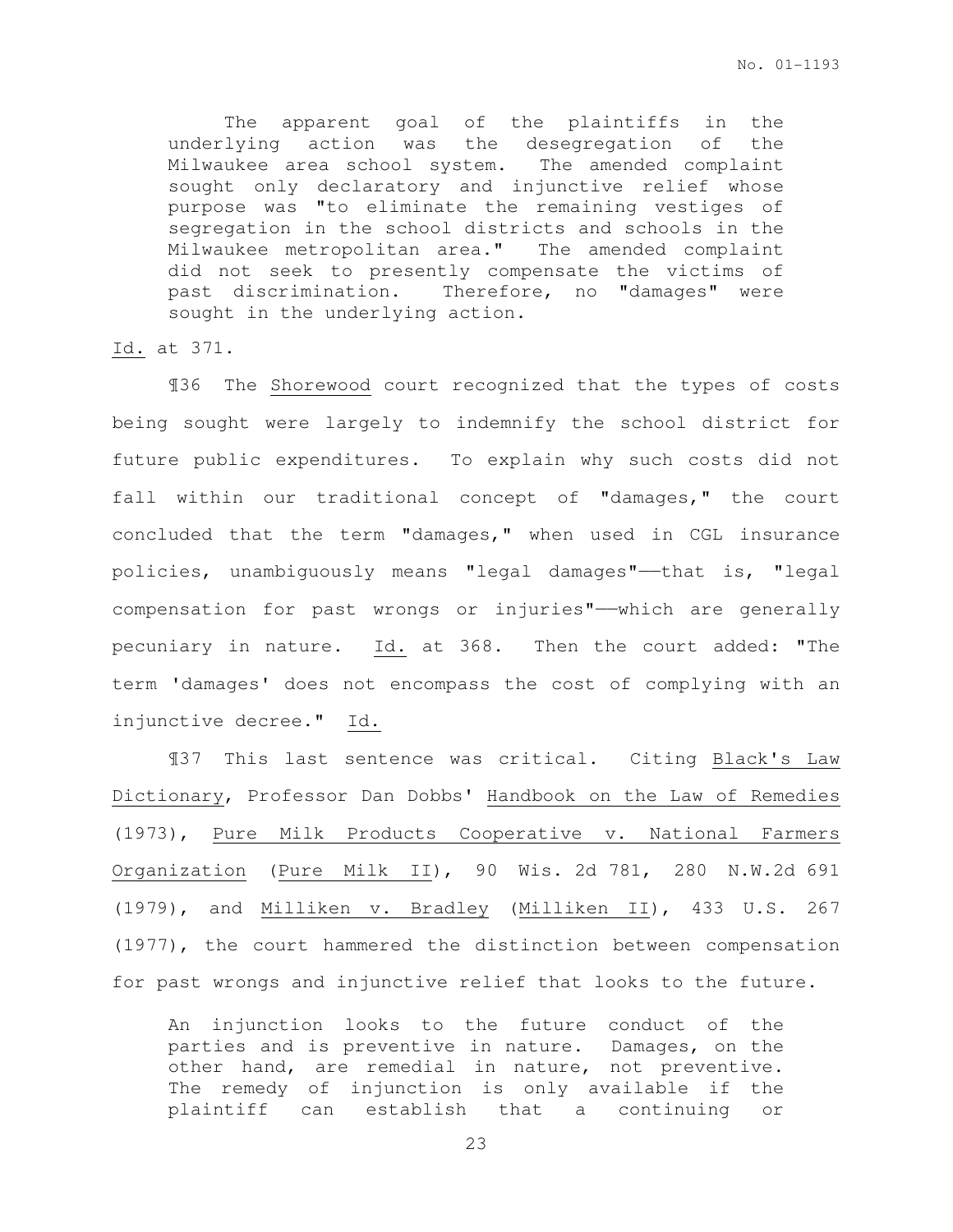anticipated injurious act is not adequately compensable in damages.

Shorewood, 170 Wis. 2d at 370 (citing Pure Milk II, 90 Wis. 2d at 800).

¶38 In retrospect, the rationale for the Shorewood decision was too broadly stated, and we reject its overly restrictive definition of damages.

¶39 Succeeding courts should have noticed that the Shorewood court's key sentence——"The term 'damages' does not encompass the cost of complying with an injunctive decree"-- was inconsistent with the language of authorities quoted in the opinion.

¶40 For instance, Shorewood cited Dobbs, Handbook on the Law of Remedies, for the proposition that judicial remedies fall into four major categories: damage remedies, restitutionary remedies, coercive remedies (such as injunctions that are backed by the court's contempt power), and declaratory remedies. Shorewood, 170 Wis. 2d at 368 (citing Dobbs, supra, § 1.1 at 1 (1973)). The court then summarized the law: "This classification scheme is based on the nature and purpose of the relief awarded. . . . A classification based on the form of the action, as either equitable or legal, is irrelevant." Id. at 369 (emphasis added). The substance of Dobbs' 1973 treatise is that if the purpose of a remedy is to compensate a party for some loss, the purpose of the remedy overshadows the form of the action.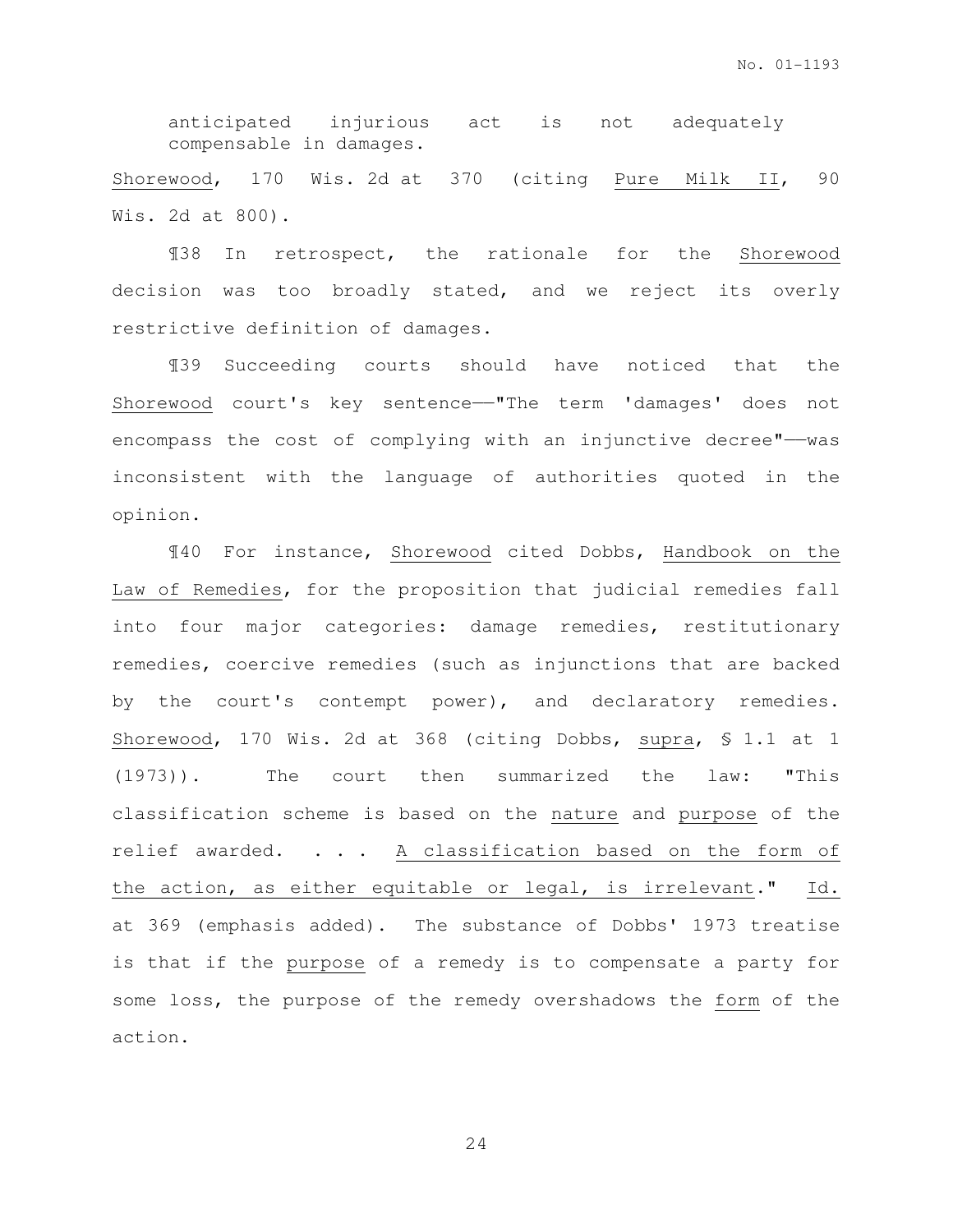¶41 We note that Justice Abrahamson cited the same Dobbs treatise and the exact same page in the original Shorewood opinion, writing that "Although the main purpose of 'damages' at law is generally viewed as compensatory, the damages remedy is not wholly compensatory. At the same time, mandatory injunctive relief may also be 'compensatory' in nature." Shorewood I, 168 Wis. 2d at 416 (citing Dobbs, Handbook on the Law of Remedies § 1.1, at 1 (1973)).

¶42 Shorewood also quoted from Pure Milk II: "[A]n injunction is designed to prevent injury, not to compensate for past wrongs, and [ ] an injunction may issue merely upon proof of a sufficient threat of future irreparable injury." Shorewood, 170 Wis. 2d at 370 (quoting Pure Milk II, 90 Wis. 2d at 802) (emphasis added). But Pure Milk II also explained that:

The injunction is a preventive order looking to the future conduct of the parties. To obtain an injunction, a plaintiff must show a sufficient probability that future conduct of the defendant will violate a right of and will injure the plaintiff. To invoke the remedy of injunction the plaintiff must moreover establish that the injury is irreparable, i.e. not adequately compensable in damages.

Pure Milk II, 90 Wis. 2d at 800 (citations omitted) (emphasis added).

 ¶43 A careful reading of these authorities suggests that if an equitable action is providing compensation for past wrongs——if it is "remedial in nature"——it cannot be lumped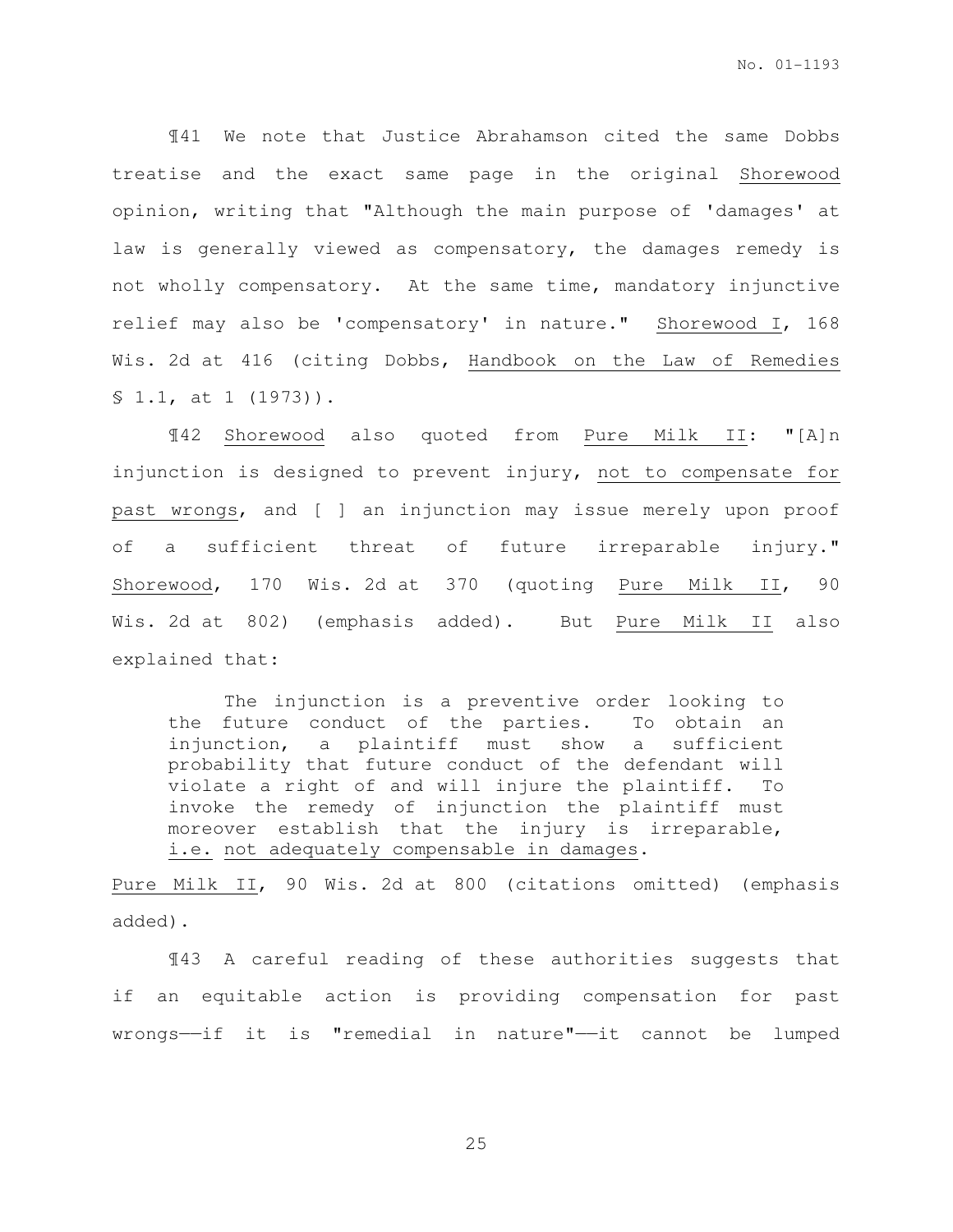indiscriminately with a typical injunction, because it is serving a different purpose from a typical injunction.

¶44 The Edgerton opinion was too quick to embrace the strict dichotomy between legal damages and equitable actions set out in Shorewood. The Edgerton court's five-page discussion of damages relied heavily on Shorewood's key sentence that "The term 'damages' does not encompass the cost of complying with an injunctive decree," and it constructed its analysis to conform to that faulty principle. Edgerton, 184 Wis. 2d at 783 (quoting Shorewood, 170 Wis. 2d at 368).

¶45 Edgerton made a second mistake. It misapplied Shorewood's holding regarding the scope of the "as damages" limitation in CGL policies because it did not appreciate the nature of liability for environmental cleanup costs under CERCLA or how that liability would be understood by a reasonable insured. The Edgerton majority summarily concluded that response costs under CERCLA were equitable relief similar to the school districts' settlement in Shorewood, Edgerton, 184 Wis. 2d at  $785,^{20}$  and, as such, were not designed to compensate aggrieved parties for past wrongs and did not fall within the policy coverage. Id. The majority reasoned that response costs were designed to deter future contamination by means of an

l.

 $20$  This conclusion seems to follow a subtle error in the Shorewood decision. The paradox of Shorewood is that it correctly instructed courts not to look to the form of the action but to the nature of the relief requested, Shorewood, 170 Wis. 2d at 369, but it then ignored this command itself in deeming all injunctive relief as being equitable in nature.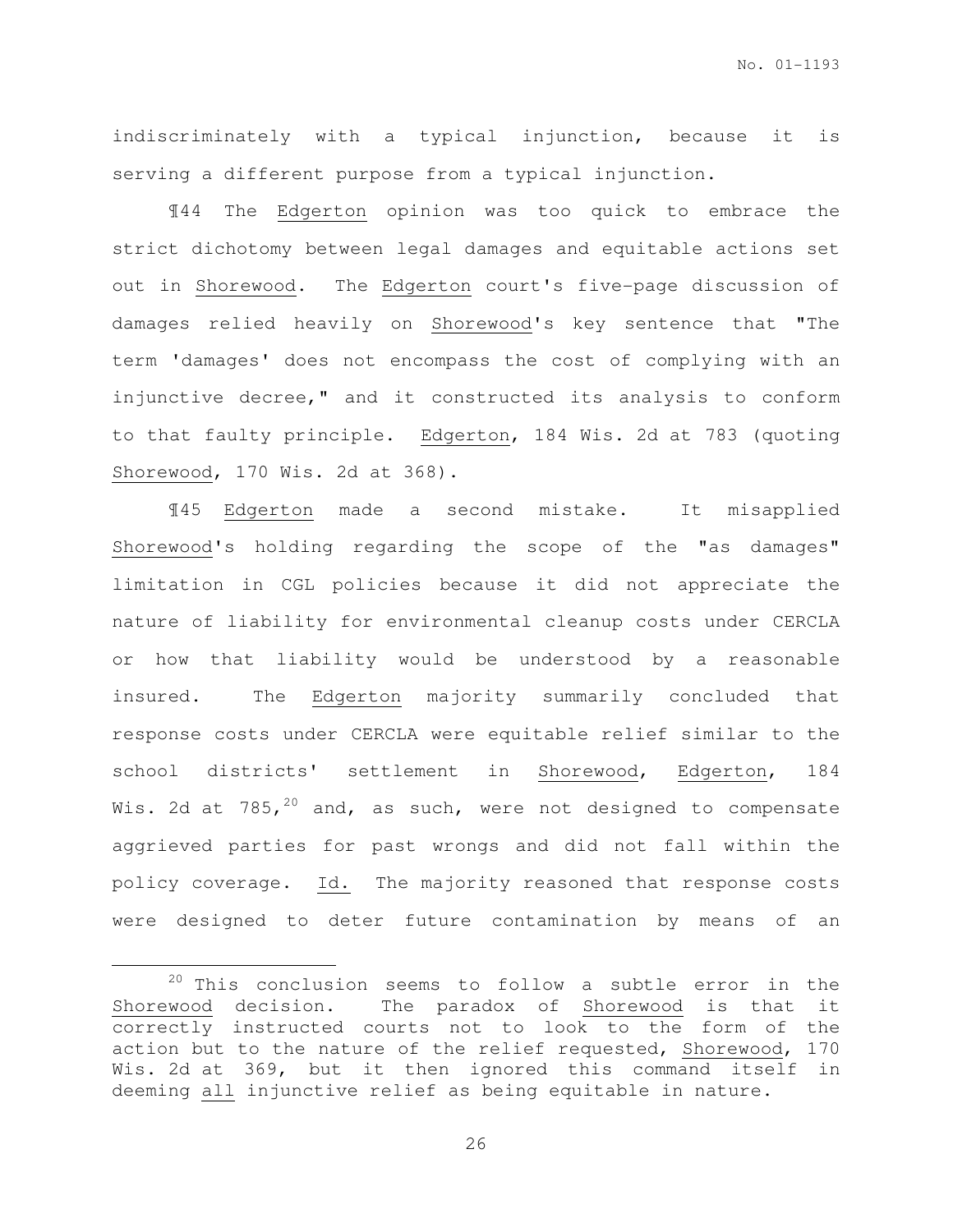injunctive action, "while providing for remediation and cleanup of the affected site[s]." Id. (emphasis added).

¶46 The distinction between legal and equitable remedies relied upon in Shorewood has very limited applicability to CERCLA. Because CERCLA serves dual purposes and provides multiple avenues for achieving these purposes, the operation of the statute and its legal obligations will be confused if one attempts to fit the nature of the liability imposed into a strict equitable/legal damages dichotomy. See John A. Mathias, Jr., et al. Insurance Coverage Disputes § 9.02[1], at 9-18 (1996 & Supp. 2003).

¶47 CERCLA attempts to promptly remediate polluted sites to bring land back to its original uncontaminated condition. However, CERCLA also imposes liability. $^{21}$  The costs of accomplishing remediation efforts are expressly expected to be borne by the parties responsible for the polluted condition of the land. $^{22}$  The only reason Johnson Controls had to expend money for the sites named in its complaint, either to clean up the properties directly or to reimburse others who had remediated

l.

<sup>&</sup>lt;sup>21</sup> See Aviall Servs., Inc. v. Cooper Indus., Inc., 312 F.3d 677, 681 (5th Cir. 2002) ("CERCLA's twin purposes are to promote prompt and effective cleanup of hazardous waste sites and the sharing of financial responsibility among the parties whose actions created the hazards.").

<sup>&</sup>lt;sup>22</sup> See, e.g., Smith Land & Improvement Corp. v. Celotex Corp., 851 F.2d 86, 91-92 (3d Cir. 1988); Blake A. Watson, Liberal Construction of CERCLA Under the Remedial Purpose Canon: Have the Lower Courts Taken a Good Thing Too Far?, 20 Harv. Envtl. L. Rev. 199, 279 (1996).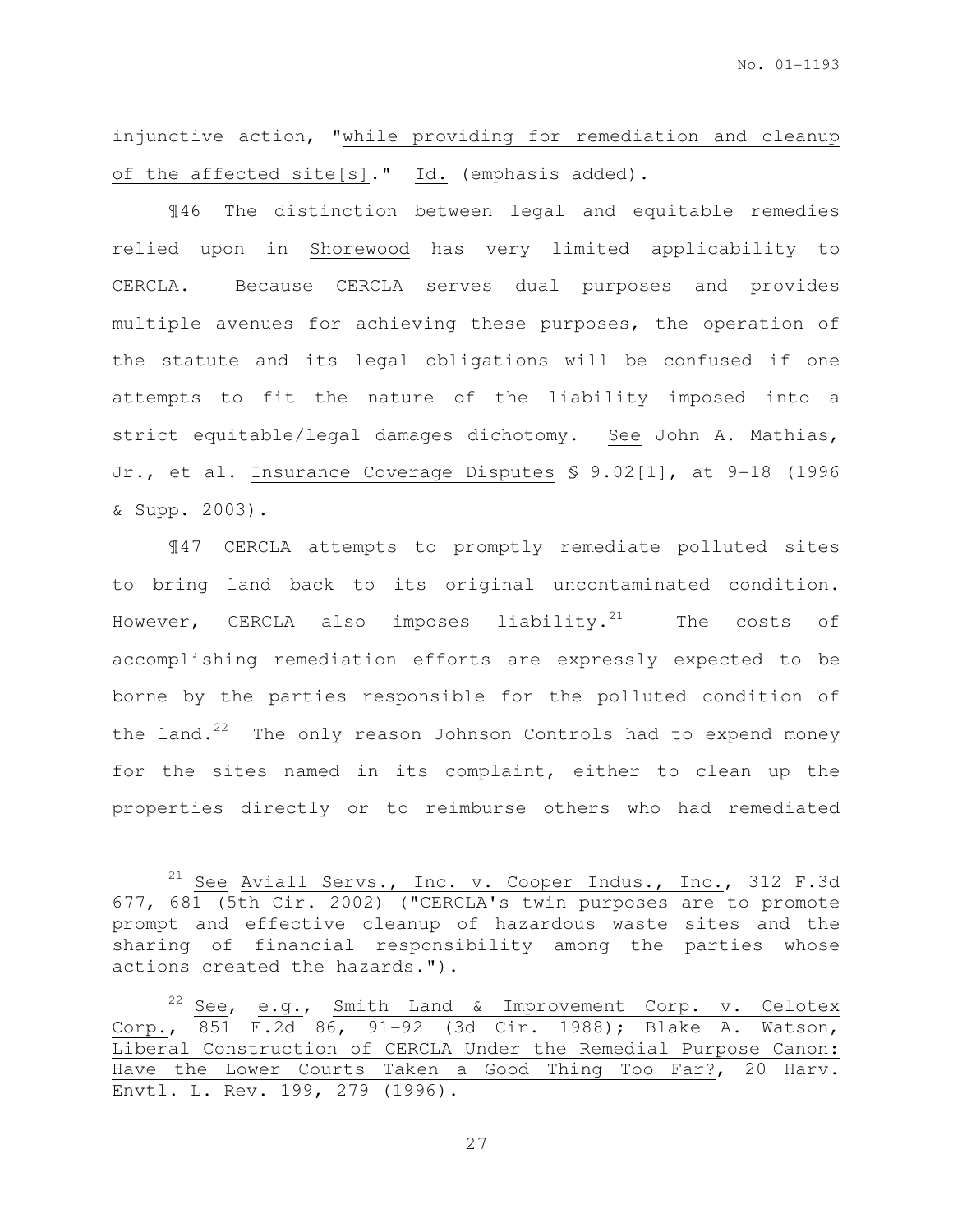the properties, was because its liability under CERCLA had been established, based on its contribution, in some form, to the pollution of the properties.

¶48 Under this system, the nature of relief in CERCLA response cost actions is not confined to future injuries; it includes "legal recompense for injuries sustained." See Shorewood, 170 Wis. 2d at  $372.^{23}$  Thus, there is both a prospective and remedial element to an insured's response cost liability. Because CERCLA proceedings seek the costs of repairing damaged property, rather than the cost of conforming one's future conduct, the nature of relief is, at least in part, compensatory. See Boeing Co. v. Aetna Cas. & Sur. Co., 784 P.2d 507, 511 (Wash. 1990). The harm for which CERCLA liability attaches is based on past wrongs and injuries to property, Shorewood, 170 Wis. 2d at 368, and may be characterized as consequential damages flowing from the direct damage caused to the environment. See Minn. Mining & Mfg. Co. v. Travelers Indem. Co., 457 N.W.2d 175, 182 (Minn. 1990).

 $\overline{a}$ 

 $^{23}$  See Fed. Ins. Co. v. Susquehanna Broad. Co., 727 F. Supp. 169, 174 (M.D. Pa. 1989) ("To recognize that damages are not equitable relief does not answer the specific question whether the costs of restoring land to its original condition are, nevertheless, recoverable in damages."); C.D. Spangler Const. Co. v. Indus. Crankshaft & Eng'g Co., Inc., 388 S.E.2d 557, 568 (N.C. 1990) (citing Port of Portland v. Water Quality Ins. Syndicate, 796 F.2d 1188, 1194 (9th Cir. 1986)) ("once 'property damage' occurs injuring a third party, costs associated with remedying it are 'damages' within the meaning of the liability policy").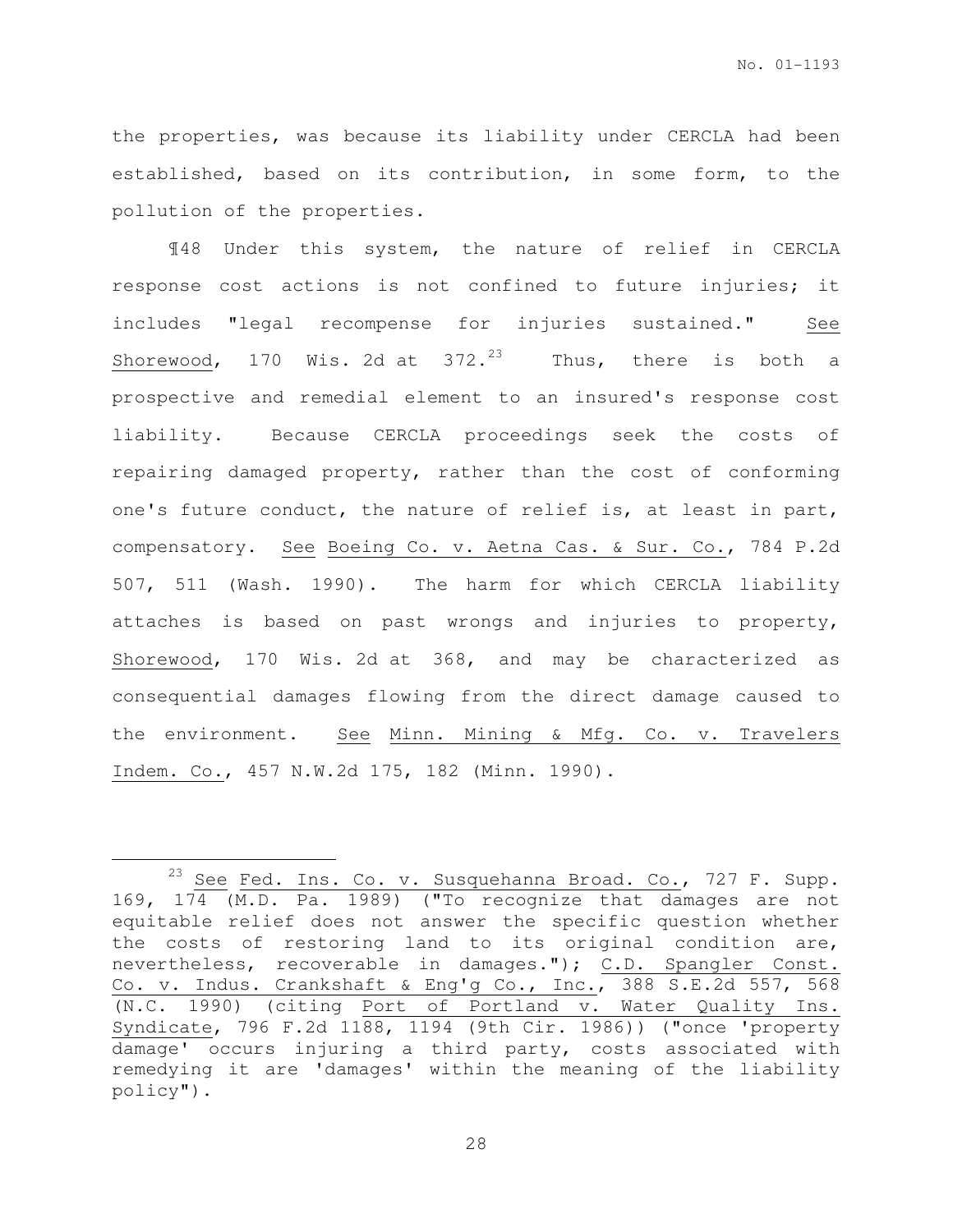¶49 The availability of cost recovery actions under Section 107 of CERCLA shows that a responsible party's liability under CERCLA is adequately compensable as damages. In fact, a government injunction to an insured to remediate contaminated property is an alternative to a monetary damages action for injury to the property.<sup>24</sup> Under CERCLA, injunctive relief may be available even though legal or restitutive remedies are adequate. See AIU Ins. Co. v. Superior Court, 799 P.2d 1253, 1277 (Cal. 1990). This option is one of several factors that distinguish CERCLA remedies from the traditional injunctions described in Shorewood.

¶50 CERCLA does not regulate prospective conduct in the traditional sense that governments regulate commercial behavior. See New York v. Shore Realty Corp., 759 F.2d 1032, 1041 (2d Cir. 1985) ("CERCLA is not a regulatory standard-setting statute such as the Clean Air Act."). Rather, it seeks to impose strict liability on corporations and other entities for damages to

l.

If the state were to sue in court to recover in traditional "damages", including the state's costs incurred in cleaning up the contamination, for the injury to the ground water, defendant's obligation to defend against the lawsuit and to pay damages would be clear. It is merely fortuitous from the standpoint of either plaintiff or defendant that the state has chosen to have plaintiff remedy the contamination problem, rather than choosing to incur the costs of clean-up itself and then suing plaintiff to recover those costs.

 $24$  See Boeing Co. v. Aetna Cas. & Sur. Co., 784 P.2d 507, 512 (Wash. 1990) (quoting United States Aviex Co. v. Travelers Ins. Co., 336 N.W.2d 838, 843 (Mich. App. 1983)):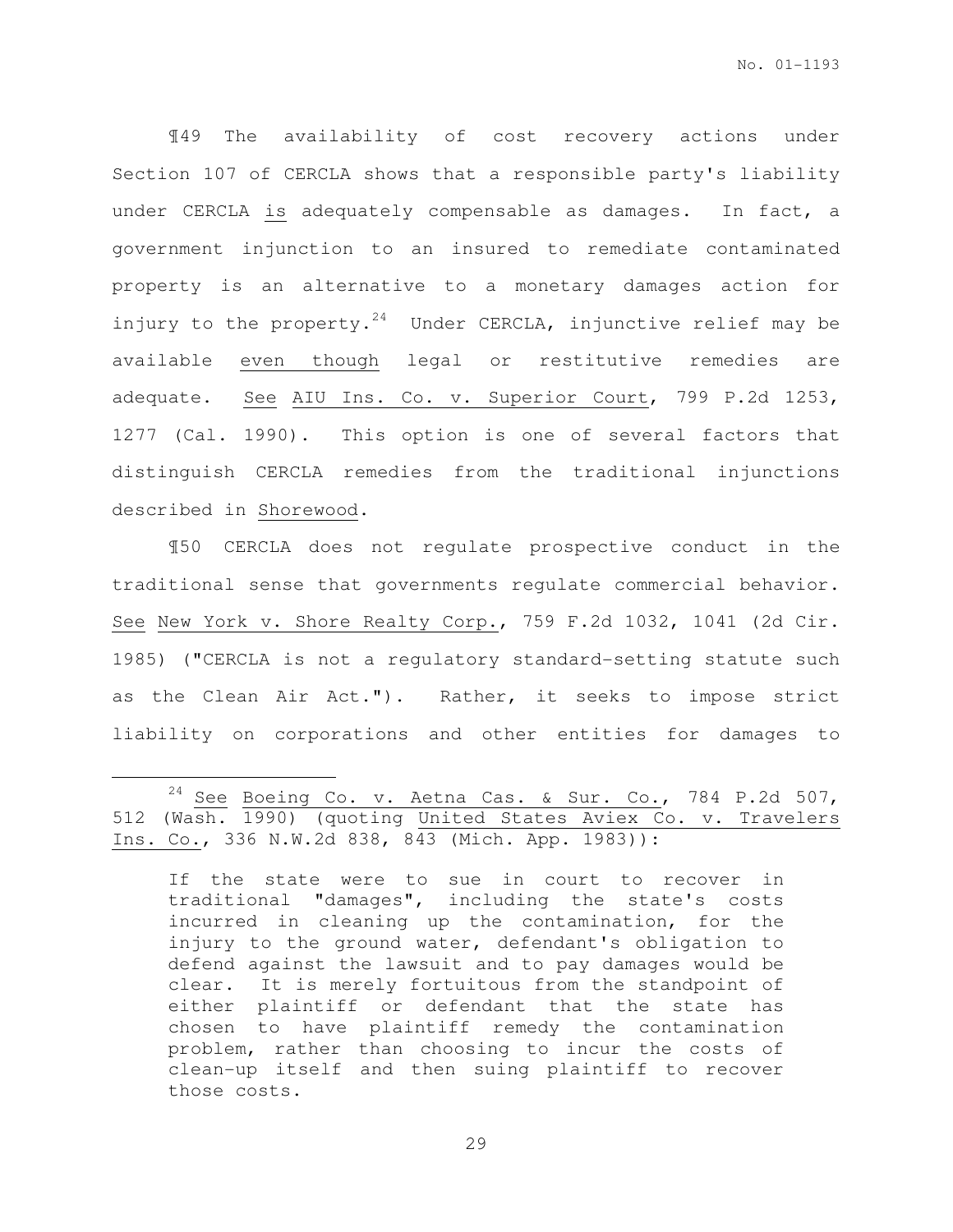property done in the past. None of the costs at issue in this case appear to have been incurred by Johnson Controls to improve the cleanliness of ongoing processing or to comply with government regulations requiring business practices conforming to some standard. $25$  Therefore, an injunction in this context is materially distinguishable from a traditional injunction, such as the one at issue in Shorewood.

¶51 It is true that the protection of human health and welfare is a future benefit from remediating damaged property. However, shifting the focus from remediating past damages to preventing future injury from contamination does not change the remedial nature of CERCLA response costs for completed past actions.

¶52 The Edgerton opinion points to 42 U.S.C. § 9607(a), paragraphs (A) and (C), to justify its conclusion that response costs are not damages, asserting that response costs "are, by

 $\overline{a}$ 

 $25$  In fact, another federal statute, the Resource Conservation and Recovery Act (RCRA), 42 U.S.C. §§ 6901-6992, which preceded CERCLA by a few years, regulates the present-day handling of hazardous wastes and carries its own enforcement mechanisms. See Meghrig v. KFC Western, Inc., 516 U.S. 479, 483 (1996) ("RCRA is a comprehensive environmental statute that governs the treatment, storage, and disposal of solid and hazardous waste. Unlike [CERCLA] RCRA is not principally designed to effectuate the cleanup of toxic waste sites or to compensate those who have attended to the remediation of environmental hazards. RCRA's primary purpose, rather, is to reduce the generation of hazardous waste and to ensure the proper treatment, storage, and disposal of that waste which is nonetheless generated, 'so as to minimize the present and future threat to human health and the environment.'") (citations omitted).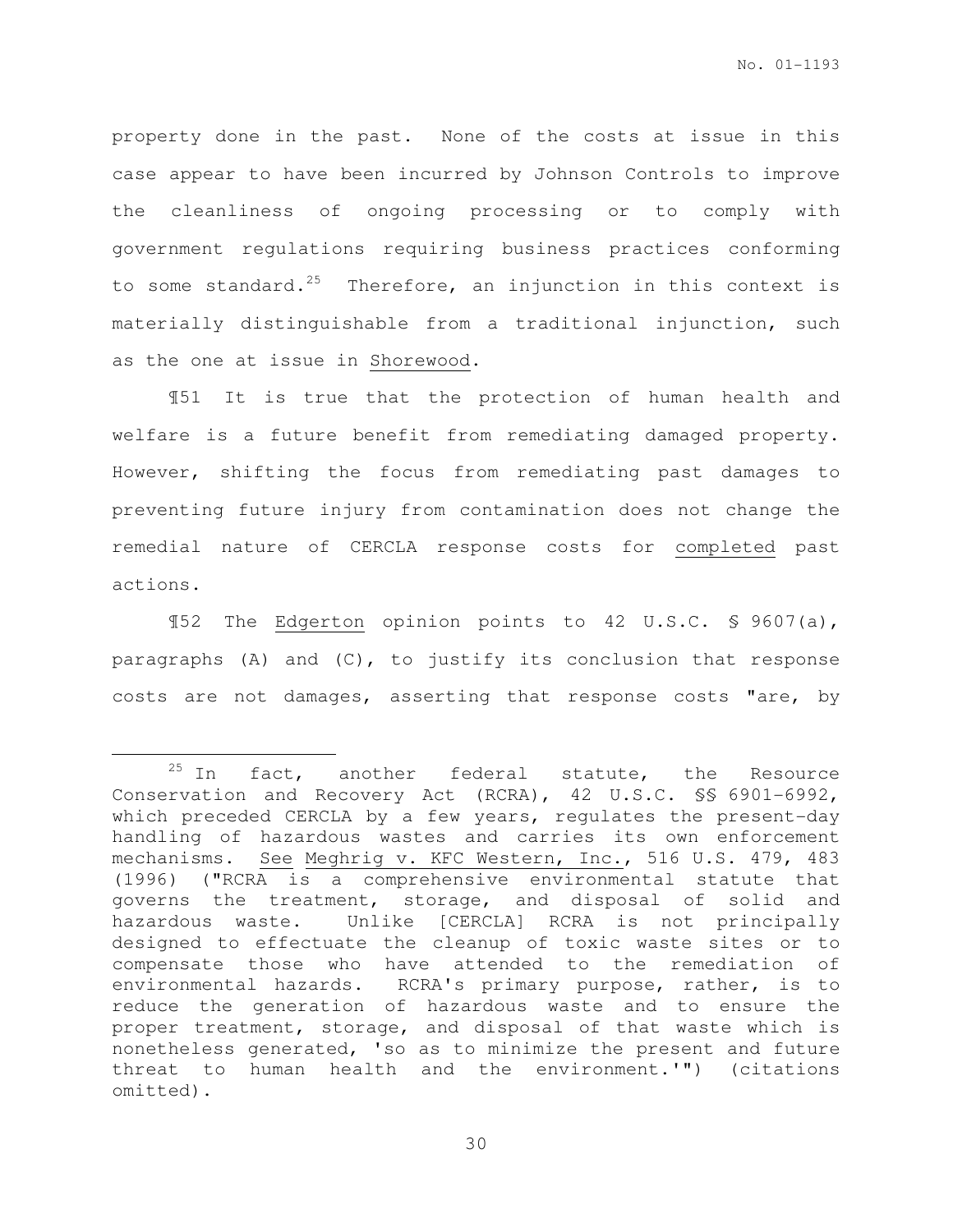definition, considered to be equitable relief and reflect a congressional intent to differentiate between cleanup or response costs under 42 U.S.C. sec. 9607(a)(4)(A) and damages for injury, destruction, or the loss of natural resources under 42 U.S.C. sec. 9607(a)(4)(C)." Edgerton, 184 Wis. 2d at 784. This conclusion was then, and is now, disputed by other courts.<sup>26</sup>

¶53 In § 9607(a), CERCLA outlines four kinds of liability, one of which speaks of "damages." However, while the four kinds of liability are not congruent, that does not mean they do not overlap, nor does it mean that a reasonable insured would expect coverage for one government response to environmental damage but not for another. In any event, Edgerton implies that any government involvement with the insured precludes coverage, whether the coverage is sought as damages under (A) or (C) of  $$9607(a)(4).$ 

¶54 In Shorewood, the court acknowledged that the school districts had cited many cases "which have held that environmental cleanup costs under [CERCLA] constitute 'damages' under the terms of insurance policies." Shorewood, 170 Wis. 2d at 372-73. It went on to say that courts around the country "do not uniformly agree that clean-up costs under CERCLA constitute 'damages' under the terms of insurance policies." Id. at 373. Then, significantly, the court said:

The issue of whether clean-up costs constitute "damages" under the terms of an insurance contract has

l.

<sup>&</sup>lt;sup>26</sup> See, e.g., United States Aviex Co. v. Travelers Ins. Co., 336 N.W.2d 838, 843 (Mich. App. 1983).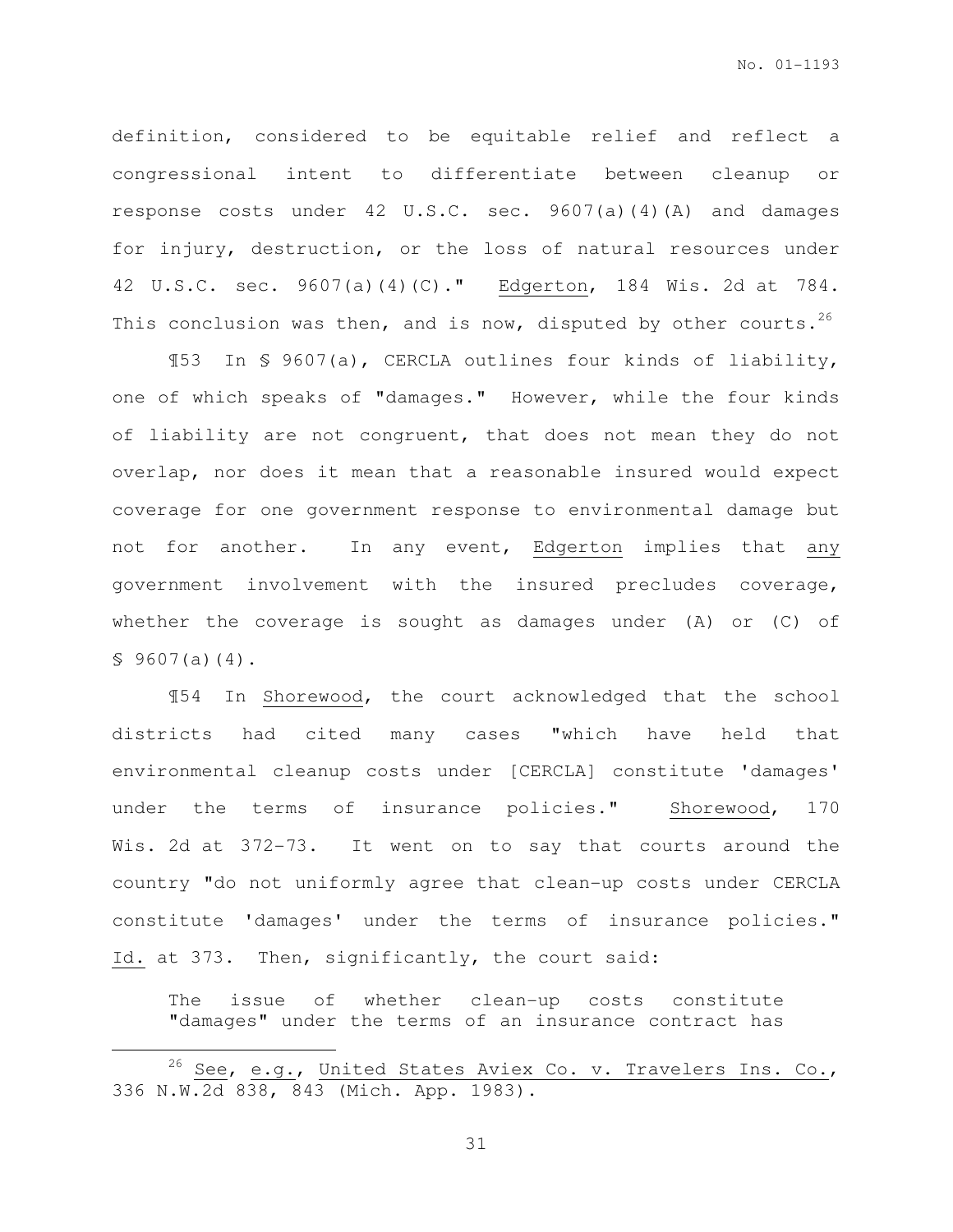never been addressed by a Wisconsin court. Such an important issue should not be decided in a cursory fashion by this court. Therefore, we decline to adopt or apply the analogy posited by the school districts.

Id. at 374 (emphasis added). Unfortunately, the Edgerton court treated CERCLA response costs as though the issue had been decided in Shorewood, when it had not.

 ¶55 There is a third deficiency in the Edgerton opinion. Shorewood quoted extensively from Professor Dan Dobbs, a "noted authority on remedies." Shorewood, 170 Wis. 2d at 368-69. The quotations were taken from the 1973 edition of Dobbs' Handbook on the Law of Remedies. In the 1993 revision of his treatise, Professor Dobbs directly addresses the issue of response costs in environmental damages actions and concludes:

Response costs recoverable [under CERCLA] are analogous to repair costs and consequential damages that a private landowner-plaintiff might recover in similar situations. . . . Such items [of response costs] are closely analogous to common law consequential damages. . . . Response costs are very high, but in spite of the terminology, they closely resemble familiar common law types of damages.

Dan B. Dobbs, Law of Remedies § 5.2(5), at 727 (1993).

¶56 Professor Dobbs then made clear that there is no fundamental distinction between response costs (sought under 42 U.S.C. § 9607(a)(4)(A)-(B)) and natural resource damages (sought under  $\leq$  9607(a)(4)(C)) as to their classification as "damages."

The normal terminology of the law would probably treat the recovery for natural resource damages and also the recovery of response costs as damages. Both compensate for loss incurred. It often happens, however, compensation and restitution turn out to yield the same dollar amount. That might be the case with response costs. . . .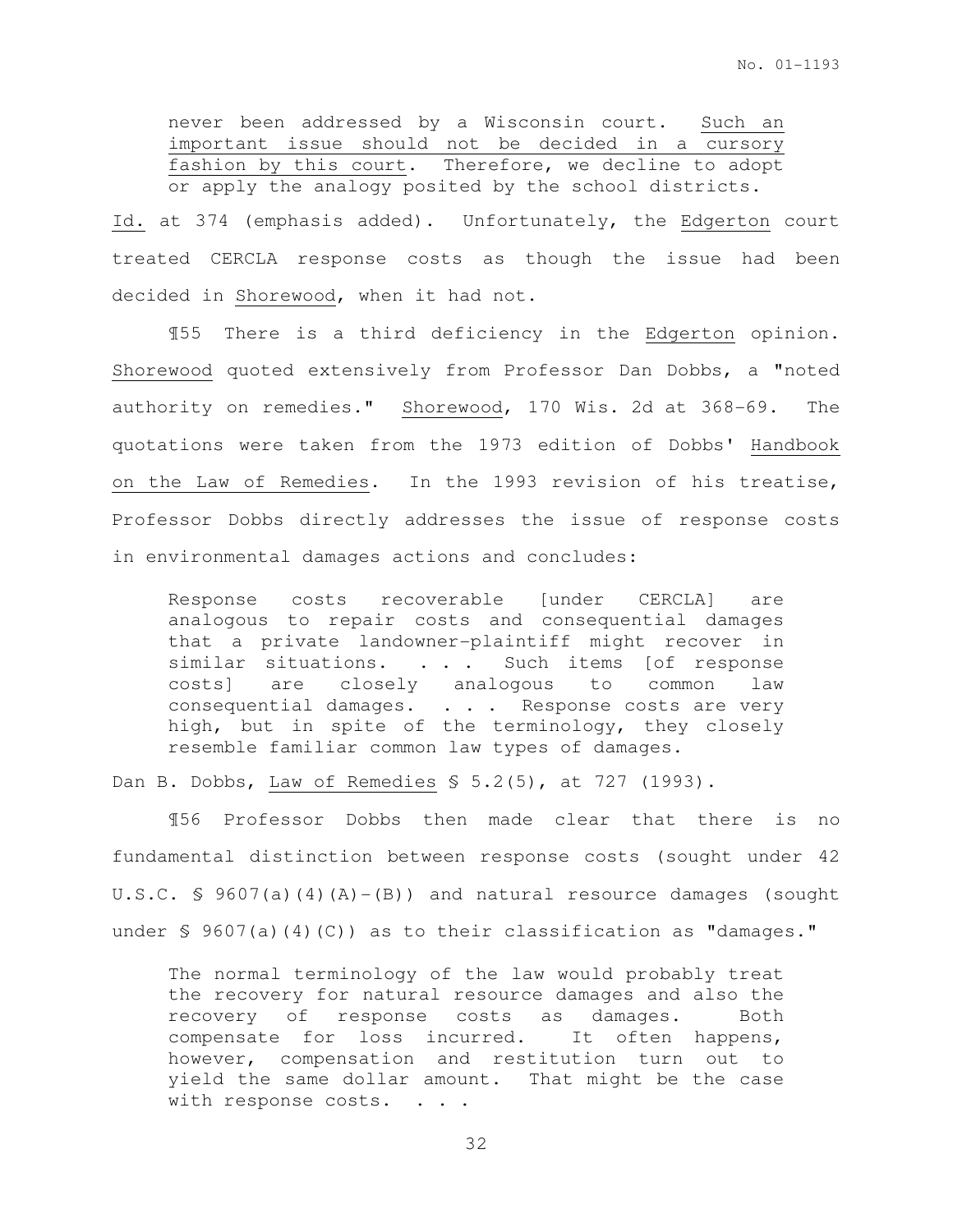. . . [I]t is important to characterize a liability as restitutionary only if restitution differs in amount from damages or if there is no substantive basis for recovery as damages. Under [CERCLA], there is a substantive basis for recovery of "response costs," which are not otherwise characterized by the statute. The amount to be recovered does not differ according to the characterization as restitution or damages. Attempts to characterize the recovery of response costs as either restitution or damages do not seem helpful. Usually the attempt is made only to determine whether an insurance policy covers liability for release of hazardous substance. It is doubtful that the term "damages" in an insurance policy carries with it any such inchoate set of distinctions and the question whether response costs are covered by the policy probably cannot turn on proposed definitions of those costs as restitution without distorting the remedial concepts involved.

Id. at 729-30 (footnote omitted) (emphasis added). The explanation offered by Professor Dobbs severely weakens Edgerton's basis for construing the "as damages" language as exempting CERCLA response costs based on their remedial nature. The dissent in Edgerton quoted from the 1993 treatise. Edgerton, 184 Wis. 2d at 792-93 (Abrahamson, J., dissenting). The majority opinion never rebutted the dissent's use of Dobbs or acknowledged that one of the main props of the Shorewood opinion had been removed.

¶57 There is a fourth problem with Edgerton, as was revealed in Hills. The court stated in Hills that, "It has long been the law of this state that the cost of repairing and restoring damaged property and water to its original condition is a proper measure of compensatory damages." Hills, 209 Wis. 2d at 181 (emphasis added). The court cited a number of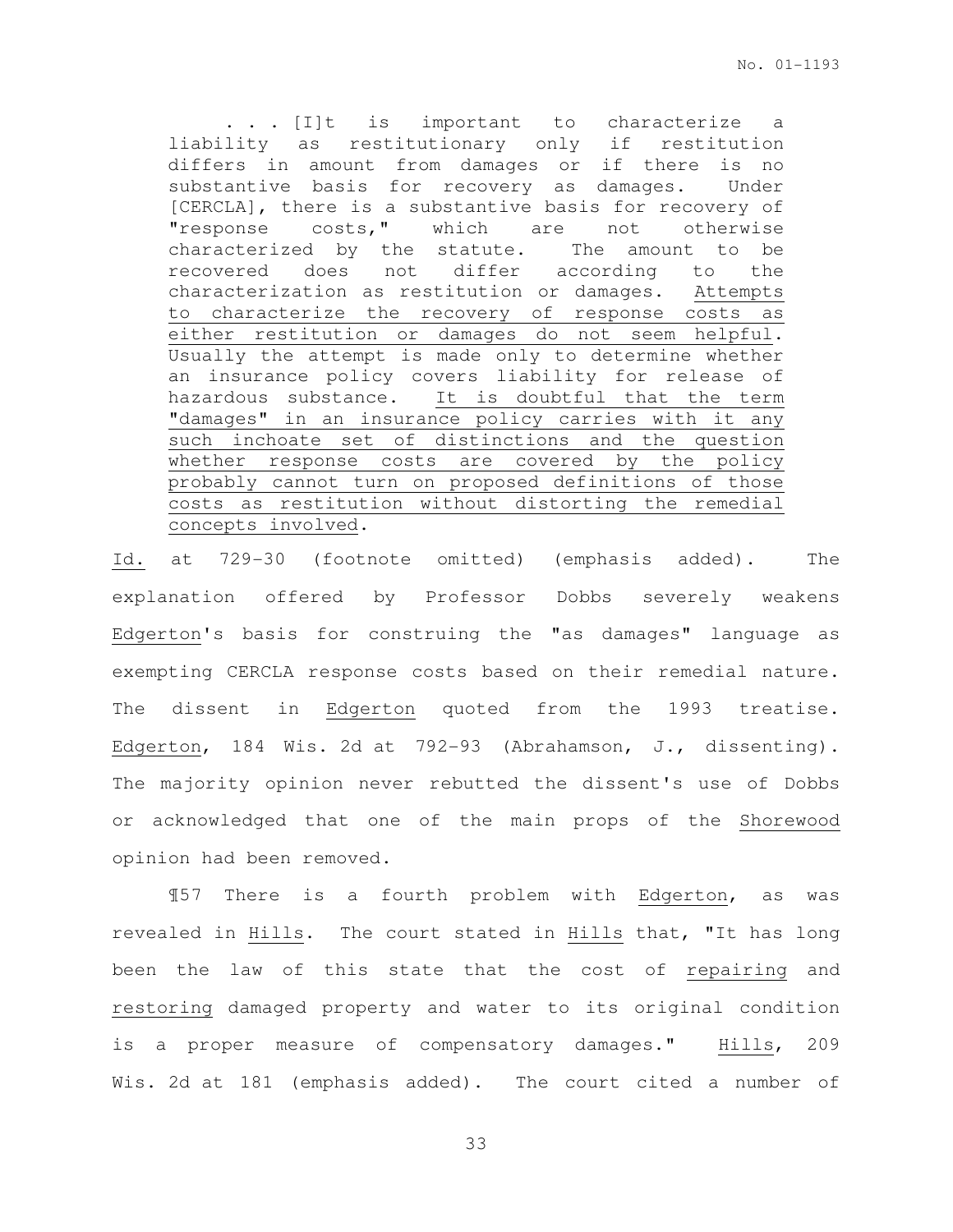cases and authorities to support this proposition.<sup>27</sup> The Edgerton opinion simply did not address this body of law.

¶58 This brings us to Hills. In Hills, we concluded that, when a third party sues an insured for reimbursement of the third party's response costs under CERCLA and the insured then seeks liability insurance coverage, the insured is seeking coverage for legal damages to compensate the third party for past wrongs. Id. at 181.

¶59 Hills made a valiant attempt to coexist with Shorewood and Edgerton. It explained why principles of Wisconsin law on remedies afforded coverage to Hills. The court said that the third party seeking contribution from the insured was not seeking a remedy based on the insured's failure to take corrective action or failure to aid in the prospective remediation of the property. Rather, "the fundamental remedy Arrowhead [third party] seeks from Hills [insured] is

 $\overline{a}$ 

 $27$  In support of this proposition, the  $\frac{H{\rm ills}}{2}$  court cited Jost v. Dairyland Power Coop., 45 Wis. 2d 164, 172 N.W.2d 647 (1969); Anstee v. Monroe Light & Fuel Co., 171 Wis. 291, 177 N.W. 26 (1920); Pedelty v. Wisconsin Zinc Co., 148 Wis. 245, 134 N.W. 356 (1912); Fortier v. Flambeau Plastics Co., 164 Wis. 2d 639, 476 N.W.2d 593 (Ct. App. 1991); 1 Russell M. Ware, The Law of Damages in Wisconsin §§ 18.4 & 18.22 (1988 & Supp. 1996); Wis JI——Civil 1804. See also Wisconsin Public Serv. Corp. v. Heritage Mut. Ins. Co., 200 Wis. 2d 821, 830, 548 N.W.2d 544 (Ct. App. 1996), aff'd, 209 Wis. 2d 160, 561 N.W.2d 726 (1997) ("Nischke [v. Farmers & Merchants Bank & Trust, 187 Wis. 2d 96, 522 N.W.2d 542 (Ct. App. 1994)] is instructive because it stands for the proposition that when a landowner spends money in response to a government directive to remediate, the money can be recovered as legal damages from the tortfeasor.").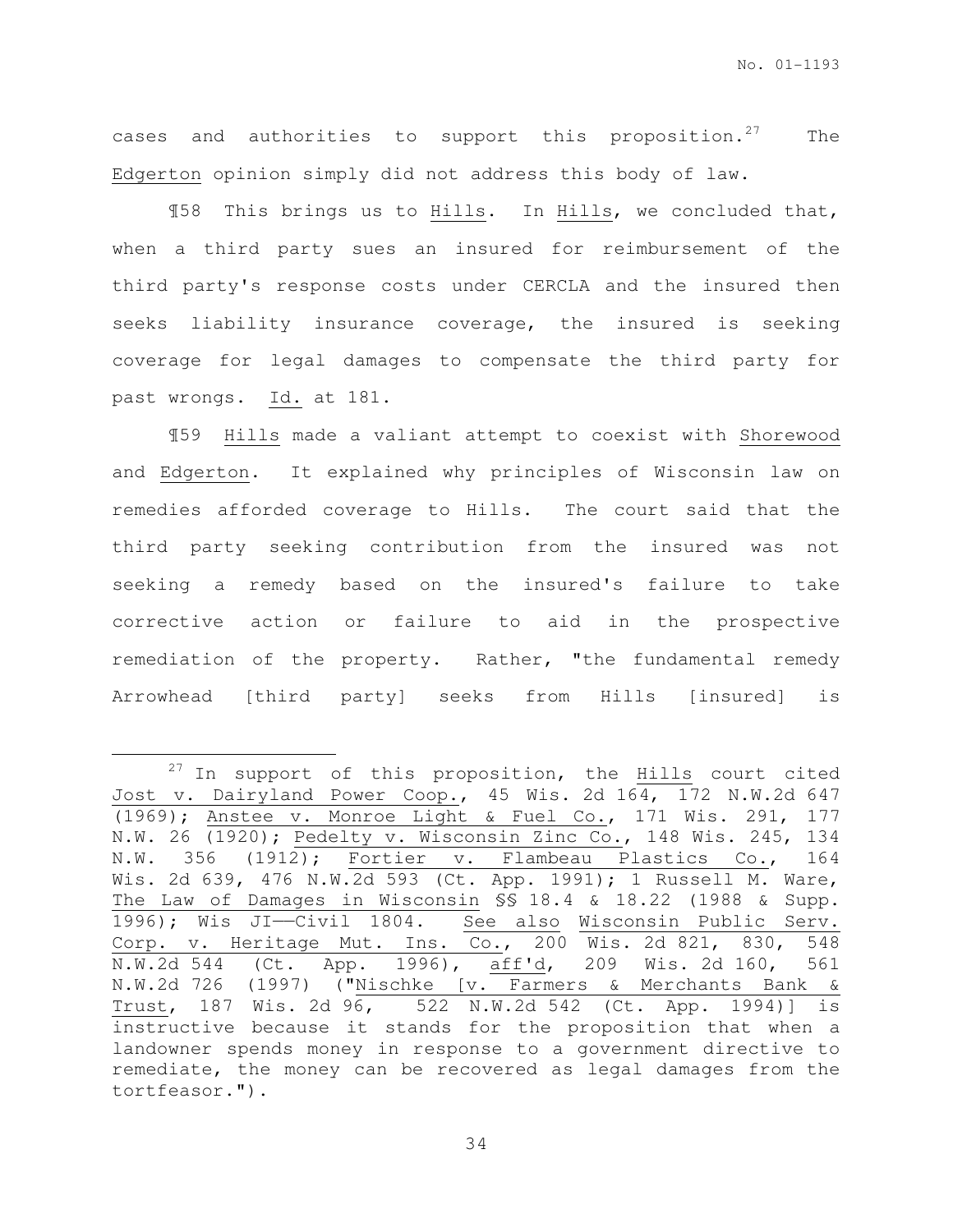compensatory damages for the past injuries he allegedly inflicted on the Arrowhead site." Id. at 182 (emphasis added). In truth, this language simply relabeled the contribution to response costs as compensatory damages for past injuries.

¶60 Although Hills purported to sustain the rule of Edgerton, it effectively obliterated its intellectual foundation. To find coverage under the same CGL policies that were at issue in Edgerton, Hills concluded that the nature of the relief sought in the cost recovery action was not merely equitable relief.<sup>28</sup> Furthermore, Hills, unlike Edgerton, faithfully applied long-standing principles of Wisconsin insurance contract law and factored into its calculus the reasonable expectations of an insured. It recognized that "The CGL policy was designed to protect an insured against liability for negligent acts resulting in damage to third parties." Id.

l.

 $28$  The rule of contribution is an equitable rule. See Wagner v. Daye, 68 Wis. 2d 123, 125, 227 N.W.2d 688 (1975); Hartford Accident & Indem. Co. v. Worden-Allen Co., 238 Wis. 124, 132, 297 N.W. 436 (1941). Although the right to contribution in CERCLA actions is now statutorily granted, the nature of the relief remains the same. Moreover, "The fact that an action may be founded in principles of equity, however, does not mean that the suing party does not seek monetary compensation." Sauk County v. Employers Ins. of Wausau, 202 Wis. 2d 433, 443 n.1, 550 N.W.2d 439 (Ct. App. 1996).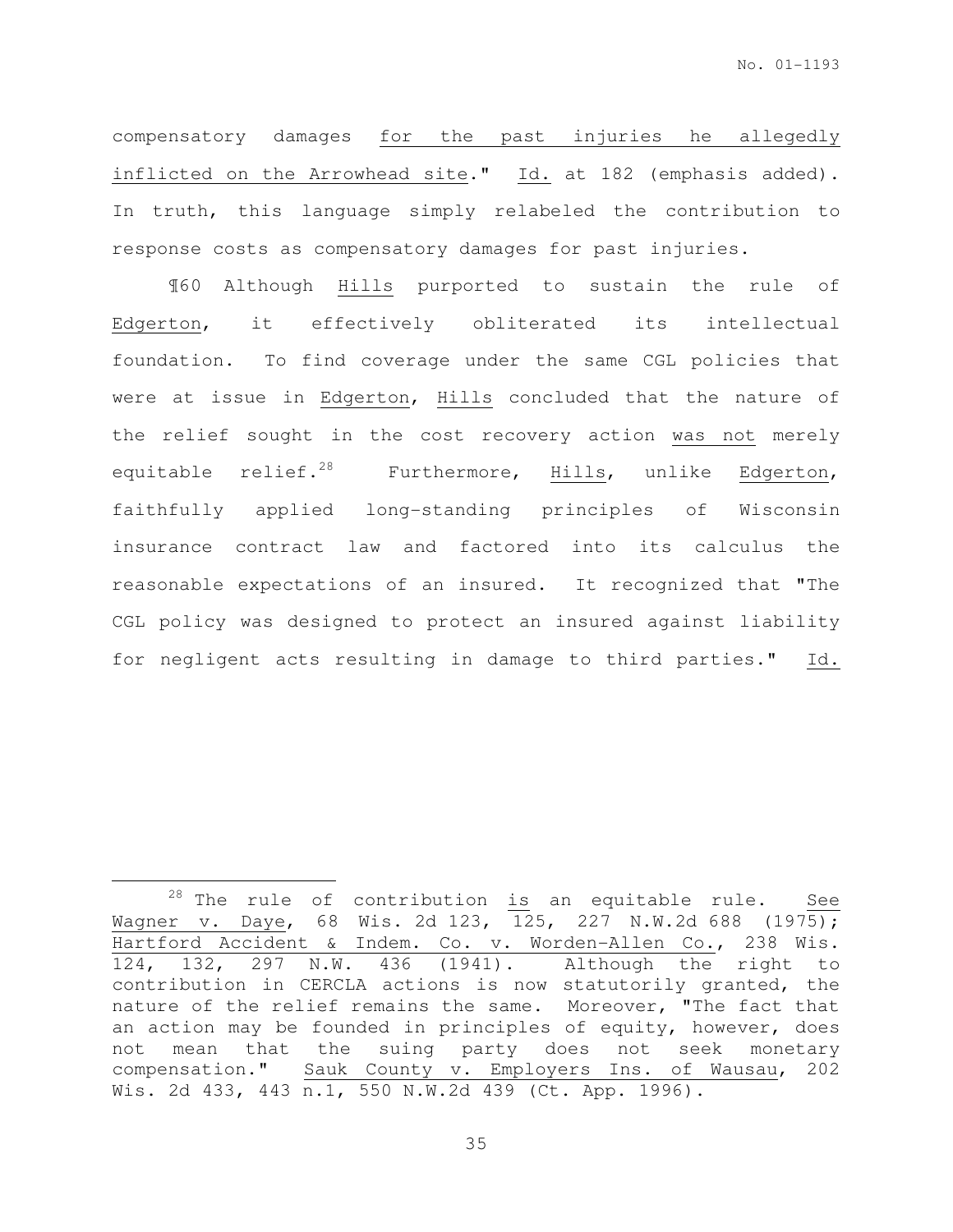at 183-84 (quoting Arnold P. Anderson, Wisconsin Insurance Law § 5.14, at 136 (3d ed. 1990 & Supp. 1997)).<sup>29</sup>

¶61 The basic differences between the Edgerton facts and the Hills facts are as follows: (1) Edgerton owned the contaminated property, Hills did not; (2) Edgerton cleaned up the damaged property, Hills was asked to contribute to government cleanup costs; (3) Edgerton was contacted directly by government, Hills was not; (4) Hills was brought into a formal lawsuit, Edgerton was not. The principal distinction between the Hills category of cases and the court of appeals' fourth category is that there was contact between the government and the insured before the insured was sued by a third party.

¶62 This distinction is arbitrary. If we were to honor this distinction, coverage for CERCLA response cost liability would turn on the fortuity of whether the insured had ever been contacted in some manner by the government regarding the remediation of a site for which the insured was a potentially responsible party. In short, government contact would mean loss of coverage.

¶63 If we were to conclude that this distinction is indefensibly arbitrary and contrary to the expectation of a

 $\overline{a}$ 

<sup>&</sup>lt;sup>29</sup> This view has been subsequently applied by the court of appeals. See Sauk County v. Employers Ins. of Wausau, 202 Wis. 2d 433, 443, 550 N.W.2d 439 (Ct. App. 1996) ("Hills held that the purpose of CGL policies is to indemnify insureds for damage they cause to others' property.") (referring to the court of appeals decision in Hills, 201 Wis. 2d 1, 548 N.W.2d 100 (Ct. App. 1996), which was subsequently affirmed by this court).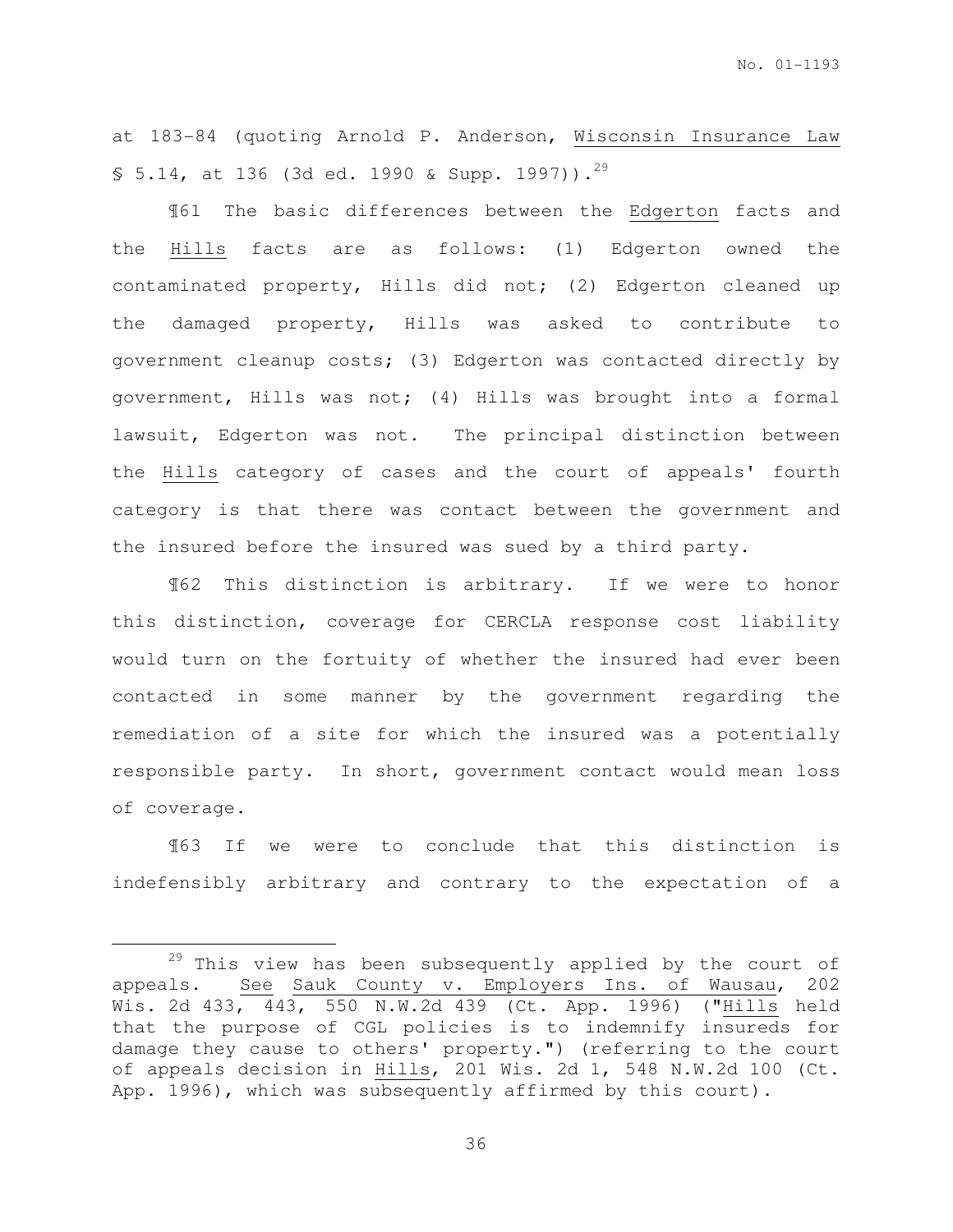reasonable insured, we would realize that the principal distinction between the third category and the fourth category is that the government files suit for compensation instead of a private party. This again is fortuitous and not what a reasonable insured would expect.

¶64 It makes little sense in determining whether "damages" have occurred under the policy whether the party bringing a legal action for contribution to remediate damaged property is a governmental agency or some other entity.<sup>30</sup> Certainly this distinction was not bargained for, nor is it manifested anywhere in the CGL policies.The nature of the relief sought against an insured for damage that it caused should not change based on the identity of the claimant in a CERCLA cost recovery action.  $31$ 

¶65 Perhaps the best example of the arbitrariness of these distinctions is illustrated by Hills. The defendants in the

l.

<sup>&</sup>lt;sup>30</sup> See Todd M.W. Turall, If at First You Don't Succeed . . . Change the Facts?: New Hope for Insureds Seeking Defense and Indemnification from Insurance Companies for Environmental Cleanup Costs, 6 Wis. Envtl. L.J. 119, 140 (1999) ("To an insured [facing liability under CERCLA], there is no real difference between being sued by another party and being sued by a government agency.").

 $31$  We doubt that Edgerton contemplated the consequences of this artificial distinction. In Edgerton, the majority compared cost recovery actions under § 107(a)(4)(A) with natural resource damages claims under  $\S$  107(a)(4)(C), the latter of which the court acknowledged were "damages." Edgerton, 184 Wis. 2d at 784-85. However, only the government can bring a natural resource damages claim under this subsection. See 42 U.S.C. § 9607(f)(1). Yet, under the government-as-a-claimant theory propounded by the insurers, costs under § 106(a)(4)(C) actions should not be covered under the policies.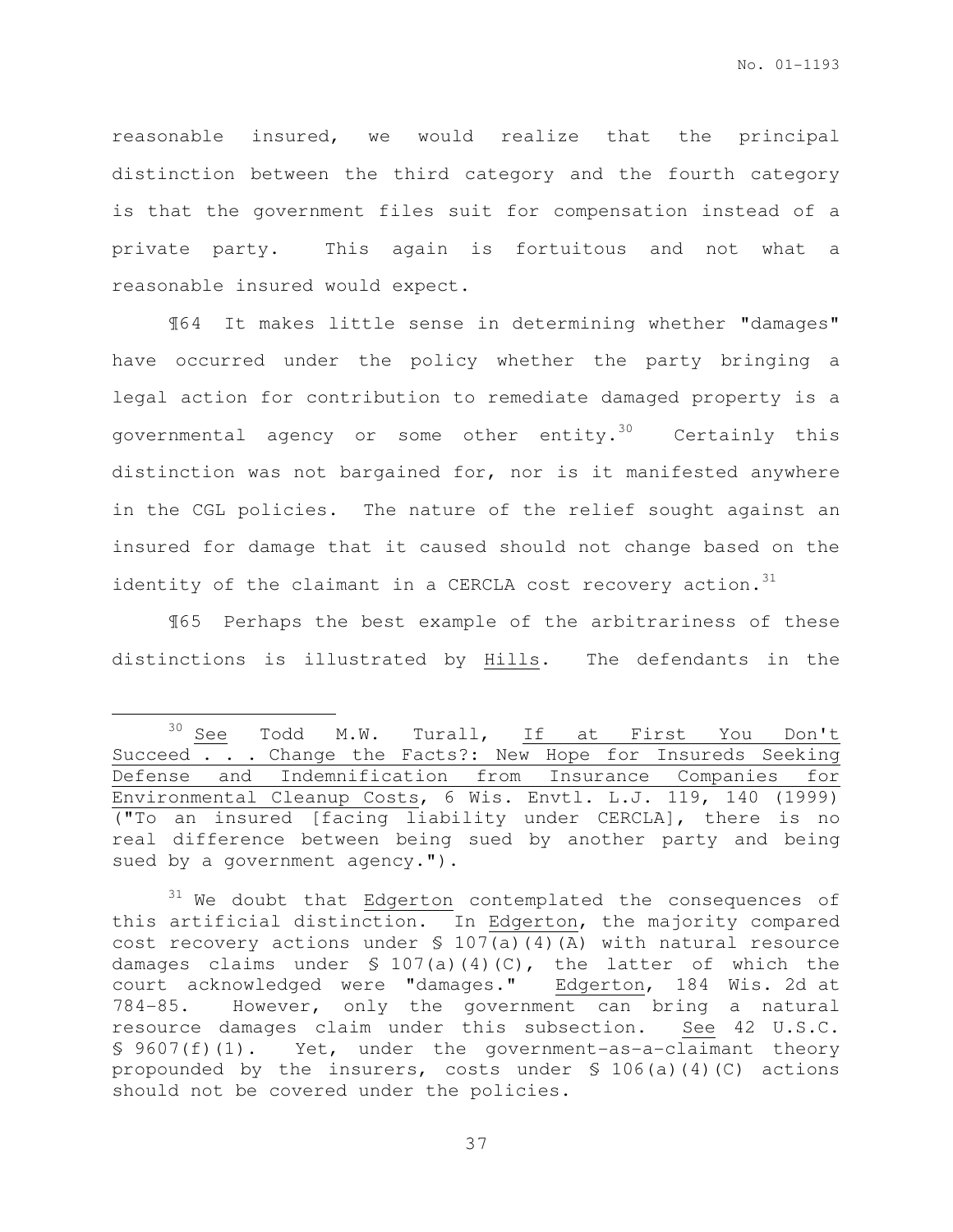underlying action in Hills, who were sued by the EPA for declaratory relief and recovery of response costs, would be precluded from coverage under a standard CGL policy if they were governed by Edgerton. They would fall into the court of appeals' category three. Meanwhile, Hills and the hundreds of other potentially responsible parties (PRPs) who were impleaded by these original defendants would receive coverage, despite the fact that the third-party complaint against them sought contribution for the same CERCLA response costs. We do not believe it is rational or equitable that an insured's coverage should depend upon the assiduousness of the government in contacting the insured as a potentially responsible party. In a cost recovery action under CERCLA, the EPA is not required to sue all PRPs, nor is it required to locate or contact all PRPs at earlier stages in the remediation process. See William T. Stuart, Comment, City of Edgerton: Creating a Friendlier Forum for Insurance Companies, 80 Marq. L. Rev. 853, 873 (1997).<sup>32</sup>

 $\overline{a}$ 

 $32$  A similarly odd result can be imagined under the Edgerton case if its facts had changed slightly, as explained by one commentator:

The only difference in Hills and Heritage is that in those cases the DNR contacted a third party, who then was forced to file a suit to bring in Hills and WPS respectively, instead of the DNR or EPA contacting them directly. Based on this distinction, Edgerton would have been covered by its CGL (ignoring the owned-property exclusion) if the EPA and DNR had directly contacted only ES&G, and ES&G had filed a suit against Edgerton, because then the costs incurred by Edgerton would have constituted "damages" rather than response costs. In practice, this distinction seems to be irrelevant and merely technical, and may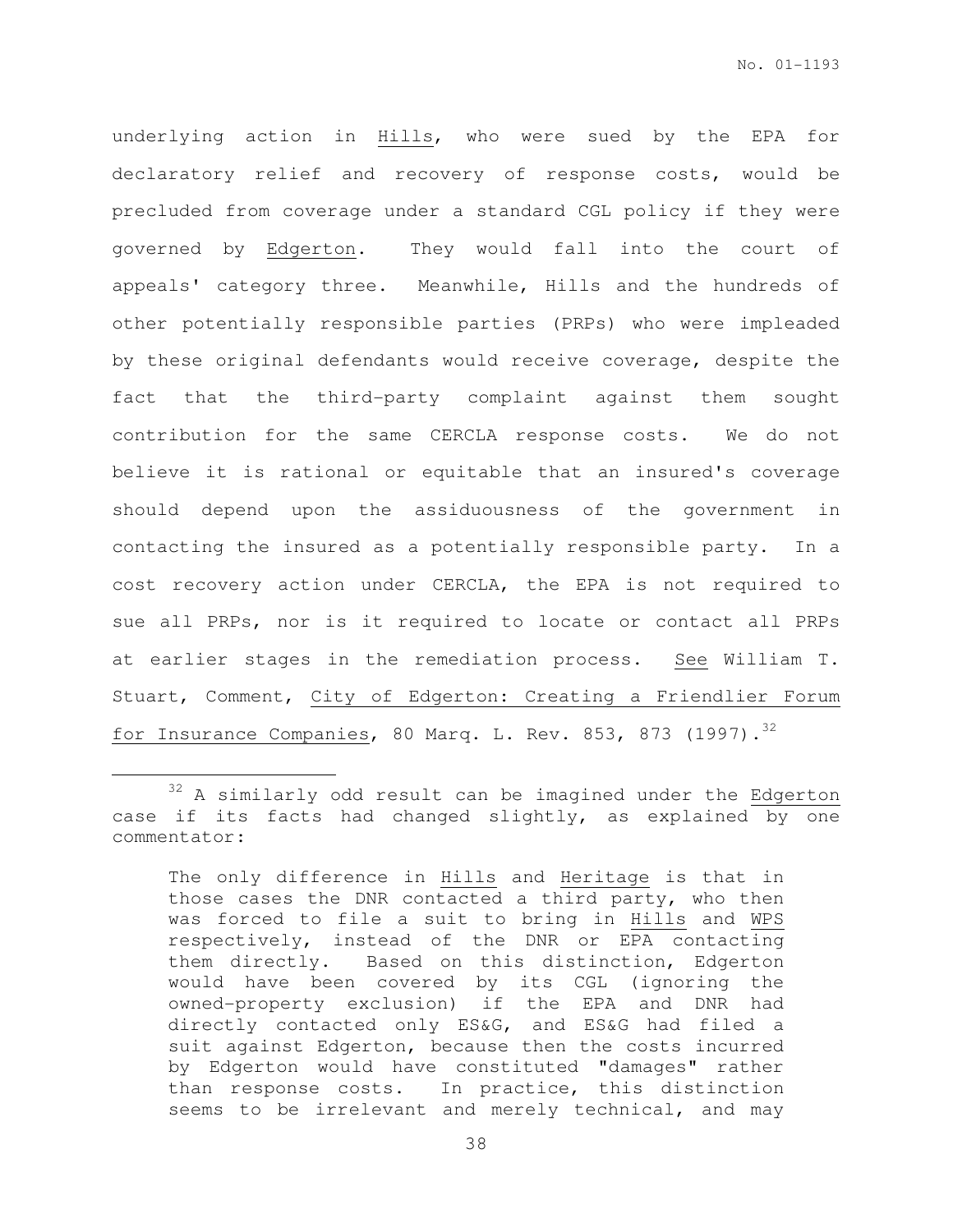¶66 The interplay between Hills and Edgerton has created an exceedingly tenuous situation. We have no doubt that the court of appeals, in creating categories three and four, was attempting quite admirably to reconcile the Hills and Edgerton holdings.<sup>33</sup> It did so by constructing a system that did not create perverse incentives for insureds to purposefully refuse to respond to a government remediation directive, allow the pollution to go unremediated, and wait to be sued before undertaking cleanup actions, so that coverage would result. But the court's four-category schema exposed how arbitrary the distinctions are. The only sensible conclusion is that CERCLA response costs for which a party becomes liable, in whatever form that liability is pursued, are "damages" for that party's liability for prior damage to property and must be indemnified.

lead to insureds manipulating their situations to ensure that they will never incur response costs but will wait until a third party files a suit against them to recover "damages."

Turall, supra, at 138 (footnotes omitted).

 $\overline{a}$ 

<sup>33</sup> We also note that the Seventh Circuit of the United States Court of Appeals provided a cogent analysis and basis for its decision in Wisconsin Power & Light Co. v. Century Indemnity Co., 130 F.3d 787 (7th Cir. 1997). The court concluded that if the costs an insured would incur in response to a government directive to clean up land would not be recoverable "damages," then when the insured ignores the request and is thereafter sued by another party for contribution in the costs of remediating that land, no coverage should follow. Id. at 792. If coverage did obtain, the uncovered response costs could be transmuted into legal damages. Id. This is the category four scenario.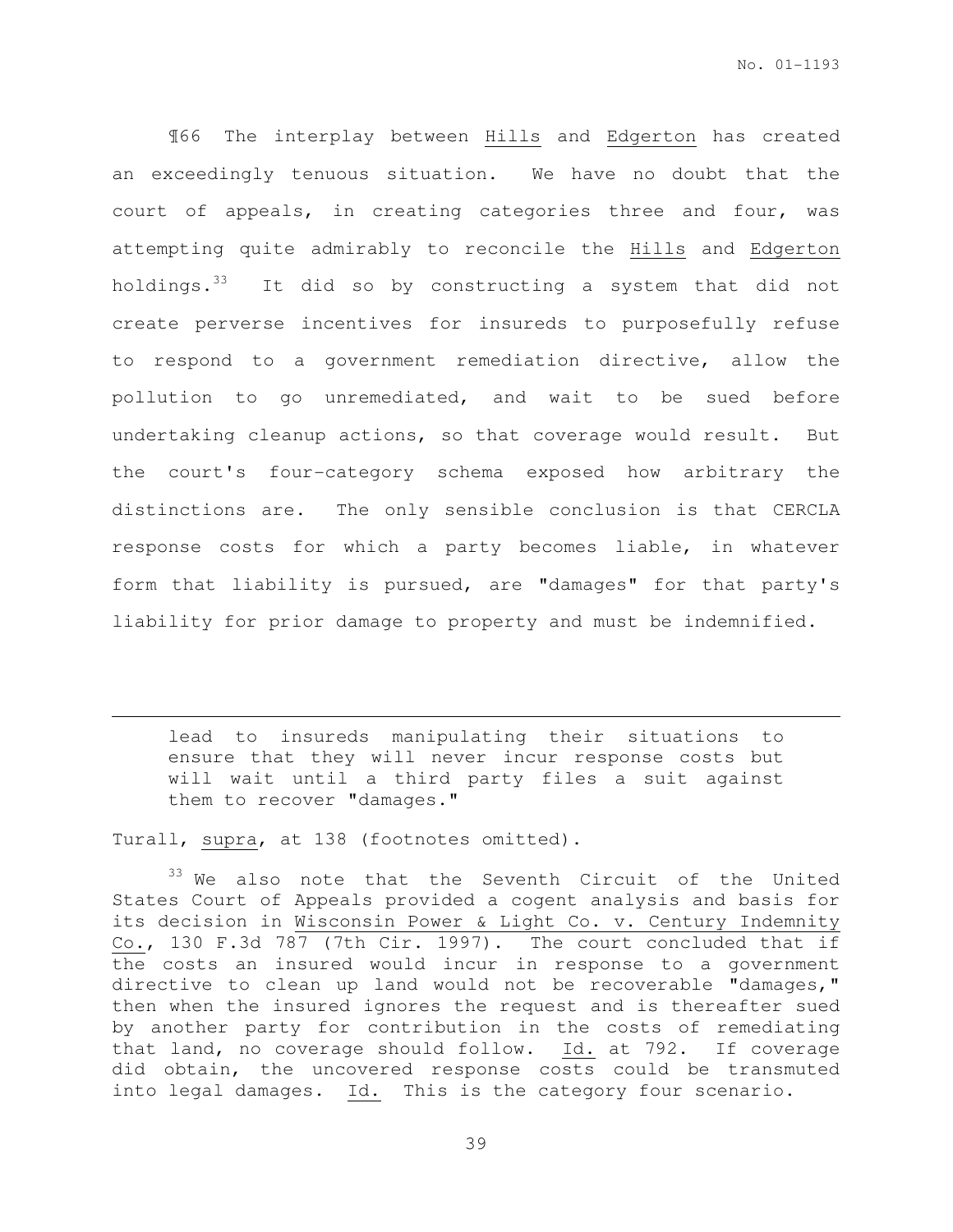¶67 An especially disconcerting result of the nearly decade-old Edgerton line of cases is that the categorization scheme for determining liability coverage is now well removed from the language of the insurance contract. $34$  The source of this problem can be traced to Edgerton's failure to comport with the broad language of Johnson Controls' CGL policy and with the reasonable expectations of the insured.

¶68 As stated in Hills, CGL polices are expected to cover liabilities incurred because of prior damage to property. Hills, 209 Wis. 2d at 183-84. We fail to see how the policy language signals clear limitations to the coverage afforded for these liabilities. As was well explained by the court of appeals in its decision in Edgerton:

[O]nce property damage is found as a result of environmental contamination, cleanup costs should be recoverable as sums that the insured was liable to pay as the result of property damage. In this context the argument concerning the historical separation of damages and equity is not convincing . . . the insured ought to be able to rely on the common sense expectation that property damage within the meaning of the policy includes a claim which results in causing

 $\overline{a}$ 

 $34$  As Johnson Controls correctly notes, categories three and four imply a type of "intentional wrongdoing" standard to the insured's actions. However, such an exception is entirely inappropriate because it does not ask whether the act giving rise to the coverage (the contamination) was intentional. See Loveridge v. Chartier, 161 Wis. 2d 150, 166, 468 N.W.2d 146 (1991) (discussing nature of intentional acts exclusion in insurance policy). This notion also erroneously assumes there is no good faith basis for the insured to contest liability under a government directive and fails to consider that CERCLA remediation actions are frequently complex and can involve innumerable permutations of factual situations.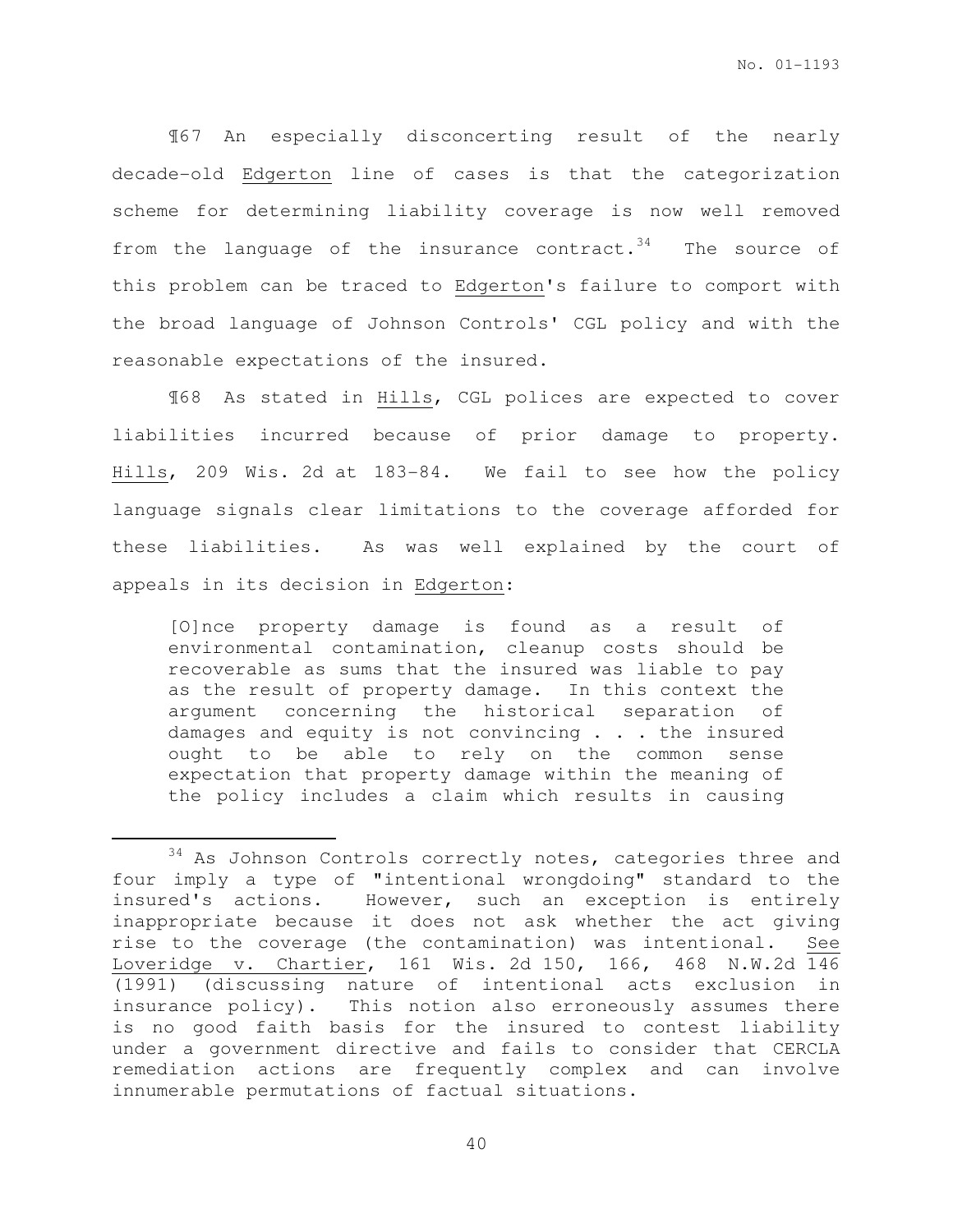him to pay sums of money because his acts or omissions affected adversely third parties. While such claims might be characterized as seeking "equitable relief" the [cleanup] costs are essentially compensatory damages for injury to common property and for that reason the insured has a duty to defend.  $\ldots$  [T]he short answer is that from the standpoint of the insured damages are being sought for injury to property. It is that contractual understanding rather than some artificial and highly technical meaning of damages which ought to control.

City of Edgerton v. Gen. Cas. Co. of Wis., 172 Wis. 2d 518, 543, 493 N.W.2d 768 (Ct. App. 1992) (quoting Upjohn Co. v. Aetna Cas. & Sur. Co., 768 F. Supp 1186, 1199-1200 (W.D. Mich. 1990)).

¶69 By determining that CERCLA response costs are recoverable under these CGL policies, we are not rendering the "as damages" phrase a mere surplusage. Edgerton, 184 Wis. 2d at 784 (citing Shorewood, 170 Wis. 2d at 369-70). On the contrary, the language of these CGL policies still precludes coverage for costs that the insured would pay in order to comply with general government regulations or prospective conduct. See, e.g., A.Y. McDonald Indus., Inc. v. Ins. Co. of N. Am., 475 N.W.2d 607, 625-26 (Iowa 1991); Bausch & Lomb Inc. v. Utica Mut. Ins. Co., 625 A.2d 1021, 1033 (Md. 1993); Minnesota Mining, 457 N.W.2d 175, 180 n.4; see also Wis. Power & Light Co. v. Century Indem. Co., 130 F.3d 787, 791 (7th Cir. 1997) ("A claim for damages must be distinguished from a demand for compliance with a legal duty.").

¶70 In deciding the Edgerton case, the court relied on two federal decisions to hold that CERCLA response costs are not "damages" under CGL policies. Edgerton, 184 Wis. 2d at 784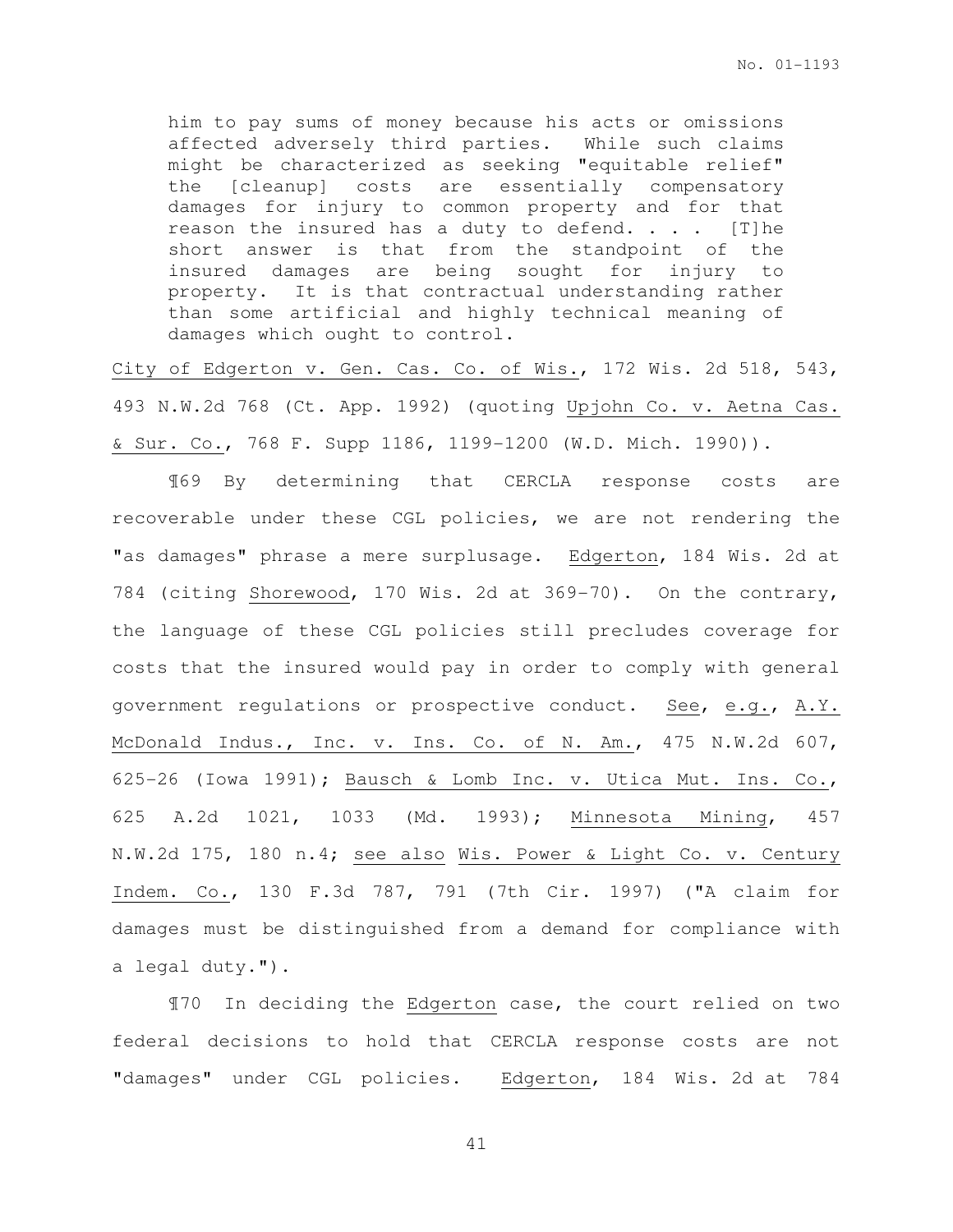(citing Maryland Cas. Co. v. Armco, Inc., 822 F.2d 1348, 1352 (4th Cir. 1987) (applying Maryland law), cert. denied, 484 U.S. 1008 (1988), and Cont'l Ins. v. Northeastern Pharm. & Chem. Co., 842 F.2d 977 (8th Cir. 1988) (NEPACCO) (applying Missouri law), cert. denied sub nom. Missouri v. Cont'l Ins. Cos., 488 U.S. 821 (1988)). The Armco and NEPACCO decisions have since been rejected by the highest courts of the states whose laws the decisions were attempting to apply. See Farmland Indus., Inc. v. Republic Ins. Co., 941 S.W.2d 505, 512 (Mo. 1997); Bausch & Lomb Inc. v. Utica Mut. Ins. Co., 625 A.2d 1021 (Md. 1993).<sup>35</sup> This fact is not dispositive, but it erodes the credibility of the original Edgerton decision.

¶71 We conclude that the Edgerton decision was incorrect insofar as it relied on the too-confining, overly technical definition of "damages" in Shorewood and held that CERCLA response costs were not damages within the terms of the standard CGL policy.

B. Do PRP Letters Trigger the Insurer's Duty to Defend?

 $\overline{a}$ 

¶72 Having determined that CERCLA response costs for restoring and remediating contaminated property should have been determined to be "damages" under the relevant CGL policies, we

<sup>&</sup>lt;sup>35</sup> NEPACCO itself was a sharply divided Eighth Circuit en banc decision that reversed an earlier panel decision. Cont'l Ins. Cos. v. Northeastern Pharm. & Chem. Co., 811 F.2d 1180 (8th Cir. 1987). The Eighth Circuit has subsequently rejected the rationale of the second NEPACCO decision. See Lindsay Mfg. Co. v. Hartford Accident & Indem. Co., 118 F.3d 1263, 1270-71 (8th Cir. 1997) (predicting Nebraska law).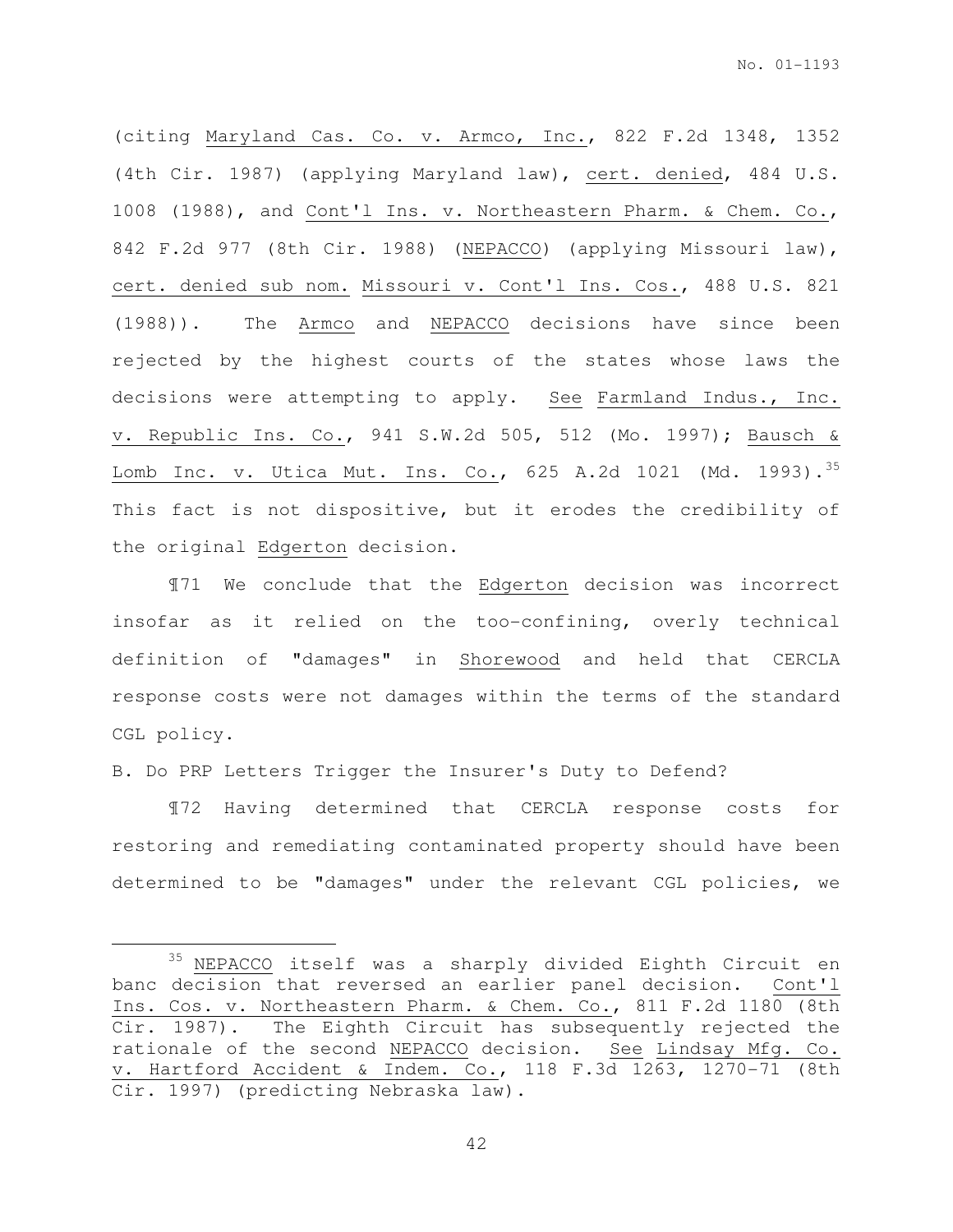turn to the other holding in Edgerton: that the receipt of a potentially responsible party (PRP) letter from the EPA, or a similar letter from a state agency, does not constitute a "suit" for which an insurer has a duty to defend.

¶73 The Edgerton court stated the problem in the following manner:

 The expansive authority granted to state and federal agencies under CERCLA, in order to initiate environmental cleanup of hazardous waste, has had the effect of producing a flood of litigation so as to determine who will pay the cleanup costs——the PRP or the PRP's insurer. . . [T]here has been no definitive, nationwide resolution of the ultimate issue——whether the general comprehensive liability policy——the "CGL"——imposes a duty to defend a federal or state demand for environmental remediation and cleanup costs. Instead, courts have developed competing definitions of what constitutes a "suit" when environmental cleanup is required.

Edgerton, 184 Wis. 2d at 766-68.

¶74 The court went on to observe that:

 Some courts have concluded that PRP letters have a unique nature within the context of a CERCLA administrative proceeding. These courts have held that the receipt of PRP letters is the "functional equivalent of a suit" because (a) the letters maintain a confrontational and adversarial posture, and (b) they create the spectre of devastating financial consequences if voluntary cooperation is not forthcoming. As a result, PRP liability for immediate and long-range cleanup and remediation costs necessitates a legal defense.

## Id. at 770.

¶75 Then the court provided its own answer:

 We conclude that neither a PRP letter nor a comparable notification letter by a state agency such as the DNR triggers the insurers' duty to defend.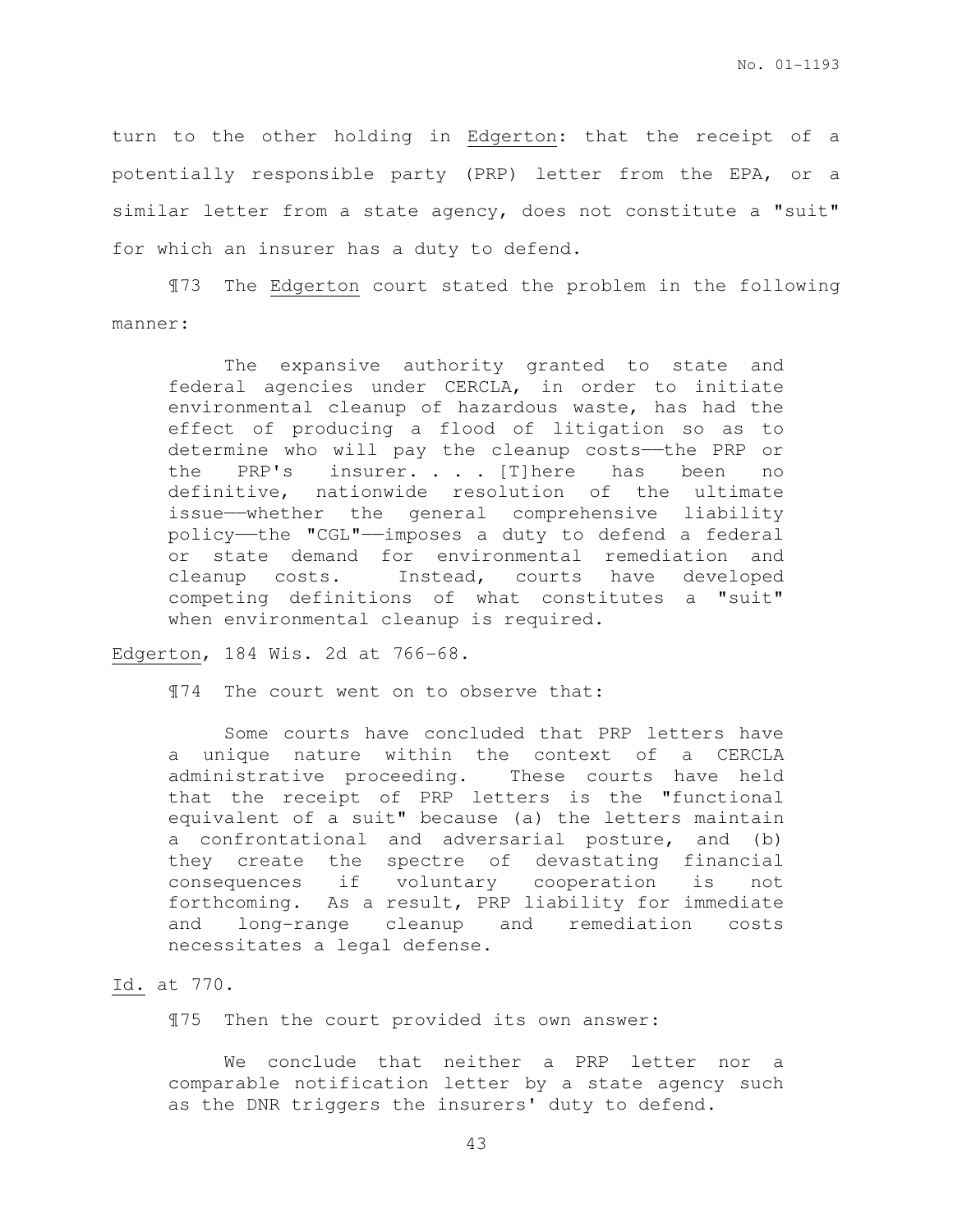. . . .

[T]he primary attribute of a "suit" is that parties to an action are involved in actual court proceedings, initiated by the filing of a complaint. . . . [D]efinitions of suit or legal process all involve a court action.

. . . .

 We find no ambiguity in the term "suit" as it has been used in the insurance policies. "Suit" denotes court proceedings, not a "functional equivalent." The dissent believes that a reasonable policyholder would view letters from a federal or state agency advising an insured of liability as a "suit." To the contrary, the word "suit" is easily understood and unambiguous to a reasonable policyholder. The proof is in the decisions that hold that a "PRP letter" is the "functional equivalent of a suit." Either there is a suit or there is not. When there is no suit, there is no duty to defend.

Id. at 771, 775, 781.

 ¶76 The Edgerton court's definition of "suit" gives us pause. An insurance policy is a contract between parties, and it is normally not the province of the court to enlarge the terms of a policy the parties have agreed upon. At the same time, the specific term being applied needs to be put in context.

 ¶77 Comprehensive general liability policies not only provide protection to insureds through indemnification for damages for which the insured becomes liable, but also for defense costs. John N. Bolus, Contractual Liability Insurance Provisions: An Overview, in Reference Handbook on the Comprehensive General Liability Policy: Coverage Provisions, Exclusions, and Other Litigation Issues 43 (Peter J. Neeson ed.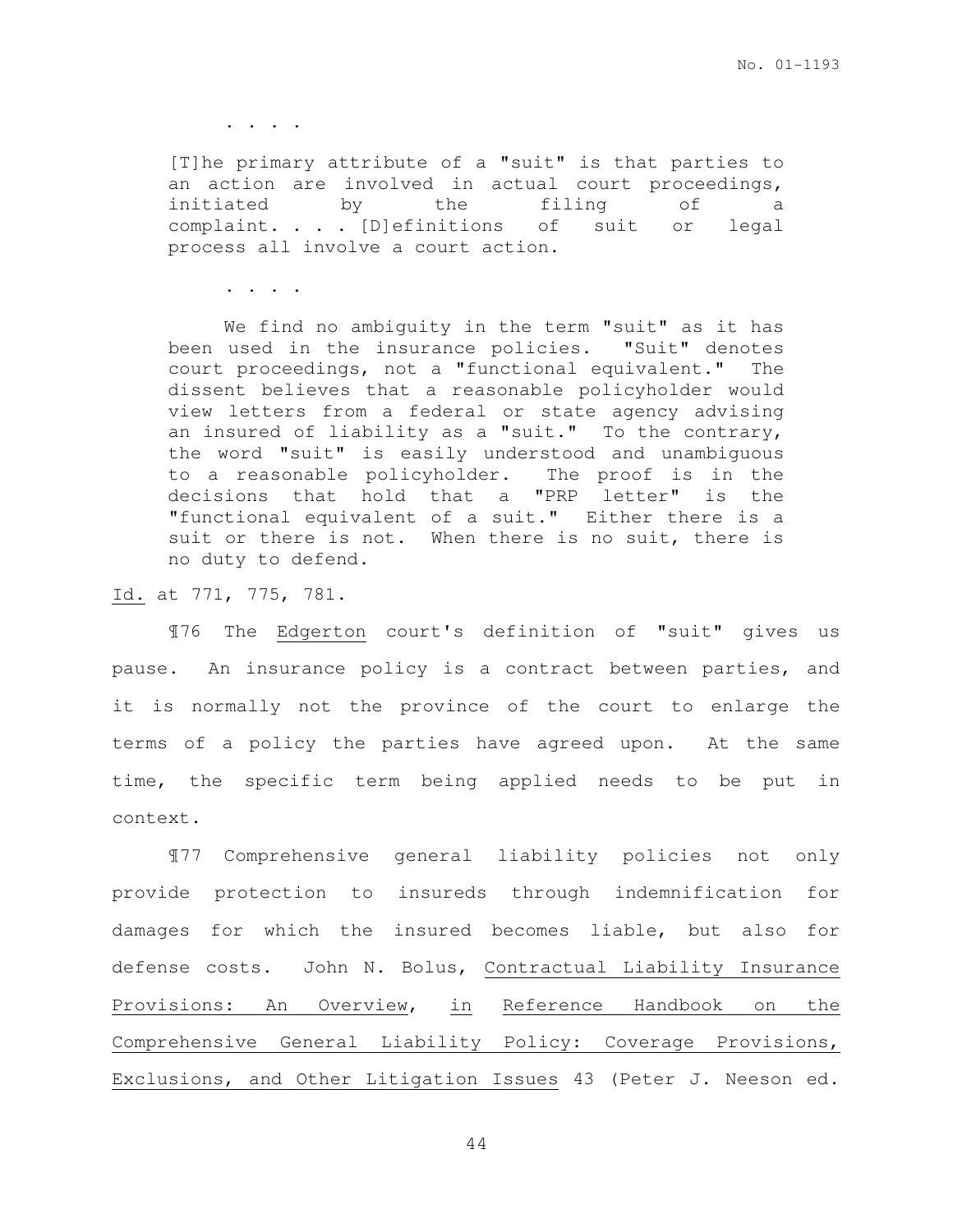1995). A literal definition of the term "suit" in the CGL policy presents some practical difficulties in understanding and reconciling the obligations of the parties in the presence of a CERCLA claim.

¶78 For instance, the CGL policy imposes duties upon the insured. The standard policy has long required that the insured provide notice to the insurer as soon as practicable. The 1973 version of the policy provides:

 In the event of an occurrence, written notice containing particulars sufficient to identify the insured and also reasonably obtainable information with respect to the time, place and circumstances thereof, and the names and addresses of the injured and of available witnesses, shall be given by or for the insured to the company or any of its authorized agents as soon as practicable.

Dorothy Dey & Susan Ray, Annotated Comprehensive General Liability Policy § 3-1, 41 (1985).

 ¶79 A second provision of the CGL policy requires the insured to immediately forward process to the insurer: "If a claim is made or suit is brought against the insured, the insured shall immediately forward to the company every demand, notice, summons or other process received by him or his representative." Dey, supra, at § 3-2, 44.

 ¶80 This CGL policy language is reinforced in Wisconsin by two statutes. See Wis. Stat. §§ 631.81, 632.26 (2001-02). These two sections "govern the notice provisions in Wisconsin insurance policies and set out the rights and duties of the insured and the insurer." Neff v. Pierzina, 2001 WI 95, ¶30,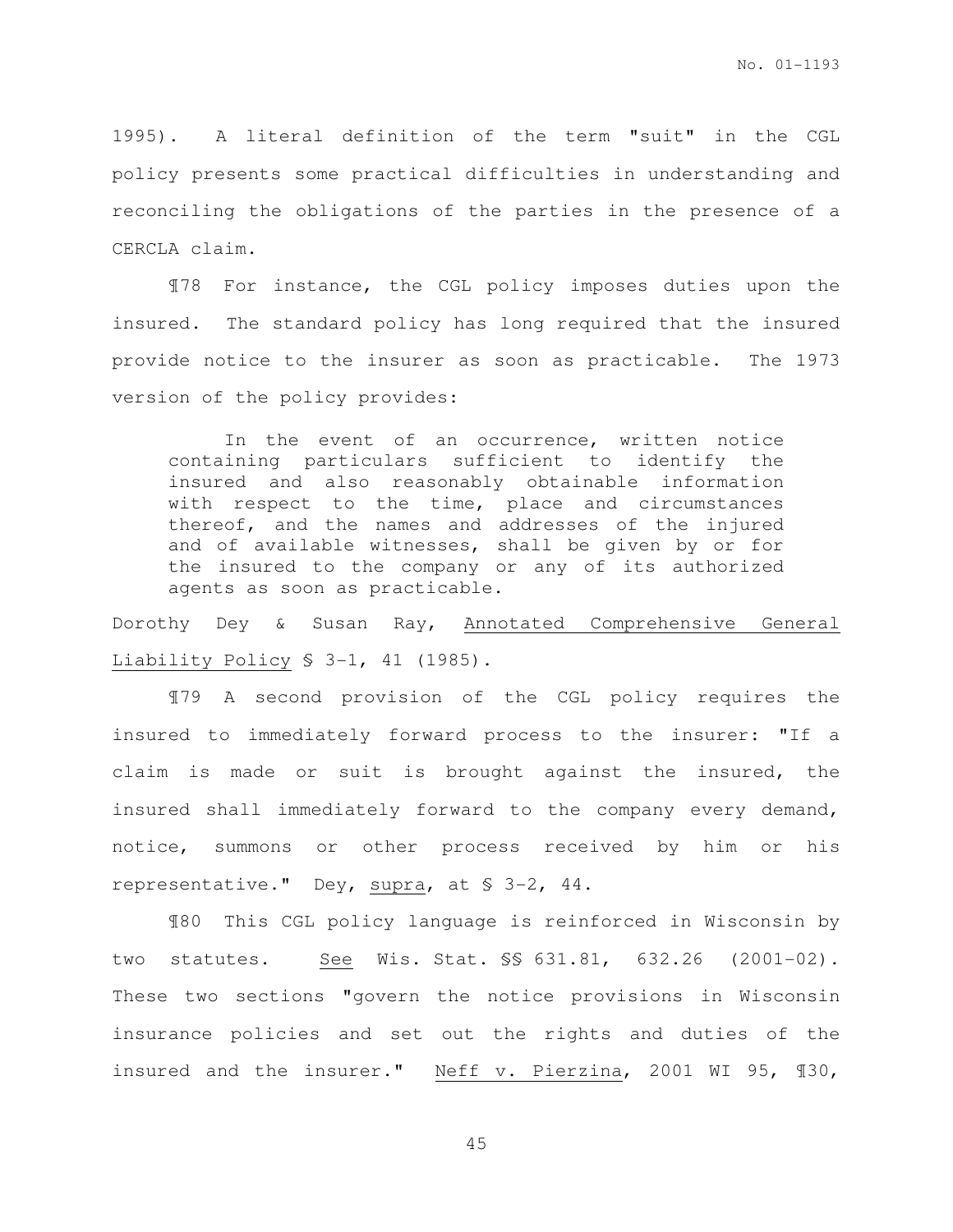245 Wis. 2d 285, 629 N.W.2d 177. They have been a part of Wisconsin law for more than a half-century.

 ¶81 A third provision in the CGL policy imposes a duty on the insured to cooperate in the event of an occurrence, claim, or suit:

 The insured shall cooperate with the company and, upon the company's request, assist in making settlements, in the conduct of suits and in enforcing any right of contribution or indemnity against any person or organization who may be liable to the insured because of injury or damage with respect to which insurance is afforded under this policy; and the insured shall attend hearings and trials and assist in securing the giving evidence and obtaining the attendance of witnesses. The insured shall not, except at his own cost, voluntarily make any payment, assume any obligation or incur any expense other than for first aid to others at the time of accident.

Dey, supra, at \$ 3-3, 45.<sup>36</sup>

l.

 ¶82 The CGL policy then addresses the insurer's duty to defend. The relevant clause in the policy provides that the insurer "shall have the right and duty to defend any suit against the insured seeking damages." This language appears to imply an equivalency between the insurer's "right" and the

 $36$  In Chemical Applications Co., Inc. v. Home Indemnity Co., 425 F. Supp. 777 (D. Mass 1977), a pre-CERCLA case under the Federal Water Pollution Control Act of 1972, 33 U.S.C. § 1321(f)(2), the court decided that the insured's costs in cleaning up an oil spill in navigable waters was covered property damage. Id. at 778-79. It also concluded that the insured, who under governmental and public pressure cleaned up the spill without the insurer's prior consent, did not breach the "cooperation clause." Dorothy H. Dey, Defense Research Institute, Annotated CGL Policy, § 3-3, at 45 (1984).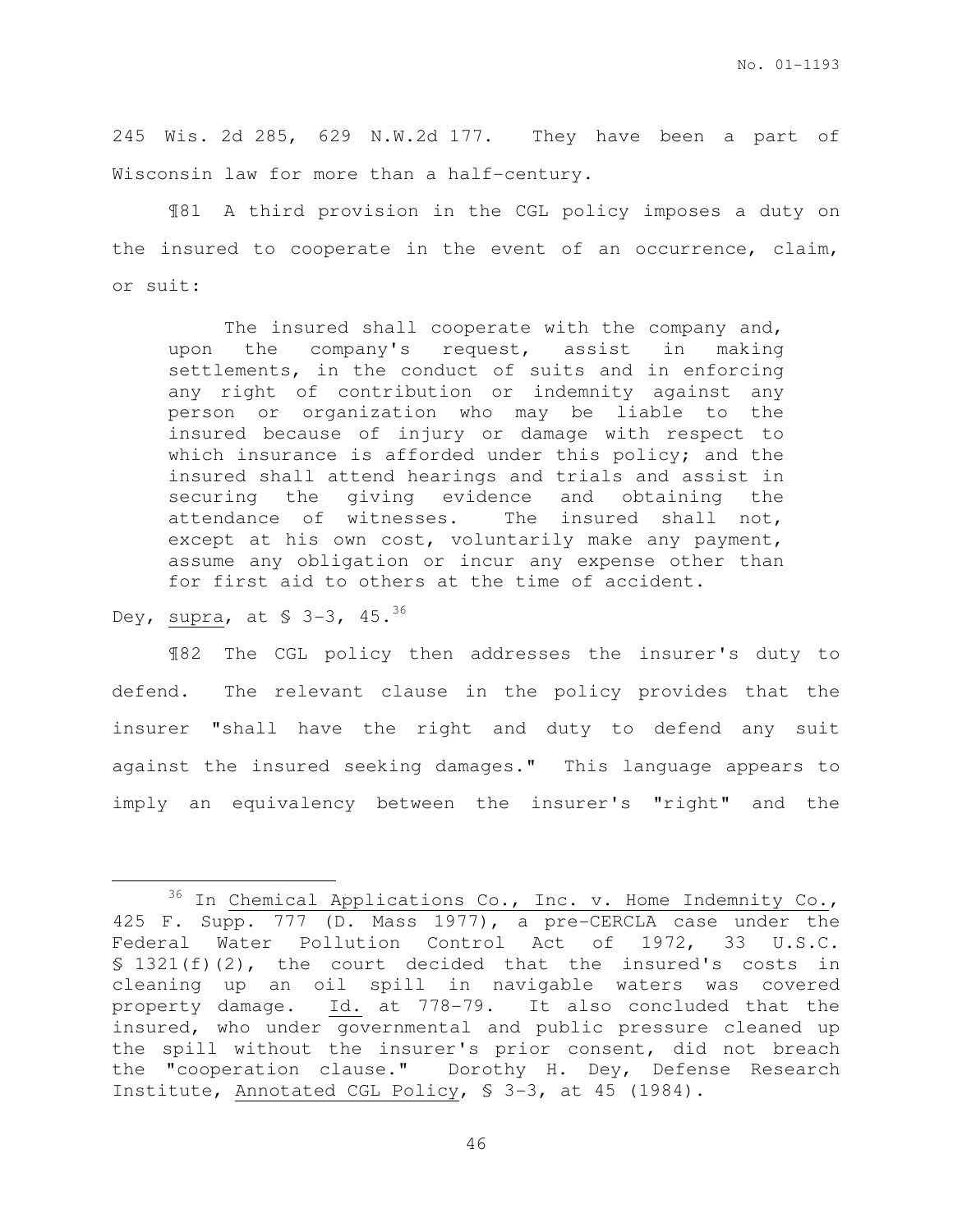insurer's "duty." The insurer's "right" is partially defined in the previously noted duties imposed on the insured.

¶83 "[T]he duty to defend is generally acknowledged to be broader than the insurance company's duty to pay . . . . " Bolus, supra, at 43 (emphasis added). "Generally, the duty to defend is broader than the duty to indemnify." Arnold P. Anderson, Wisconsin Insurance Law 212 (3d ed. 1990) (citing Colton v. Swain, 527 F.2d 296 (7th Cir. 1975)) (emphasis added).

 ¶84 When the CGL policy requires and the insurer insists upon notice and cooperation from the insured, and when the insurer's duty to defend is generally broader than its duty to pay, how is the insurer entitled to assert that it has no duty to defend until an actual suit has been filed? When an insurer has received a copy of the insured's PRP letter, it has become familiar with the nature of the claim. Faced with a PRP letter, which can lead to drastic consequences, including higher costs, and which has been shared with the insurer, the reasonable insured is likely to expect reciprocal cooperation from the insurer in the form of a defense.

 ¶85 A tender of defense occurs when the insurer has notice that there is a claim against the insured. Towne Realty, Inc. v. Zurich Ins. Co., 201 Wis. 2d 260, 264, 548 N.W.2d 64 (1996). "A tender of defense occurs once an insurer has been put on notice of a claim against the insured. This approach 'discourages the insurer . . . from defaulting in the performance of its duty to defend.'" Id. at 267 (quoting White Mountain Cable Constr. v. Transamerica, 631 A.2d 907, 910 (N.H.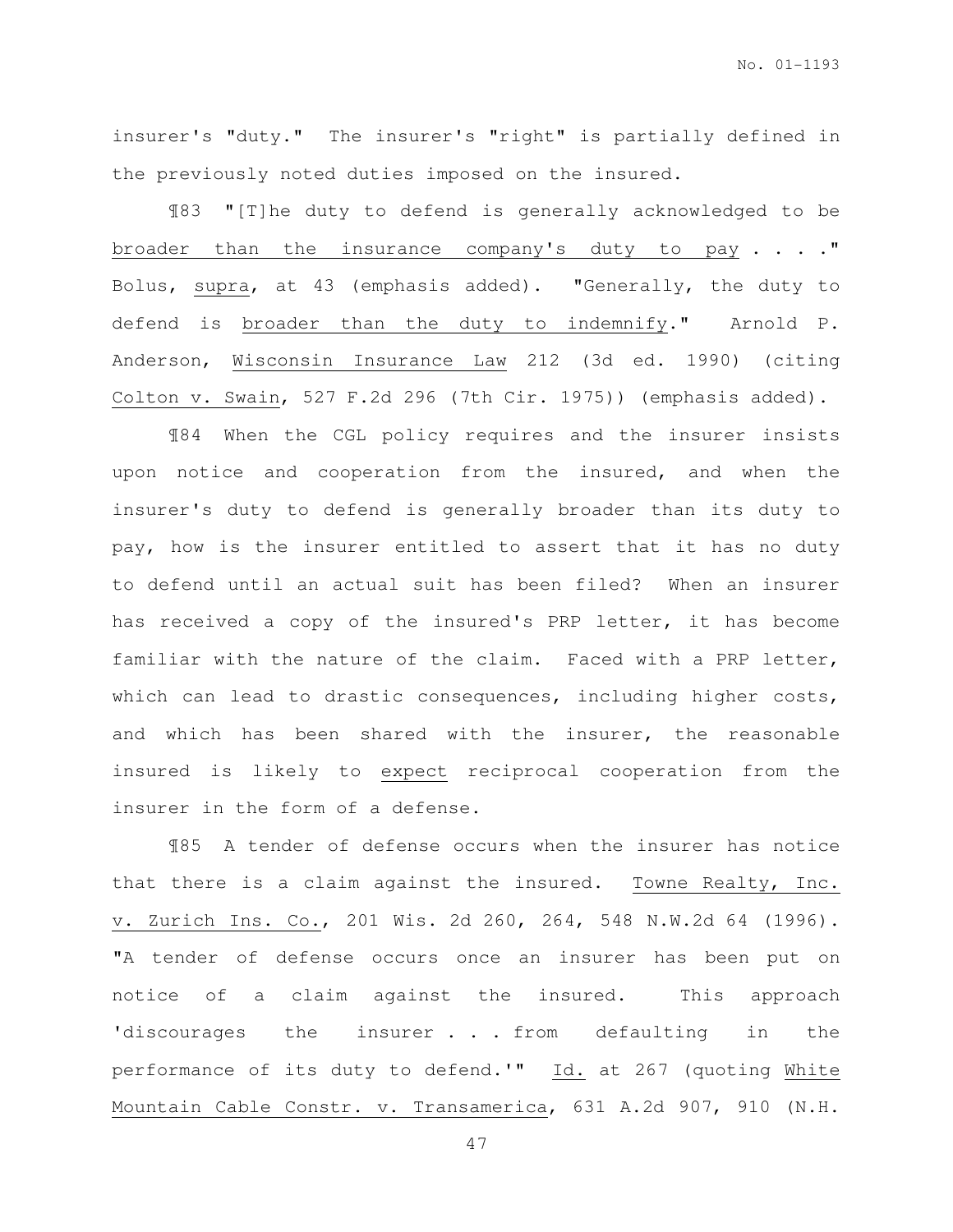1993)). "If there is any doubt about the duty to defend, it must be resolved in favor of the insured." Towne Realty, 201 Wis. 2d at 269 (quoting Shorewood, 170 Wis. 2d at 364). In short, we might look at the language of the CGL policy and conclude that, in the context of a PRP letter from the EPA or a similar letter from a state agency, a reasonable person in the position of the insured would expect the insured to provide a defense.

 ¶86 As Edgerton noted, other courts have attacked the problem in a different way after analyzing the unique system of liability under CERCLA. CERCLA was designed not only to require that responsible parties pay for the costs of responding to contaminated property but also to encourage parties to undertake these remediation efforts without litigation and in conjunction with other PRPs for the particular site at issue. See 42 U.S.C. § 9622(a), (e). The EPA's practice is to use PRP letters to achieve the goal of remediating environmental contamination, rather than to bring suit immediately upon identifying a polluter. See EDO Corp. v. Newark Ins. Co., 898 F. Supp. 952, 960 (D. Conn. 1995). Of course, nothing prohibits the EPA from remediating properties itself and then commencing a cost recovery action naming the insured. In these circumstances, the "suit" condition has undoubtedly been met.

¶87 The existence of a statutory system designed to forgo litigation, while achieving the same relief, minimizes the distinction between administrative claims and formal legal proceedings. See Aetna Cas. & Sur. Co. v. Pintlar Corp., 948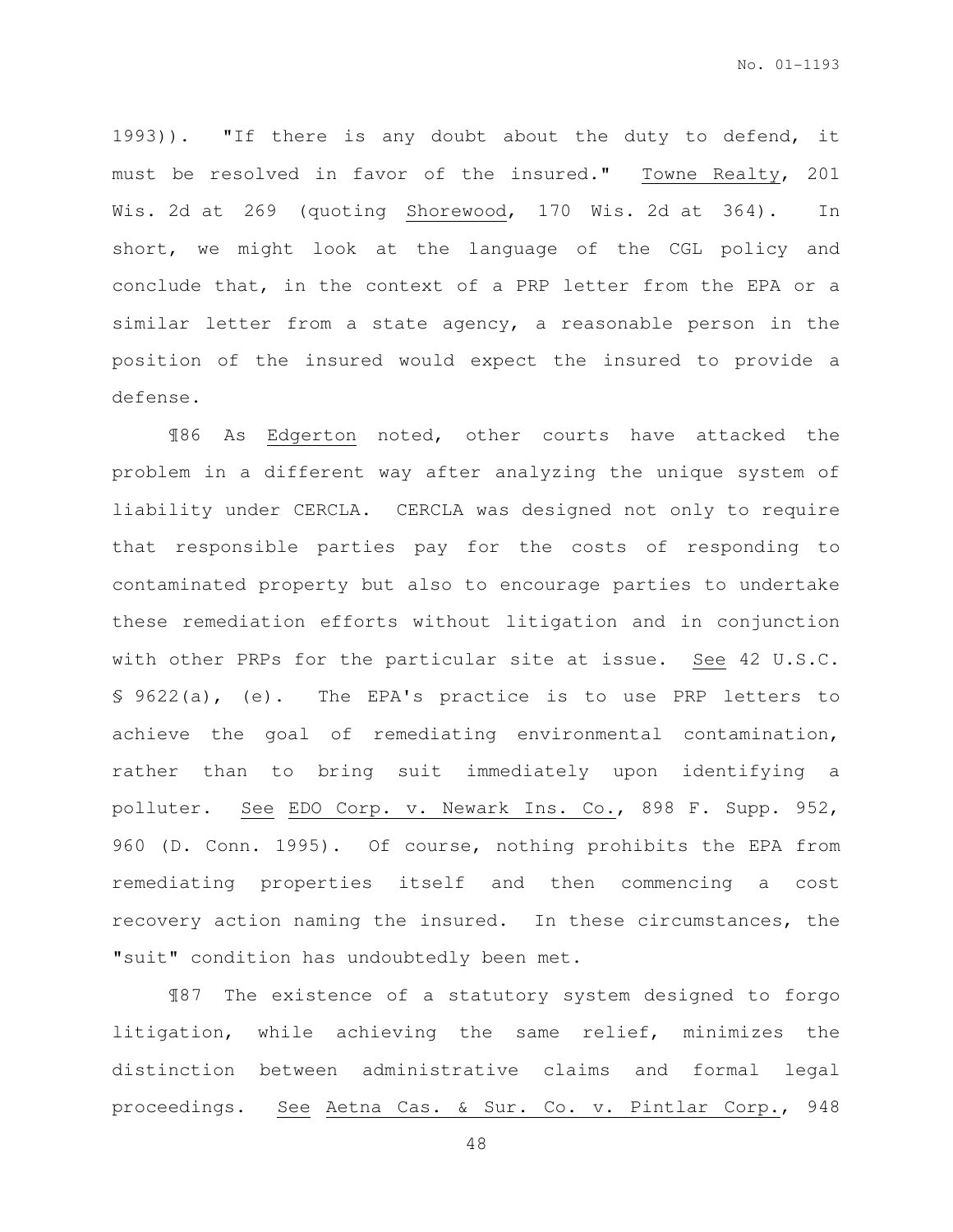F.2d 1507, 1517 (9th Cir. 1991) ("Coverage should not depend on whether the EPA may choose to proceed with its administrative remedies or go directly to litigation.").  $37$ 

¶88 Because of this strong policy in favor of cooperative remediation over litigation, CERCLA provides within its enforcement mechanism significant incentives for prompt and full involvement from all contacted PRPs. Failure to actively engage the EPA following a PRP letter can lead to such adverse consequences as (1) large fines that may include treble punitive damages; (2) an inadequate administrative record affecting the insured's interests; (3) use of the insured's non-compliance against the insured in the apportionment of cleanup costs in subsequent litigation; (4) forfeiture of special rights against latter actions for contribution of response cost payments; and (5) other parties (including perhaps the EPA) cleaning up the site at a higher cost, which will latter be demanded of the insured. See Quaker State Minit-Lube, Inc. v. Fireman's Fund Ins. Co., 868 F. Supp. 1278, 1308 (D. Utah 1994); see also Pintlar, 948 F.2d at 1516; Mich. Millers Mut. Ins. Co. v. Bronson Plating Co., 519 N.W.2d 864, 872 (Mich. 1994).

¶89 PRP notice letters expose an insured to agency action that is not inconsequential to its liability interests. In this case, if Johnson Controls had refused to respond to these letters and refused to become involved in remediation efforts

 $\overline{a}$ 

 $37$  We strictly limit our conclusion regarding the triggering effect of a PRP letter on a CGL insurer's duty to defend to the CERCLA context.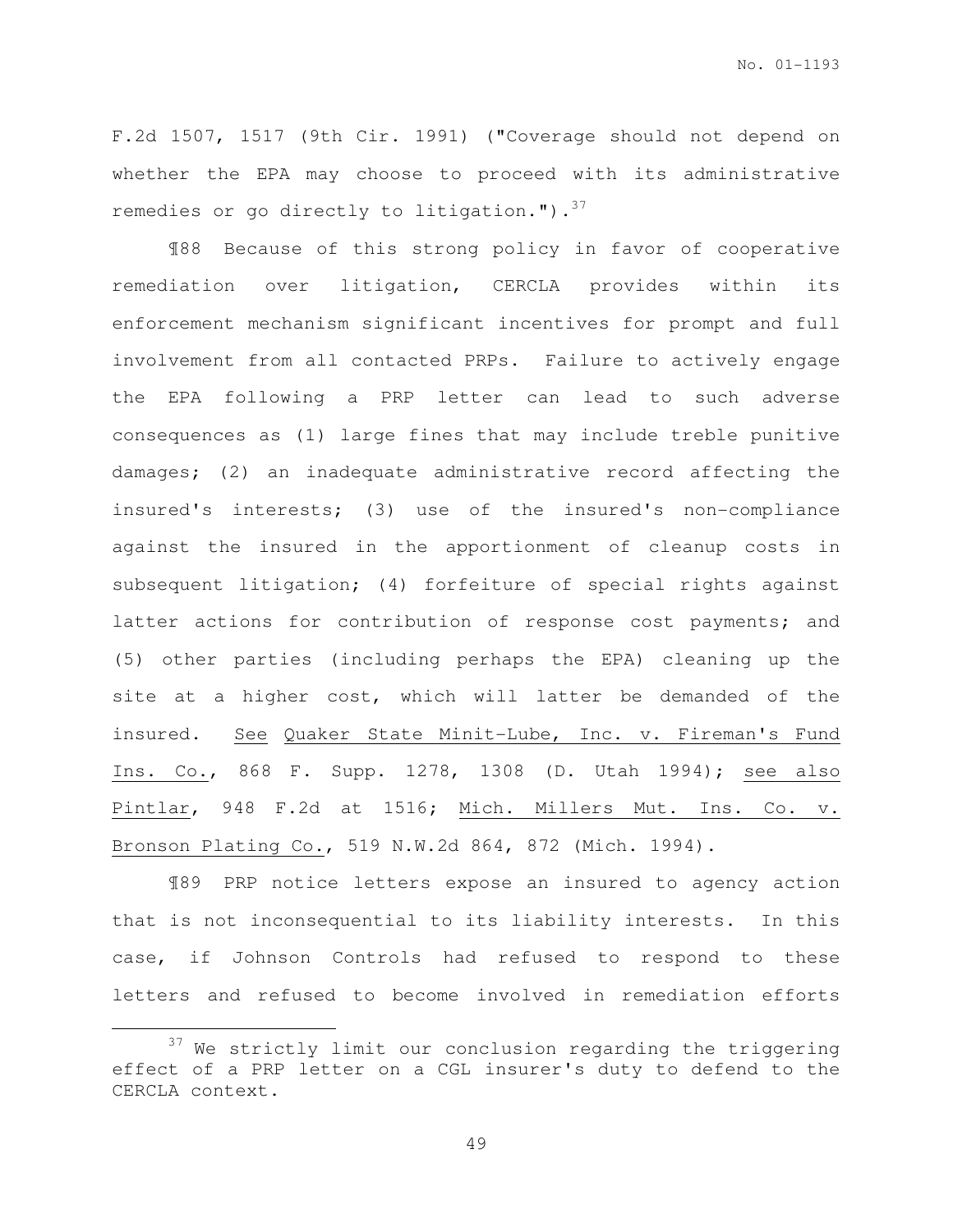with the EPA or comparable state agencies, then, inevitably, the cleanup and remediation work would have been done by the EPA, the state agencies, or by settling responsible parties, any of whom could have sued Johnson Controls for its share of the costs. PRP letters, which are more analogous to a civil complaint than a traditional demand letter, alerted Johnson Controls that the EPA had begun a legal process to conclusively and legally determine the appropriate "response activities" that liable parties must perform or pay for to abate the pollution at the sites in question. See Pintlar, 948 F.2d at 1516; Hazen Paper Co. v. U.S. Fid. & Guar. Co., 555 N.E.2d 576, 581 (Mass. 1990).

¶90 This is why many courts have concluded that a PRP letter is so adversarial that it constitutes the functional equivalent of a suit and triggers the insurer's duty to defend. In the absence of such a conclusion, the insured has a perverse incentive not to cooperate with government remedial actions until the EPA or a state agency files a civil action in court "to force the insured's compliance with CERCLA." Quaker State, 868 F. Supp. at 1307. Deliberate non-compliance for the purpose of obtaining a defense from the insurer is completely contrary to public policy.

¶91 In her dissent in Edgerton, Justice Abrahamson wrote:

From the point of view of a reasonable policy holder, official letters from a federal or state agency advising an insured of liability, with increasing penalties if the insured does not respond, appear to be an adversary's attempt to gain an end by a legal process. Such administrative proceedings may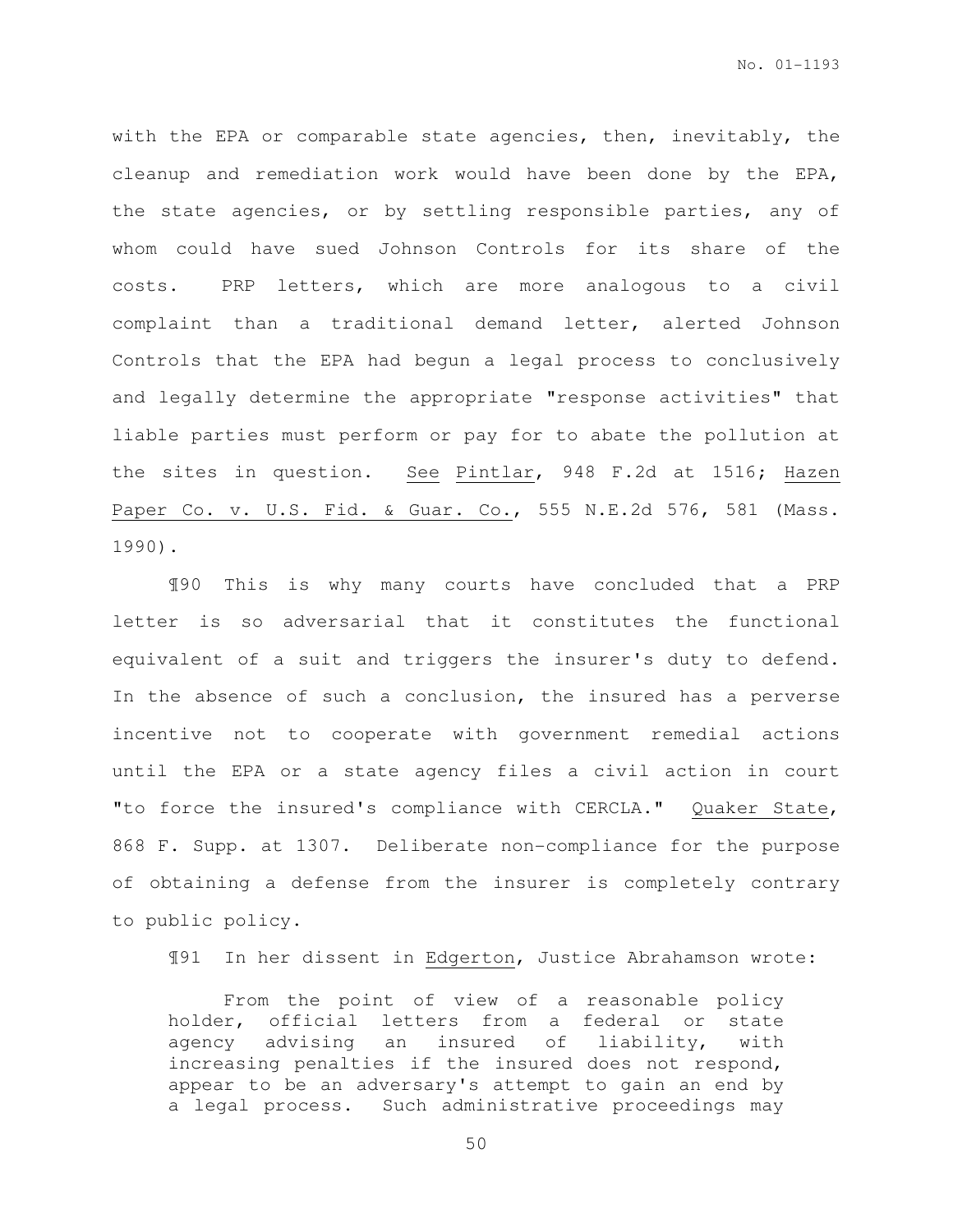force the insured to hire technical experts and lawyers to protect its interests and may terminate in an action in court. Thus to the insured an administrative action is as coercive a legal process as an action filed in a court of law.

Edgerton, 184 Wis. 2d at 789 (Abrahamson, J., dissenting). This analysis supports both a reasonable-expectation-of-the-insured theory and a functional-equivalent-of-a-suit theory.

¶92 We conclude that insurers have a duty to defend an insured who receives a PRP letter from the EPA or an equivalent state agency seeking remediation or remediation costs, provided the insured has coverage for the claim under the CGL policy. As noted above, CERCLA response costs are not excluded by the "as damages" clause but may be excluded by other provisions of the policy.

## IV

¶93 We have articulated several reasons why we believe that Edgerton incorrectly applied Wisconsin law on insurance contracts and remedies, misconstrued the nature of CERCLA liability, and, thereby, erroneously denied coverage to policyholders of standard CGL policies. Nevertheless, it is not sufficient for this court merely to explain why we disagree with the Edgerton decision and reach a contrary conclusion. Our duty is particularly clear here, because numerous litigants in Wisconsin have previously had coverage disputes determined under the principles set out in Edgerton. Overruling Edgerton requires a compelling justification. See State v. Outagamie County Bd. of Adjustment, 2001 WI 78, ¶71, 244 Wis. 2d 613, 628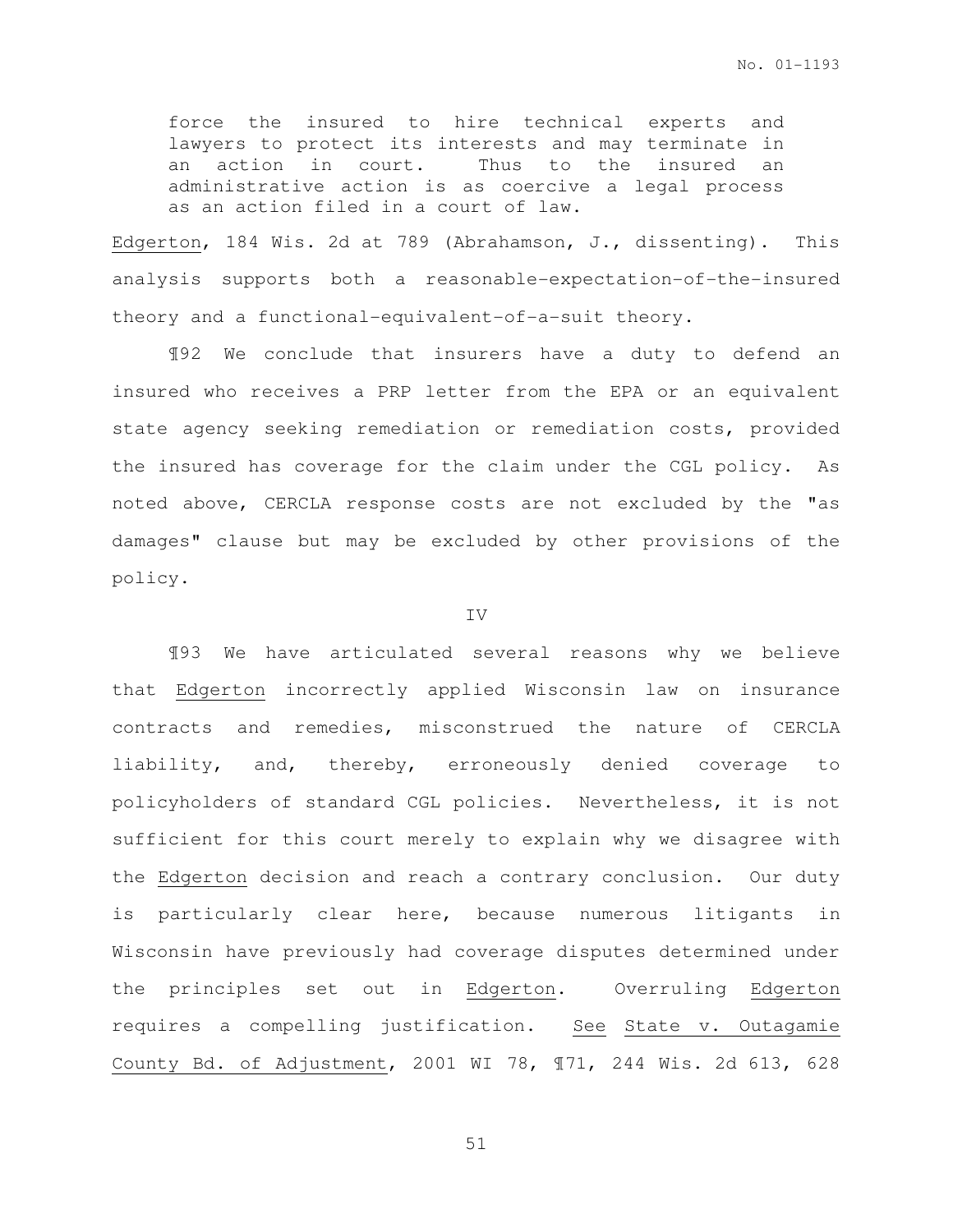N.W.2d 376 (Crooks, J., concurring). We conclude that such a justification exists.

A. Stare Decisis

l.

¶94 This court follows the doctrine of stare decisis scrupulously because of our abiding respect for the rule of law. See City of Akron v. Akron Ctr. for Reprod. Health, Inc., 462 U.S. 416, 419-20 (1983). We understand that respect for prior decisions is fundamental to the rule of law. We recently summarized this court's adherence to the doctrine, stating:

Fidelity to precedent ensures that existing law will not be abandoned lightly. When existing law "is open to revision in every case, 'deciding cases becomes a mere exercise of judicial will, with arbitrary and unpredictable results.'" Consequently, this court has held that "any departure from the doctrine of stare decisis demands special justification."

Schultz v. Natwick, 2002 WI 125, ¶37, 257 Wis. 2d 19, 653 N.W.2d 266.<sup>38</sup> "A court's decision to depart from precedent is not to be made casually. It must be explained carefully and fully to insure that the court is not acting in an arbitrary or capricious manner. A court should not depart from precedent without sufficient justification." State v. Stevens, 181 Wis. 2d 410, 442, 511 N.W.2d 591 (1994) (Abrahamson, J., concurring).

<sup>&</sup>lt;sup>38</sup> Citing, respectively: **State v. Stevens**, 181 Wis. 2d 410, 441, 511 N.W.2d 591 (1994) (Abrahamson, J., concurring), cert. denied, 515 U.S. 1102 (1995); State v. Outagamie County Bd. of Adjustment, 2001 WI 78, ¶29, 244 Wis. 2d 613, 628 N.W.2d 376 (quoting Citizens Util. Bd. v. Klauser, 194 Wis. 2d 484, 513, 534 N.W.2d 608 (1995) (Abrahamson, J., dissenting)); State v. Ferron, 219 Wis. 2d 481, 504, 579 N.W.2d 654 (1998) (quoting Arizona v. Rumsey, 467 U.S. 203, 212 (1984)).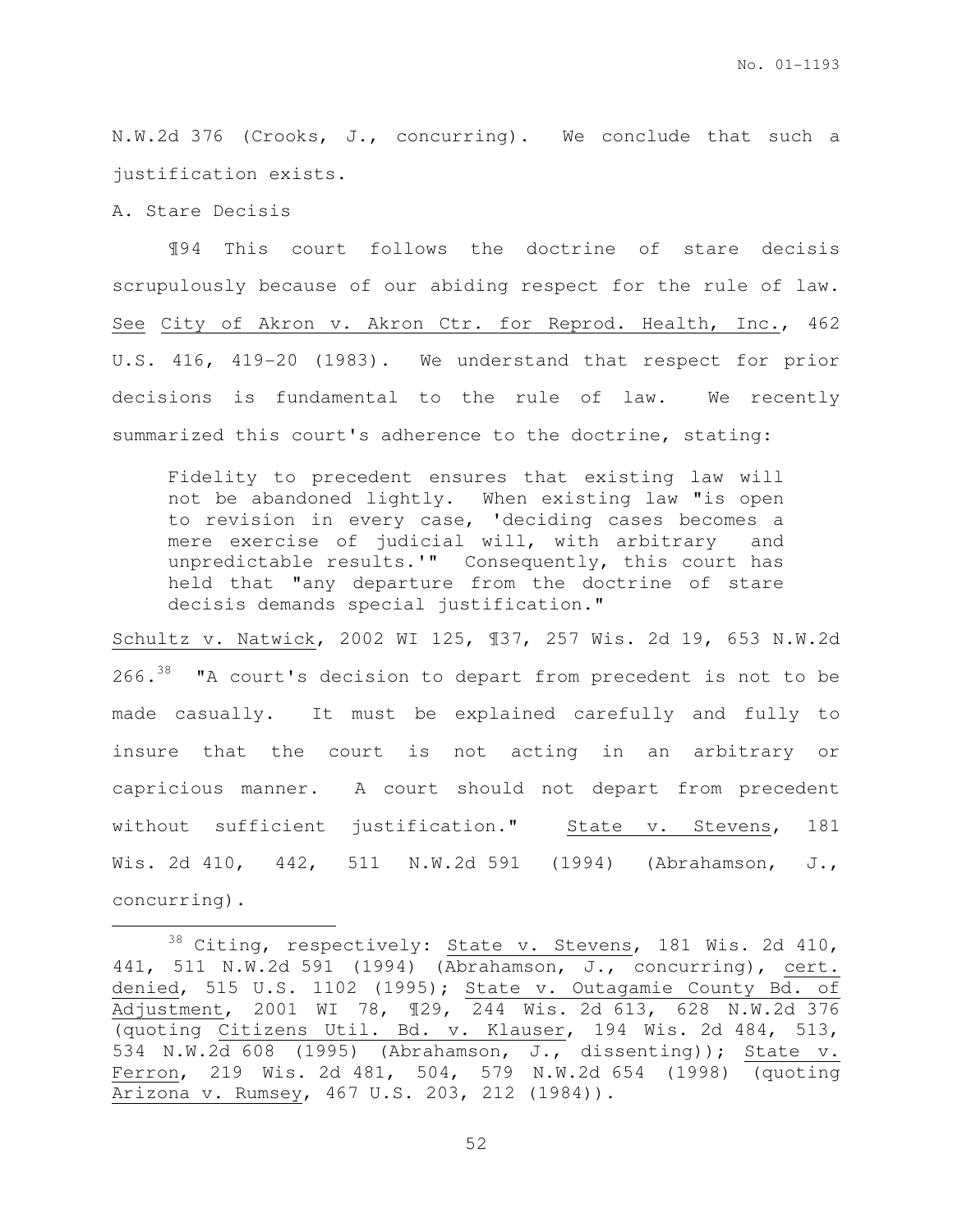¶95 The rationales for following the doctrine of stare decisis are familiar. They include:

[1] the desirability that the law furnish a clear guide for conduct of individuals, to enable them to plan their affairs with assurance against untoward surprise; [2] the importance of furthering fair and expeditious adjudication by eliminating the need to relitigate every relevant proposition in every case; and [3] the necessity of maintaining public faith in the judiciary as a source of impersonal and reasoned judgments.

Moragne v. States Marine Lines, Inc., 398 U.S. 375, 403 (1970). "Stare decisis is the preferred course of judicial action because it promotes evenhanded, predictable, and consistent development of legal principles . . . and contributes to the actual and perceived integrity of the judicial process." State v. Ferron, 219 Wis. 2d 481, 504, 579 N.W.2d 654 (1998) (quoting Payne v. Tennessee, 501 U.S. 808, 827 (1991)). The decision to overturn a prior case must not be undertaken merely because the composition of the court has changed. See Stevens, 181 Wis. 2d at 442 (Abrahamson, J., concurring) (citing Welch v. State Farm Mut. Auto. Ins., 122 Wis. 2d 172, 182, 361 N.W.2d 680 (1985) (Steinmetz, J., dissenting)). In addition, frequent and careless departure from prior case precedent undermines confidence in the reliability of court decisions. See State v. Lindell, 2001 WI 108, ¶169, 245 Wis. 2d 689, 629 N.W.2d 223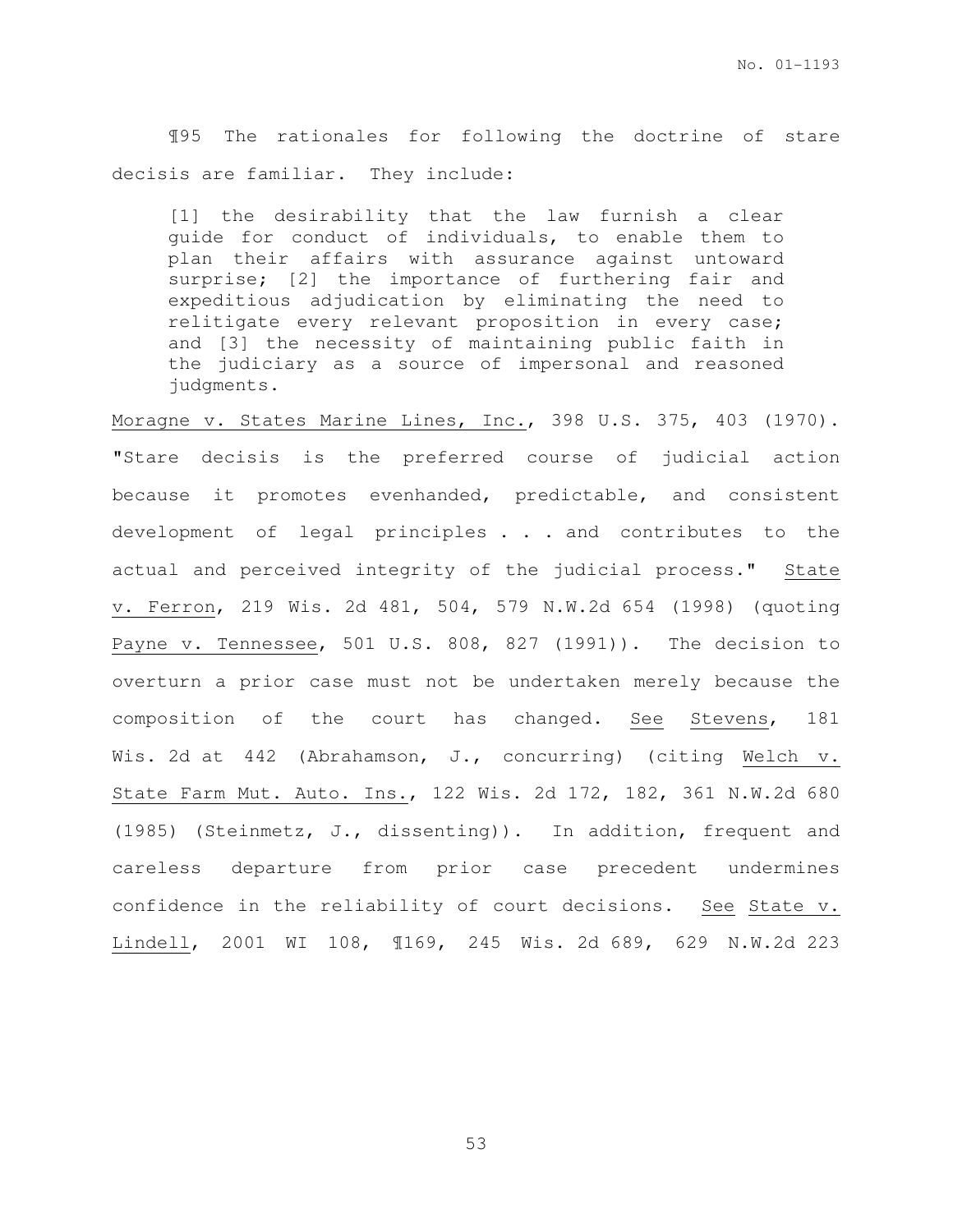(Abrahamson, C.J., dissenting).<sup>39</sup> The reasons for rejecting any established rule of law must always be weighed against these factors.

¶96 At the same time, there are particular circumstances in which a jurisdiction's highest court should not be barred from pursuing a sound and prudent course for the sake of upholding its prior precedent. Although special justification is required to overturn prior decisions, see, e.g., Dickerson v. United States, 530 U.S. 428, 443 (2000); Hilton v. South Carolina Pub. Rys. Comm'n, 502 U.S. 197, 202 (1991), justification can be divined in the appropriate circumstances. See Cook v. Cook, 208 Wis. 2d 166, 186, 560 N.W.2d 246 (1997) ("stare decisis contemplates that under limited circumstances a court may overrule outdated or erroneous holdings"). Consequently, stare decisis is not a mechanical formula for adherence to the latest decision, Payne, 501 U.S. at 828, and "the power of the court to repudiate its prior rulings is unquestioned, though not often exercised." Schwanke v. Garlt, 219 Wis. 367, 371, 263 N.W. 176 (1935).

l.

<sup>&</sup>lt;sup>39</sup> As this court has stated, "When legal standards 'are open to revision in every case, deciding cases becomes a mere exercise of judicial will, with arbitrary and unpredictable results.'" State v. City of Oak Creek, 2000 WI 9, ¶55 n.27, 232 Wis. 2d 612, 605 N.W.2d 526 (quoting Appeal of Concerned Corporators of Portsmouth Savings Bank, 525 A.2d 671, 701 (N.H. 1987) (Souter, J., dissenting) (quoting Thornburgh v. Am. College of Obstetricians & Gynecologists, 476 U.S. 747, 786-87 (1986) (White, J., dissenting))).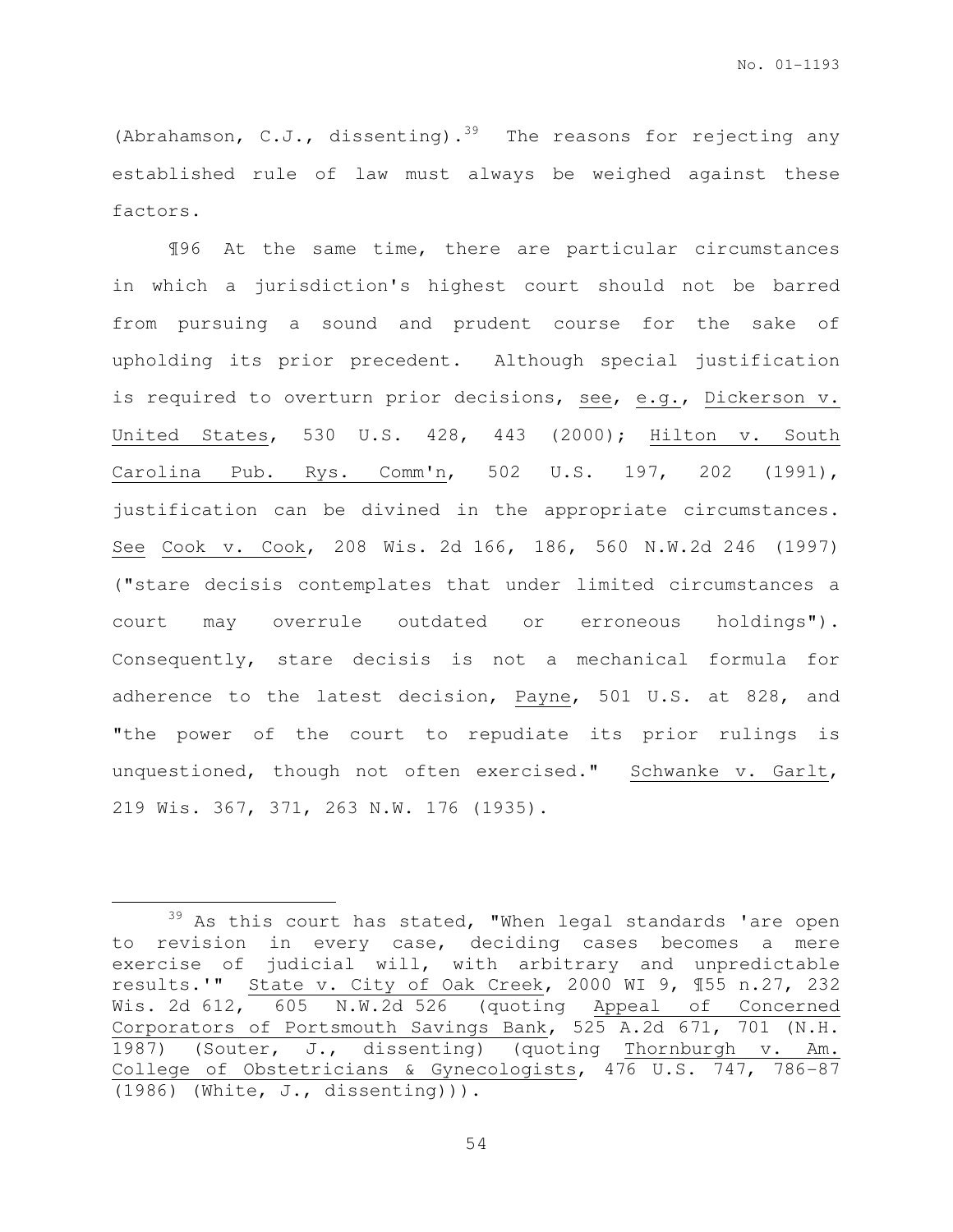¶97 In all, stare decisis is a principle of policy, not an inexorable command. Hohn v. United States, 524 U.S. 236, 251  $(1998)$ .<sup>40</sup> It reflects a policy judgment that "in most matters it is more important that the applicable rule of law be settled than that it be settled right." Agostini v. Felton, 521 U.S. 203, 235 (1997) (quoting Burnet v. Coronado Oil & Gas Co., 285 U.S. 393, 406 (1932) (Brandeis, J., dissenting)).

¶98 With this understanding of our responsibility as a judicial institution, we inquire into the circumstances that satisfy the demanding standards for departing from precedent. There are several familiar criteria in Wisconsin for overturning prior cases. Stevens, 181 Wis. 2d at 442 (Abrahamson, J., concurring). First, changes or developments in the law have undermined the rationale behind a decision. Id. Second, there is a need to make a decision correspond to newly ascertained facts. Id. Third, there is a showing that the precedent has become detrimental to coherence and consistency in the law. Id.

¶99 Among the additional relevant considerations in determining whether to depart from stare decisis are whether the prior decision is unsound in principle, whether it is unworkable in practice, and whether reliance interests are implicated. Allied-Signal, Inc. v. Director, Div. of Taxation, 504 U.S. 768, 783 (1992); see also Planned Parenthood of S.E. Pa. v. Casey, 505 U.S. 833, 854-55 (1992) (joint opinion of O'Connor, Kennedy,

l.

 $40$  See also, e.g., State Oil Co. v. Khan, 522 U.S. 3, 20 (1997); Payne v. Tennessee, 501 U.S. 808, 828 (1991).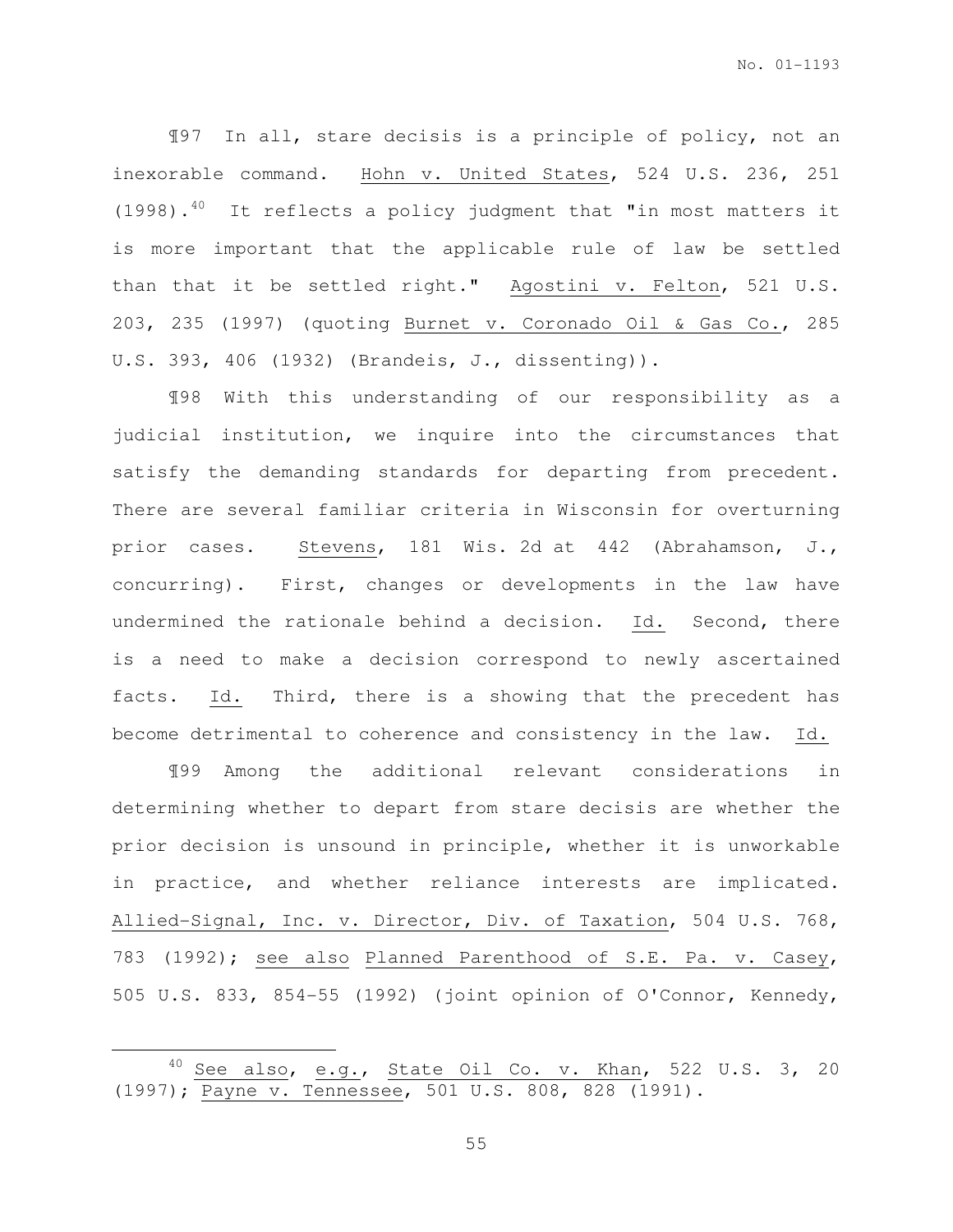and Souter, JJ.). As noted by the lead opinion in Outagamie County, 244 Wis. 2d 613, the decision to overrule a prior case may turn on whether the prior case was correctly decided and whether it has produced a settled body of law. Id., 130 (citing Casey, 505 U.S. at 999 (Scalia, J., concurring in part and dissenting in part)).

¶100 It is not a sufficient reason for this court to overrule its precedent that a large majority of other jurisdictions, with no binding authority on this court, have reached opposing conclusions. $41$  This court has no apprehension

l.

 $41$  For state cases that have held contrary to Edgerton, see Alabama Plating Co. v. U.S. Fid. & Guar. Co., 690 So.2d 331 (Ala. 1996); Compass Ins. Co. v. City of Littleton, 984 P.2d 606 (Colo. 1999); Atlantic Wood Indus., Inc. v. Lumbermen's Underwriting Alliance, 396 S.E.2d 541 (Ga. App. 1990); Outboard Marine Corp. v. Liberty Mut. Ins. Co., 607 N.E.2d 1204 (Ill. 1992); Hartford Accident & Indem. Co. v. Dana Corp., 690 N.E.2d 285 (Ind. App. 1997); A.Y. McDonald Indus., Inc. v. Ins. Co. of N. Am., 475 N.W.2d 607 (Iowa 1991); Aetna Cas. & Sur. Co. v. Nuclear Eng'g Co., 2002 WL 363373 (Ky. App. 2002) (opinion not yet final); Bausch & Lomb Inc. v. Utica Mut. Ins. Co., 625 A.2d 1021 (Md. 1993); Hazen Paper Co. v. U.S. Fid. & Guar. Co., 555 N.E.2d 576 (Mass. 1990); U.S. Aviex Co. v. Travelers Ins. Co., 336 N.W.2d 838 (Mich. App. 1983); Minn. Mining & Mfg. Co. v. Travelers Indem. Co., 457 N.W.2d 175 (Minn. 1990); Farmland Indus., Inc. v. Republic Ins. Co., 941 S.W.2d 505 (Mo. 1997); Coakley v. Maine Bonding & Cas. Co., 618 A.2d 777 (N.H. 1992); Morton Int'l, Inc. v. Gen. Accident Ins. Co. of Am., 629 A.2d 831 (N.J. 1993); C.D. Spangler Const. Co. v. Indus. Crankshaft & Eng'g Co., Inc., 388 S.E.2d 557 (N.C. 1990); Sanborn Plastics Corp. v. St. Paul Fire & Marine Ins. Co., 616 N.E.2d 988 (Ohio App. 1993); Lane Elec. Coop., Inc. v. Federated Rural Elec. Ins. Corp., 834 P.2d 502 (Or. App. 1992); Boeing Co. v. Aetna Cas. & Sur. Co., 784 P.2d 507 (Wash. 1990); Compass Ins. Co. v. Cravens, Dargan & Co., 748 P.2d 724 (Wyo. 1988).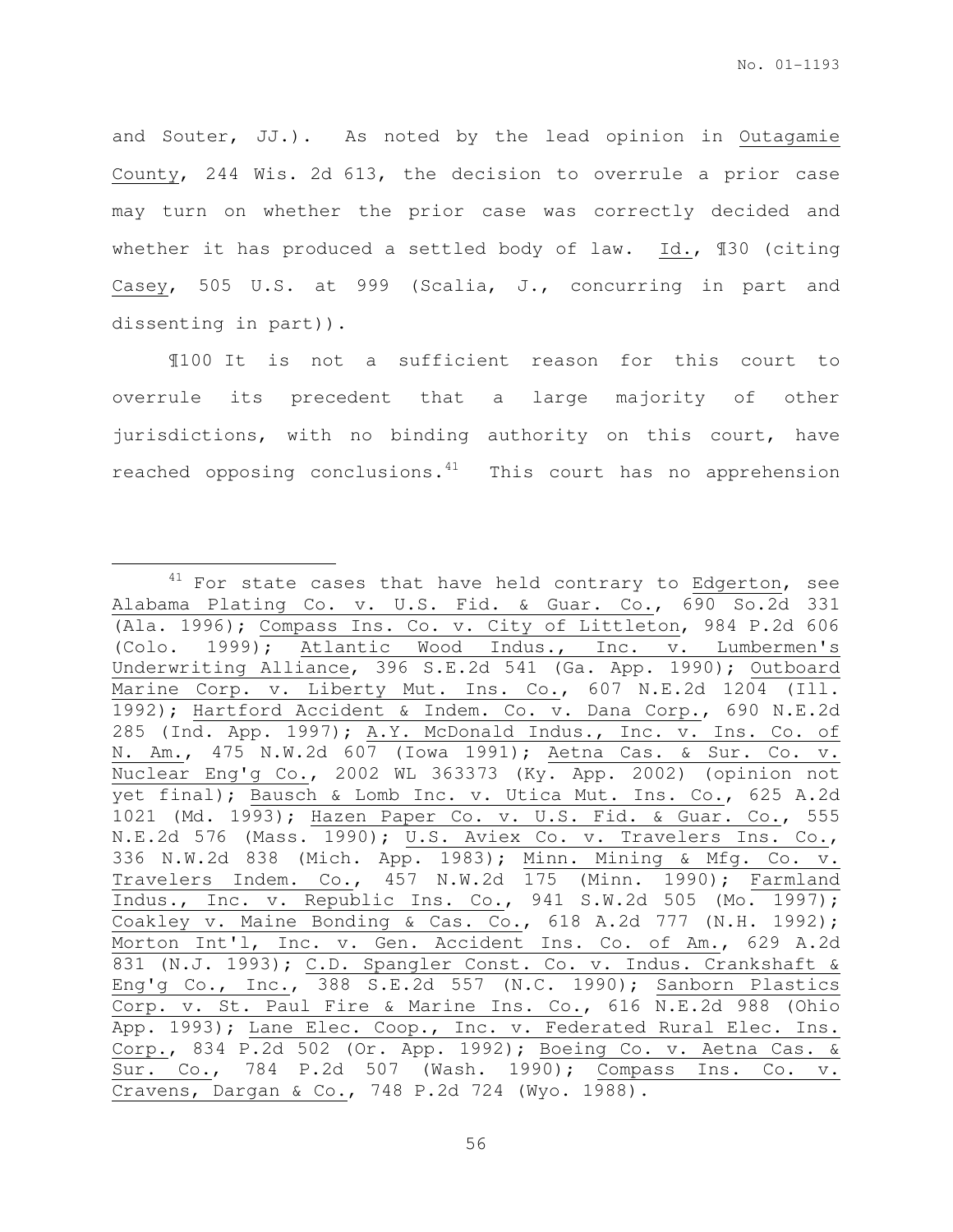In addition to these state court decisions, numerous federal courts, applying state law, have also determined that CERCLA response costs are "damages" under liability insurance policies. See Gerrish Corp. v. Universal Underwriters Ins. Co., 947 F.2d 1023 (2d Cir. 1991) (applying Vermont law); SnyderGeneral Corp. v. Century Indem. Co., 113 F.3d 536 (5th Cir. 1997) (applying Texas law); Lindsay Mfg. Co. v. Hartford Accident & Indem. Co., 118 F.3d 1263 (8th Cir. 1997) (applying Nebraska law); Aetna Cas. & Sur. Co., Inc. v. Pintlar Corp., 948 F.2d 1507 (9th Cir. 1991) (applying Idaho law); MAPCO Alaska Petroleum, Inc. v. Cent. Nat. Ins. Co. of Omaha, 795 F. Supp. 941 (D. Alaska 1991); Chesapeake Utils. Corp. v. Am. Home Assur. Co., 704 F. Supp. 551 (D. Del. 1989); Potomac Elec. Power Co. v. Cal. Union Ins. Co., 777 F. Supp. 968 (D. D.C. 1991); GAF Corp. v. Cont'l Cas. Co., 1989 WL 1761 (E.D. La. 1989); Nat'l Indem. Co. v. U.S. Pollution Control, Inc., 717 F. Supp. 765 (W.D. Okla. 1989); Fed. Ins. Co. v. Susquehanna Broad. Co., 727 F. Supp. 169 (M.D. Pa. 1989); Quaker State Minit-Lube, Inc. v. Fireman's Fund Ins. Co., 868 F. Supp. 1278 (D. Utah 1994); Morrow Corp. v. Harleysville Mut. Ins. Co., 101 F. Supp. 2d 422, 434 (E.D. Va. 2000).

l.

Presently, only the Supreme Courts of Maine and California maintain a result somewhat consistent with that of Edgerton, whereby CERCLA response costs are not considered "damages" under CGL policies. However, even the courts in these states, while reaching the same result of denying coverage as found in Edgerton, have not followed the rationale of Edgerton. When Maine reached its conclusion that the phrase "as damages" in CGL policies did not include CERCLA response costs, it relied in part on that state's prior legal conclusion that such language would not cover the costs of punitive damages. Patrons Oxford Mut. Ins. Co. v. Marois, 573 A.2d 16, 19 n.8 (Me. 1990). Wisconsin courts have held to the contrary on the issue of whether punitive damages are covered "damages" under a CGL policy, unless explicitly excluded. See Brown v. Maxey, 124 Wis. 2d 426, 443, 369 N.W.2d 677 (1985).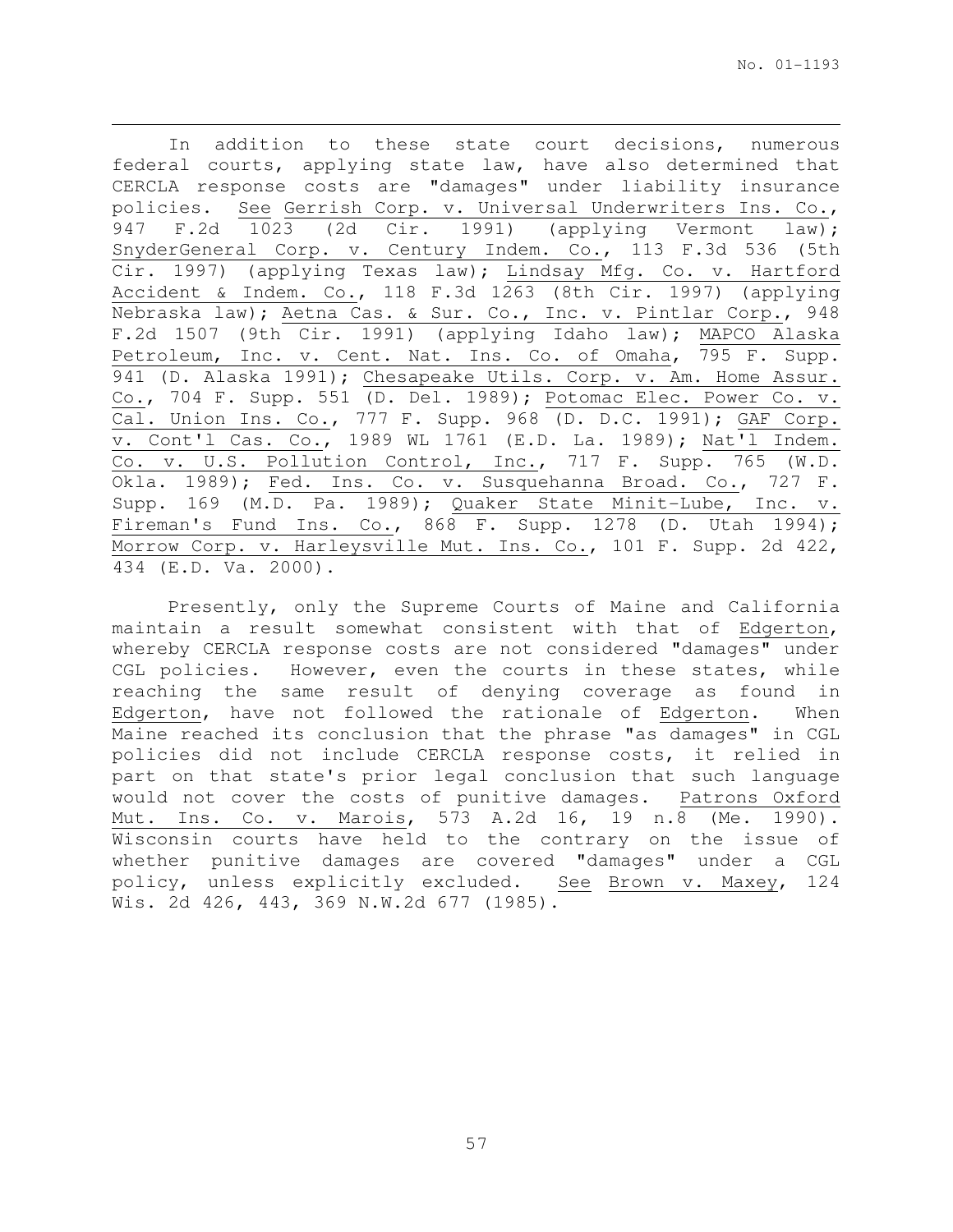about being a solitary beacon in the law if our position is based on a sound application of this state's jurisprudence. But when our light is dim and fading, then this court must be prepared to make correction. Stare decisis is neither a straightjacket nor an immutable rule. See Carpenters Local Union No. 26 v. U.S. Fid. & Guar. Co., 215 F.3d 136, 142 (1st Cir. 2000). We do more damage to the rule of law by obstinately refusing to admit errors, thereby perpetuating injustice, than by overturning an erroneous decision.

## B. Stare Decisis and Edgerton

 $\overline{a}$ 

¶101 Given these principles of stare decisis and the criteria for permitting deviation from the doctrine, we conclude that the Edgerton decision cannot remain the law. In applying the criteria for contravening stare decisis, we note that many of the reasons given earlier in this opinion explain why Edgerton must be overruled.

California law has struggled with the issues at play in this case. See Foster-Gardner, Inc. v. Nat'l Union Fire Ins. Co., 959 P.2d 265 (Cal. 1998); AIU Ins. Co. v. Superior Court, 799 P.2d 1253 (Cal. 1990); Aerojet-General Corp. v. Superior Court, 257 Cal. Rptr. 621 (Cal. Ct. App. 1989). In a 2001 decision, the California Supreme Court reached the somewhat unique conclusion that CERCLA response costs are not covered because, since there is no duty to defend without a formal suit and because the duty to defend is broader than the duty to indemnify, there can be no duty to defend if there is no duty to indemnify. Certain Underwriters at Lloyd's of London v. Superior Court, 16 P.3d 94, 102 (Cal. 2001). This decision apparently encourages insureds to wait and be sued before remediating property, if they wish to receive liability insurance coverage.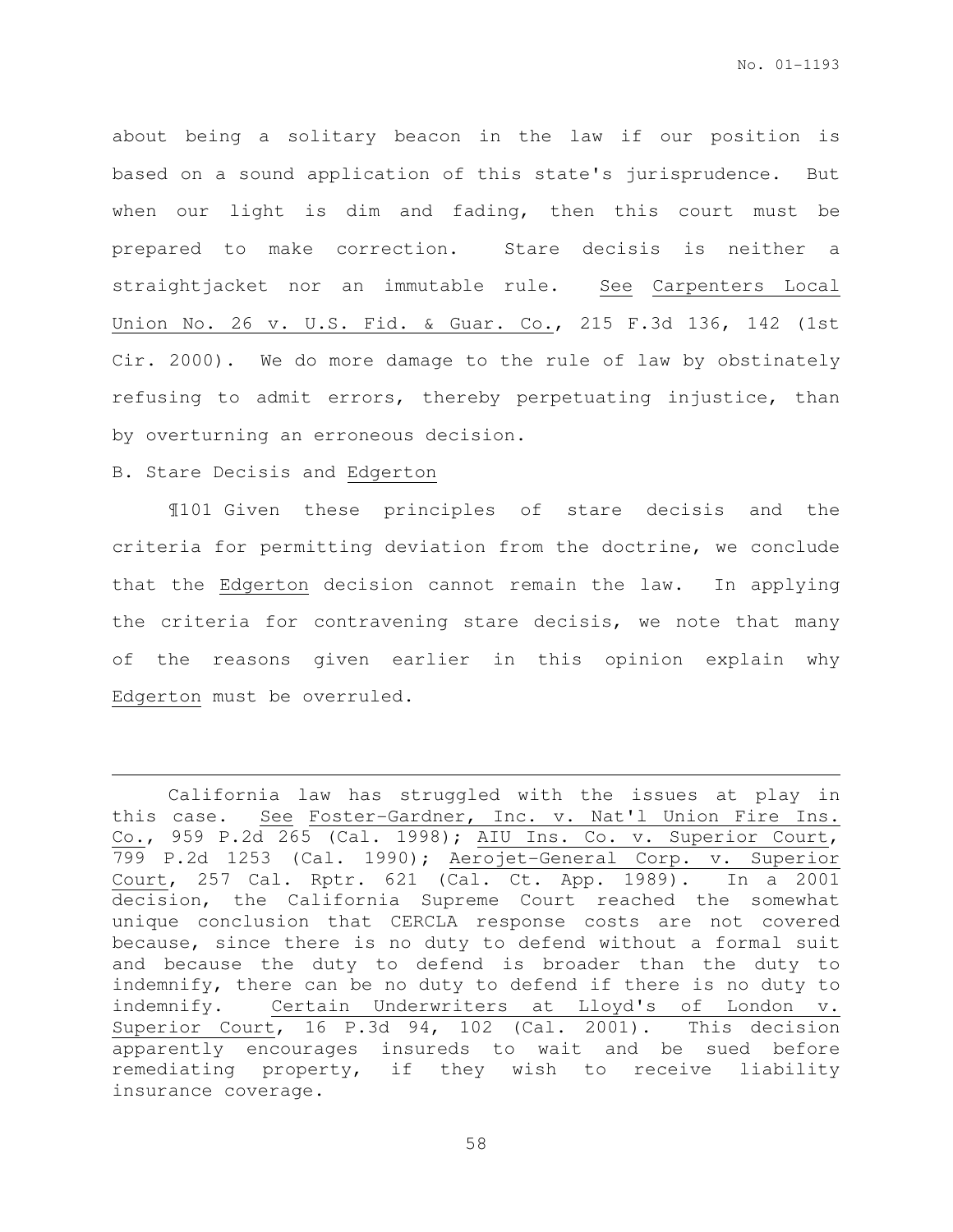¶102 We first observe that the present case is not solely about Edgerton. It is about the interplay of Edgerton with our subsequent unanimous decision in Hills. The categories established in Johnson Controls I are derivative of these two decisions and the conflict between them. Although Hills purported to retain Edgerton in its totality, it severely undercut the rationale by which the Edgerton court denied relief to insureds in circumstances quite comparable to those in Hills.

¶103 Edgerton held without qualification that CERCLA response costs aimed at remediating contaminated property do not constitute damages for which coverage is required under standard CGL policies. Edgerton, 184 Wis. 2d at 782. Three years later, this court held in Hills that an insurer must defend an action against its insured by a third party seeking to recover costs it expended under CERCLA to clean up land that had been damaged by the insured. Hills, 209 Wis. 2d at 185. In reaching this latter conclusion, we clearly stated: "It has long been the law of this state that the cost of repairing and restoring damaged property and water to its original condition is a proper measure of compensatory damages. . . . The passage of CERCLA and similar state statutes has not changed the law of remedies." Id. at 181-82. As a result of this holding, an insured's liability for certain CERCLA response costs were deemed to be "damages" under a standard CGL policy. Hills recast the nature of the relief sought in actions involving CERCLA response costs. This recasting correctly perceived the nature of liability in these cases, but was squarely at odds with Edgerton's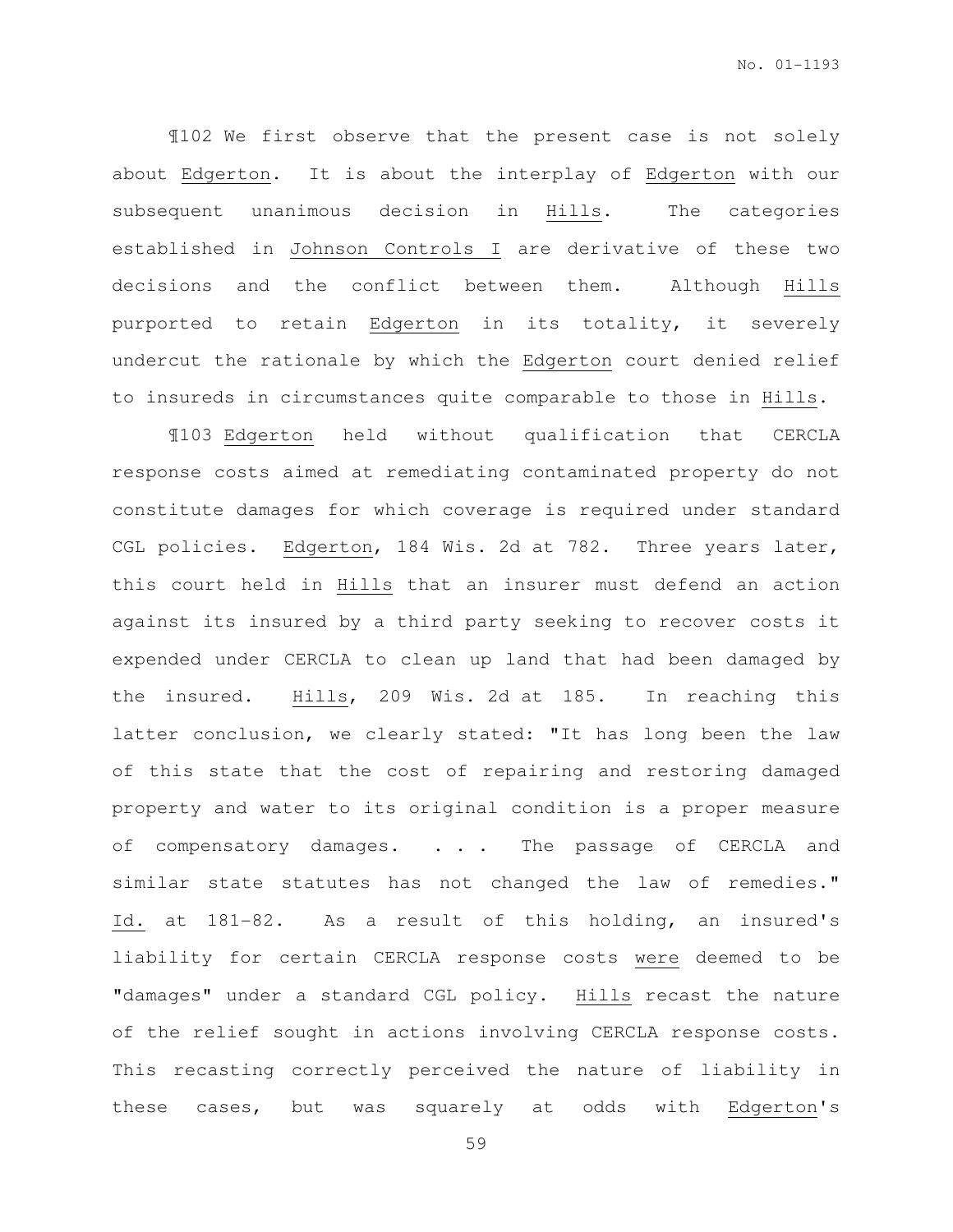misapplication of Wisconsin law on the remediation of damaged property.

¶104 Hills' correction of Edgerton was complemented by another consideration. Hills heeded the reasonable expectations of the insured when it assessed whether the damages at issue were covered under the CGL policies. Hills, 209 Wis. 2d at 183- 84; see also Johnson Controls II, 250 Wis. 2d 319, ¶17 n.4. In contrast to Edgerton, the Hills court stated:

[B]ecause liability policies are intended to protect insureds from negligent acts resulting in damage to third parties, "an insured, when buying comprehensive general liability coverage, expects that any activity resulting in unintended and unexpected . . . property damage to a third party will be covered unless it is specifically excluded."

Id. at 184 (quoting Robert D. Chesler et al., Patterns of Judicial Interpretation of Insurance Coverage for Hazardous Waste Site Liability, 18 Rutgers L.J. 9, 69-70 (1986), with emphasis added by the Hills opinion).

¶105 Still, Hills openly endeavored to retain Edgerton's holdings in some manner. Hills, 209 Wis. 2d at 180, 182, 185. However, in straining to preserve Edgerton, Hills only deferred the inevitable decision this court makes today. In one sense, therefore, the decision to overrule Edgerton is eased by the clear conclusion that Hills and Edgerton cannot be reconciled without generating the arbitrary and illogical distinctions discussed earlier in this opinion. As a practical matter, if we do not remove or limit the force of Edgerton, we must remove or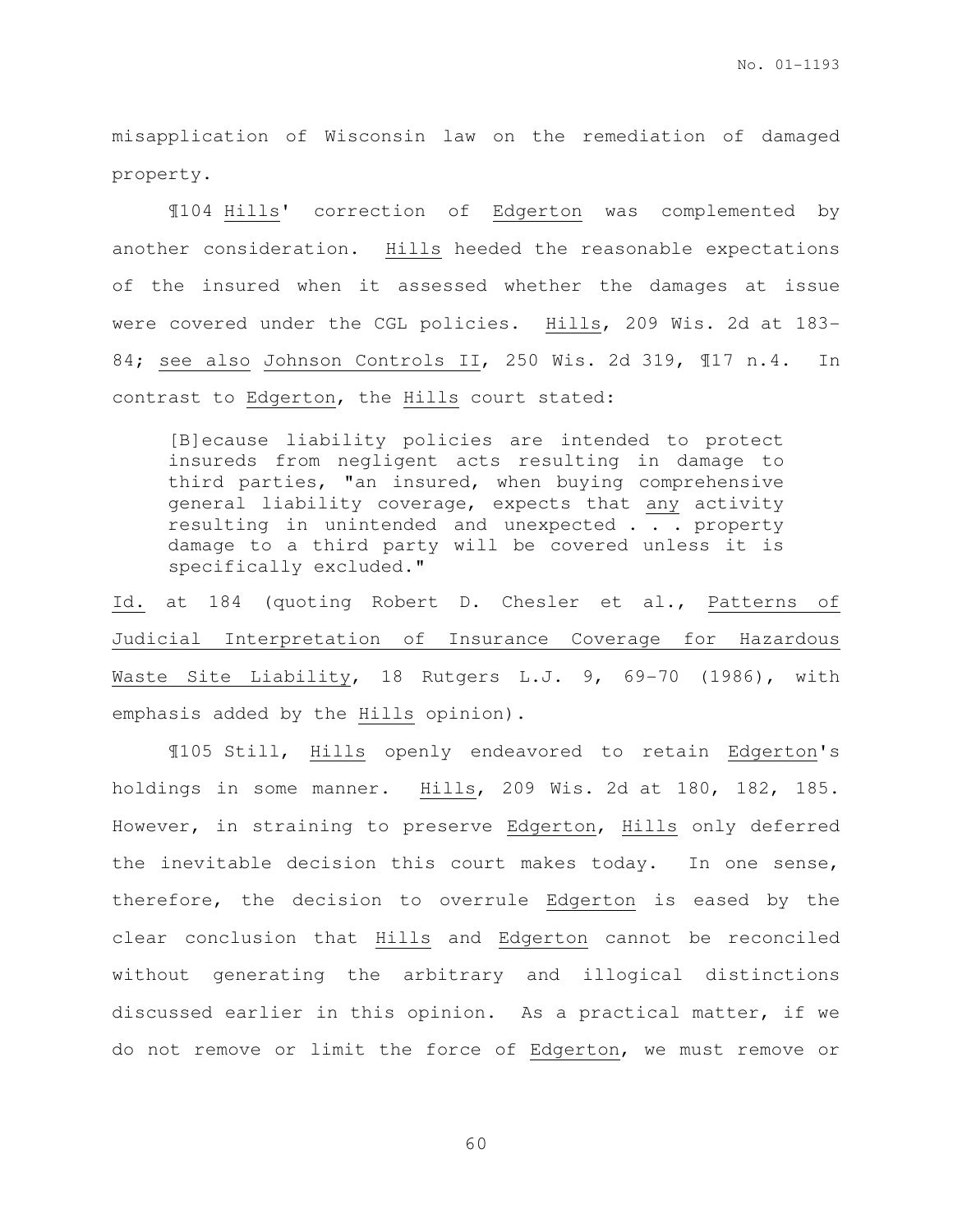limit the force of Hills.<sup>42</sup> Because Hills undermined the doctrinal underpinnings of Edgerton, the prior decision is more apt to be overruled. See Patterson v. McLean Credit Union, 491 U.S. 164, 173 (1989).

¶106 Perhaps the most damning factor weighing against our continued adherence to Edgerton is its failure to provide suitable direction and consistency to this area of the law. Without this consistency, one of the primary justifications for adhering to stare decisis dissolves. See City of Milwaukee v. Firemen's Relief Ass'n of City of Milwaukee, 42 Wis. 2d 23, 37- 38, 165 N.W.2d 384 (1969) ("the state of precedent on this subject is so contradictory that we conclude . . . that the diverse nature of past holdings leaves us free to repudiate the

l.

Since Edgerton analyzed the nature of the relief, its holding is not limited solely to landfill cases under CERCLA or equivalent state statutes. Nor is it limited to government-ordered cleanups. Rather, the holding applies to all environmental cases involving restitutionary or injunctive relief regardless of whether the suit is brought by the government or a third-party as a claim for contribution.

<sup>&</sup>lt;sup>42</sup> Hills' inconsistency with Edgerton is witnessed by a statement from one commentator who, while lauding the Edgerton decision shortly after it was made, failed to correctly predict the outcome in Hills. According to this commentator:

Heidi L. Vogt, City of Edgerton v. General Casualty Company of Wisconsin: A Landmark Decision in Wisconsin Insurance Coverage Law, 68 Wis. Law. 10, 12 (May 1995) (emphasis added). Hills later clearly held to the contrary of this reasonable forecast with respect to a third-party suit for contribution of CERCLA response cost payments.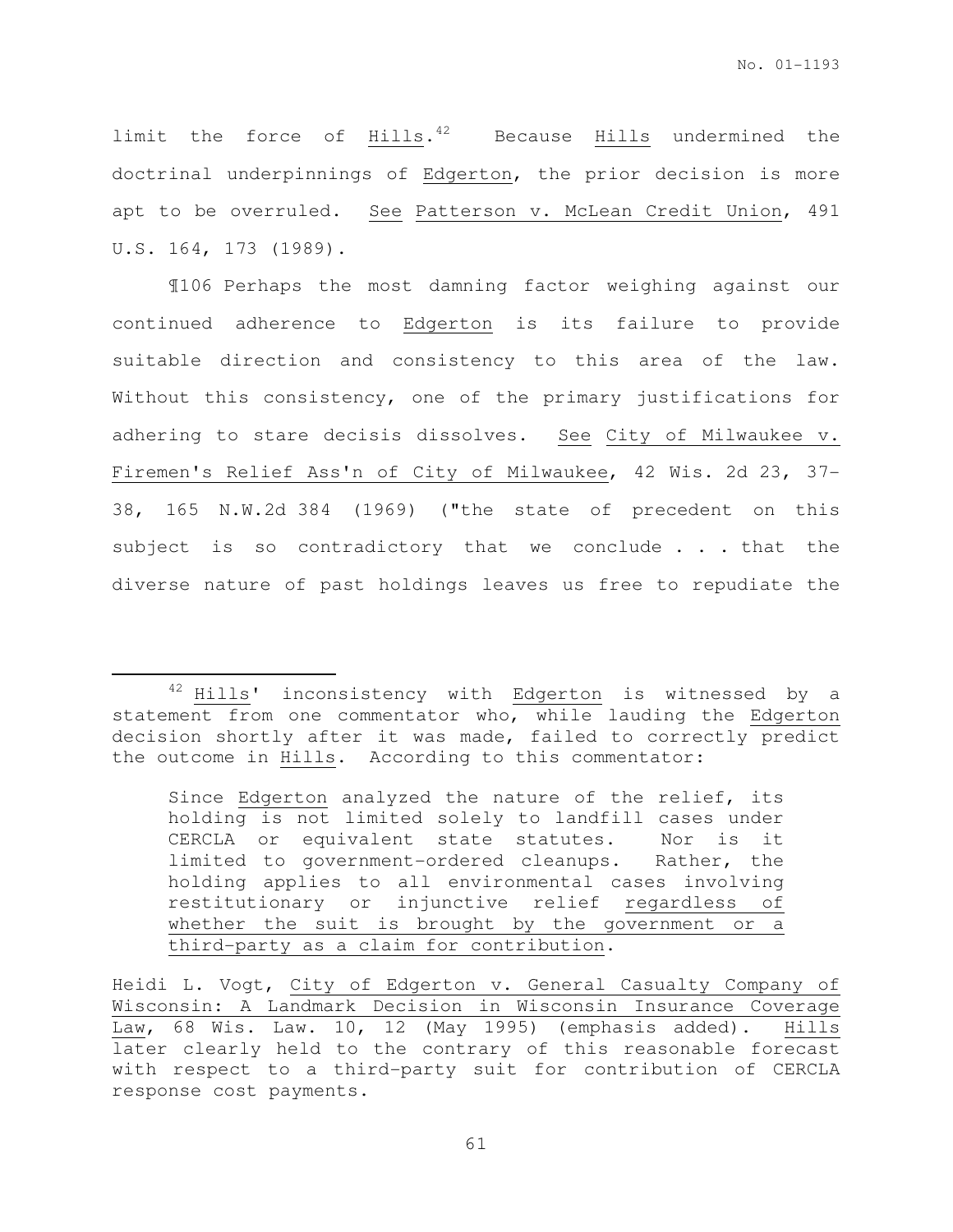less desirable rulings and from the obligation to determine this case solely on the basis of stare decisis").

¶107 Nonetheless, the insurers claim that Hills coherently established a principle whereby a reasonable insured would expect coverage for actions brought by non-governmental third parties but would not expect coverage for actions brought by the government, even if both actions were to command the insured to perform the same repairs or make the same payments to remediate the same damaged property. They point to the following language from Hills:

[A] reasonable insured in the position of Hills would interpret the phrase "as damages" to include coverage for a claim, brought by parties other than the EPA or DNR, which obligates him or her to pay monetary sums because of the negligent contamination of property that does not fit within the owned-property exclusion, since this is the very reason that an individual purchases liability coverage.

Hills, 209 Wis. 2d at 185 (emphasis added). In making this statement, Hills did not conclude that the nature of the relief sought changes based on the identity of the party bringing the action. The opinion merely concluded that the DNR and EPA, when parties in a CERCLA cost recovery action, are somehow different from other parties. This observation, for the reasons discussed above, is not tenable as a rule of law. There is a logical inconsistency in granting coverage for the so-called "category two" cases (Hills) while not finding coverage in the remaining three categories. To the extent there is any coherence or workability, it is the function of following an arbitrary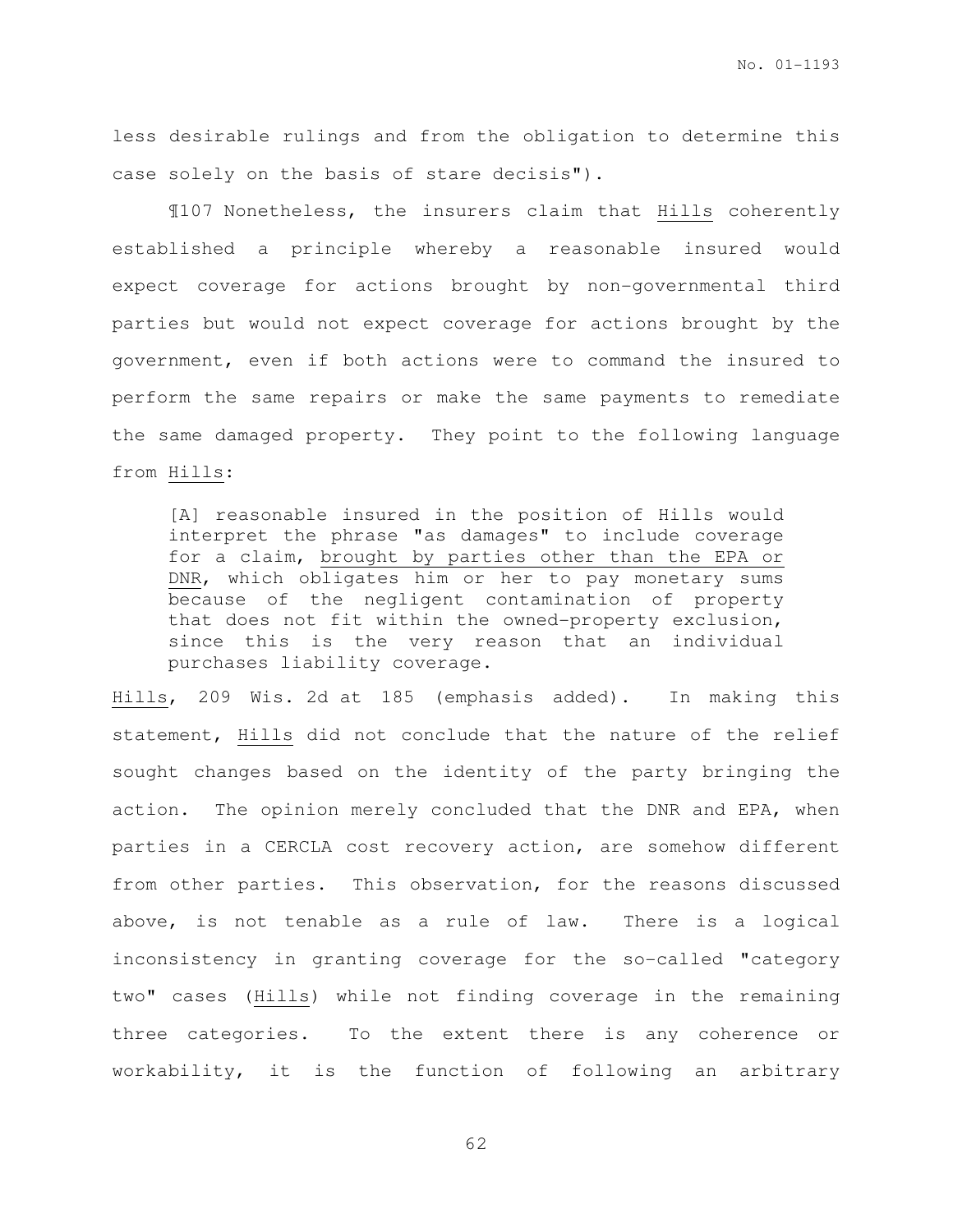distinction unsupported by the law, by logic, or by the language of the policies.

¶108 In Wilcox v. Wilcox, 26 Wis. 2d 617, 133 N.W.2d 408 (1965), this court overruled Bain v. Northern Pacific Railway Co., 120 Wis. 412, 98 N.W. 241 (1904), and succeeding cases which had held that the proper choice of law rule in Wisconsin is invariably lex loci delicti. $43$  The reasoning the court used to alter the rule previously established by these cases has a striking parallel to the reasoning in this case. In Wilcox, we noted that the rule of lex loci had not produced certainty of result, such that "hard cases [ ] produced deviations from the rule." Wilcox, 26 Wis. 2d at 622. Continuing, the court opined:

It appears therefore that lex loci has not provided a "fixed star" but rather has been merely a point of departure in hard cases. . . . "[C]ontinued adherence to a bad rule is a high price to pay for predictability. Furthermore, it is doubtful whether a bad rule will provide predictability since the courts will be inclined to engraft exceptions upon it."

Id. at 624-25 (quoting Willis Reese, Comments on Babcock v. Jackson, 63 Colum. L. Rev. 1251, 1254 (1963)).

¶109 As did Bain in the context of choice of law theories, Edgerton "has not produced the certainty that stare decisis

 $\overline{a}$ 

<sup>&</sup>lt;sup>43</sup> Lex loci delicti is a choice of law principle in tort cases which states that the right to bring an action vests at the place of injury, and courts therefore should apply the law of that place. See Shirley A. Wiegand, Officious Intermeddling, Interloping Chauvinism, Restatement (Second), and Leflar: Wisconsin's Choice of Law Melting Pot, 81 Marq. L. Rev. 761, 761 (1998).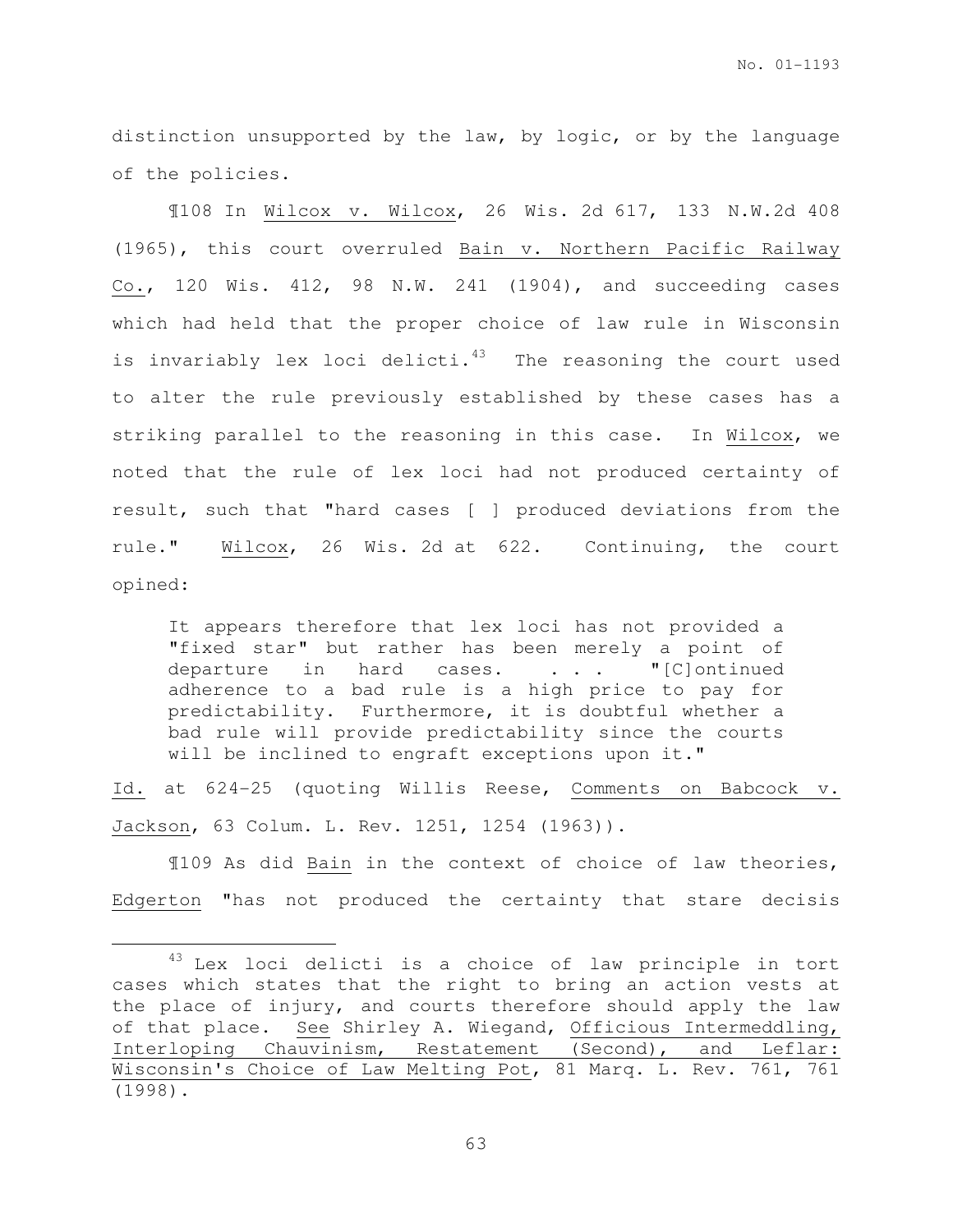contemplates," Wilcox, 26 Wis. 2d at 625, in the context of CGL insurance coverage for CERCLA liability. See Stuart, supra, at 876 (1997) ("criticisms [of Edgerton] lead to a movement in the Wisconsin appellate courts to restrict the application of the decision to the facts of the case"). Not only are the nowdispositive factual issues in these cases arbitrary, but the rule seems to generate a tertiary level of questions yet to be resolved by the courts. First, "Did the [Hills] court intentionally distinguish between receiving a letter from the EPA or DNR and being sued by the EPA or DNR when it stated, 'Edgerton continues to stand for the proposition that receipt of a letter from the EPA or DNR requesting a party to propose a remediation plan does not constitute a suit seeking damages'?" Todd M.W. Turall, If at First You Don't Succeed . . . Change the Facts?: New Hope for Insureds Seeking Defense and Indemnification from Insurance Companies for Environmental Cleanup Costs, 6 Wis. Envtl. L.J. 119, 139 (1999). Second, what type of contact by a government agency must occur and what must the subject matter of the contact be in order to alter the insured's rights to liability coverage under its CGL policies? Third, does it matter whether the insured fully complied with a government directive that does not request immediate remedial action, and then the insured is sued in a cost recovery action? Fourth, what if a portion of third-party response costs is incurred before an insured received a cleanup demand relating to that property? Fifth, can an insured ever have a good faith basis for contesting liability and, on that basis, refuse to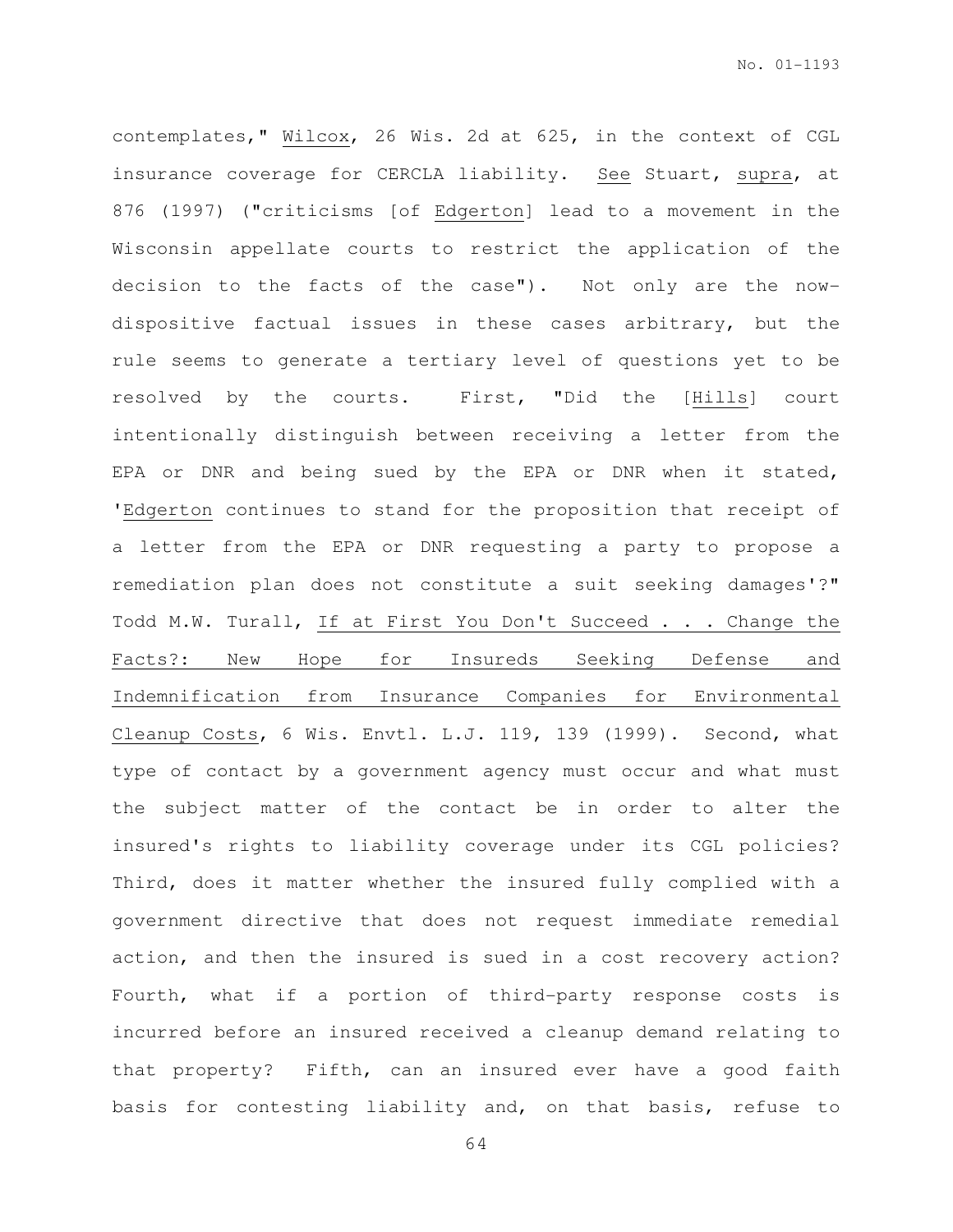take immediate action? These questions, and perhaps many more, are the offspring of the Edgerton/Hills system, at least as interpreted by the court of appeals.

¶110 While the insurers and several amici curiae arguing before this court fervently maintain that court of appeals and circuit court decisions exhibit an ease reconciling the Hills decision with Edgerton, the cases themselves belie that notion. The court of appeals has not been uniform in its interpretation and application of Edgerton and Hills.<sup>44</sup> In fact, judges on the

l.

<sup>44</sup> Compare Robert E. Lee & Assocs., Inc. v. Peters, 206 Wis. 2d 509, 521, 557 N.W.2d 457 (Ct. App. 1996) ("the effect of Edgerton is not to deny any and all coverage to an insured whenever a case involves contaminated property"); Sauk County, 202 Wis. 2d at 442 ("We are not persuaded by [the insurer's] argument that because the counterclaims are premised upon contribution and indemnification theories, that the counterclaims seek merely equitable relief, which does not constitute damages pursuant to Edgerton."); Spic & Span, Inc. v. Cont'l Cas. Co., 203 Wis. 2d 118, 127, 552 N.W.2d 435 (Ct. App. 1996) (finding that insurers had duty to defend and indemnify insured that previously occupied and controlled contaminated land for which third-parties later sued insured to recover costs of remediating that property), with State v. Hydrite Chem. Co., 2002 WI App 222, ¶25, 257 Wis. 2d 554, 652 N.W.2d 828 (denying liability insurance coverage for public nuisance claim from DNR seeking monetary damages for pollution from insured because the substance of the relief sought was to compel insured to pay for cleanup); Amcast Indus. Corp. v. Affiliated FM Ins. Co., 221 Wis. 2d 145, 16-62, 584 N.W.2d 218 (Ct. App. 1998) (finding that Edgerton precluded coverage and that fundamental difference between Edgerton and Hills is not based on the ownership of the property in question but rather on whether there is a thirdparty claim); Hydrite Chem. Co. v. Aetna Cas. & Sur. Co., 220 Wis. 2d 26, 37-39, 582 N.W.2d 423 (Ct. App. 1998) (same); Regent Ins. Co. v. City of Manitowoc, 205 Wis. 2d 450, 461, 556 N.W.2d 405 (Ct. App. 1996) ("Under . . . City of Edgerton, an action seeking recovery of past response costs incurred by federal and state governments is not an action seeking damages.").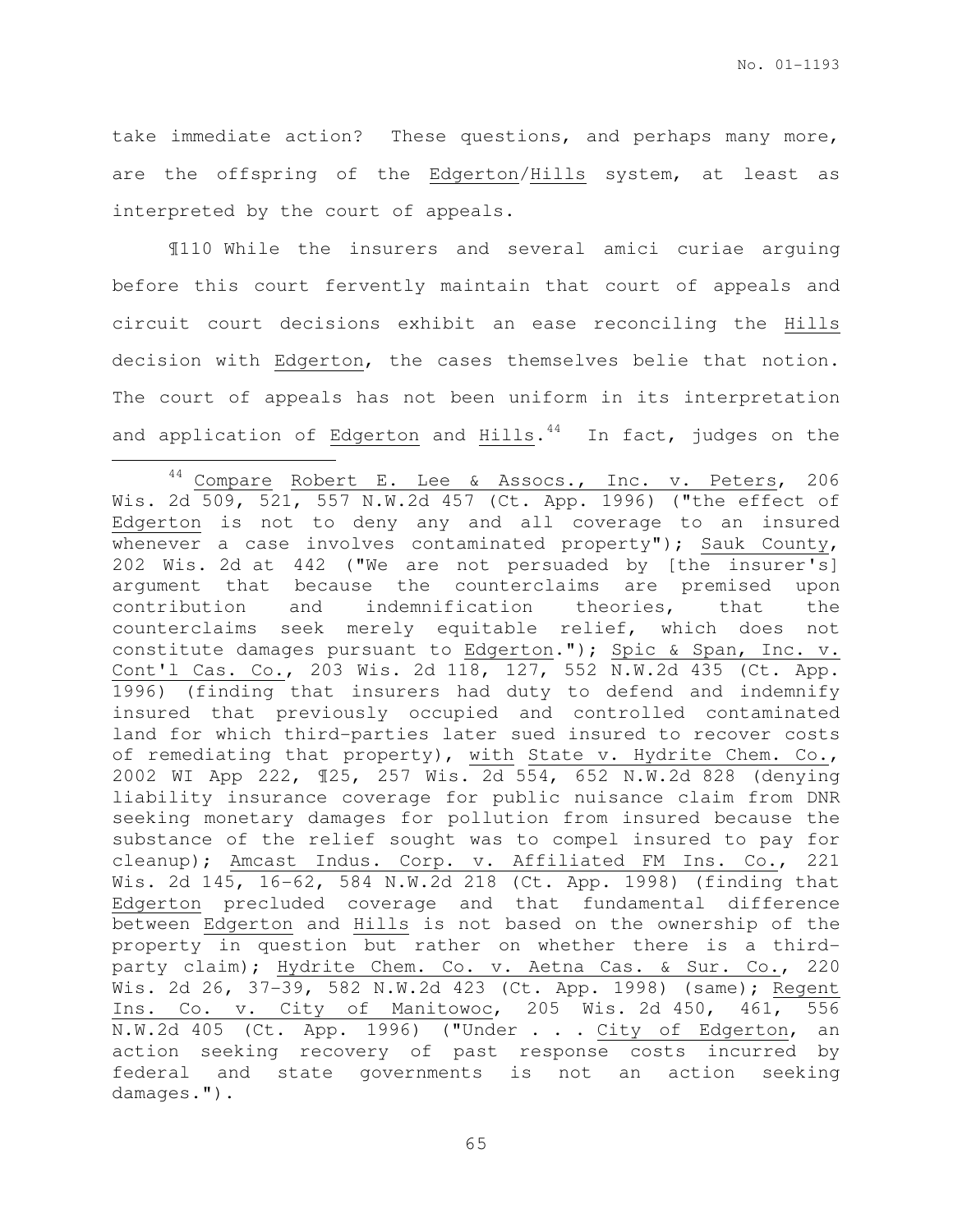court of appeals have been forced to speculate over any congruence between the two decisions, without accomplishing any conclusive reconciliation. In Johnson Controls II, the court of appeals remarked that while Hills' attempted harmonization with Edgerton "may seem like somewhat of an arbitrary distinction to some, this is the law set by our supreme court and we are obligated to apply this law." Johnson Controls II, 250 Wis. 2d 319,  $\text{I17.}$  The court then surmised, "It is interesting to note that the difference in outcome between Edgerton and Hills may have resulted in part because in Edgerton, the supreme court failed to consider the expectations of the insured; whereas in Hills, such expectation was afforded generous consideration." Id., ¶17 n.4. Alternatively, Judge Roggensack, in her dissent in Hydrite Chemical Co. v. Aetna Casualty & Surety Co., 220 Wis. 2d 26, 582 N.W.2d 423 (Ct. App. 1998), suggested that Hills required only an analysis of whether the claims arose out of damage to third-party property or to the insured's owned property, with only the latter scenario being not indemnified under the CGL policies. Id. at 44-45 (Roggensack, J., dissenting).<sup>45</sup>

¶111 The confusion generated by Edgerton and Hills has been noticed nationally. In one treatise discussing how various jurisdictions have answered the question of whether cleanup

 $\overline{a}$ 

<sup>&</sup>lt;sup>45</sup> See also Sauk County, 202 Wis. 2d at 441 (interpreting Edgerton and Hills as basing coverage on whether the costs are related to the contaminated property the party owns versus third-party property).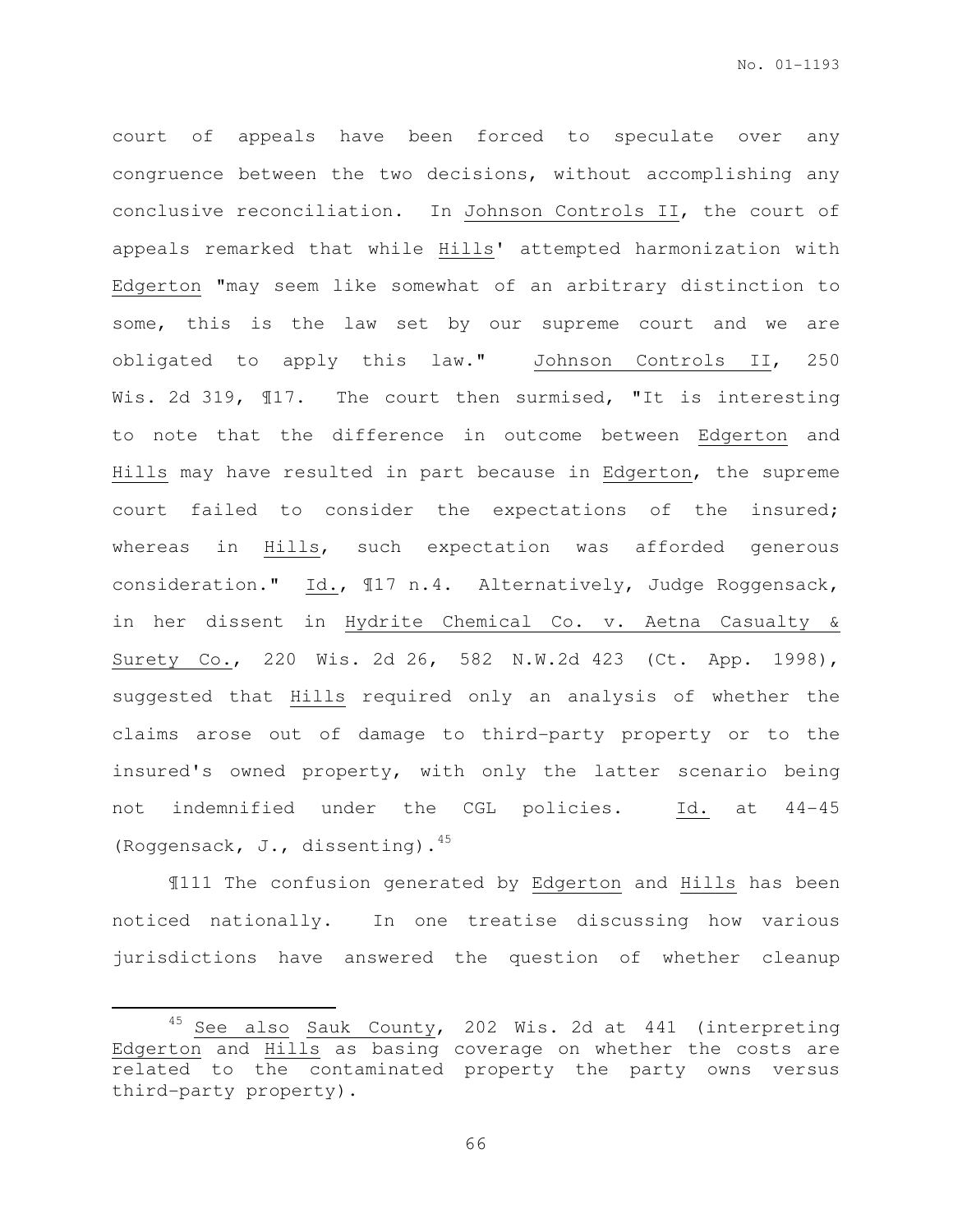costs under CERCLA are "damages" coverable under CGL policies, the authors describe the surprise to the legal community caused by the Edgerton decision. 1 Tod I. Zuckerman & Mark C. Raskoff, Environmental Insurance Litigation: Law and Practice, § 3:6, at 3-182 (1996 & Supp. 2002). Speaking with candor (and in stark contrast to their less-editorial remarks concerning the law in other jurisdictions), the authors appraised the situation as follows:

Since the Wisconsin Supreme Court's 1994 decision in City of Edgerton v General Casualty Co, Wisconsin law on the issue of whether cleanup costs are "damages" because of "property damage" has been quite confusing. . . . Thereafter, the Wisconsin Supreme Court itself began to limit the effect of its ruling in City of Edgerton. As a result, in Wisconsin there is coverage for certain types of cleanup expenses.

Id. at 3-183 (emphasis added). The commentators then proceed to discuss the four-category system articulated by the court of appeals in Johnson Controls I and Johnson Controls II. We agree with this objective assessment of the uncertainty that has developed post-Edgerton in Wisconsin on this issue of law.

¶112 By overruling Edgerton's conclusion on the "as damages" language and adopting the Hills rationale, we will rectify the present confusion and arbitrariness surrounding CERCLA cost recovery actions in Wisconsin, while heading off some of the troubling issues still on the horizon. The resulting rule should be clear, comprehensive, and logical: The liability imposed under CERCLA against an insured who has contributed to the contamination of property is covered "as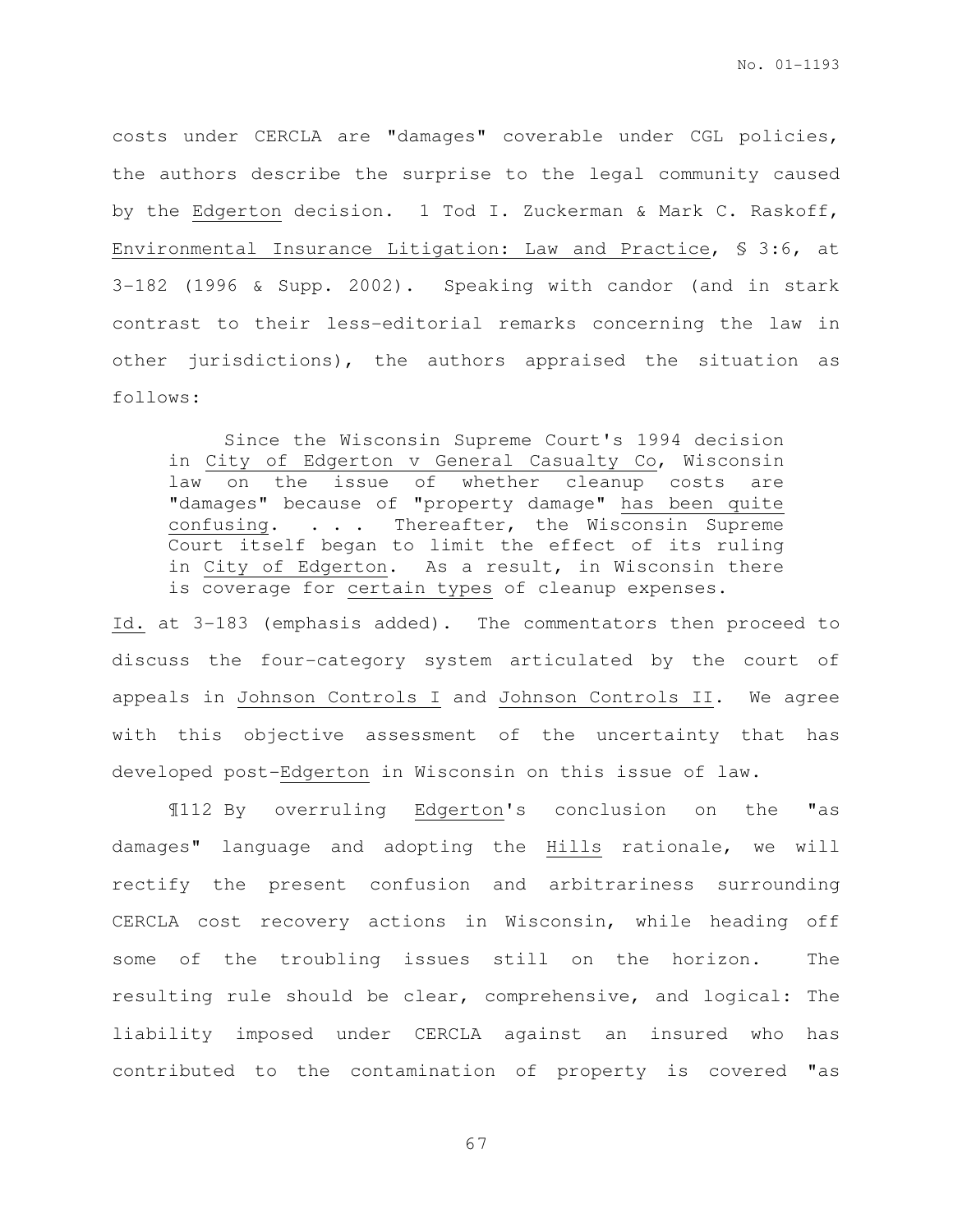damages" if the costs to satisfy that liability are expended to remediate, or pay for the remediation of, the damaged property, provided that the costs are not excluded by some other provision of the policy.

¶113 We note the nature of the conduct underlying these types of actions because it bears on another consideration. As a general rule, courts will depart from stare decisis only where unintentional conduct is involved. See Gottlieb v. City of Milwaukee, 33 Wis. 2d 408, 431, 147 N.W.2d 633 (1967). "The rules of stare decisis attempt to give certainty to our law, so conduct can be planned in light of foreseeable legal consequences. Certainty, however, is less relevant in the law of unintentional torts, where conduct is not planned, than in the law of contracts or, more particularly, in the law of real property." Wilcox, 26 Wis. 2d at 622.

¶114 The conduct underlying the legal issues in this case involves unintentional conduct in two primary ways. First, CERCLA liability is a particular breed of strict liability and is retroactive without apparent limitation. In other words, CERCLA imposes liability on persons who may not have been doing anything unlawful at the time they caused the contamination. They may, in fact, have been using state-of-the-art technologies to protect against environmental damage. Liability can also be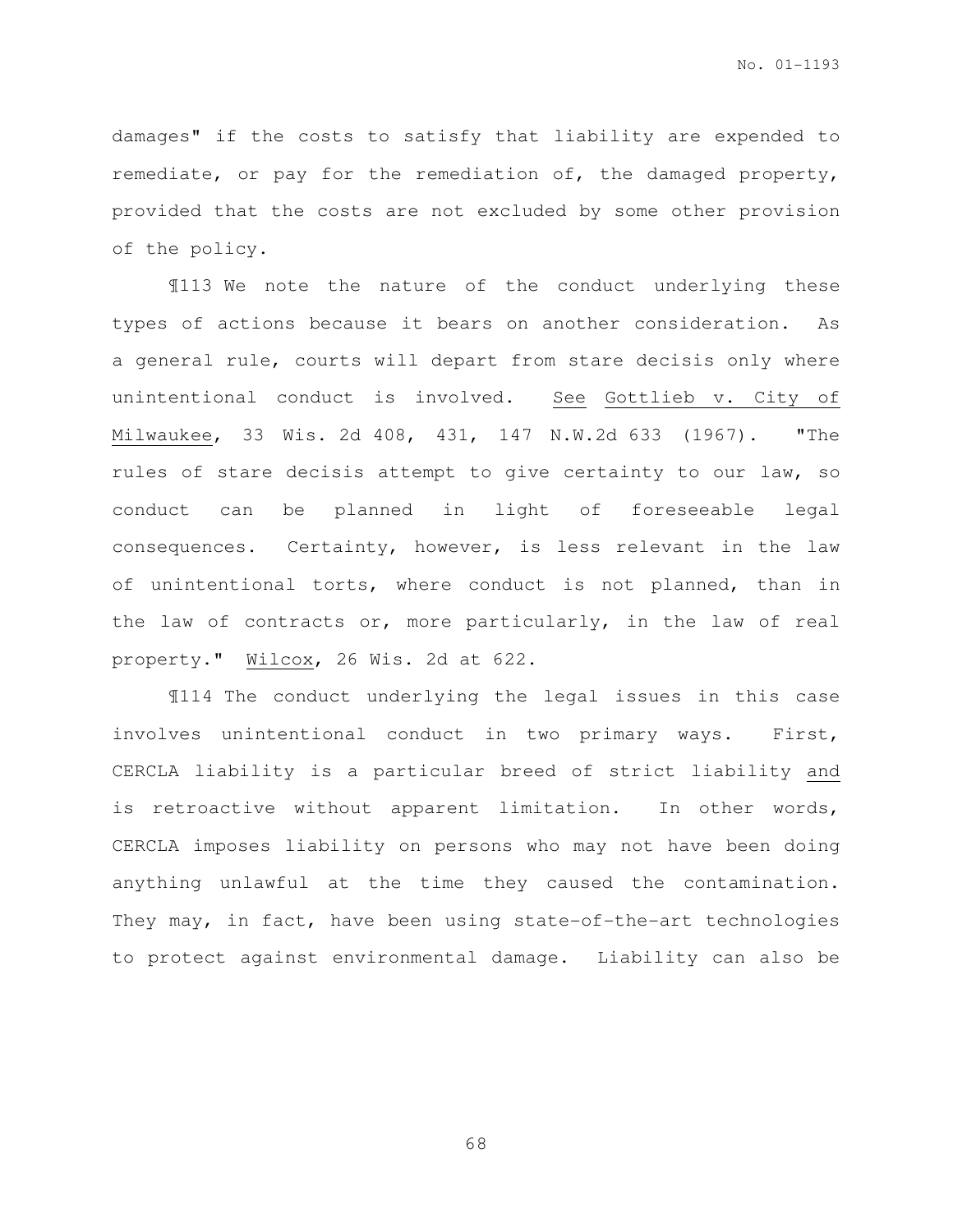imposed on those who did not cause contamination, but merely owned the land.<sup>46</sup>

¶115 Second, CGL policies were designed precisely to cover known and unknown hazards. See, e.g., A.Y. McDonald, 475 N.W.2d at 621 (citing Jordan S. Stanzler & Charles A. Yuen, Coverage for Environmental Cleanup Costs: History of the Word "Damages" in the Standard Form Comprehensive General Liability Policy, 1990 Colum. Bus. L. Rev. 449, 462-65). It is thus mistaken to argue that insureds such as Johnson Controls never bargained or paid for premiums to cover the costs of complying with the

 $\overline{a}$ 

 $46$  See Town of Wallkill v. Tesa Tape Inc., 891 F. Supp. 955, 961 (S.D.N.Y. 1995) ("the policy of CERCLA [is] to make generators pay their share of the cleanup costs, regardless of whether their actions were lawful at the time their hazardous materials were disposed of at the landfill"); John Copeland Nagle, CERCLA'S Mistakes, 38 Wm. & Mary L. Rev. 1405, 1446 & n.218 (1997); Elizabeth Ann Glass, Superfund and SARA: Are There Any Defenses Left?, 12 Harv. Envtl. L. Rev. 385, 430 (1988) ("CERCLA represents a change in the traditional concept of strict liability. The common law defenses to strict liability, such as state-of-the-art or lawful act at the time undertaken, are not available to CERCLA defendants.").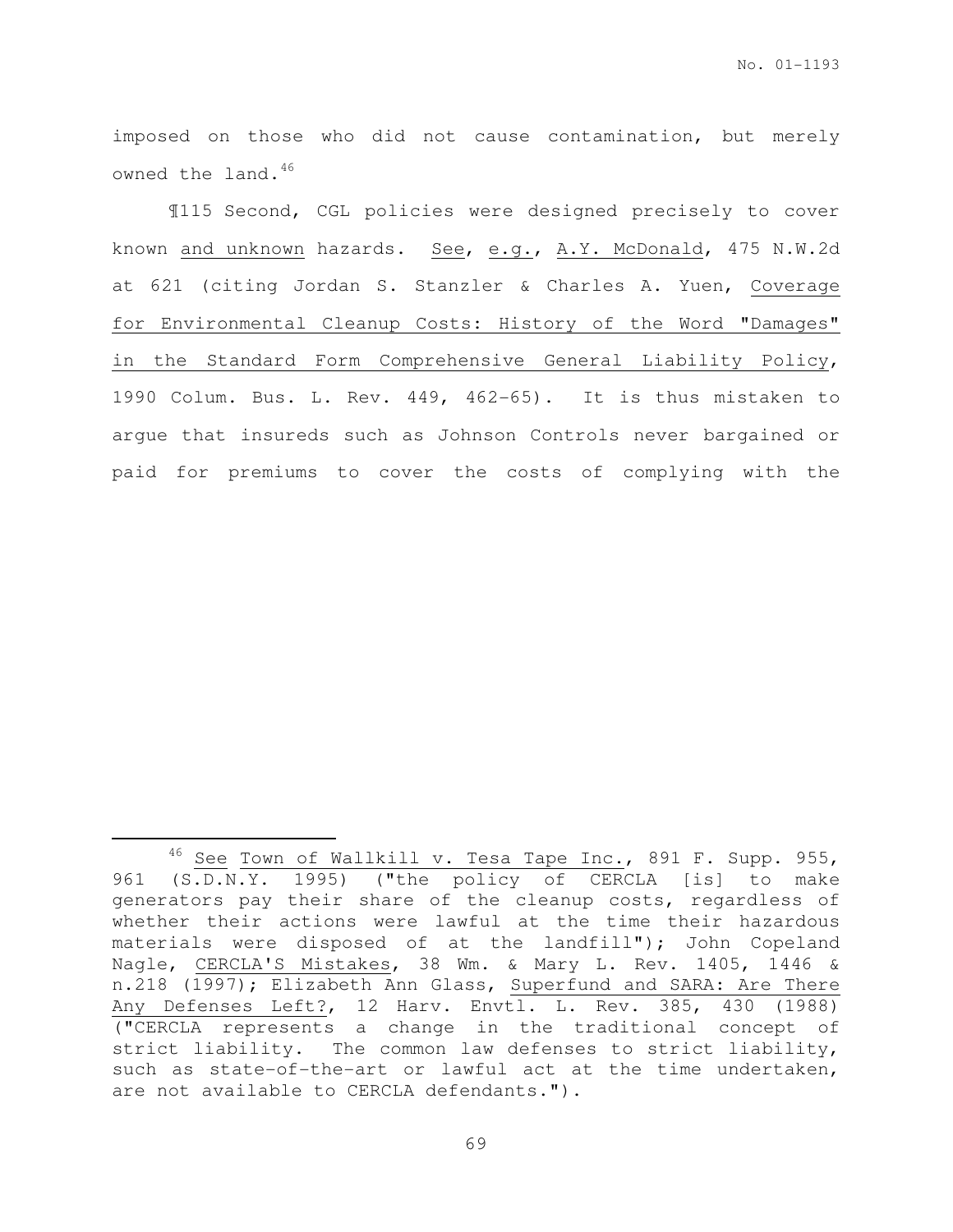unique liability scheme of  $CERCLA.$ <sup>47</sup> CGL policies are identified by their comprehensive and inclusive nature. When CERCLA was adopted, it created strict liability not based on fault, made responsible parties joint and severally liable, and imposed liability retroactively. Therefore, neither insurers nor insureds could have bargained over coverage for the specific liability that would be imposed under such a system.

¶116 There has not been such a mass of public and private business transacted in accordance with Edgerton that we need to abide by stare decisis. See United States v. Maine, 420 U.S. 515, 527 (1975). We are mindful of the reliance interests of businesses, insurance companies, previous litigants (both actual and potential), and numerous others that have arisen due to this court's holding in Edgerton. We recognize that circuit courts and the court of appeals in this state have faithfully applied the holdings of Edgerton-in particular the conclusion that

l.

<sup>&</sup>lt;sup>47</sup> Similarly, Johnson Controls insurers should not be heard to argue that coverage is precluded under these policies because it was Johnson Controls' business decisions and actions that caused the pollution for which their liability arises. Such logic would work to nullify the validity of any coverage for unknown hazards and liabilities. The whole purpose of comprehensive general liability policies is to "shift the risk of unanticipated hazards from the policyholder to the insurer." Mark S. Parris & Rodney B. Younker, The "As Damages" Clause Under Washington Law: Holding Insurers to Their Bargain, 28 Gonz. L. Rev. 609, 621-22 (1992-93). Congress, by enacting CERCLA, decided to retroactively impose costly liability on groups of persons who did not anticipate this type of liability. The only question is which group of unsuspecting potential payees of these cost (insureds or their insurers) must ultimately pay for this liability? The answer to this inquiry is strictly one of contractual construction.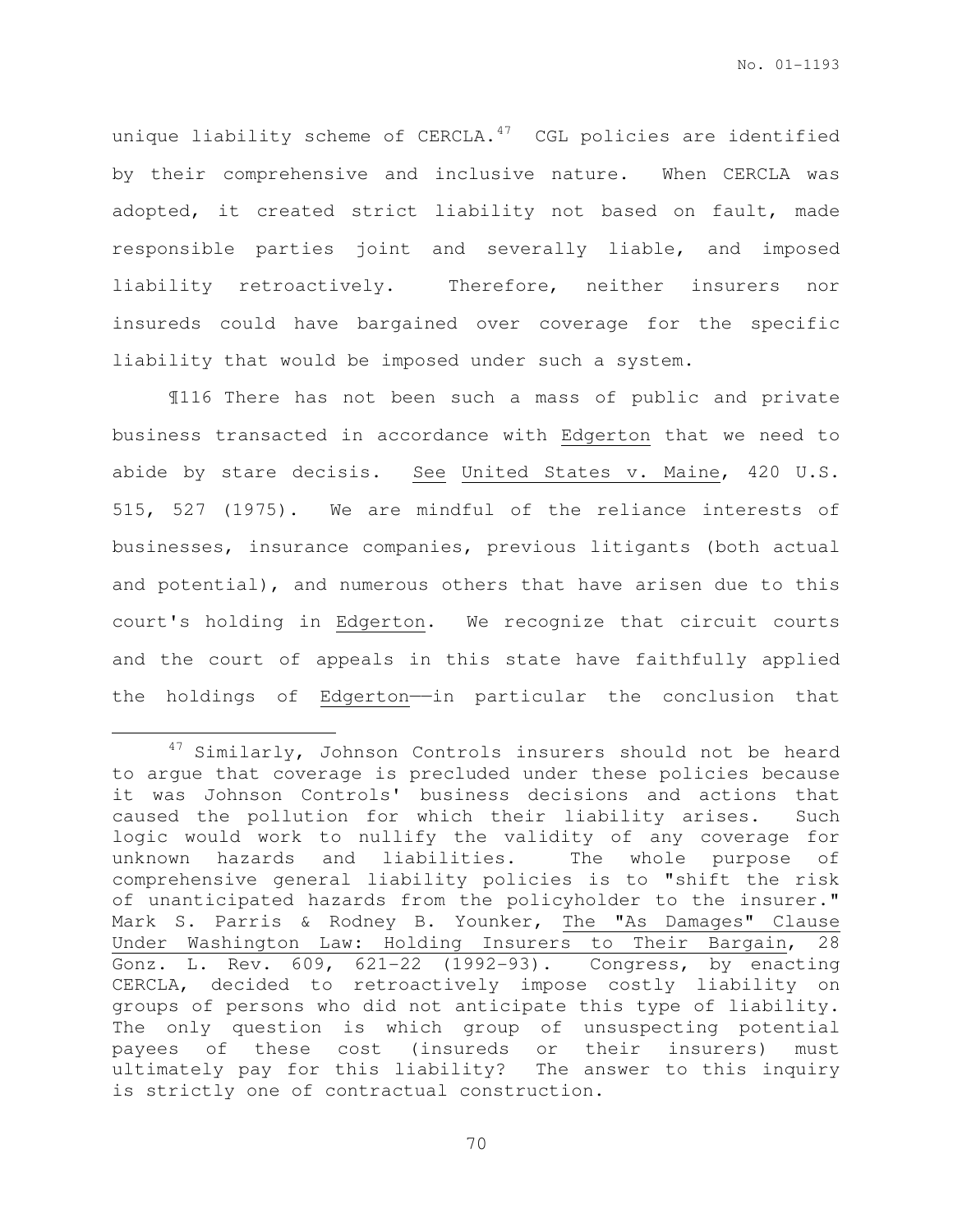"damages" do not mean CERCLA response costs——to the best of their ability, and that numerous cases have been decided with these principles. Because the meaning of insurance contract terms should remain settled whenever possible, we are generally disinclined to reverse prior interpretations of these terms.

¶117 However, the CGL's treatment of CERCLA claims presents unusual, if not unique, policy construction problems, which justify this court's deviation from general principle. Most, if not all, CGL policies executed today will not be governed by either this decision or by Edgerton. The CGL policy language at issue in this case was drafted long ago and has since been rendered largely inapplicable in the context of CERCLA actions. Beginning in 1985, insurance companies revised their standardized CGL policies to include absolute pollution exclusions from coverage.<sup>48</sup> This revision followed on the heels of over a decade of coverage periods in which CGL policies had included limited pollution exclusion clauses. See Peace v. Northwestern Nat. Ins. Co., 228 Wis. 2d 106, 141, 596 N.W.2d 429 (1999) (explaining this evolution in CGL policy language related to pollution exclusions); see also Jim L. Julian & Charles L. Schlumberger, Insurance Coverage for Environmental Clean-up Costs Under Comprehensive General Liability Policies, 19 U. Ark.

l.

<sup>48</sup> See Rachel A. Schneider, City of Edgerton v. General Casualty: What's a Poor Insured to Do? 2 Wis. Envtl. L.J. 275, 284 (1995). These provisions have almost universally been held to be clear and enforceable. See 1 Tod I. Zuckerman & Mark C. Raskoff, Environmental Insurance Litigation: Law and Practice, § 3:1 n.1, at 3-2 (1996 & Supp. 2002).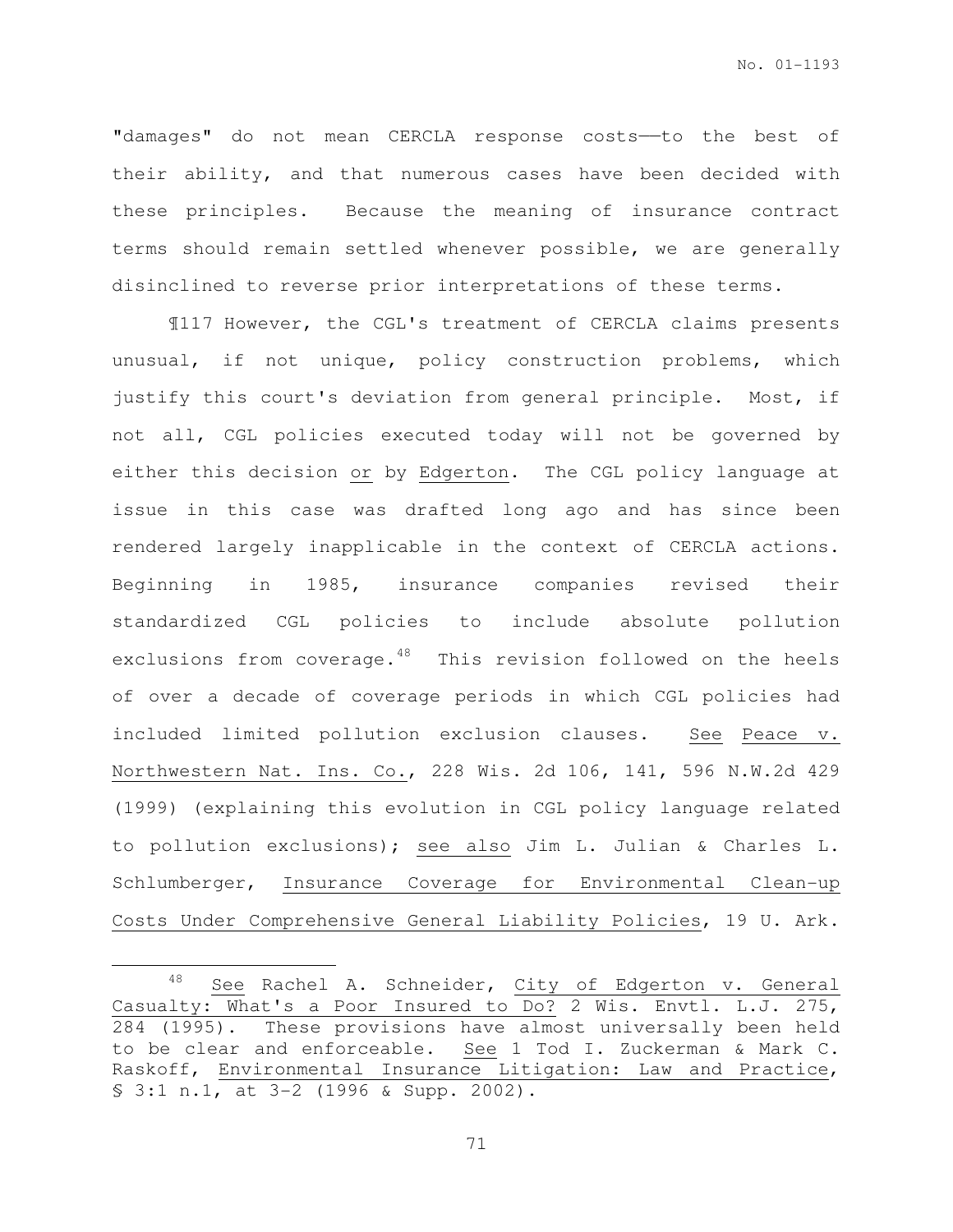Little Rock L. Rev. 57, 58-59 (1996). The CGL policies given effect in this case are no longer being marketed, nor were they at any time after Edgerton. Therefore, the insurers cannot credibly argue that Edgerton established significant reliance interests, in terms of how insurance contracts have been drafted and bargained for, that will be harmed by its reversal.  $49$ 

¶118 Finally, we do not share the insurers' dire prediction that overruling Edgerton will result in a dramatic increase in insurance coverage litigation and the unnecessary expenditure of litigation and judicial resources to address coverage issues that, the insurers allege, are now avoided. As discussed above, Edgerton itself has done everything but forestall litigation in this specific area of the law. In addition to the Hills case, numerous appellate decisions, both published and unpublished,

 $49$  To be sure, insurers and insureds may have assessed their respective expected costs and obligations in situations governed by Edgerton and have accounted accordingly. However, this ancillary reliance is not the type of conduct modification upon which the merit of stare decisis is predicated.

In addition, the fact that companies, including Johnson Controls, have purchased Environmental Impairment Liability (EIL) insurance polices to supplement their general liability policies is not an indication of reliance on the holdings of Edgerton. Rather, it shows that insurers have, since the issuance of the CGL policies at issue in this case, realized that the scope of former CGL policies included these response costs, that the insurers did not want to cover such costly property damages, and that they revised the CGL policies to expressly eliminate such coverage. Insureds simply and rationally responded to the resultant void in their coverage and purchased newly offered EIL policies to fill the gap created by the insurance companies' own attempts to preclude coverage of these liabilities. See Olin Corp. v. Ins. Co. of N. Am., 221 F.3d 307, 325 (2d Cir. 2000).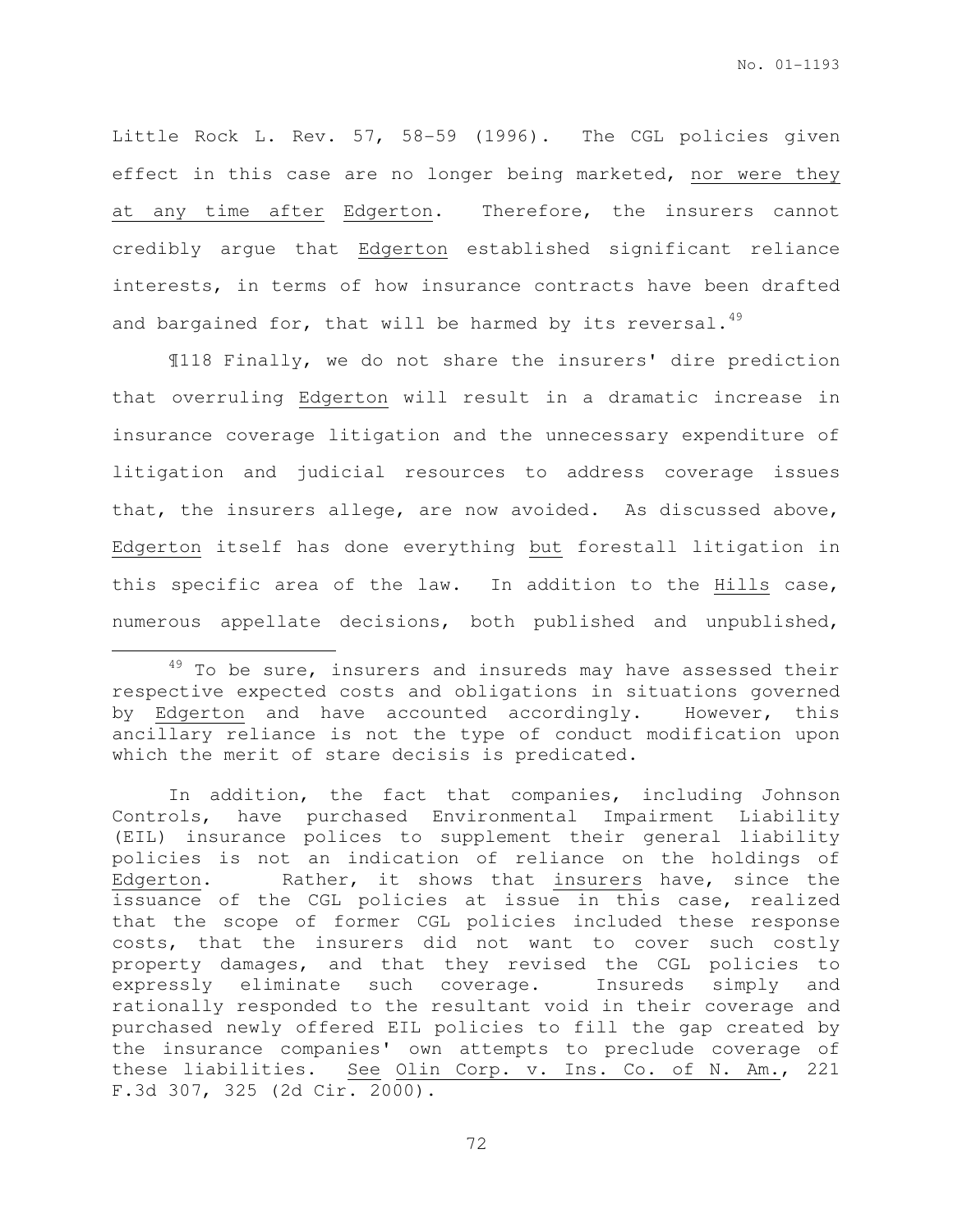and many circuit court actions have transpired since Edgerton, each attempting to resolve numerous coverage issues left unsettled by Edgerton. Moreover, other issues concerning coverage, even under the Edgerton/Hills scheme articulated by the court of appeals in Johnson Controls I, appear destined to arise if this court were to continue its strained attempt to reconcile Edgerton with Hills.

¶119 In sum, there are ample compelling reasons to overrule Edgerton. The applicable rules of law established by Edgerton are not settled, much less settled correctly. Therefore, the errors of Edgerton, catalogued earlier in this opinion and amplified by the preceding discussion, must be corrected by this court.

V

¶120 A government-issued notice alleging an insured's liability for environmental response costs under CERCLA constitutes the commencement of a legal proceeding that, in the CERCLA context, is the functional equivalent of a suit. These administrative proceedings are adversarial in nature and substantially affect the interests of the insured with respect to its liability and obligations under CERCLA. We hold that Johnson Controls reasonably expected that its CGL insurers' duty to defend would begin after it received potentially responsible party letters and conveyed them to the insurers. We also conclude that costs incurred to clean up damaged property as a result of an insured's liability under CERCLA are sums that an insured is legally obligated to pay as damages and must be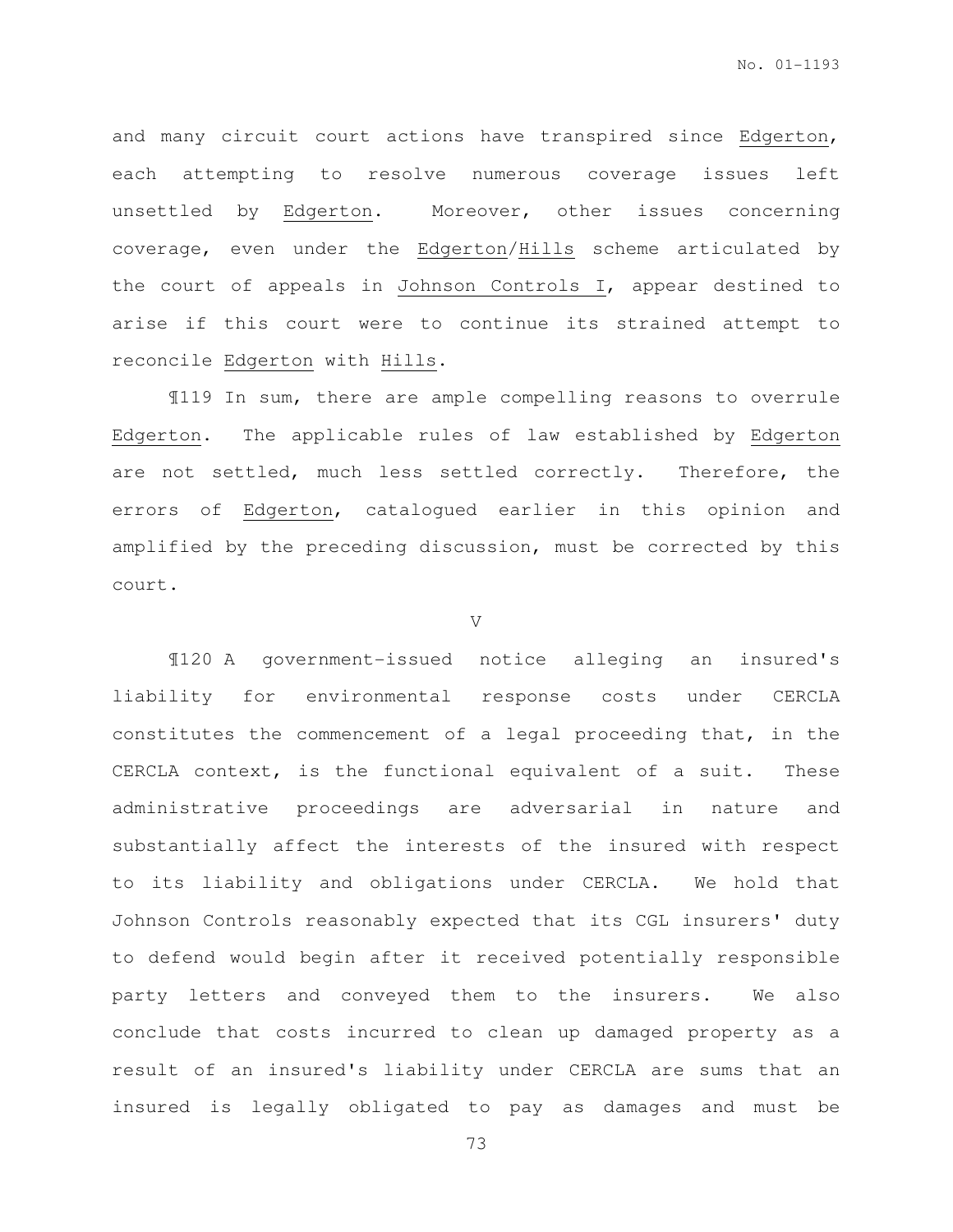indemnified by Johnson Controls' insurers, unless coverage is excluded by other provisions in the policies.

¶121 In reaching these conclusions, we overrule City of Edgerton v. General Casualty Co. of Wisconsin, 184 Wis. 2d 750, 517 N.W.2d 463 (1994), and reject the too narrowly stated definition of damages in Shorewood.

¶122 Because we reach these conclusions, there is no need to wrestle with the competing policy arguments relating to categories three and four, as defined by the court of appeals. Without Edgerton, there is no category one situation; without a category one, there can be no categories three and four. In fact, the entire need for the four-category taxonomy developed by the court of appeals disappears and the consequential damage principles of Hills universally apply, irrespective of whether the insured commences remediation under its legal obligations prescribed under CERCLA or Wis. Stat. ch. 292, or whether a cost recovery action is brought by the DNR, the EPA, or any another party.

¶123 Although this court would like to end this action after more than 13 years of litigation, we must remand the cause for further proceedings consistent with this opinion. The insurers have retained defenses to coverage related to other exclusions in the policies and/or other disputed issues of fact. Under the present posture of this action, these issues are outside the scope of our present review and remain to be judicially determined.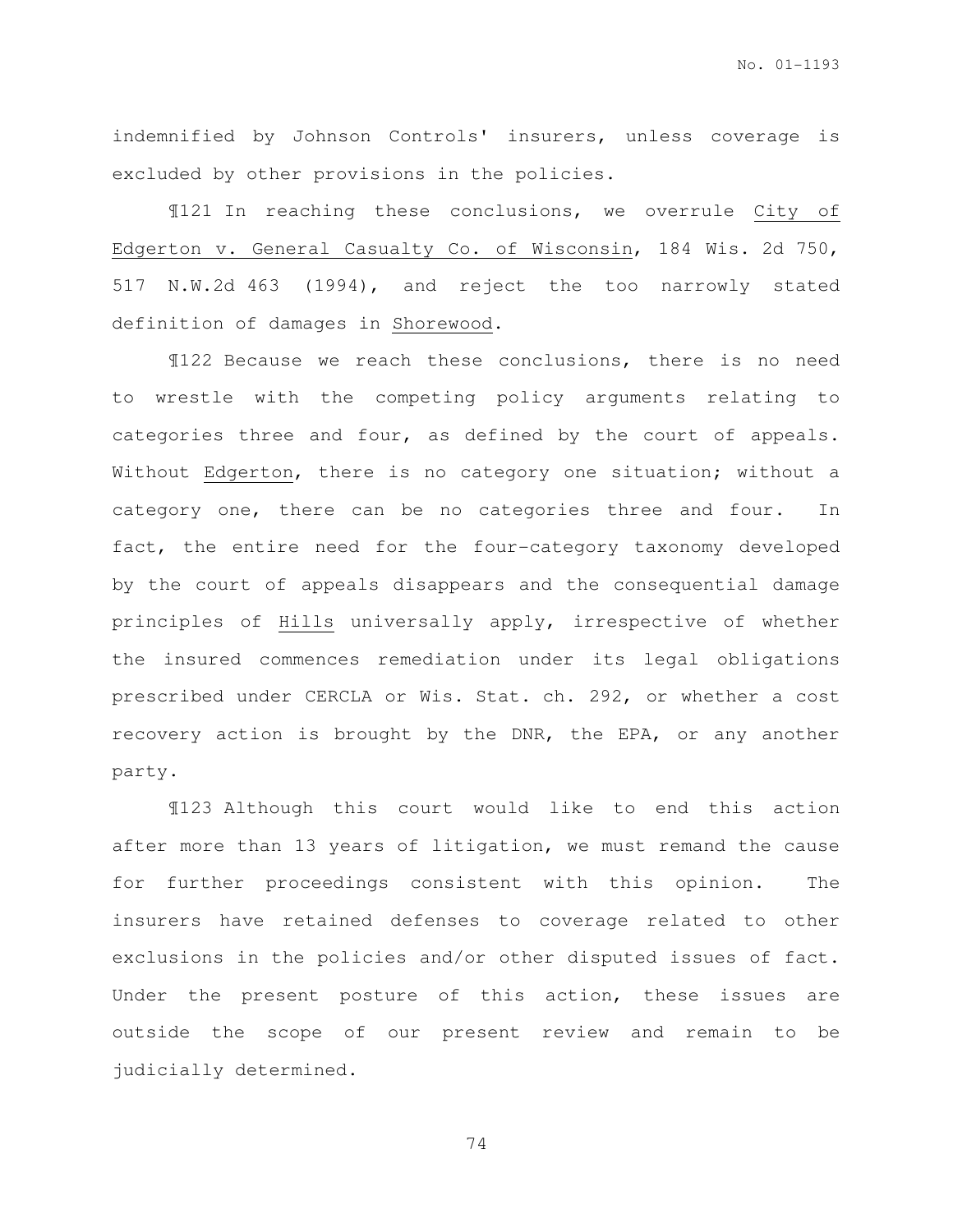By the Court.—The decision of the court of appeals is reversed, and the cause is remanded to the circuit court for further proceedings consistent with this opinion.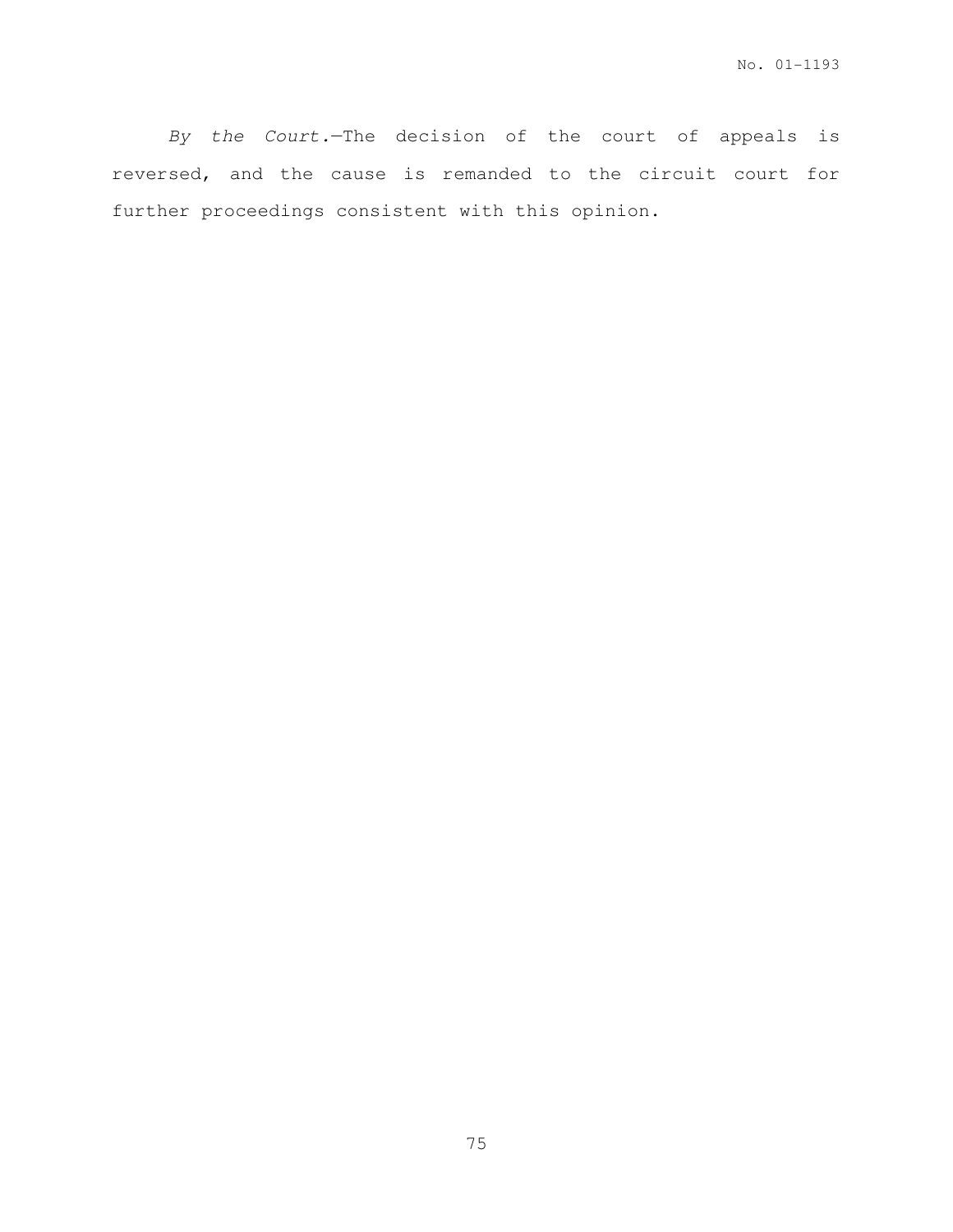¶124 N. PATRICK CROOKS, J. (concurring). While I agree with the majority opinion, I write separately to express my regret over the length of time it took for the difficulties presented by the Edgerton decision to be resolved.

¶125 Six years ago this court's decisions in General Cas. Co. of Wisconsin v. Hills, 209 Wis. 2d 167, 561 N.W.2d 718 (1997), and Wisconsin PSC v. Heritage Mut. Ins. Co., 209 Wis. 2d 160, 561 N.W.2d 726 (1997), sought to limit the damage caused by the Edgerton decision, without explicitly overruling that case. See majority op., ¶17.

¶126 Our decisions in Hills and Heritage highlighted the proper focus courts should employ when determining cases like Johnson Controls. As correctly noted by the majority, the analysis should be on the interpretation of the insurance policy, and not on environmental law. See majority op., ¶31 n.16. The Hills opinion stated:

In general, the interpretation of an insurance contract is controlled by principles of contract construction. See, e.g., Kuhn v. Allstate Ins. Co., 193 Wis. 2d 50, 60, 532 N.W.2d 124 (1995); Maas [v. Ziegler], 172 Wis. 2d 70, 79, [492 N.W.2d 621 (1992)]. The primary objective in interpreting a contract is to ascertain and carry out the intentions of the parties. See, e.g., Maas, 172 Wis. 2d at 79; Kremers-Urban Co. v. American Employers Ins. Co., 119 Wis. 2d 722, 735, 351 N.W.2d 156 (1984). "Of primary importance is that the language of an insurance policy should be interpreted to mean what a reasonable person in the position of the insured would have understood the words to mean." Sprangers [v. Greatway Ins. Co.], 182 Wis. 2d 521, 536, [514 N.W.2d 1 (1994)]; accord, e.g., Kuhn, 193 Wis. 2d at 60; Kremers-Urban Co., 119 Wis. 2d at 735.

Hills, 209 Wis. 2d at 175.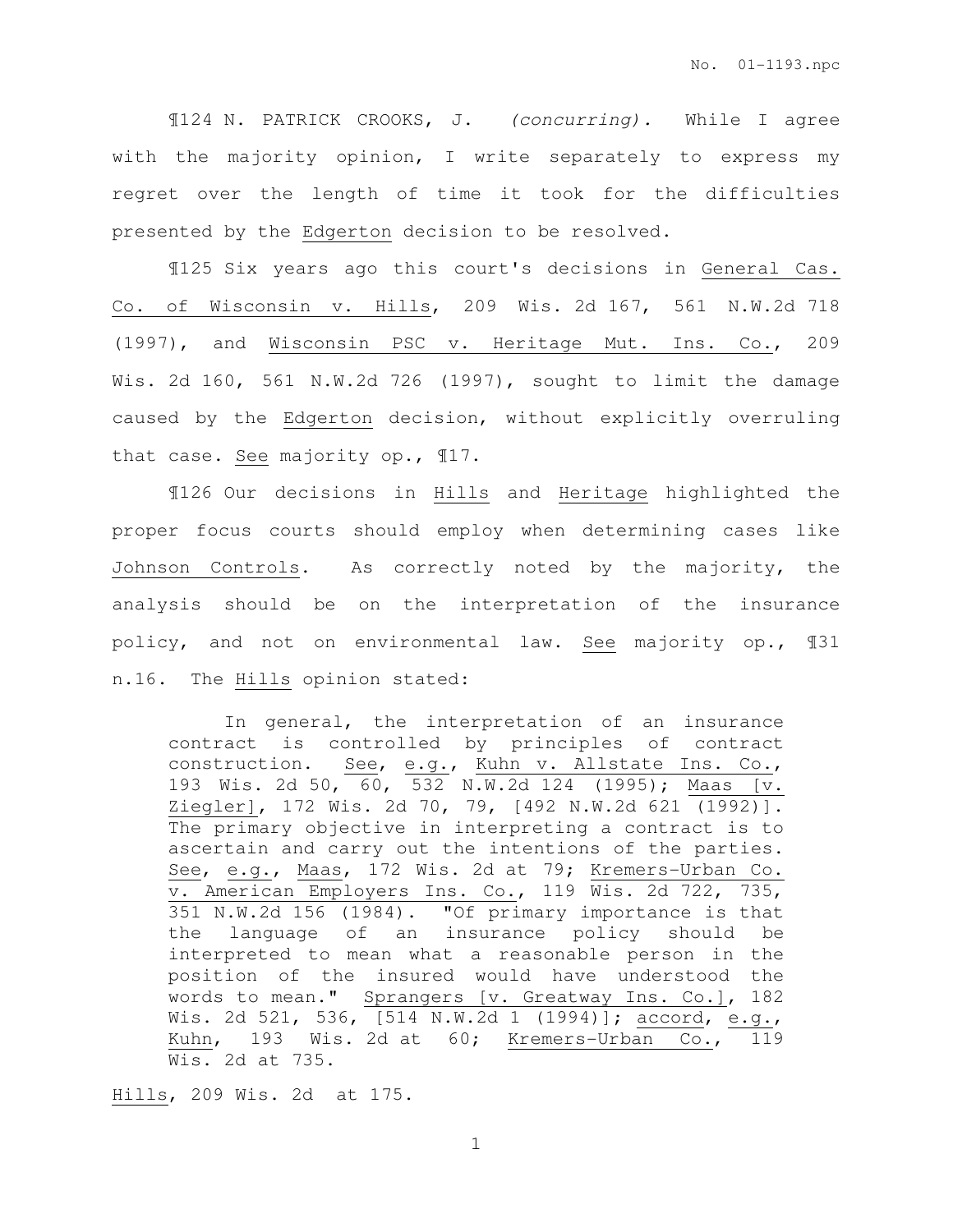¶127 It was also emphasized in Hills that: "It has long been the law of this state that the cost of repairing and restoring damaged property and water to its original condition is a proper measure of compensatory damages." Id. at 181. As noted by the majority at ¶57, several cases and authorities were cited in support of this statement. The Edgerton decision did not address these cases and authorities at all.

¶128 Although the lower courts made a valiant effort to apply our decisions in Hills and Heritage, two new categories were developed in order to determine whether various situations would or would not be covered by language in comprehensive general liability insurance policies. See majority op., ¶21.

¶129 Instead of limiting Edgerton, as we hoped would occur after Hills and Heritage, the court of appeals concluded that the two new categories were controlled by the rationale of Edgerton. See majority op., ¶24. According to the court of appeals:

The third category presents a situation where the insured is responsible for at least part of the contamination of a site that it does not own, and has been directed by a government to remediate the site, but has not done so. The insured is sued by the government to recover money it spent to clean up the site.

Johnson Controls v. Employers Ins. of Wausau, 2002 WI App 30, ¶7, 250 Wis. 2d 319, 640 N.W.2d 205 (Johnson Controls II). The court of appeals also stated:

The fourth category encompasses situations where the insured is responsible for at least part of the contamination of a site that it does not own, and has been directed by a government entity to remediate the site, but has not done so. The insured is sued by the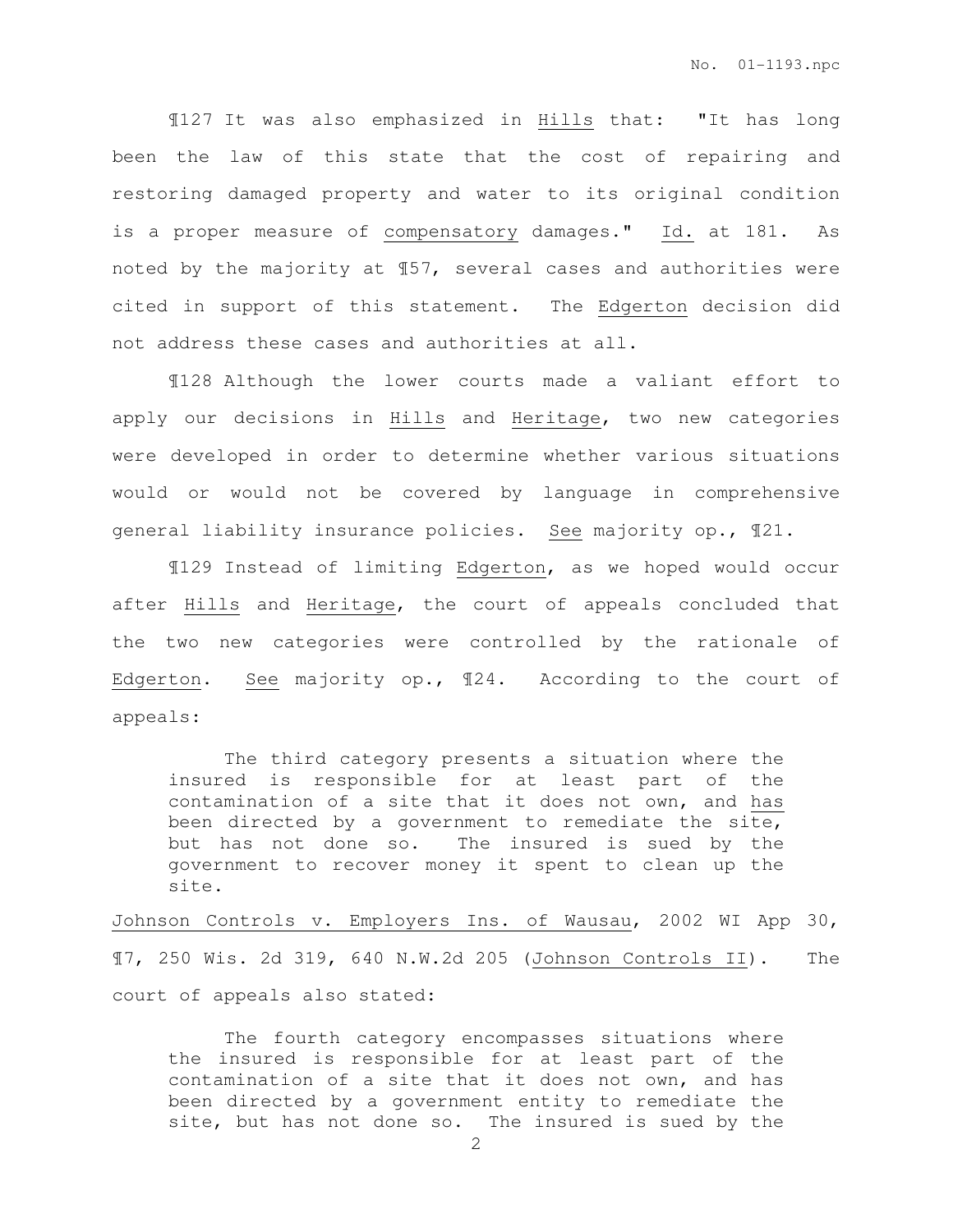site's owner or others also responsible for the contamination who cleaned up the site at the government's direction.

Id., ¶8. The court of appeals, in finding no insurance coverage for scenarios covered by categories three and four, further stated:

In categories three and four, unlike in two, a property owner is not seeking "legal damages" for injury to its property by one who has either caused or contributed to the pollution. Rather, the government and property owners forced by the government to clean up contamination allegedly caused by Johnson Controls are seeking what Edgerton noted was "equitable monetary relief," that is, recompense for monies spent in complying with the nation's environmentalprotection laws——money that would have been spent by Johnson Controls if it had complied with the government's cleanup directives.

Id., ¶9 (citing Edgerton, 184 Wis. 2d at 784).

¶130 This approach did not result in the limiting function that it was hoped would occur from application of Hills and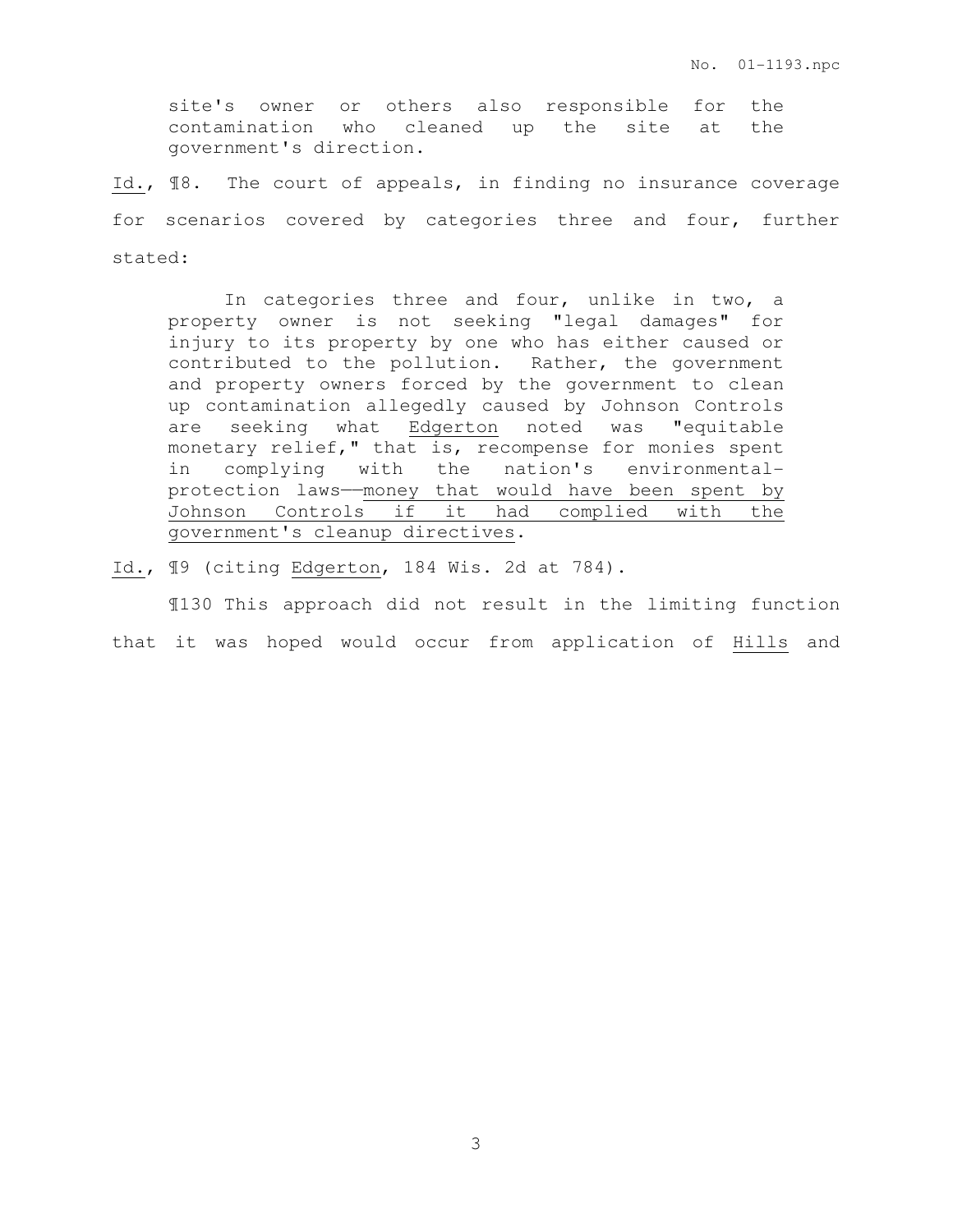Heritage. In retrospect, it seems quite clear that we should have overruled, not distinguished, Edgerton six years ago. $50$ 

¶131 As a result of this, the problems created by Edgerton were unfortunately allowed to continue unnecessarily for six more years after our decisions in Hills and Heritage.

¶132 For the reasons discussed, I respectfully concur.

<sup>&</sup>lt;sup>50</sup> In her concurring opinion in **Hills** Chief Justice Abrahamson noted her belief that "the majority opinion marks a significant step towards overruling Shorewood, upon which Edgerton relied . . . . " She further stated her desire to "embrace the inevitable now by expressly overruling Shorewood and thereby recognizing the limited application of the Edgerton decision on damages." She did not wish to see Shorewood and Edgerton "overturned in small measures by debatable judicial distinctions." General Cas. Co. of Wisconsin v. Hills, 209 Wis. 2d 167, 185-86, 561 N.W.2d 718 (1997) (Abrahamson, C.J., concurring).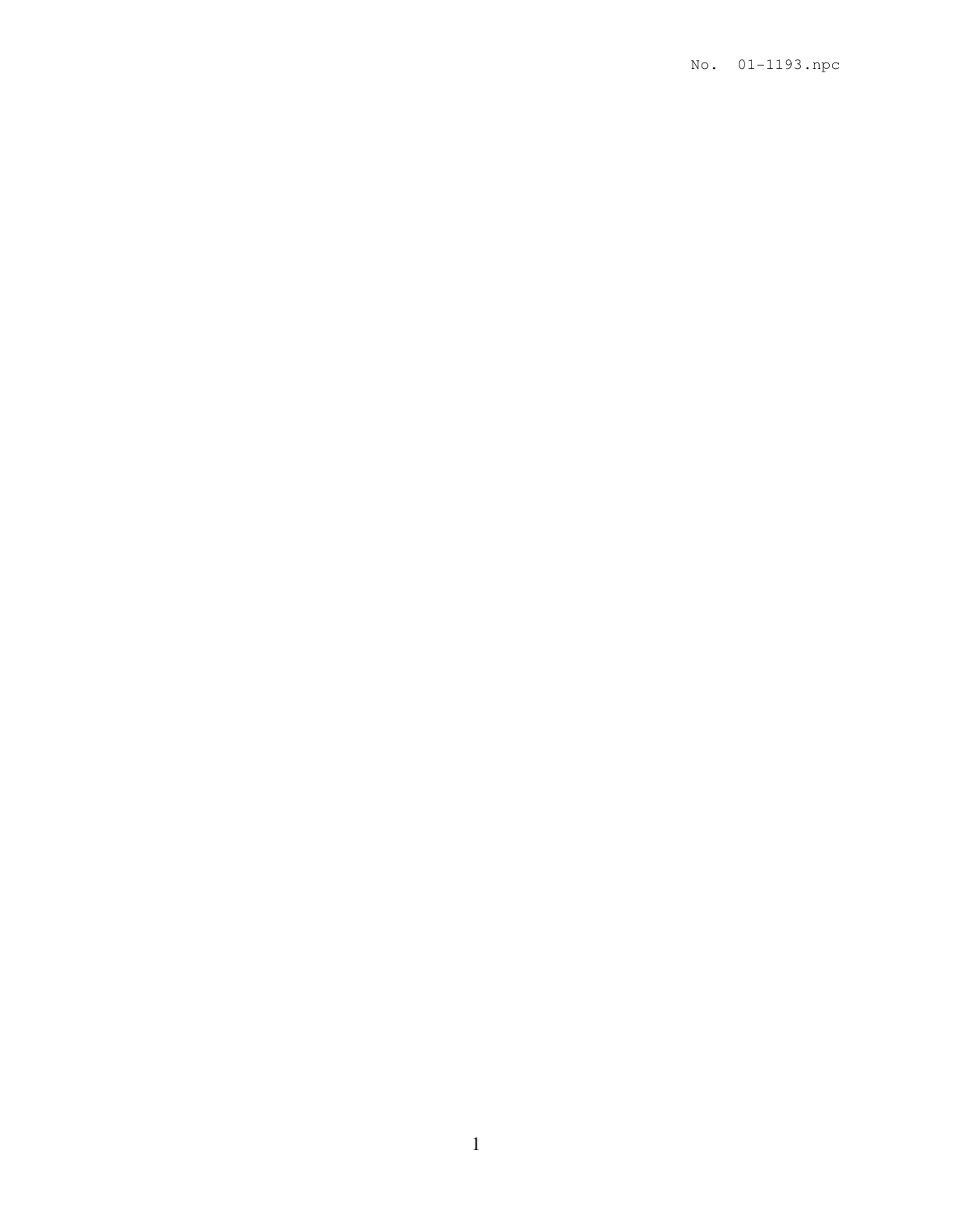¶133 JON P. WILCOX, J. (dissenting). I disagree with the majority opinion, which regretfully overturns this court's decision in City of Edgerton v. General Casualty Company of Wisconsin, 184 Wis. 2d 750, 617 N.W.2d 463 (1994), rendered nearly a decade ago, and relied upon both by courts and numerous private parties. Because the majority fails to seriously consider several factors that support adherence to the doctrine of stare decisis in this case, I respectfully dissent from the majority opinion.

¶134 This case originated in 1989. After the circuit court in the original action dismissed Johnson Controls' claims regarding insurance coverage in 1995, this case came before us on a bypass petition. After holding the petition in abeyance until our decision in General Casualty Company of Wisconsin v. Hills, 209 Wis. 2d 167, 561 N.W.2d 718 (1997), was rendered, this court, on June 10, 1997, unanimously denied Johnson Controls' petition, which made many of the same arguments presented now. Since the time Edgerton was decided, this court has been presented with numerous opportunities and requests to overturn the decision. Until today, this court has consistently refused to do so.

¶135 More importantly, nothing of legal consequence has changed since Edgerton. The insurance policy language before us has not changed. The applicable federal law, the Comprehensive Environmental Response, Compensation, and Liability Act (CERCLA), has not changed. This case does not present us with a wholly new set of facts. The only thing that has changed is the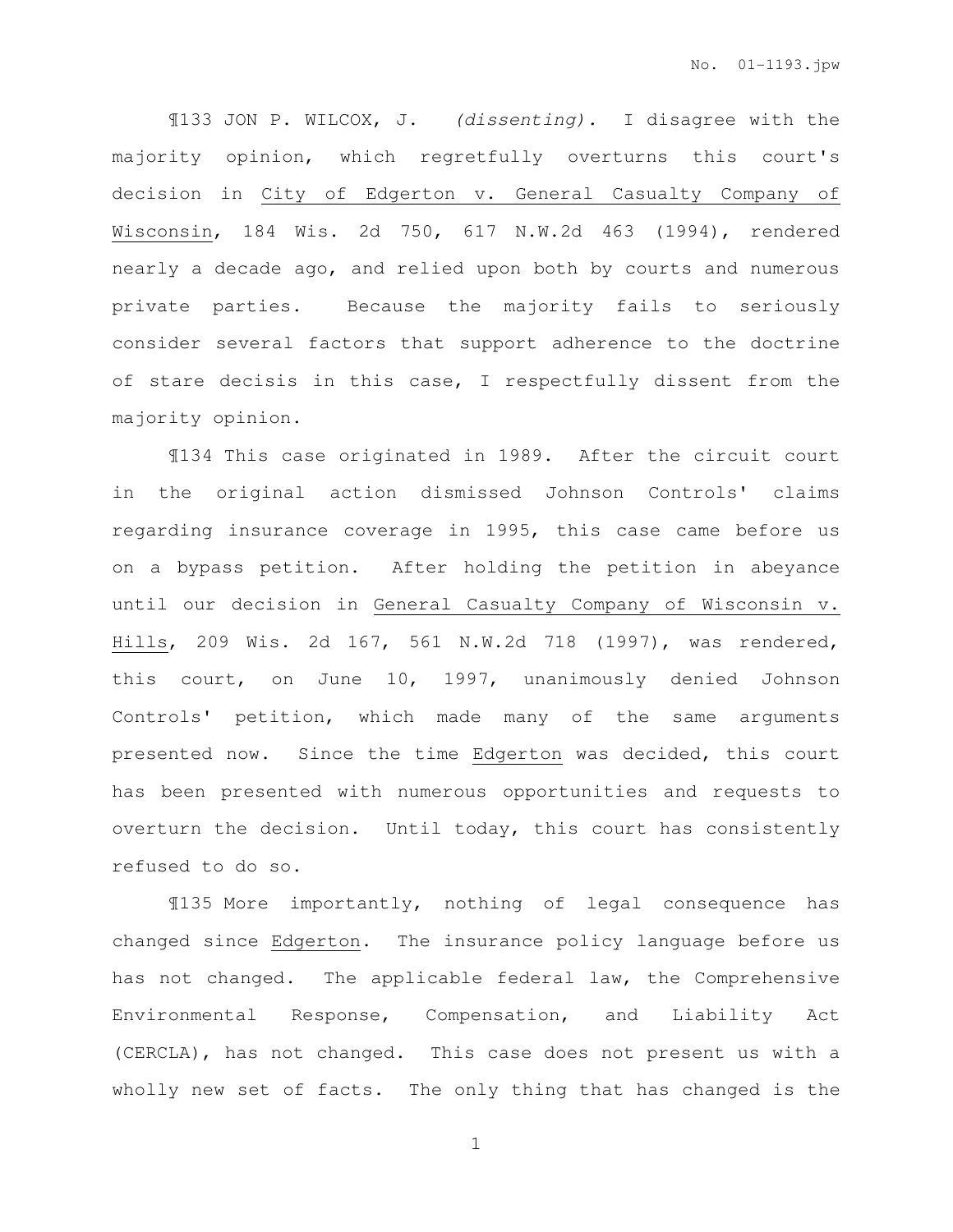personnel of this court and this court's view as to the proper definitions of "damages" and "suit." Overruling an established body of cases in this context raises serious questions about whether the court is "implementing 'principles . . . founded in the law rather than in the proclivities of individuals.'" Payne v. Tennessee, 501 U.S. 808, 853 (1991) (Marshall, J., dissenting) (citation omitted). "[S]tare decisis is important not merely because individuals rely on precedent to structure their commercial activity but because fidelity to precedent is part and parcel of a conception of the 'judiciary as a source of impersonal and reasoned judgments.'" Id. at 852 (Marshall, J., dissenting) (citation omitted). $51$ 

 ¶136 Although the majority opinion offers a lengthy presentation of the doctrine of stare decisis, by overruling an established body of Wisconsin law simply because it feels Edgerton was wrongly decided, the majority, in effect, fails to do justice to a doctrine that forms one of the foundational pillars of our judicial system.

¶137 Because Edgerton is well-established precedent in Wisconsin, the question is not who has the better argument regarding the applicable policy language, but "whether today's

l.

<sup>51</sup> Wisconsin's stare decisis jurisprudence is akin to that of the federal courts. See, e.g., Linville v. City of Janesville, 174 Wis. 2d 571, 591-92, 497 N.W.2d 465 (Ct. App. 1993) ("[T]he principle that stare decisis is a substantial disincentive to change is applicable to any court.") (citing Planned Parenthood of Southern Pa. v. Casey, 505 U.S. 833 (1992); State v. Stevens, 181 Wis. 2d 410, 441-42, 511 N.W.2d 591 (1994) (Abrahamson, J., concurring) (quoting Akron v. Akron Ctr. for Reprod. Health, Inc., 462 U.S. 416, 420 (1983)).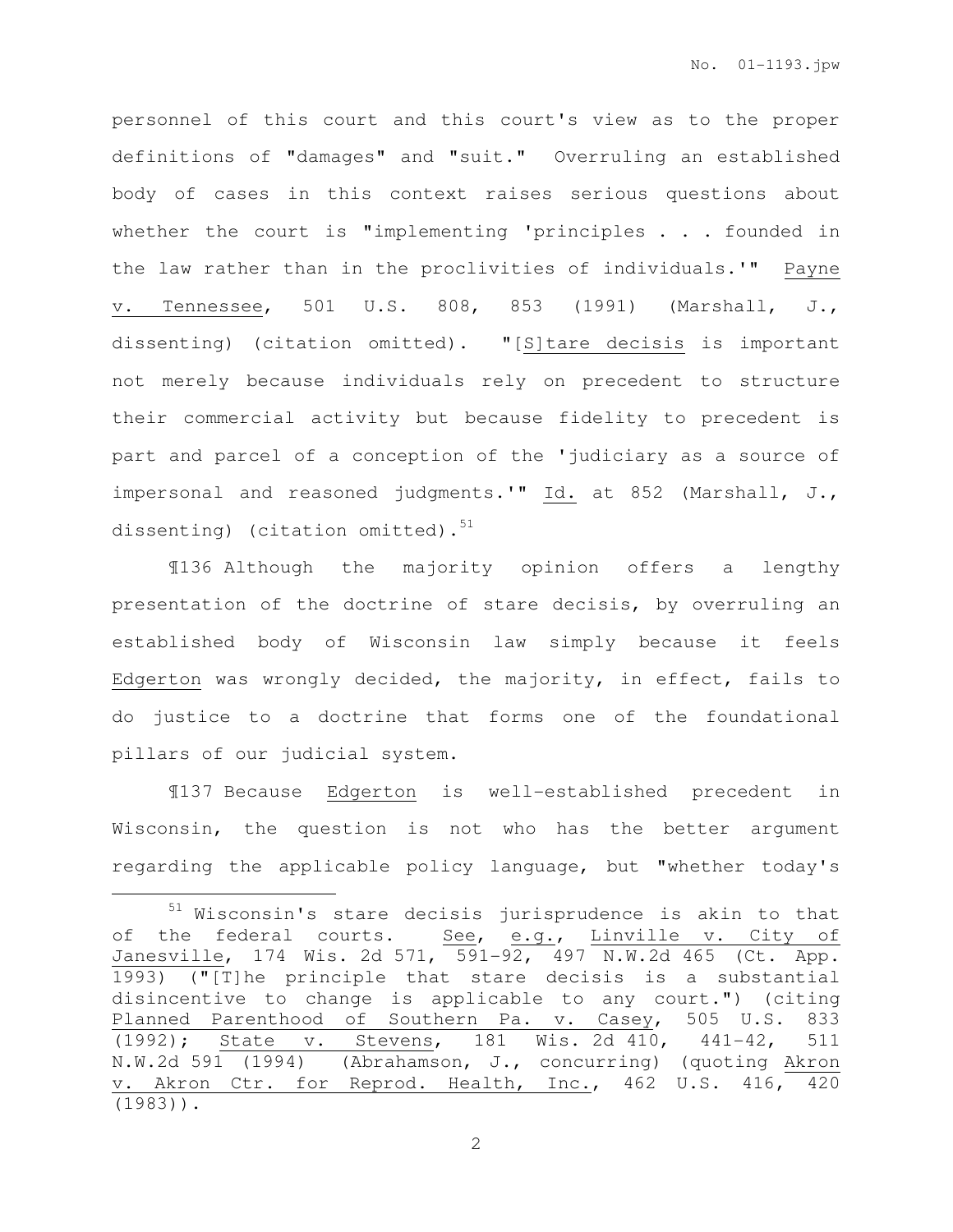majority has come forward with the type of extraordinary showing that this [c]ourt has historically demanded before overruling one of its precedents." Payne, 501 U.S. at 848 (Marshall, J., dissenting). $52$  Thus, rather than offering a fervent repudiation of the majority's rationale and rehashing an argument previously settled, I merely explain why the court should adhere to the doctrine of stare decisis in the matter before us.

¶138 "Stare decisis is the motto of courts of justice." Ableman v. Booth, 11 Wis. 498 (1859). Adherence to stare decisis is crucial because "[r]espect for precedent 'promotes the evenhanded, predictable, and consistent development of legal principles, fosters reliance on judicial decisions, and contributes to the actual and perceived integrity of the judicial process.'" State v. Outagamie County Bd. of Adjustment, 244 Wis. 2d 613, 628 N.W.2d 376 (2001).

Fidelity to precedent, the doctrine of stare decisis "stand by things decided", is fundamental to "a society governed by the rule of law." When legal standards "are open to revision in every case, deciding cases becomes a mere exercise of judicial will, with arbitrary and unpredictable results."

. . . .

 $\overline{a}$ 

No change in the law is justified by "a change in the membership of the court or a case with more egregious facts."

State v. Stevens, 181 Wis. 2d 410, 441-42, 511 N.W.2d 591 (1994) (Abrahamson, J., concurring).

<sup>52</sup> "Adhering to precedent 'is usually the wise policy, because in most matters, it is more important that the applicable rule of law be settled than it be settled right.'" Payne v. Tennessee, 501 U.S. 808, 827 (1991).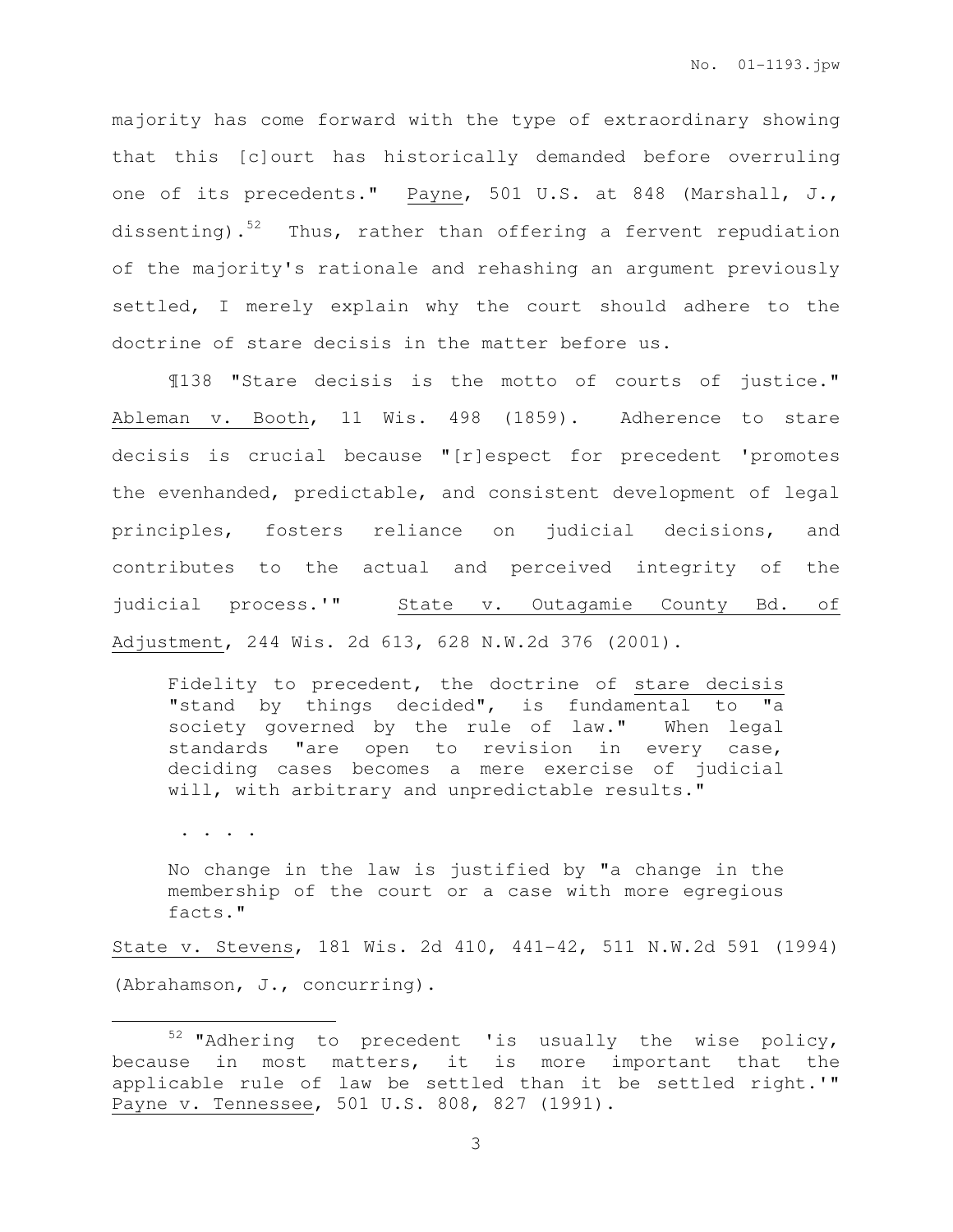No. 01-1193.jpw

 ¶139 In addition to the plain dictates of the doctrine, there are several overriding reliance factors present in this context that the majority opinion fails to address, which demand an adherence to stare decisis. Thus:

We should accord weight to this continued acceptance of our earlier holding. Stare decisis has added force when the legislature, in the public sphere, and citizens, in the private realm, have acted in reliance on a previous decision, for in this instance overruling the decision would dislodge settled rights and expectations or require an extensive legislative response.

Hilton v. South Carolina Pub. Rys. Comm'n, 502 U.S. 197, 202 (1991).

¶140 Most, if not all, of these reliance factors are present in this case. First, the insurance industry is one of the most heavily regulated business sectors in the state. The legislature has, in the past, enacted specific legislation in response to our construction of policy language.<sup>53</sup> Considerations of stare decisis are stronger where the legislative prerogative to overturn our decisions is involved. See Hilton, 502 U.S. at 202 (Scalia, J., concurring) ("'Considerations of stare decisis have special force [where] the legislative power is implicated, and Congress remains free

<sup>53</sup> See, e.g., Wis. Stat.  $\frac{1}{2}$  632.32(5)(f) (1995-96), permitting an insurer to add a clause to an automobile policy that prohibits "stacking" of policy benefits; Blazekovic v. City of Milwaukee, 2000 WI 41, ¶20, 234 Wis.2d 587, 610 N.W.2d 467 (noting Wis. Stat. § 632.32(5)(f) "validat[es] such clauses to avoid the duplication of benefits permitted under prior case law"). Cf. Wis. Stat § 103.465 (1995-96), abrogating the judicial blue-pencil announced in Fullerton Lumber Co. v. Torborg, 270 Wis. 133, 70 N.W.2d 585 (1955).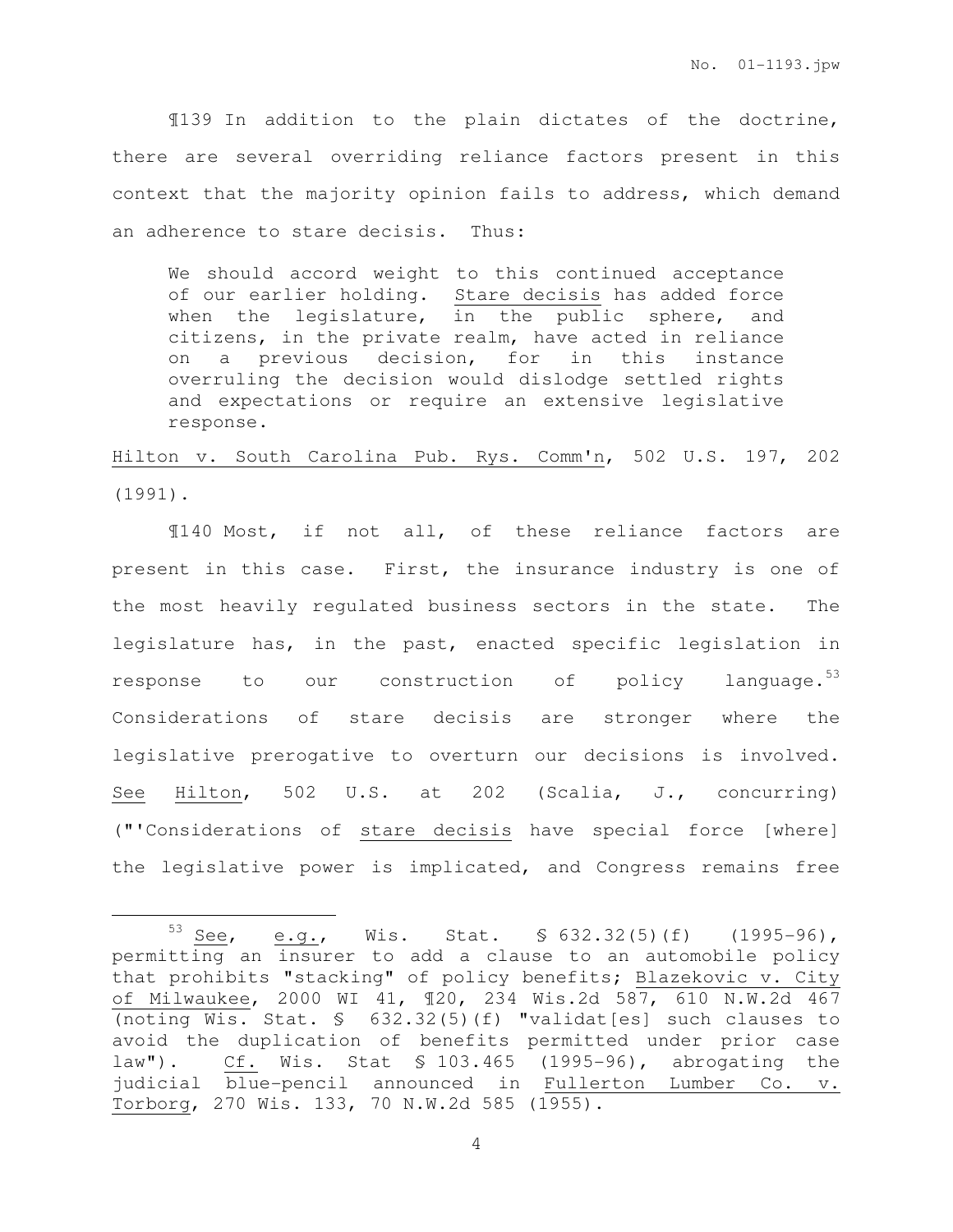to alter what we have done.'") (internal citation omitted). Thus, adherence to stare decisis is especially appropriate because in Wisconsin, the legislature has the final say over regulation of the insurance industry and it could possibly act to change the rule of Edgerton.  $54$ 

 ¶141 Moreover, "[c]onsiderations in favor of stare decisis are at their acme in cases involving property and contract rights, where reliance interests are involved." Payne, 501 U.S. at  $828.55$ 

[W]e have made it clear that this court, in general, would depart from stare decisis only where unintentional conduct was involved and then only when there were compelling reasons for altering a courtmade rule. [We also recently] pointed out our reluctance to deviate from precedent where rules of contract or property were involved.

Antoniewicz v. Reszcynski, 70 Wis. 2d 836, 869, 236 N.W.2d 1 (1975) (emphasis in original) (internal citations and quotations omitted); see also Gottlieb v. City of Milwaukee, 33 Wis. 2d 408, 431, 147 N.W.2d 633 (1967) (accord).

¶142 The majority opinion attempts to avoid this consideration by characterizing the decision as one involving unintentional tort-like conduct. See majority op., ¶¶113-15.

l.

<sup>54</sup> As the Supreme Court has said in a slightly different context: "Congress has the final say over regulation of interstate commerce and it can change the rule of Bellas Hess by simply saying so. We have long recognized that the doctrine of stare decisis has 'special force' where 'Congress remains free to alter what we have done.'" Quill Corp. v. North Dakota, 504 U.S 298, 320 (1992) (Scalia, J., concurring) (citation omitted).

See also Quill Corp., 504 U.S. at 320 ("Moreover, the demands of the doctrine are 'at their acme . . . where reliance interests are involved.'") (citations omitted).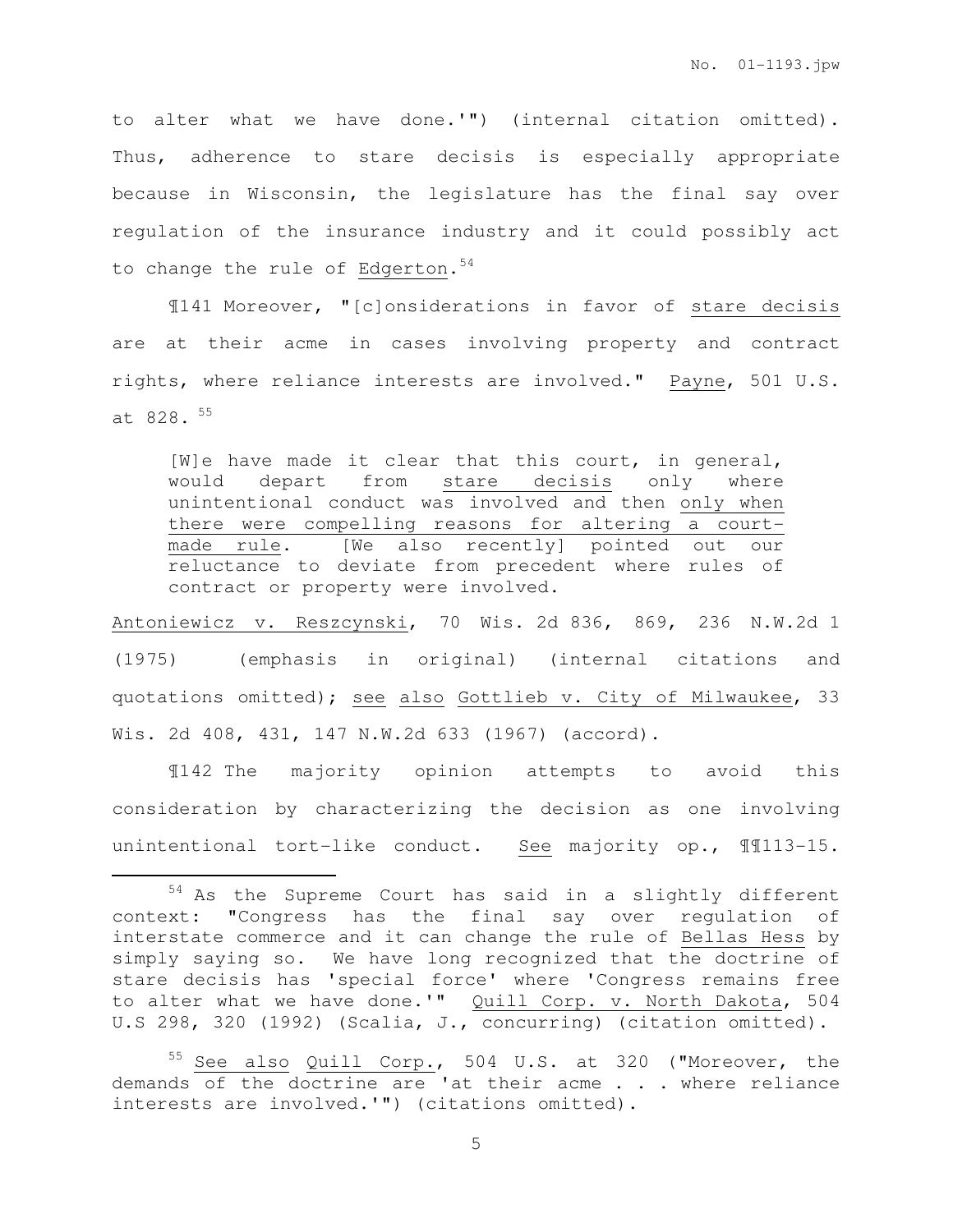While this may be true insofar as the underlying conduct giving rise to the policy dispute is concerned, the majority decision today abrogates a rule regarding contract interpretation. The court alters the rights and expectations of parties to a contract; it does not merely create a new rule governing standards of behavior. The determination of whether to purchase certain types of insurance coverage and the drafting of language within insurance policies certainly constitutes intentional conduct.

¶143 Further, stare decisis concerns are particularly strong where substantial reliance in the affected business community occurs. Thus, where a "rule . . . has become part of the basic framework of a sizeable industry[,] [t]he 'interest in stability and orderly development of the law' that undergirds the doctrine of stare decisis . . . counsels adherence to settled precedent." Quill Corp. v. North Dakota, 504 U.S. 298, 317 (1992) (internal citations omitted). There is no doubt that the insurance industry constitutes a "sizeable industry." Furthermore, the number of litigants who have been subjected to the Edgerton and Hills definition of "damages" and "suit" demonstrate that the Edgerton and Hills decisions have become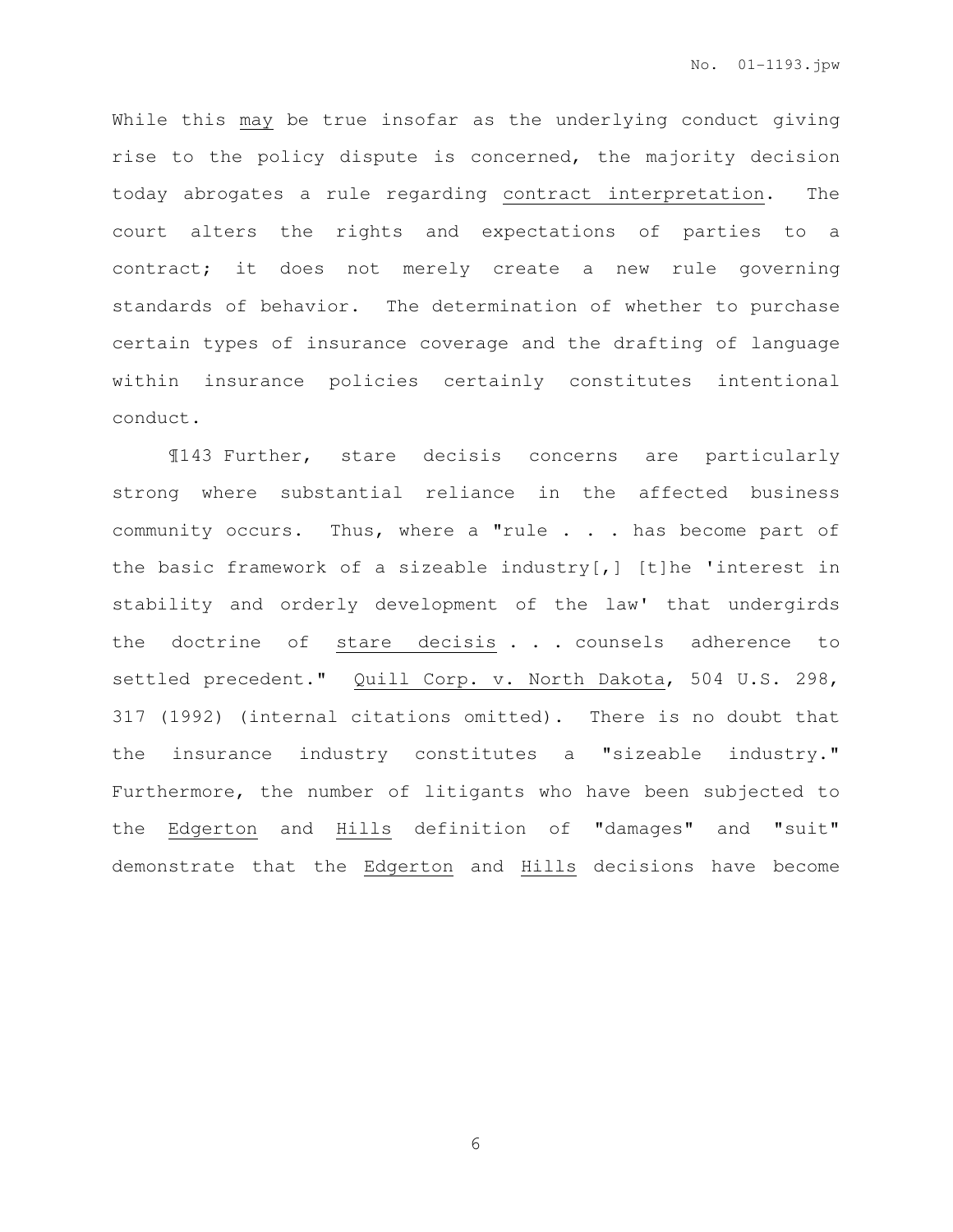part of the basic framework of the insurance industry.<sup>56</sup> Edgerton itself has been cited 242 times since it was decided. $57$ While obviously not all of these authorities agree with the Edgerton holding, the number of citations itself demonstrates how entrenched Edgerton has become in this area of the law. In addition to the large number of litigants subjected to the Edgerton and Hills rule of law, it is very probable that a substantial number of businesses, relying on Edgerton, refrained from litigating CERCLA related disputes with their insurers.

¶144 The majority asserts that "[m]ost, if not all, CGL polices executed today will not be governed by either this decision or by Edgerton." Majority op., 1117 (emphasis in majority). The majority then proceeds to argue that this fact

<sup>56</sup> See, e.g., State v. Hydrite Chem. Co., 2002 WI App 222, 257 Wis.  $2d$  554, 652 N.W.2d 828; Nor-Lake, Inc. v. Aetna Cas. & Sur. Co., 2000 WI App. 94, 234 Wis. 2d 526, 611 N.W.2d 471, rev. denied, 2000 WI 88, 237 Wis. 2d 253, 616 N.W.2d 115; Amcast Indus. Corp. v. Affiliated FM Ins. Co., 221 Wis. 2d 145, 584 N.W.2d 218 (Ct. App. 1998), rev. denied, 221 Wis. 2d 654, 588 N.W.2d 631 (1998); Hydrite Chem. Co. v. Aetna Cas. & Sur. Co., 220 Wis. 2d 26, 582 N.W.2d 423 (Ct. App. 1998), rev. denied, 220 Wis. 2d 363, 585 N.W.2d 156 (1998); Robert E. Lee & Assoc., Inc. v. Peters, 206 Wis. 2d 509, 557 N.W.2d 457 (Ct. App. 1996), rev. denied, 211 Wis. 2d 531, 568 N.W.2d 298 (1997); Spic and Span, Inc., v. Cont't Cas. Co., 203 Wis. 2d 118, 552 N.W.2d 435 (Ct. App 1996), rev. denied, 211 Wis. 2d 530, 568 N.W.2d 297 (1997); Sauk County v. Employers Ins. of Wausau, 202 Wis. 2d 433, 550 N.W.2d 439 (Ct. App. 1996), rev. denied, 211 Wis. 2d 530, 568 N.W.2d 297 (1997); Regent Ins. Co. v. City of Manitowoc, 205 Wis. 2d 450, 556 N.W.2d 405 (Ct. App. 1996), rev. denied, 211 Wis. 2d 530, 568 N.W.2d 297 (1997). The majority concedes this point. See majority op., ¶118.

 $57$  This list includes 86 cases, one administrative decision, and numerous secondary sources, including several practice guides, specialty reporters, and insurance treatises.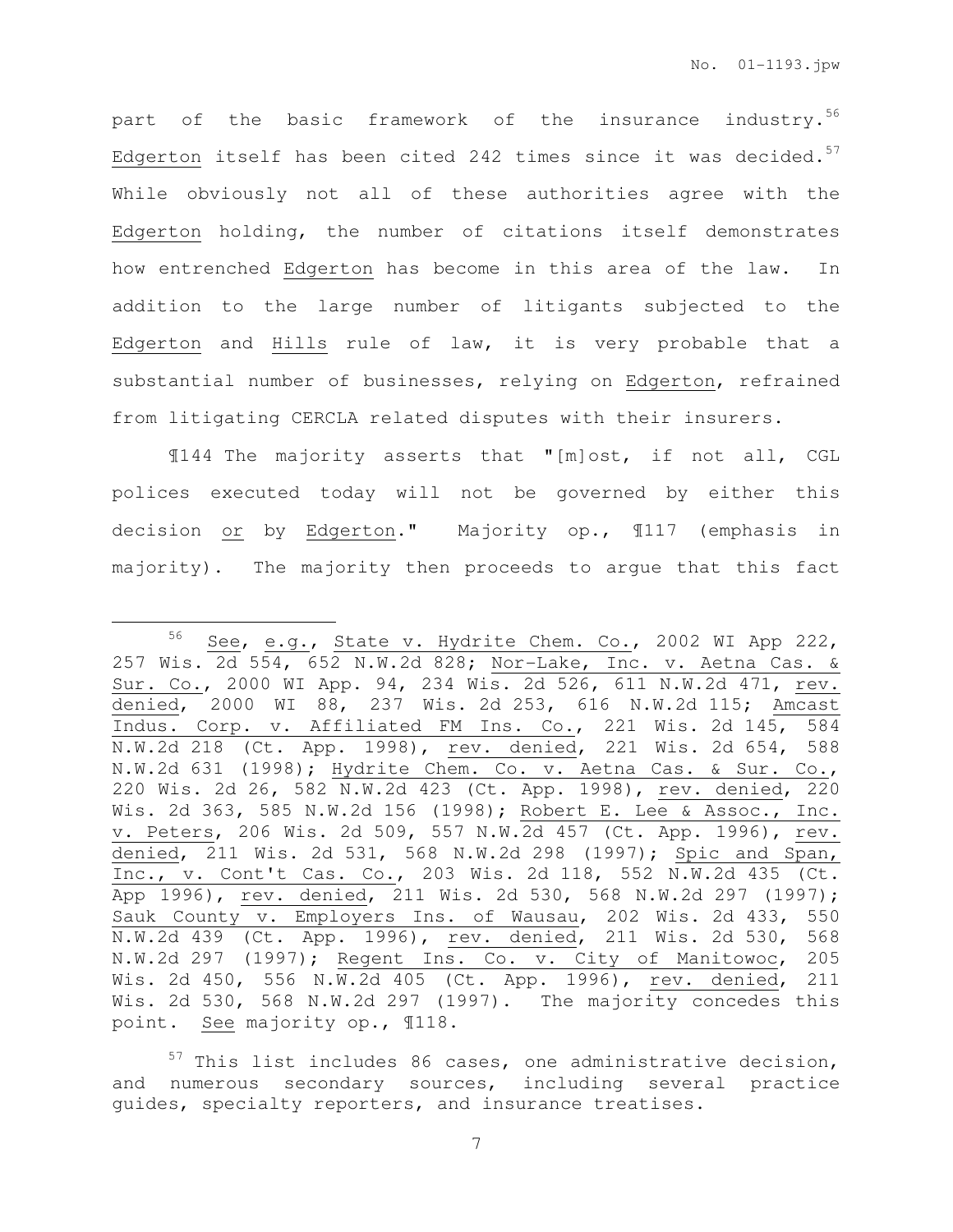supports their refusal to adhere to stare decisis. Regardless of the applicability of today's decision to current insurance policies, the fact remains that a substantial group of similarly situated insureds, with policy language identical to Johnson Controls' insurance policy, have been subjected to the Edgerton and Hills rule of law. Having determined in Hills that the principles of Edgerton were still controlling in the CERCLA context, and through our subsequent assurances of the validity of Edgerton by rejecting multiple requests to overturn Edgerton in the past, "we ought not visit economic hardship upon those who took us at our word." Quill Corp., 504 U.S at 321 (Scalia, J., concurring) (citation omitted).

¶145 The practical effect of overruling Edgerton now, after nearly a decade of vitality, is to subject a group of similarly situated litigants to two different rules of law based merely upon the time they litigated their dispute. This result runs contrary to the basic principles of justice in a free society. $58$ 

¶146 Moreover, the fact that since Edgerton, insureds have purchased additional forms of insurance to cover pollution cleanup expenses demonstrates that there has been substantial reliance on Edgerton in the insurance community. The majority asserts that the change in policy language and development of new forms of coverage does not evidence reliance on Edgerton, but rather:

 $\overline{a}$ 

<sup>58</sup> See People v. Jones, 350 N.E.2d 913, 915 (N.Y. 1976) (Breitel,  $\overline{C.J.}$ , dissenting) (citing Aristotle, Ethica Nicomachea, book V, ¶¶1129a, 1131a (Ross ed.)).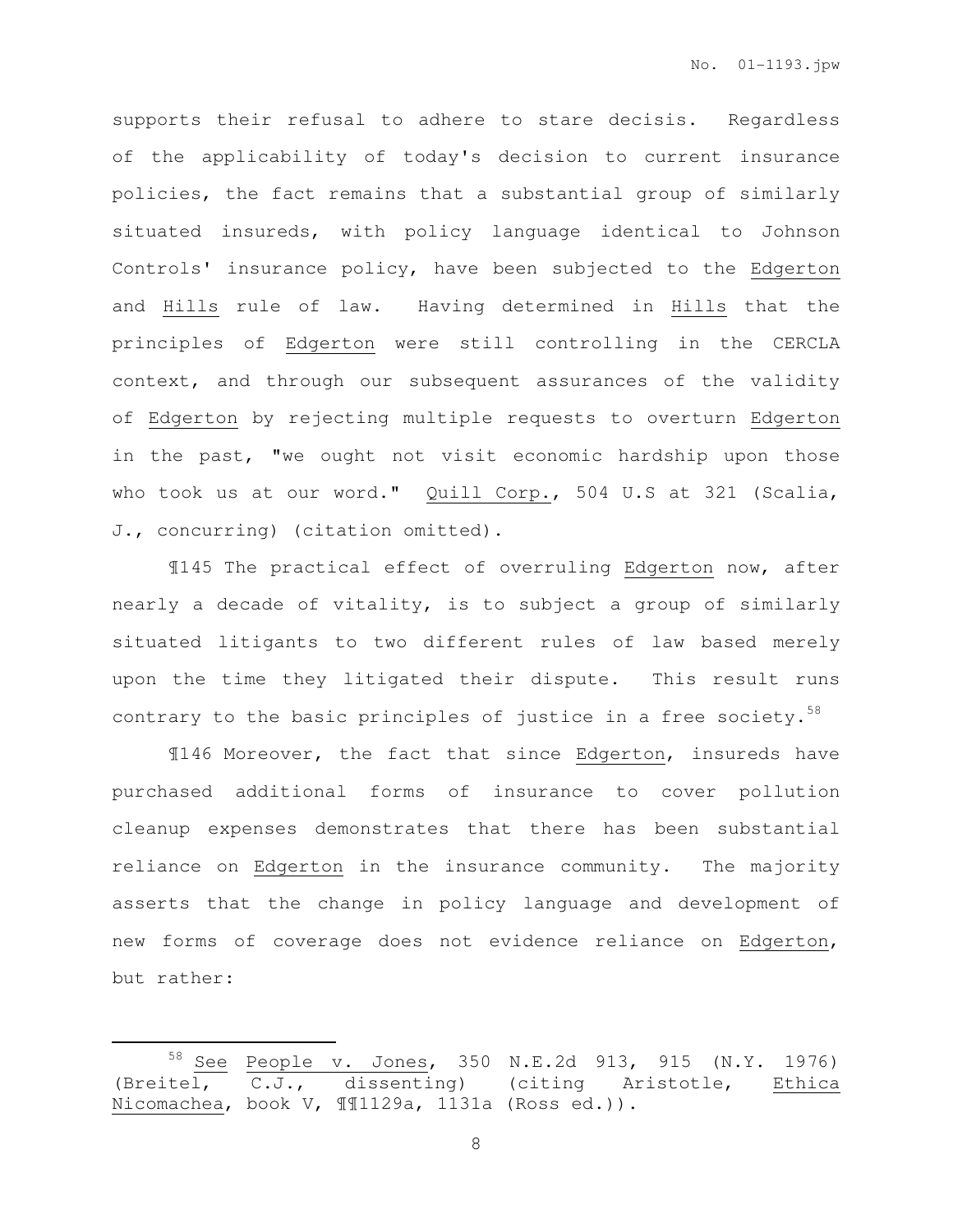shows that insurers have, since the issuance of the CGL policies at issue in this case, realized that the scope of former CGL polices included these response costs, that the insurers did not want to cover such costly property damages, and that they revised the CGL policies to expressly eliminate such coverage.

Majority op., ¶117 n.49.

 ¶147 However, after Edgerton, Wisconsin was among a distinct minority of jurisdictions that held that "damages" in CGL policies did not include CERCLA response costs. Thus, while the majority's rationale may hold true regarding the mass of jurisdictions adopting the contrary rule, it is more probable that in Wisconsin, other forms of pollution insurance were purchased specifically because this court found that a standard CGL policy did not cover these expenses.

¶148 Although the majority purports to be "mindful of the reliance interests of businesses . . . that have arisen due to this court's holding in Edgerton[,]" majority op., ¶116, it then proceeds to assert: "To be sure, insurers and insureds may have assessed their respective expected costs and obligations in situations governed by Edgerton and have accounted accordingly. However, this ancillary reliance is not the type of conduct modification upon which the merit of stare decisis is predicated." Majority op., ¶117 n.49.

¶149 Quite the contrary, one of the fundamental justifications for the rule of stare decisis is to provide a consistent predictable rule of law upon which society, particularly businesses, may properly order their affairs, i.e., engage in rational business decision-making, without the continuous ominous threat of the legal bases for those decisions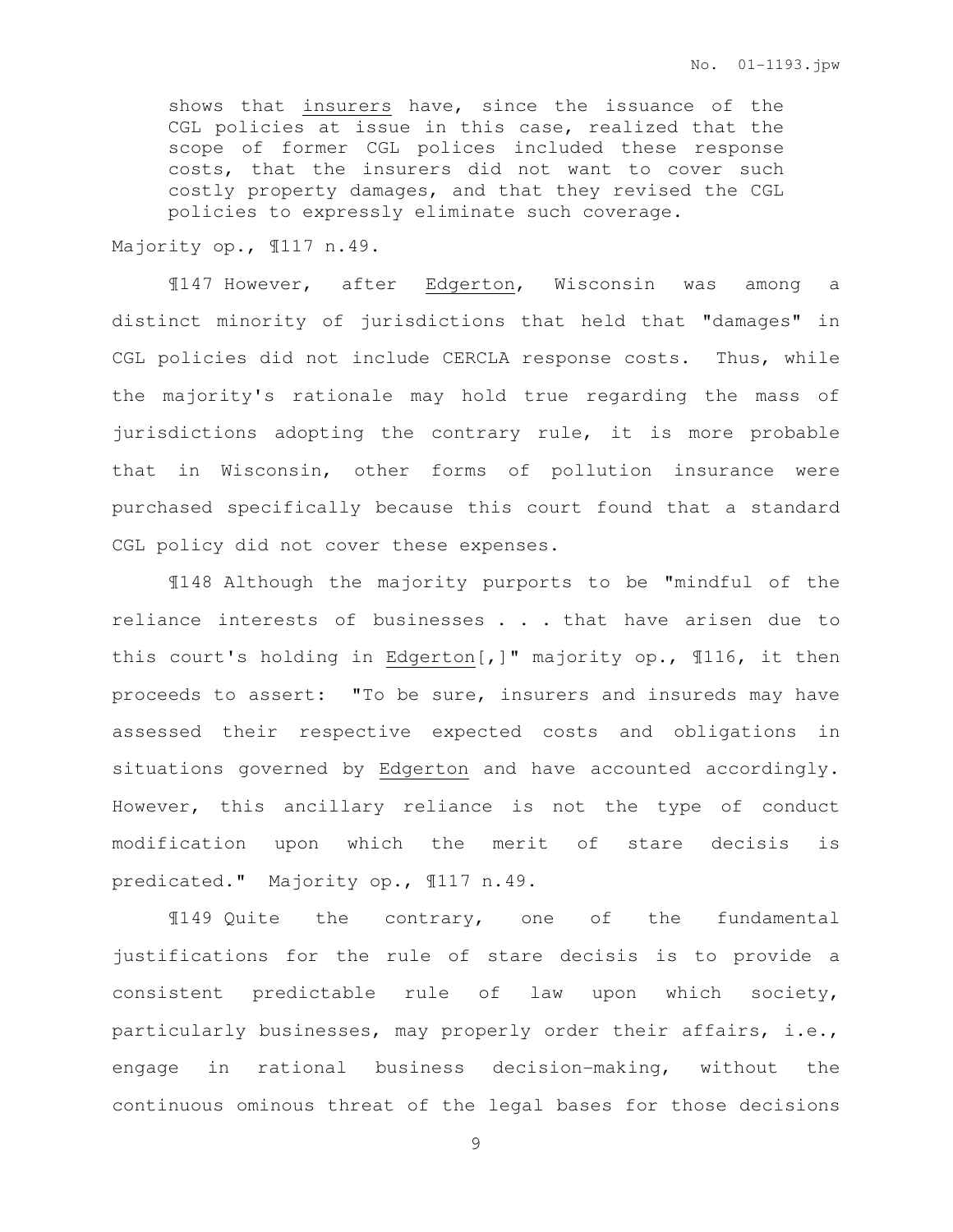being changed. See, e.g., James B. Beam Distilling Co. v. Georgia, 501 U.S. 529, 551-52 (1991) (O'Connor, J., dissenting) ("At its core, stare decisis allows those affected by the law to order their affairs without fear that the established law upon which they rely will suddenly be pulled out from under them."); Khan v. State Oil Co., 93 F.3d 1358, 1367 (7th Cir. 1996) (Ripple, J., concurring) ("[W]e ought to ensure, through strict application of the doctrine of stare decisis and precedent, that the law is sufficiently predictable and certain to permit businesses to order their affairs with a clear understanding of what the law requires."); Smith v. Brennan, 157 A.2d 497, 501 (N.J. 1960) ("Stare decisis . . . applies primarily to decisions . . . , which invite reliance and on the basis of which men order their affairs, e.g., in the field of contract or property rights.").

¶150 While the majority is correct when it notes that a standard CGL policy covers all known and unknown losses, majority op., ¶115, since Edgerton and Hills, insurers have rationally concluded that they have no liability for environmental response costs when the costs are incurred as a result of administrative proceedings, as opposed to certain third party lawsuits. Thus, while their policies, in general, covered all known and unknown losses, after Edgerton, this court made known to insurers that certain categories of losses would not be covered. Regardless of whether insurers originally expected their CGL policies to cover CERCLA-like costs, what is important is that this court specifically told them in Edgerton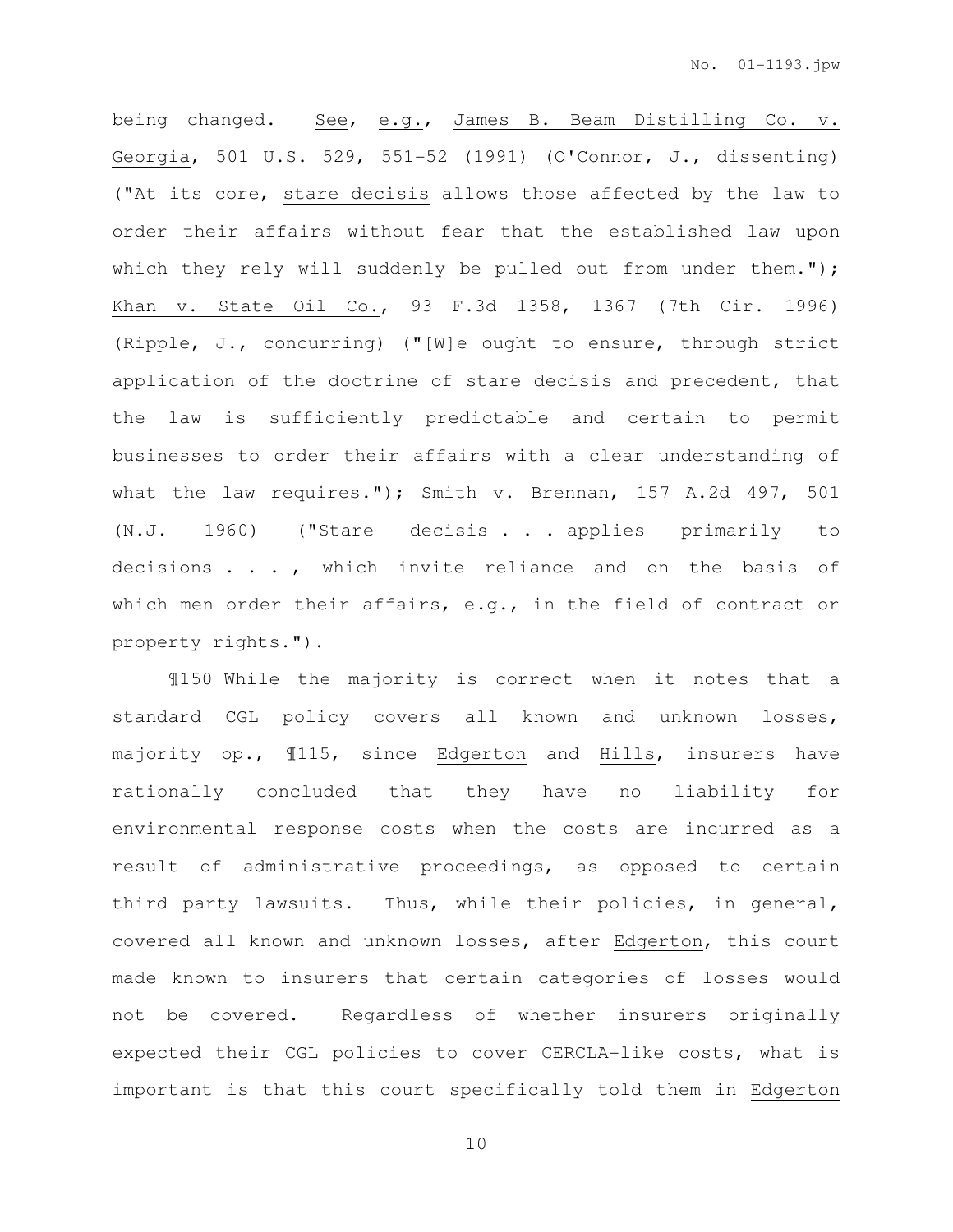that their policies did not cover these costs. The majority, by overturning Edgerton today, defeats those expectations, and frustrates the business decisions and predictions made in reliance on Edgerton and Hills. "The original risk assessment [made after Edgerton] becomes a nullity if the language of the policy is redefined in order to expand coverage beyond what was planned for by the insurer in the contract of insurance." Edgerton, 184 Wis. 2d at 779 n.26. As a result of today's decision, insurers are now at risk for liabilities they did not anticipate, and consequently, for which they did not collect premiums.

¶151 Finally, refusing to adhere to stare decisis in this case sends a precarious message to litigants suffering adversely from our decisions. The solidity of the judiciary depends upon non-prevailing litigants accepting our decisions and adjusting their behavior accordingly. By overturning established precedent today, after repeatedly refusing to do so in the past, the court tells litigants with the means to do so that they are better served through constant expostulations and challenges to adverse decisions than by acknowledging the validity of the state's law, even if reluctantly, and abiding by it. Now, due to its persistence and this court's newfound change of heart as to the validity of Edgerton, Johnson Controls has finally gotten its way.

¶152 Without adherence to stare decisis, "courts would not be making any 'law'; they would just be resolving the particular dispute before them." Antonin Scalia, "Common-Law Courts in a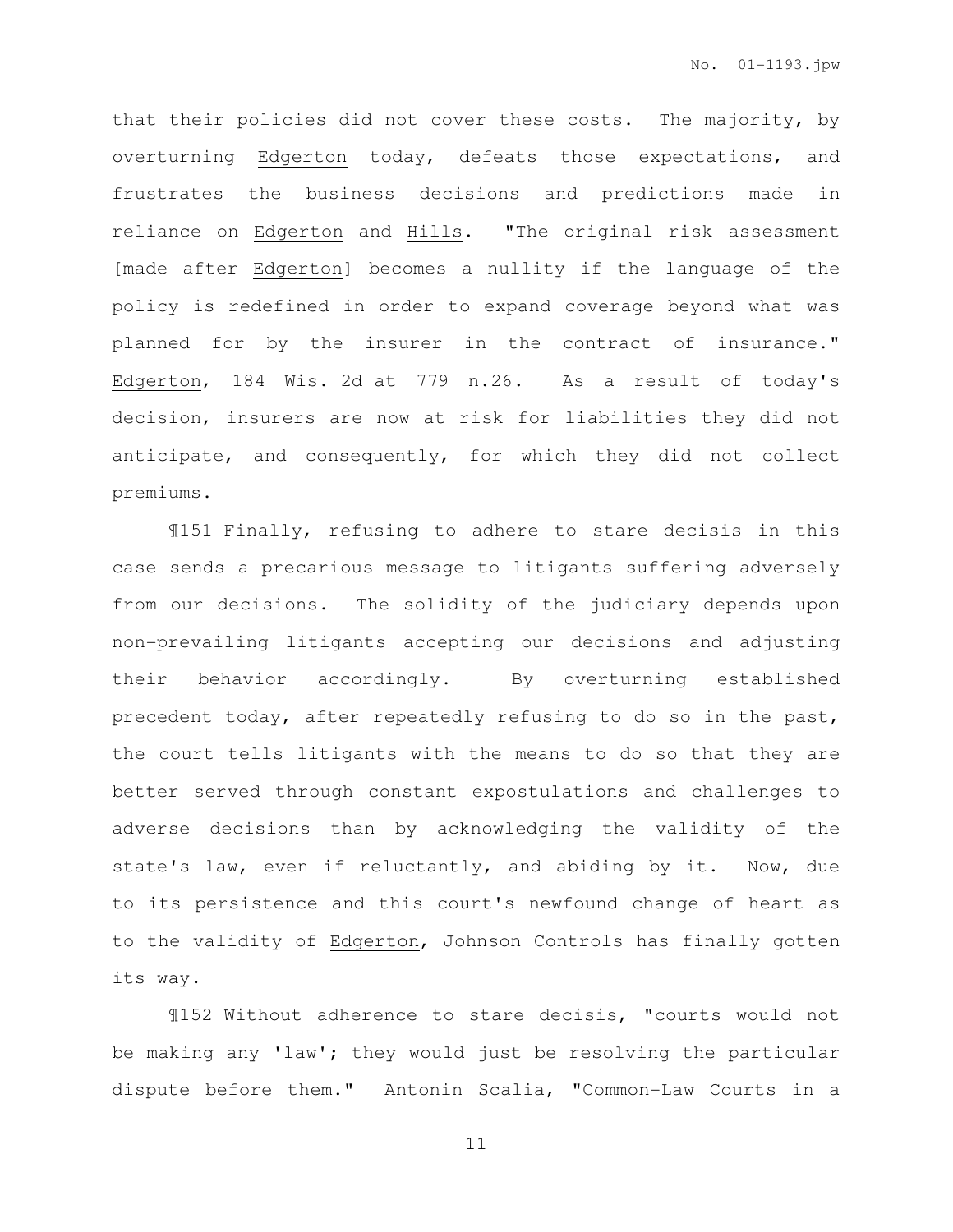Civil-Law System: The Role of United States Federal Courts in Interpreting the Constitution and Laws", in A Matter of Interpretation, Federal Courts and the Law 3, 7 (1997). If the resolution of each dispute before this court is open to reassessment based merely on the perseverance of the litigants and the grace of the court, the foundation of an impartial judiciary crumbles, and our beacon of judicial light becomes an erratic reflection, with no discernible course.

¶153 The majority does offer some justifications for disregarding stare decisis. The majority first concludes that our decision in Hills undercuts and destroys the rationale of Edgerton, such that the two cannot be reconciled. Majority op., ¶¶102-05.<sup>59</sup> Interestingly, the Hills decision itself recognizes that the two decisions can co-exist on the same intellectual plane:

[T]he nature of the relief being sought by Arrowhead is different than that sought by the DNR in Edgerton. **We therefore reject General Casualty's assertion that we must overrule Edgerton in order to hold that the suit in this case seeks "damages."** Edgerton continues to stand for the proposition that receipt of a letter from the EPA or DNR requesting a party to propose a remediation plan does not constitute a "suit seeking damages."

Hills, 209 Wis. 2d at 182 (emphasis added). Yet, despite this rationale, the majority asserts: "Hills did not conclude that the nature of the relief sought changes based on the identity of the party bringing the action. The opinion merely concluded that the DNR and EPA, when parties in a CERCLA cost recovery

 $59$  "[I]f we do not remove or limit the force of Edgerton, we must remove or limit the force of Hills." Majority op., ¶105.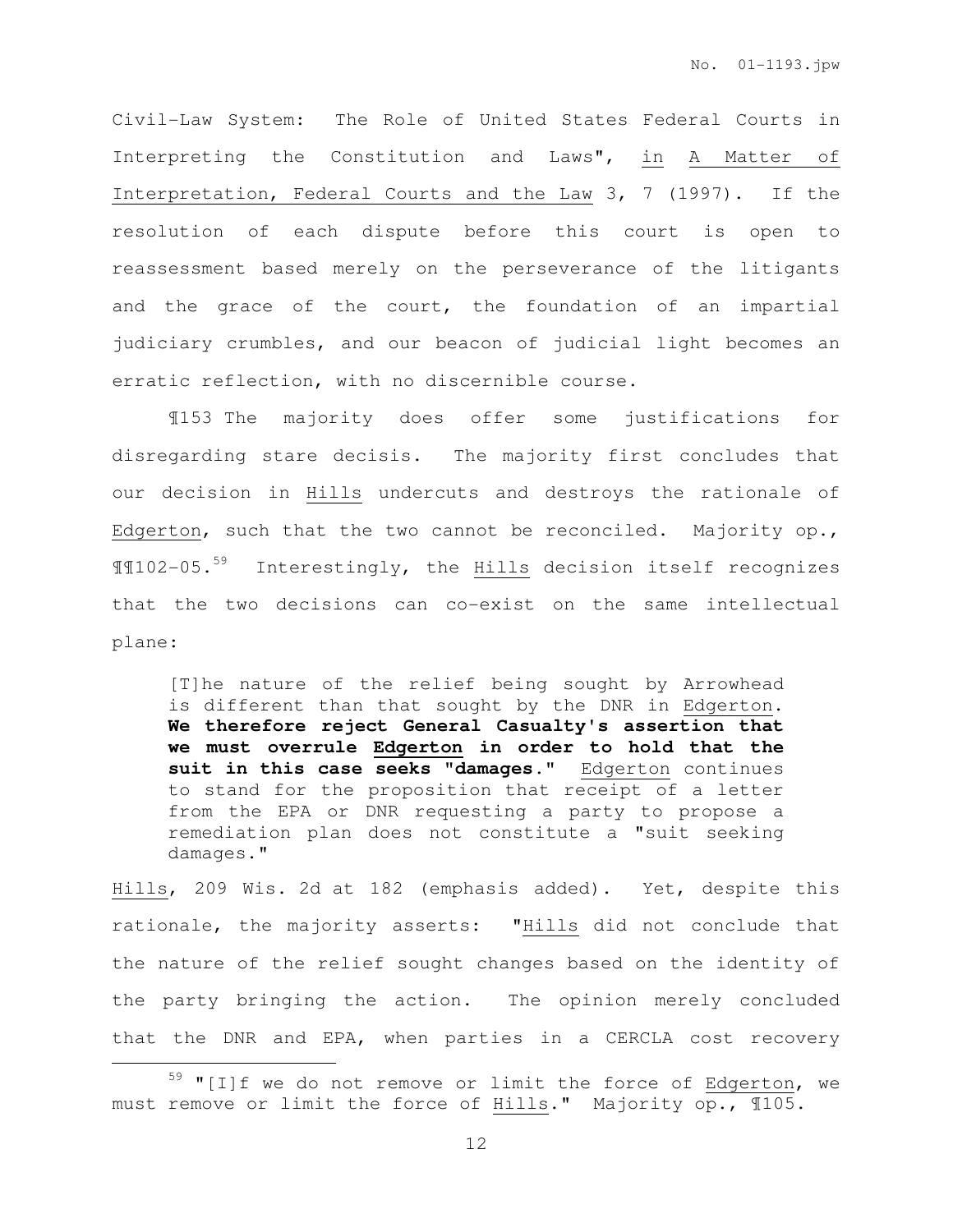action, are somehow different from other parties." Majority op., ¶107. The dispositive factor in Hills was not, as the majority suggests, the identity of the parties; rather, it was "the type of relief sought and the posture of the party seeking relief." Amcast Indus. Corp. v. Affiliated FM Ins. Co., 221 Wis.2d 145, 225, 584 N.W.2d 218 (Ct. App. 1998) (emphasis in original).

¶154 In fact, Hills relied on the definition of "damages" adopted by Shorewood and Edgerton: "Thus, under the definition set forth and applied in Shorewood and Edgerton, Arrowhead is seeking 'damages' from Hills as that word is used in the insurance policies at issue." Hills, 209 Wis. 2d at 181. Then applying this same definition, Hills concluded that while the governmental action in Edgerton did not fall within this definition of damages, the action before it did. Id. at 180-81. Therefore, the difference in result between Edgerton and Hills is not one based on logically inconsistent rationales, but rather a factual distinction based upon the same underlying reasoning. Id.

¶155 The majority identifies its own inconsistency because it focuses on the nature of the derivative conduct giving rise to CERCLA liability and the results in each case, rather than on the nature of the action for which the insured seeks policy coverage. The distinction between Edgerton and Hills is not, as the majority asserts, based on "the fortuity of whether the insured had ever been contacted in some manner by the government." Majority op., ¶62. Rather, this distinction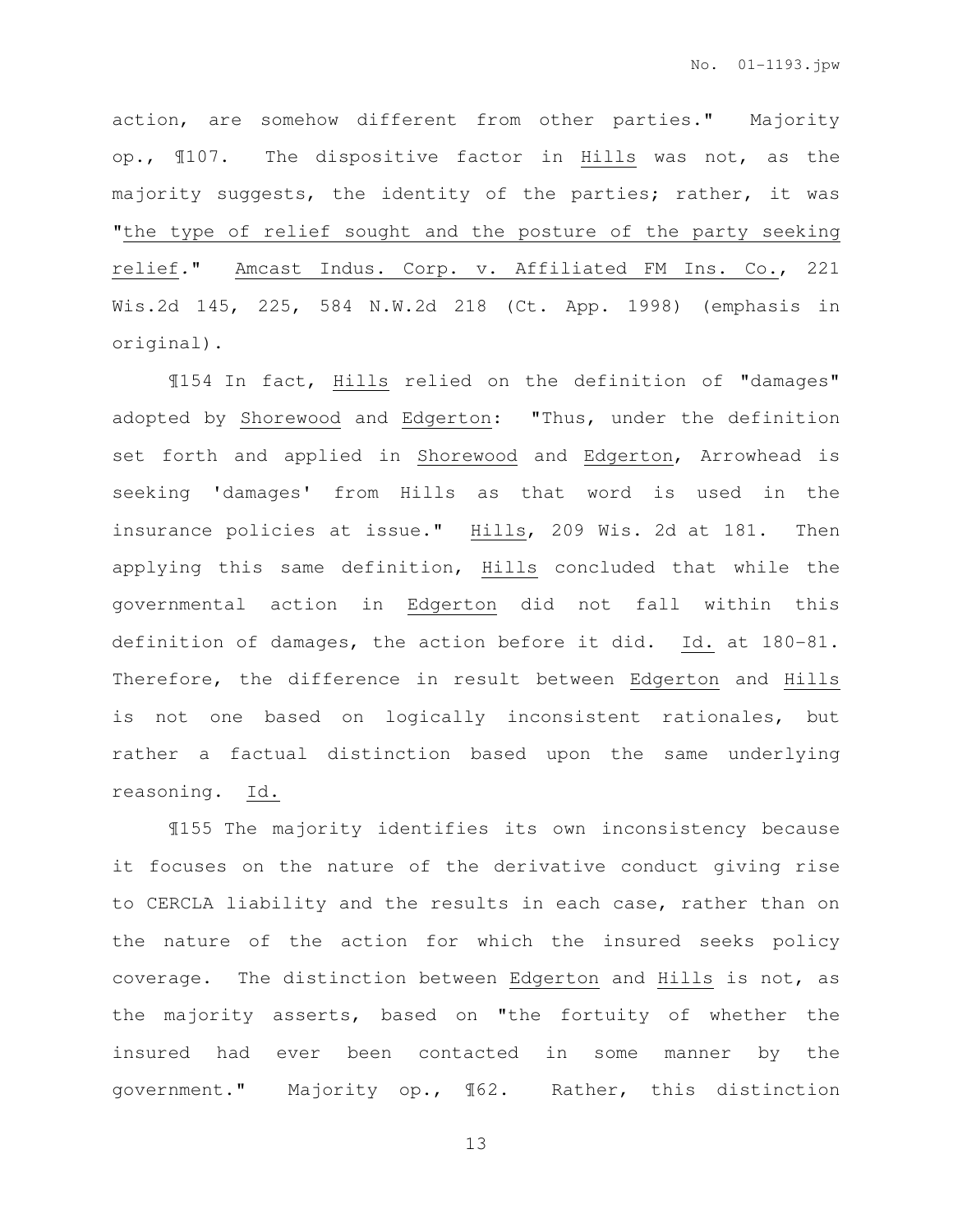centers on Hills' conclusion that the type of relief sought by a third party is different than the type of relief sought by the government in CERCLA proceedings. Hills, 209 Wis. 2d at 182.

¶156 There is only conflict between Edgerton and Hills because the majority has eviscerated the underlying rationale of Edgerton and then focused on the result reached in both cases. Although Edgerton appears inconsistent with Hills if one adopts the majority's view of "damages" in the CERCLA context, that is not the point. The point is that Edgerton and Hills were consistent under the rationale employed by the court when those decisions were rendered. In essence, the majority disagrees with Edgerton's logic, concludes it has the better argument, and then judges the continued co-existence of the two cases by retrospectively applying its new paradigm to them. This is not a justifiable basis for refusing to adhere to precedent.

¶157 To further widen the artificial intellectual chasm between Edgerton and Hills, the majority points to the fact that the Edgerton court did not take into account the reasonable expectations of the insured, while the Hills court did. Majority op., ¶104. However, taking into account the reasonable expectations of the insured when construing the language of an insurance policy does not ipso facto mean construing the policy to bear a pro-insured result.

In the case of an insurance contract, the words are to be construed in accordance with the principle that the test is . . . what a reasonable person in the position of the insured would have understood the words to mean. Whatever ambiguity exists in a contract of insurance is resolved in favor of the insured. . . .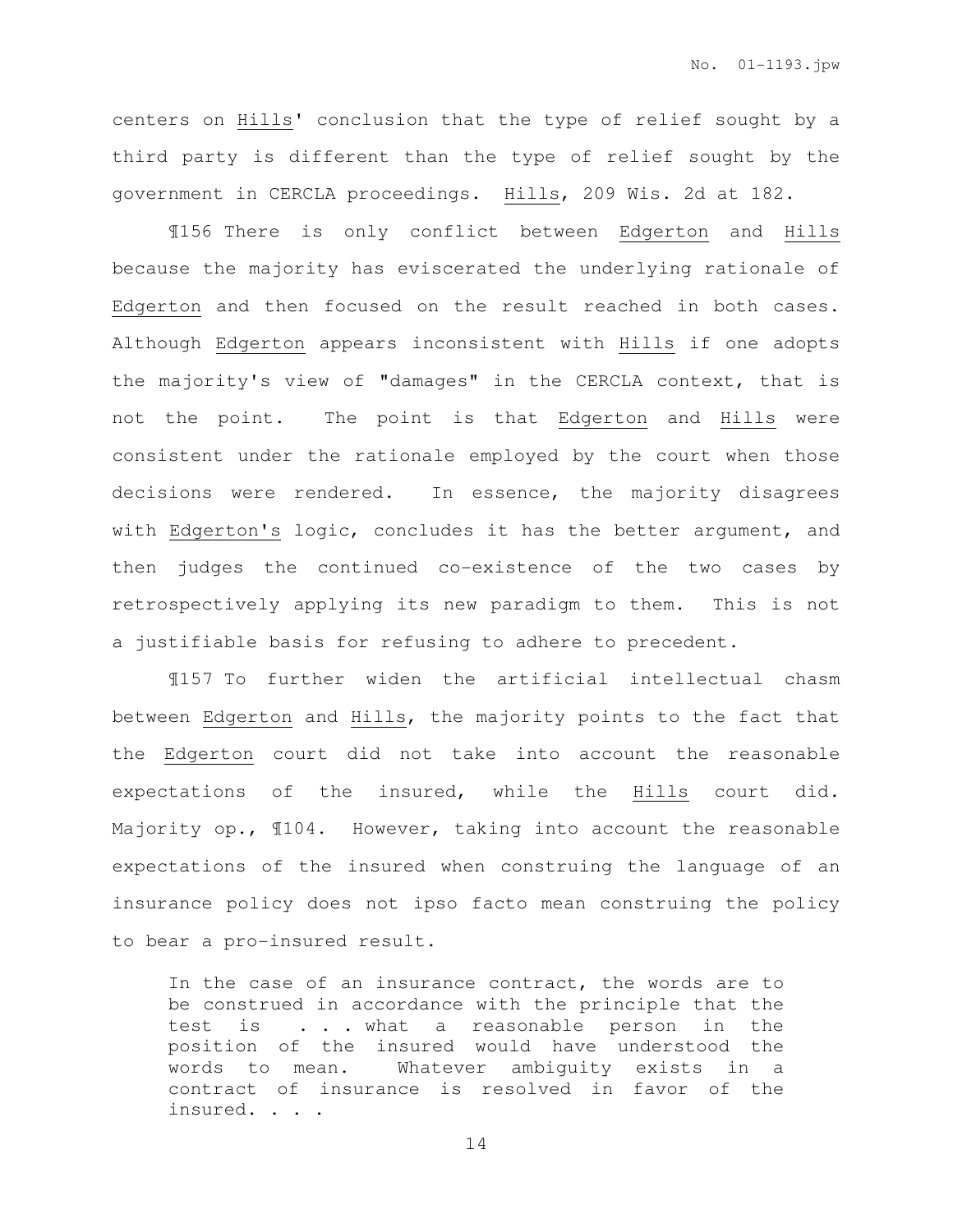. . . However, when the terms of the policy are unambiguous and plain on their face, the policy should not be rewritten to include insurance coverage not agreed to by the parties and for which it was not paid.

Sch. Dist. of Shorewood v. Wausau Ins. Cos., 170 Wis. 2d 347, 367, 488 N.W.2d 82 (1992) (internal citations omitted).

¶158 The court in Shorewood, having determined that "'[d]amages' as used in these insurance policies unambiguously means legal damages[,]" id. at 368, the Edgerton court in construing the same phrase was not required to discern the reasonable expectation of the insured, as the precise language they were interpreting had already been determined to be unambiguous. Edgerton itself recognized this: "[A]n insured's expectations may not be satisfied in contradiction to policy language which clearly identifies the scope of the insured's coverage." Edgerton, 184 Wis. 2d at 780. The mere fact that the context of Edgerton was different than the factual context of Shorewood does not justify a reinterpretation of that phrase:

[A]ppellate courts are not bound to reexamine a determination of a phrase in an insurance policy with each differing fact situation. . . . When difficulty comes in applying the plain meaning of the phrase to a particular fact situation, an otherwise unambiguous provision is not made ambiguous simply because it is difficult to apply to the facts of a particular case.

Quinlan v. Coombs, 105 Wis. 2d 330, 334-35, 314 N.W.2d 125 (Ct. App. 1981). Thus, the fact that a rule or interpretation may generate hard questions in the future, see majority op., ¶109,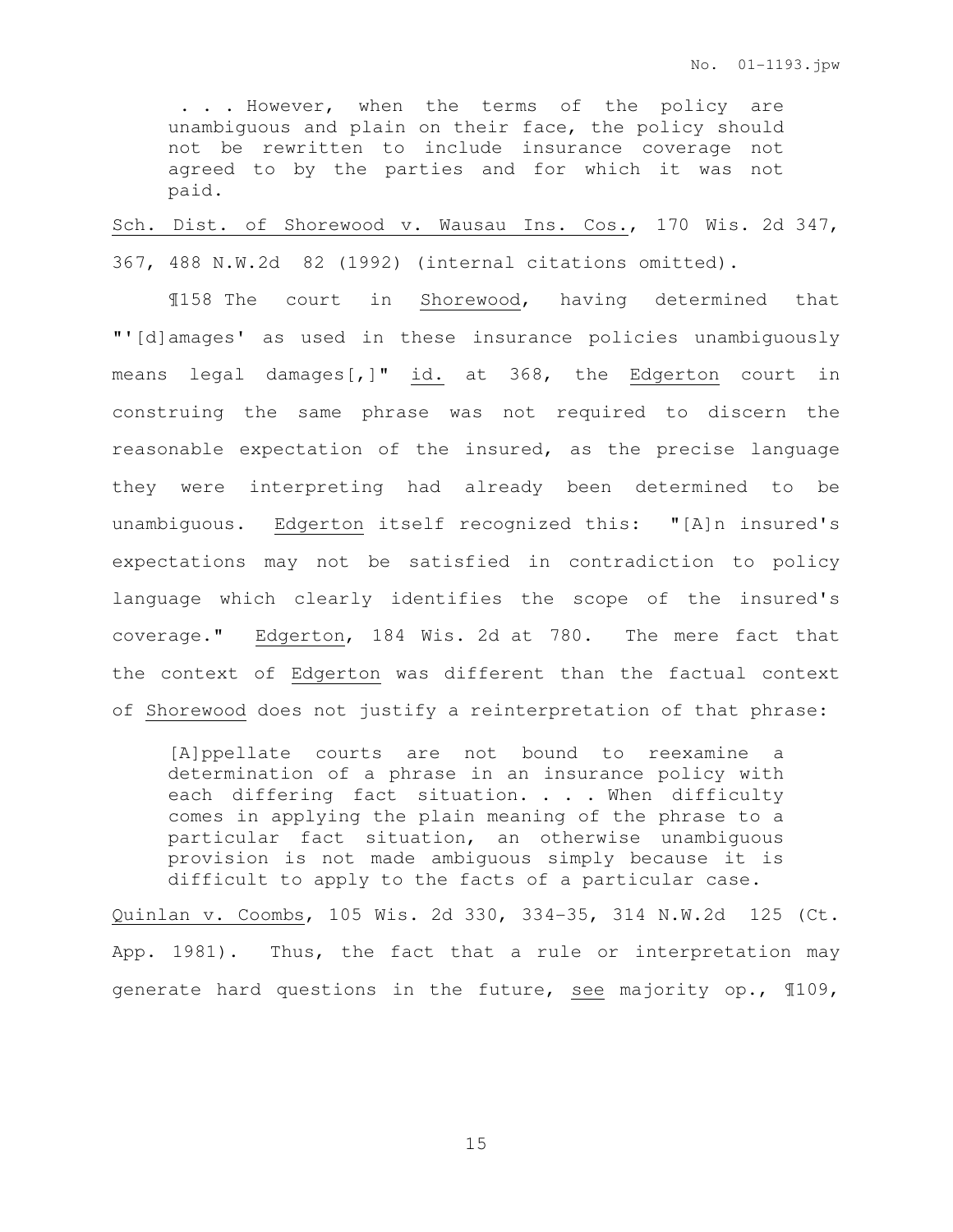is not a reason to abandon that rule once it has been firmly rooted in this state's jurisprudence.<sup>60</sup>

 ¶159 The majority next suggests that stare decisis need not be followed in this case because Edgerton has failed to provide "suitable direction and consistency to this area of the law." Majority op., ¶106. However, the majority's determination that a PRP letter is a "functional equivalent" of a "suit" such that "insurers have a duty to defend an insured who receives a PRP letter from the EPA or an equivalent state agency seeking remediation or remediation costs . . . [,]" majority op., ¶92, while purporting to establish a bright line rule, fails to adequately rationalize under what circumstances a PRP letter will trigger a duty to defend.

¶160 Not all PRP letters contain a demand for pecuniary remuneration. Edgerton, 184 Wis. 2d at 775 (noting that the letters from the EPA and DNR in that case merely sought information and asked for voluntary compliance). Are all PRP letters to be considered a "suit"? If a recipient of a PRP letter merely provides information, or does act voluntarily, what is there to defend against? What precise language in a PRP letter is necessary to assume a sufficient adversarial posture? Must an insurer provide a "defense" simply because a PRP letter has been received by an insured, without any regard to the

 $60$  "[It is important] that we retain our ability--[and] . . . public confidence in our ability-sometimes to adopt new principles for the resolution of new issues without abandoning clear holdings of the past that those principles contradict." Quill Corp., 504 U.S at 320-21 (citation omitted).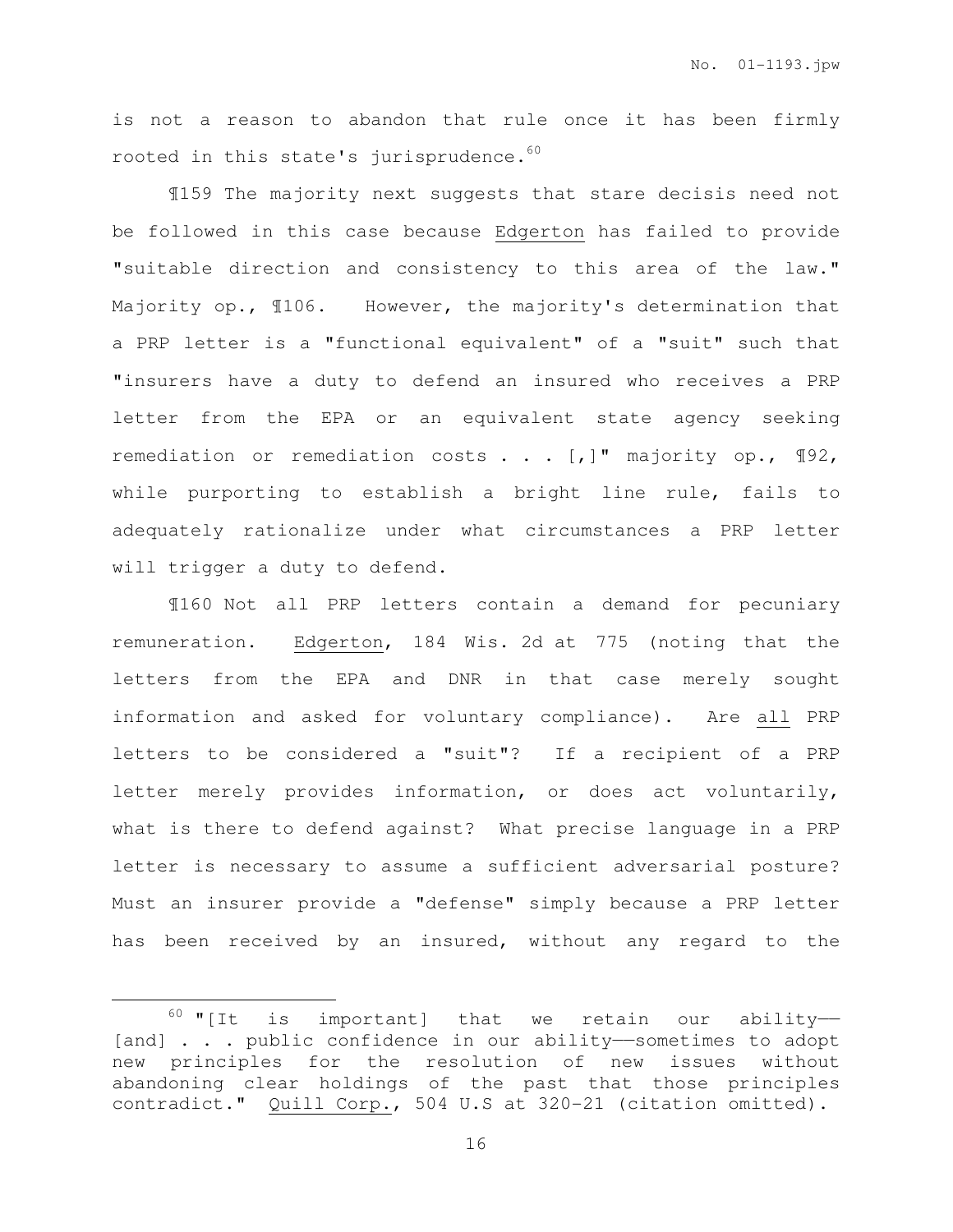contents, tenor, or requests contained therein? What, if any, circumstances would permit an insurer to refuse to defend, once a PRP letter has been received by an insured, without being liable for bad faith breach of contract? $61$  A rule that leaves unanswered so many significant questions can hardly be characterized as promoting consistent and logical results.

¶161 Conversely, Edgerton did provide suitable direction and consistency in this regard: "'Suit' denotes court proceedings, not a 'functional equivalent.' . . . Either there is a suit or there is not. When there is no suit, there is no duty to defend." Edgerton, 184 Wis. 2d at 781. This was a clear, workable rule, based upon an unambiguous legal

 $\overline{a}$ 

The mere fact that a PRP letter may be deemed to be a "suit" does not automatically require an insurer to defend. As with actual lawsuits, the allegations set forth in these claims must be compared against the insurer's policy to determine whether there is any potential for coverage.

Unfortunately, the determination of whether a PRP letter triggers a duty to defend is made more difficult by the fact that such notices rarely contain substantive factual allegations and are typically silent as to when or how pollution occurred. Although a growing number of states permit the consideration of extrinsic facts, both to create and to refute a duty to defend, many states continue to adhere to the traditional view that an insurer may not look beyond the "four corners" of the underlying complaint in considering whether it has a duty to defend.

David L. Leitner et al., Law and Practice of Insurance Coverage Litigation § 44.3, The Duty to Defend Pollution Claims (2001).

 $61$  The willingness of many courts to give an expansive interpretation to "suit" has presented practical difficulties in applying traditional rules that have governed the duty to defend in such states.